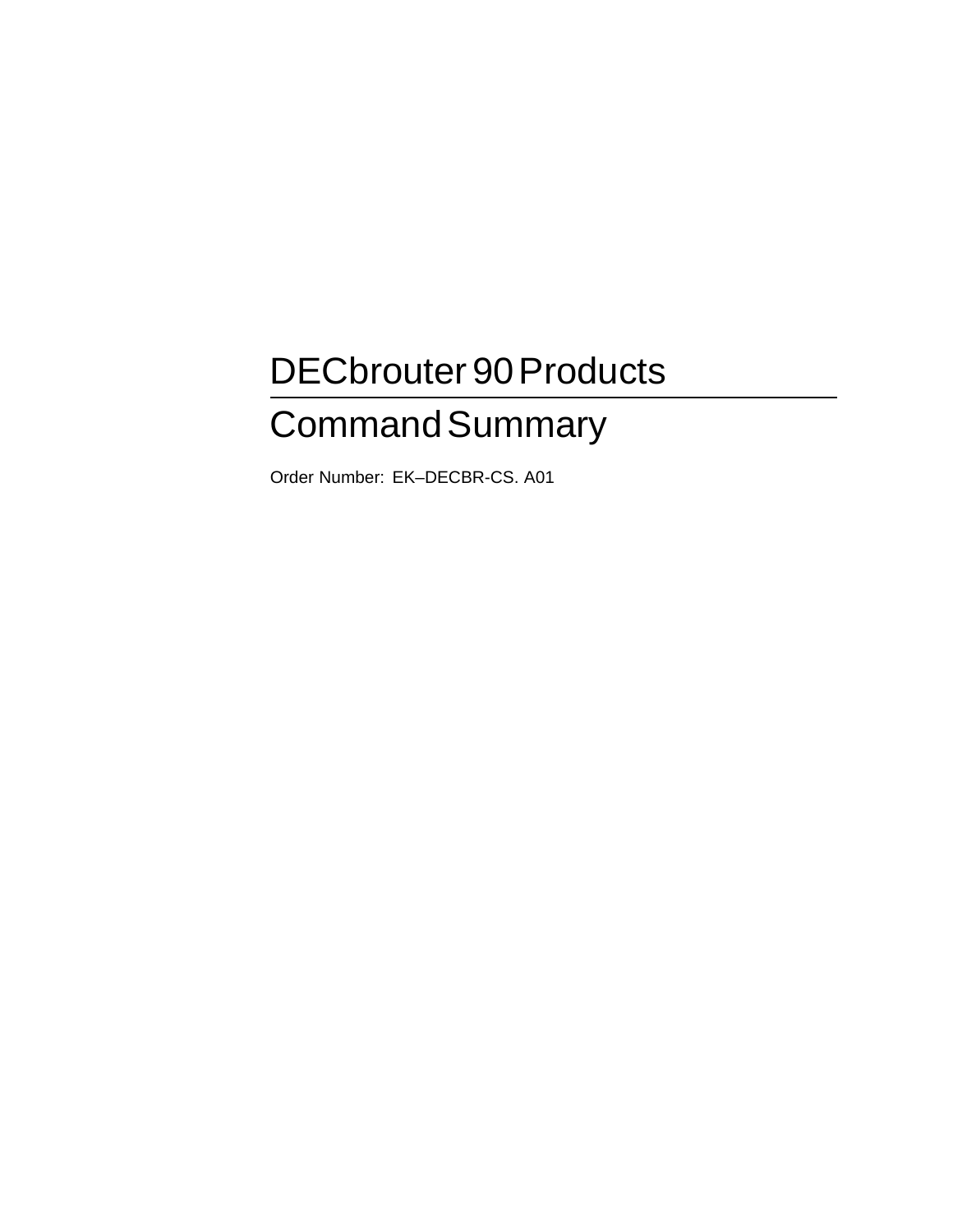#### **First Edition, May 1993**

The information in this document is subject to change without notice and should not be construed as a commitment by Digital Equipment Corporation. Digital Equipment Corporation assumes no responsibility for any errors that may appear in this document.

The software described in this document is furnished under a license and may be used or copied only in accordance with the terms of such license.

No responsibility is assumed for the use or reliability of software on equipment that is not supplied by Digital Equipment Corporation or its affiliated companies.

Restricted Rights: Use, duplication, or disclosure by the U.S. Government is subject to restrictions as set forth in subparagraph (c) (1) (ii) of the Rights in Technical Data and Computer Software clause at DFARS 252.227-7013.

© Digital Equipment Corporation 1993.

**FCC NOTICE:** The equipment described in this manual generates, uses, and may emit radio frequency energy. The equipment has been type tested and found to comply with the limits for a Class A computing device pursuant to Subpart J of Part 15 of FCC Rules, which are designed to provide reasonable protection against such radio frequency interference when operated in a commercial environment. Operation of this equipment in a residential area may cause interference, in which case the user at his own expense may be required to take measures to correct the interference.

The following are trademarks of Digital Equipment Corporation: DEC, DECbrouter, DECnet, VAX, VMS, and the Digital logo.

Apollo NCS is a trademark of Apollo Computer, Inc. AppleTalk, AppleShare, EtherTalk, INTER-POLL, LaserWriter, LocalTalk, Macintosh, and TokenTalk are registered trademarks of Apple Computer, Inc. AT&T is a registered trademark of American Telephone and Telegraph. Domain is a registered trademark of Apollo Computer, Inc. a subsidiary of Hewlett-Packard Company. IGRP, IGS, and Cisco are trademarks of Cisco Systems, Inc. FastPath and IPTalk are registered trademarks of Kinetics, Inc. NetBios is a trademark of Micro Computer Systems, Inc. Novelle IPX is a registered trademark of Novelle, Inc. PostScript is a registered trademark of Adobe Systems, Inc. Sun Workstation is a registered trademark of Sun Microsystems, Inc. SuperLAT is a trademark of Meridan Technology Corporation. TYMNET is a registered trademark of McDonnell Douglas Corporation. UNIX is a registered trademark of American Telephone and Telegraph. VINES is a registered trademark of Banyan Systems, Inc.

All other trademarks and registered trademarks are the property of their respective holders.

This document was prepared using VAX DOCUMENT, Version 2.1.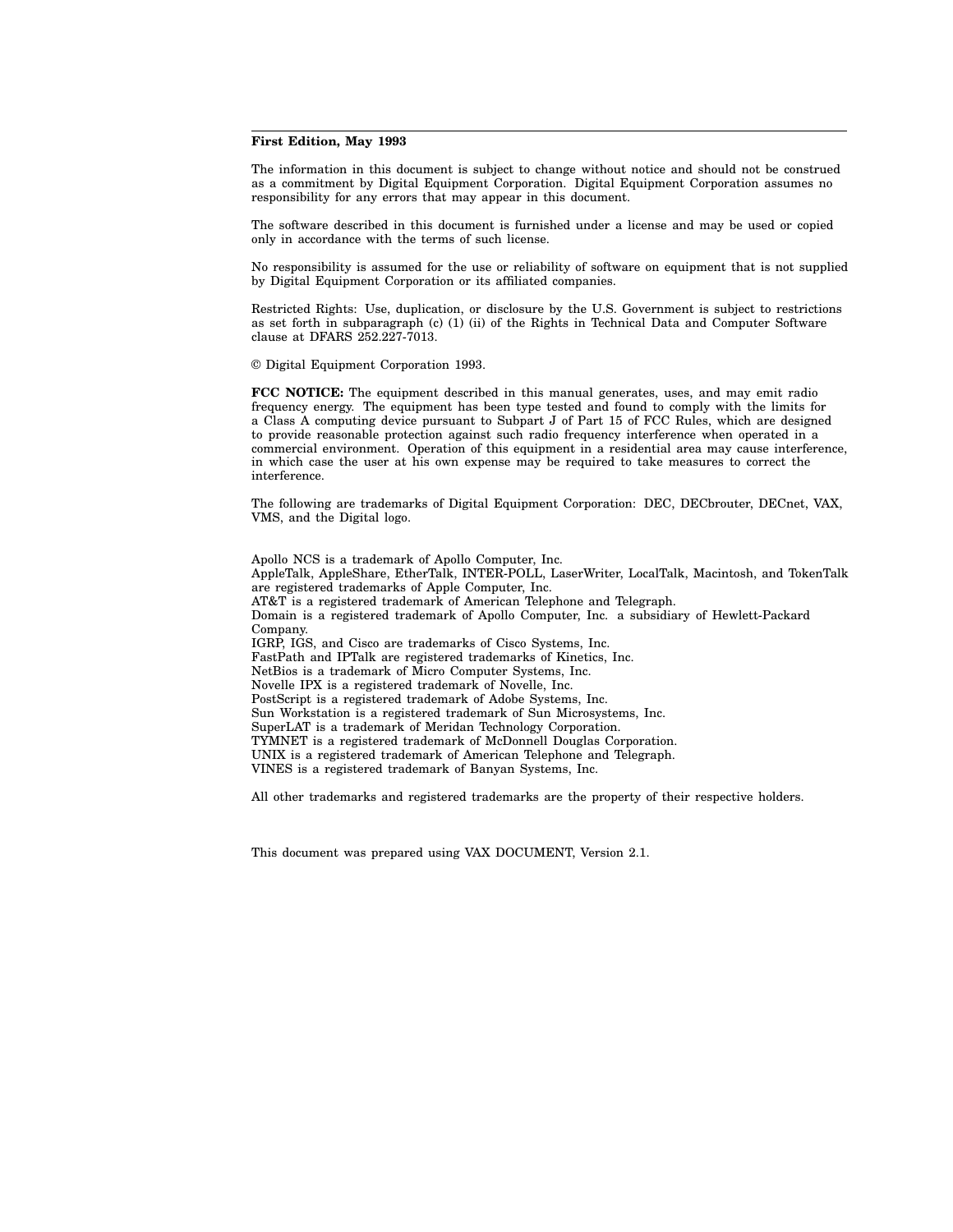## **Contents**

|              |                                                                                     |                                                                                                                                                                                                                                                                                  | v                                                                                                                                       |  |
|--------------|-------------------------------------------------------------------------------------|----------------------------------------------------------------------------------------------------------------------------------------------------------------------------------------------------------------------------------------------------------------------------------|-----------------------------------------------------------------------------------------------------------------------------------------|--|
| 1            |                                                                                     | <b>System Use Commands</b>                                                                                                                                                                                                                                                       |                                                                                                                                         |  |
|              | 1.1<br>1.2<br>1.3                                                                   | EXEC Terminal Use Commands<br>EXEC Terminal Parameter Setting Commands                                                                                                                                                                                                           | $1 - 1$<br>$1 - 2$<br>$1 - 4$                                                                                                           |  |
| $\mathbf{2}$ |                                                                                     | <b>System Management Commands</b>                                                                                                                                                                                                                                                |                                                                                                                                         |  |
|              | 2.1<br>2.2                                                                          | EXEC System Management Commands<br>System Management Show Commands                                                                                                                                                                                                               | $2 - 1$<br>$2 - 4$                                                                                                                      |  |
| 3            | <b>System Configuration Commands</b>                                                |                                                                                                                                                                                                                                                                                  |                                                                                                                                         |  |
|              | 3.1<br>3.2                                                                          | Line Configuration Subcommands                                                                                                                                                                                                                                                   | $3 - 1$<br>$3 - 15$                                                                                                                     |  |
| 4            | <b>Interface and Media Configuration</b>                                            |                                                                                                                                                                                                                                                                                  |                                                                                                                                         |  |
|              | 4.1<br>4.2<br>4.3<br>4.4<br>4.5<br>4.6<br>4.7<br>4.8<br>4.9<br>4.10<br>4.11<br>4.12 | Interface Configuration Subcommands<br>EXEC Interface Management Commands<br>Frame Relay Interface Subcommands<br>SMDS Interface Subcommands<br>LAPB and X.25 Interface Subcommands                                                                                              | $4 - 1$<br>$4 - 7$<br>$4 - 7$<br>$4 - 8$<br>$4 - 9$<br>$4 - 10$<br>$4 - 10$<br>$4 - 11$<br>$4 - 12$<br>$4 - 12$<br>$4 - 13$<br>$4 - 25$ |  |
| 5            |                                                                                     | <b>Protocol Configuration</b>                                                                                                                                                                                                                                                    |                                                                                                                                         |  |
|              | 5.1<br>5.2<br>5.3<br>5.4<br>5.5<br>5.6<br>5.7<br>5.8<br>5.9                         | Apollo Domain Global Configuration Commands<br>Apollo Domain Interface Subcommands<br>Apollo Domain Show Commands<br>AppleTalk Global Configuration Commands<br>AppleTalk Interface Subcommands<br>CHAOSnet Global Configuration Command<br>DECnet Global Configuration Commands | $5 - 1$<br>$5 - 2$<br>$5 - 3$<br>$5 - 3$<br>$5 - 8$<br>$5 - 12$<br>$5 - 12$<br>$5 - 12$<br>$5 - 13$                                     |  |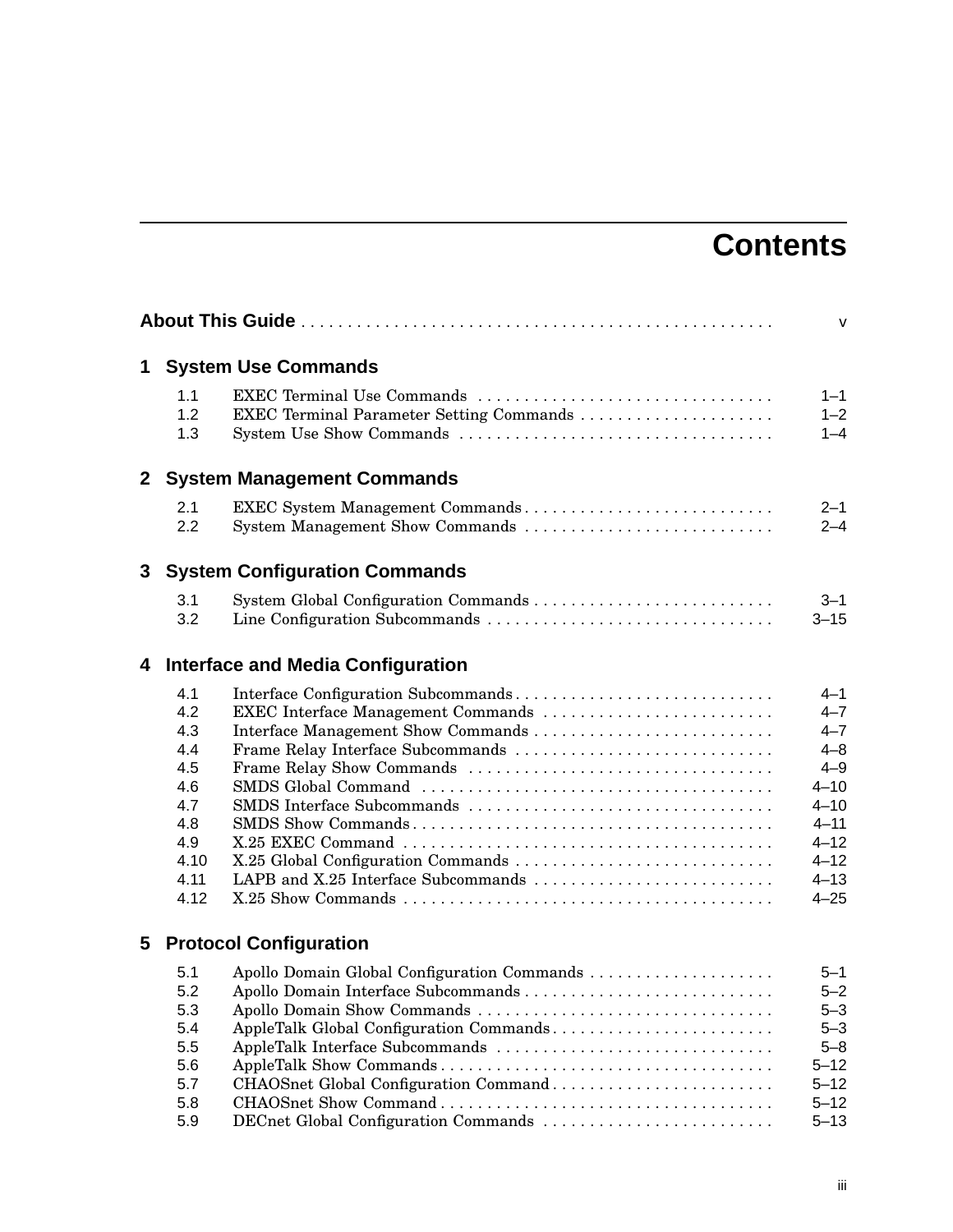| 5.10 |                                                    | $5 - 18$ |
|------|----------------------------------------------------|----------|
| 5.11 |                                                    | $5 - 19$ |
| 5.12 |                                                    | $5 - 20$ |
| 5.13 |                                                    | $5 - 24$ |
| 5.14 |                                                    | $5 - 30$ |
| 5.15 | IP Routing Protocols Global Configuration Commands | $5 - 31$ |
| 5.16 | IP Routing Protocols Interface Subcommands         | $5 - 32$ |
| 5.17 |                                                    | $5 - 37$ |
| 5.18 |                                                    | $5 - 48$ |
| 5.19 | ISO CLNS Global Configuration Commands             | $5 - 49$ |
| 5.20 | ISO CLNS Interface Subcommands                     | $5 - 51$ |

## **6 ISO CLNS Routing Protocols**

| 6.1  |                                                  | $6 - 1$  |
|------|--------------------------------------------------|----------|
| 6.2  | ISO CLNS Routing Protocols Router Subcommands    | $6 - 2$  |
| 6.3  | ISO CLNS Routing Protocols Interface Subcommands | $6 - 3$  |
| 6.4  |                                                  | $6 - 5$  |
| 6.5  |                                                  | $6 - 6$  |
| 6.6  |                                                  | $6 - 9$  |
| 6.7  |                                                  | $6 - 13$ |
| 6.8  |                                                  | $6 - 13$ |
| 6.9  |                                                  | $6 - 14$ |
| 6.10 |                                                  | $6 - 14$ |
| 6.11 |                                                  | $6 - 15$ |
| 6.12 |                                                  | $6 - 16$ |
| 6.13 |                                                  | $6 - 17$ |
| 6.14 |                                                  | $6 - 19$ |
| 6.15 |                                                  | $6 - 22$ |

## **7 Bridging Configuration**

| 7.1 | Transparent Bridging Global Configuration Commands | $7 - 1$ |
|-----|----------------------------------------------------|---------|
| 7.2 | Transparent Bridging Interface Subcommands         | $7 - 5$ |
| 7.3 |                                                    | $7 - 9$ |

## **8 IBM Connectivity**

|     | $8 - 1$  |
|-----|----------|
| 82  | $8 - 4$  |
| 8.3 | $8 - 4$  |
| 8.4 | $8 - 7$  |
| 85  | $8 - 9$  |
| 86  | $8 - 10$ |

## **Index**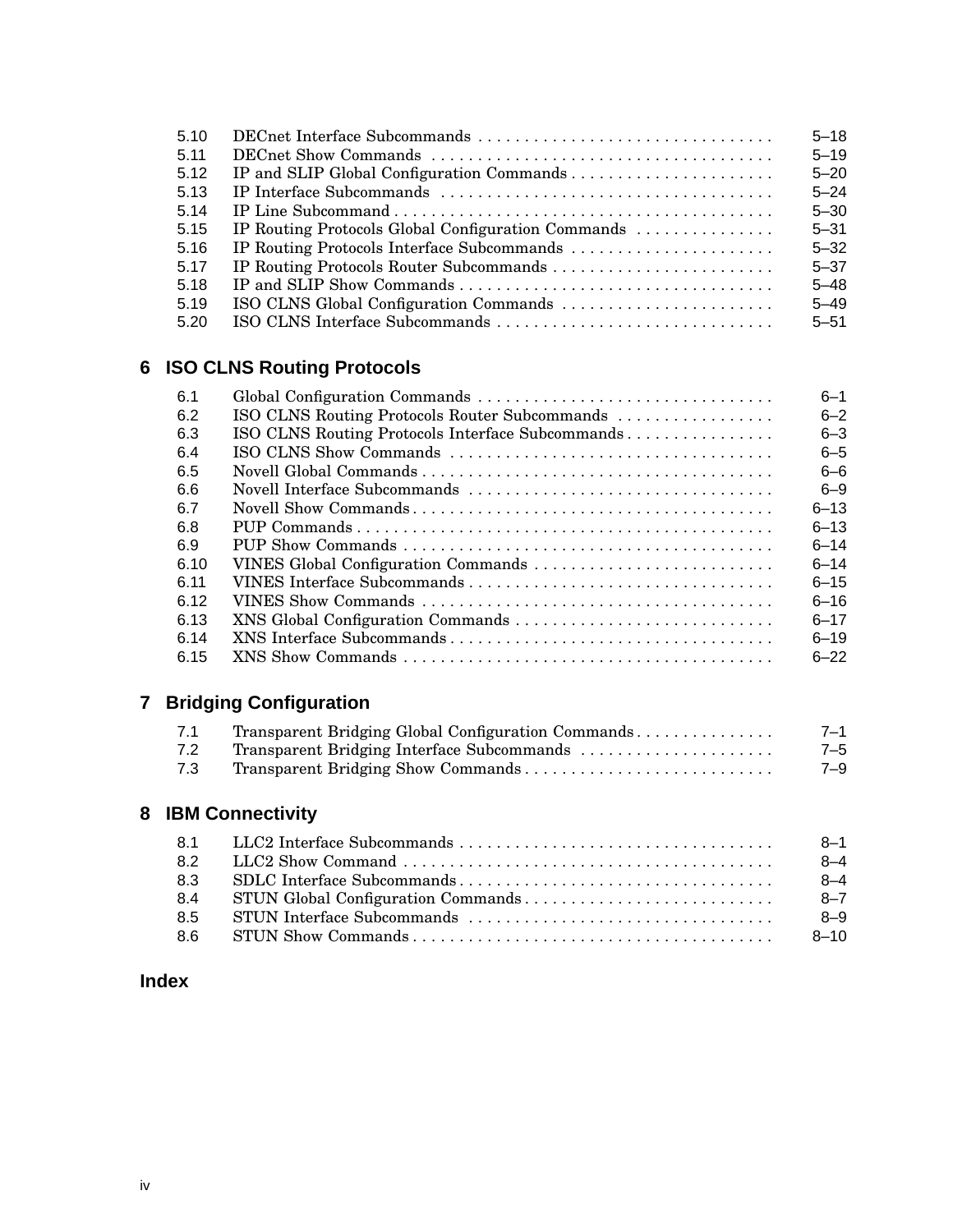## **About This Guide**

## **Introduction**

This booklet provides a summary of the commands a system administrator uses to configure a DECbrouter 90 for its routing and bridging tasks. The commands are listed in alphabetical order by command type within sections. The Table of Contents lists the section page numbers; the Index lists each command and the page where its description can be found. See the *DECbrouter 90 Products Configuration and Reference, Volume 1*, *DECbrouter 90 Products Configuration and Reference, Volume 2*, and *DECbrouter 90 Products Configuration and Reference, Volume 3* for more complete descriptions and examples of the commands.

## **Organization**

The following chapters are contained in this guide:

- **Chapter 1, System Use Commands**–lists the system use commands.
- **Chapter 2, System Management Commands**–lists the system management commands.
- **Chapter 3, System Configuration Commands**–lists the system configuration commands.
- **Chapter 4, Interface and Media Configuration**–lists the interface and media configuration commands.
- **Chapter 5, Protocol Configuration**–lists the protocol configuration commands.
- **Chapter 6, ISO CLNS Routing Protocols**–lists the ISO CLNS routing protocols.
- **Chapter 7, Bridging Configuration**–lists the bridging configuration commands.
- **Chapter 8, IBM Connectivity**–lists the IBM connectivity commands.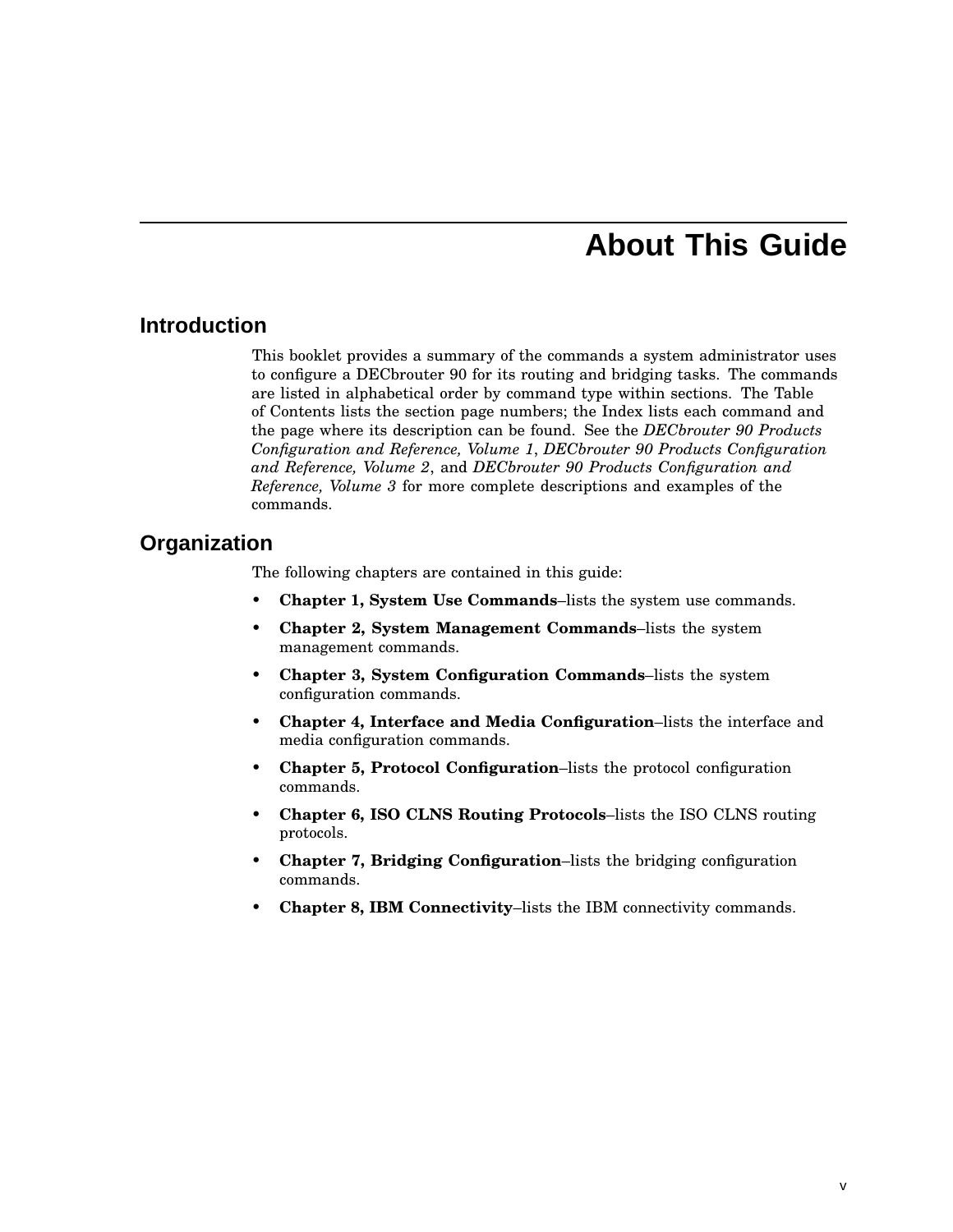## **Conventions**

| <b>Convention</b> | <b>Meaning</b>                                                                                                      |
|-------------------|---------------------------------------------------------------------------------------------------------------------|
| system displays   | Terminal sessions and information the system displays are<br>printed in monospace type.                             |
| boldface          | Information you enter is in boldface type. Keywords are also in<br>boldface type.                                   |
| $\geq$            | Nonprinting characters are shown in angle brackets.                                                                 |
| $\Box$            | Defaults are in square brackets.                                                                                    |
| <b>COMMANDS</b>   | Commands are in uppercase letters.                                                                                  |
| italics           | Command variables, worksheet values, new terms and<br>concepts, and titles of books and periodicals are in italics. |
| Ctrl/X            | Indicates two keys that you must press simultaneously.                                                              |
| <b>Note</b>       | Provides general information about the current topic.                                                               |
| Caution           | Provides information to prevent damage to equipment.                                                                |

The following conventions are used in this guide:

If the no form of the command is not explicitly explained in the description, then it negates the command.

## **EXEC System Use**

- Enter commands by typing their names at the EXEC prompt and pressing the Return key.
- There are two EXEC prompt levels. The user-level prompt is the server name followed by  $a >$  as follows:

Router>

There is also a privileged-level prompt available to the system administrator by entering a password. It is the server name followed by # as follows:

Router#

• Use the following editing commands when typing commands at the EXEC prompt:

| <b>Command</b>      | <b>Function</b>  |
|---------------------|------------------|
| Delete or Backspace | Erase characters |
| Ctrl/U              | Delete line      |

- As a shortcut, you can abbreviate commands to the fewest letters that make them unique. The letters "sho" can be entered for the show command, for example.
- Certain EXEC commands display multiple screens with this prompt at the bottom of the screen:

--More--

Press the space bar to continue the output; type any other key to return to the prompt.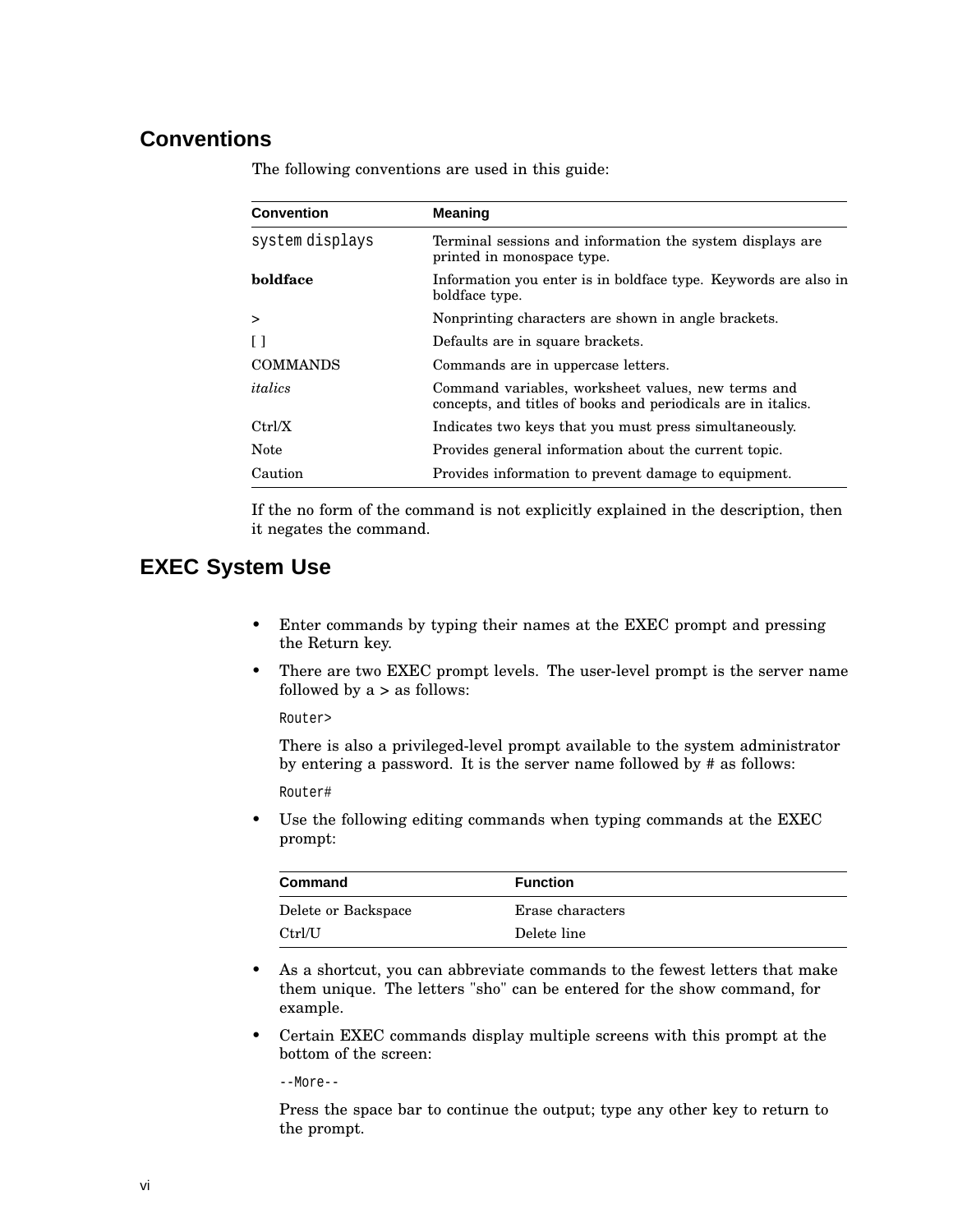## **System Help**

- Press the question mark (?) key or the h key (for help) to see a list of available commands at either the user-level or the privileged-level EXEC prompt.
- Press the question mark (?) key after certain commands to get more information about them. See the command lists for more information.
- At any time during an active Telnet session, you can list the Telnet commands by typing this command at the system prompt:

Ctrl ^ ?

Press the Ctrl and Shift keys and 6 keys simultaneously, let go, then enter the question mark (?).

## **CONFIGURE Command**

Use the privileged EXEC command configure to begin configuration of the router.

• Begin by entering the privileged level of the EXEC. To do this, type the enable command at the EXEC prompt:

Router> enable

The EXEC then prompts you for the privileged-level password:

Password:

- Type the password, taking care to match uppercase and lowercase letters. For security purposes, the password does not appear. When you enter the correct password, the system displays the privileged-level prompt: Router#
- To begin configuration mode, enter the configure command at the privilegedlevel prompt:

Router# configure

When you enter this command, the EXEC prompts you for the source of the configuration subcommands.

Configuring from terminal, memory, ornetwork [terminal]?

The default is to type in commands from the terminal console. Pressing the Return key begins this configuration method.

• The EXEC provides you with a simple editor for entering the configuration commands and explains the editing functions:

Enter configuration commands, one per line. Edit with DELETE, CTRL/W, and CTRL/U; end with CTRL/Z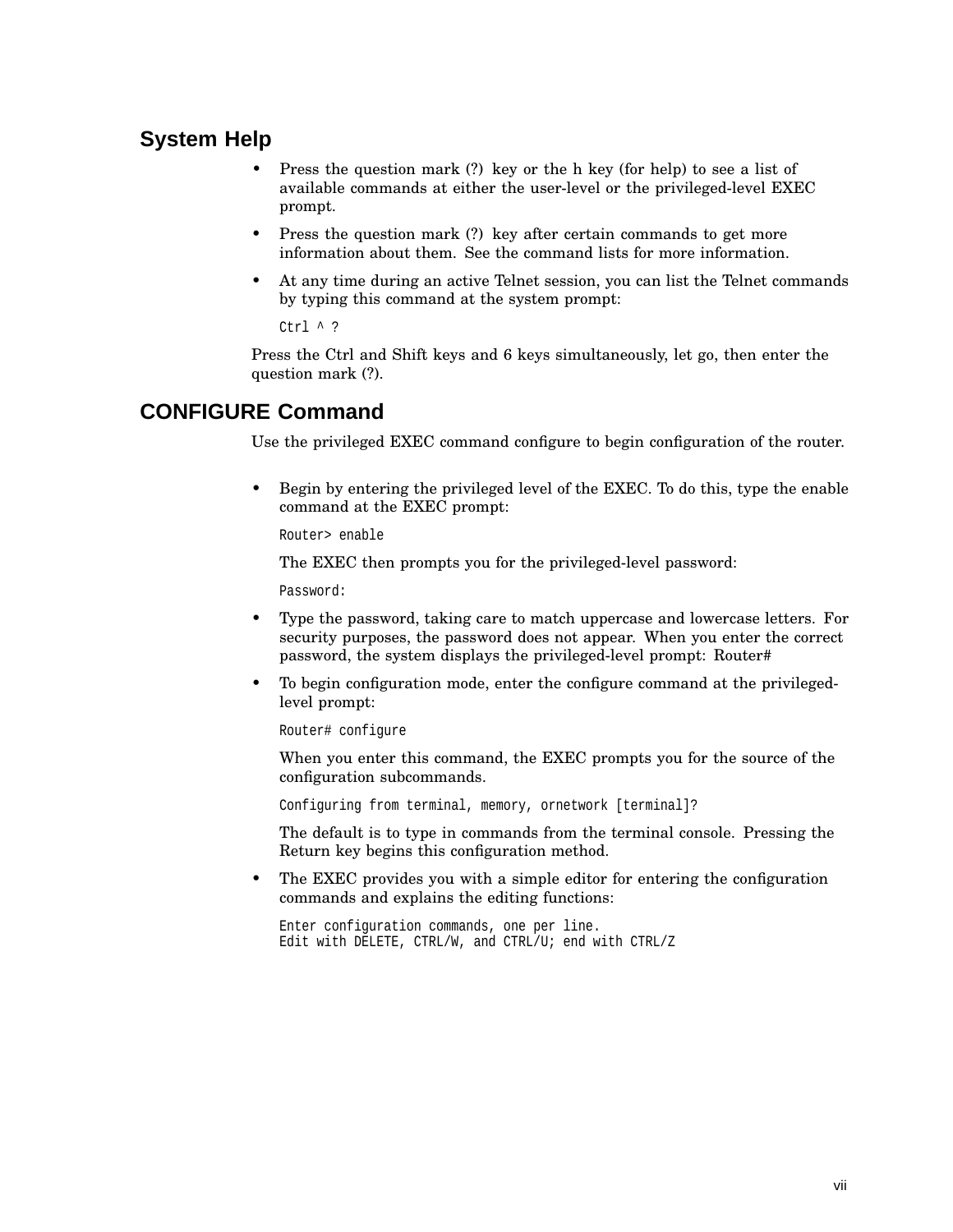| Key                 | <b>Meaning</b>                                  |
|---------------------|-------------------------------------------------|
| Delete or Backspace | Erases one character                            |
| Ctrl/W              | Erases a word                                   |
| Ctrl/U              | Erases a line                                   |
| Ctrl/R              | Redisplays a line                               |
| Return              | Executes single-line commands                   |
| Ctrl/Z              | Ends configuration mode and returns to the EXEC |

The following table lists the edit key functions and their meanings.

Press Ctrl/Z to end configuration mode. Enter the disable EXEC command to return to the user-level EXEC prompt.

## **Configuration Command Types**

Configuration commands are categorized by these functions:

- Global configuration commands—Define system-wide parameters.
- Interface subcommands—Define the characteristics of an interface (a serial or Ethernet interface, for example) and must be preceded by an interface command.
- Line subcommands—Define the characteristics of a serial line and must be preceded by a line command.
- Router subcommands—Specify a routing protocol (IGRP, OSPF, and so on) and must be preceded by a router command. Observe the following guidelines when you enter configuration commands:
- As with EXEC commands, you can type configuration subcommands in uppercase letters, lowercase letters, or both. You also can shorten all commands and other keywords to the fewest number of characters that uniquely identify the word.
- To add a comment, begin the line with an exclamation point (!). Comments do not affect command processing.
- If the router encounters a problem, it displays an error message on the console terminal.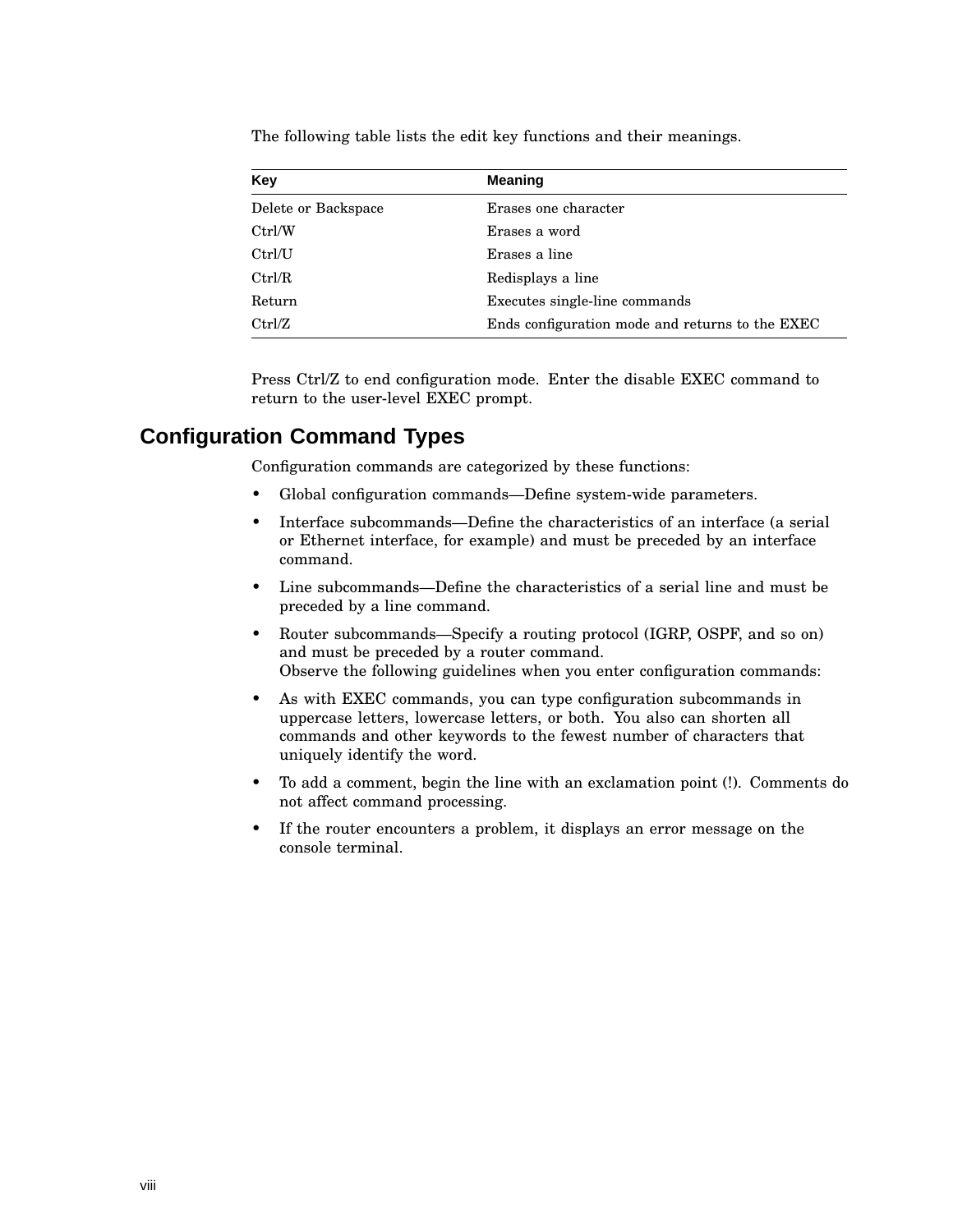## **System Use Commands**

## **1.1 EXEC Terminal Use Commands**

#### {**connect** | **telnet**} *connection*

Connects to a remote host using the Telnet protocol.

- **Connect** or **telnet** Use ether of the two keywords.
- Connection—Host name or IP address

#### **Example**

connect router

#### **disconnect** [*connection*]

Closes a connection.

• *connection*—Connection name or number displayed by the SHOW USERS command; the default is the current connection.

#### **Example**

disconnect 2

#### {**exit** | **quit** | **logout**}

Any of these commands terminates the EXEC command processor and closes any active session.

#### **name-connection**

Assigns a logical name to a connection. The EXEC prompts for the connection number and name to assign.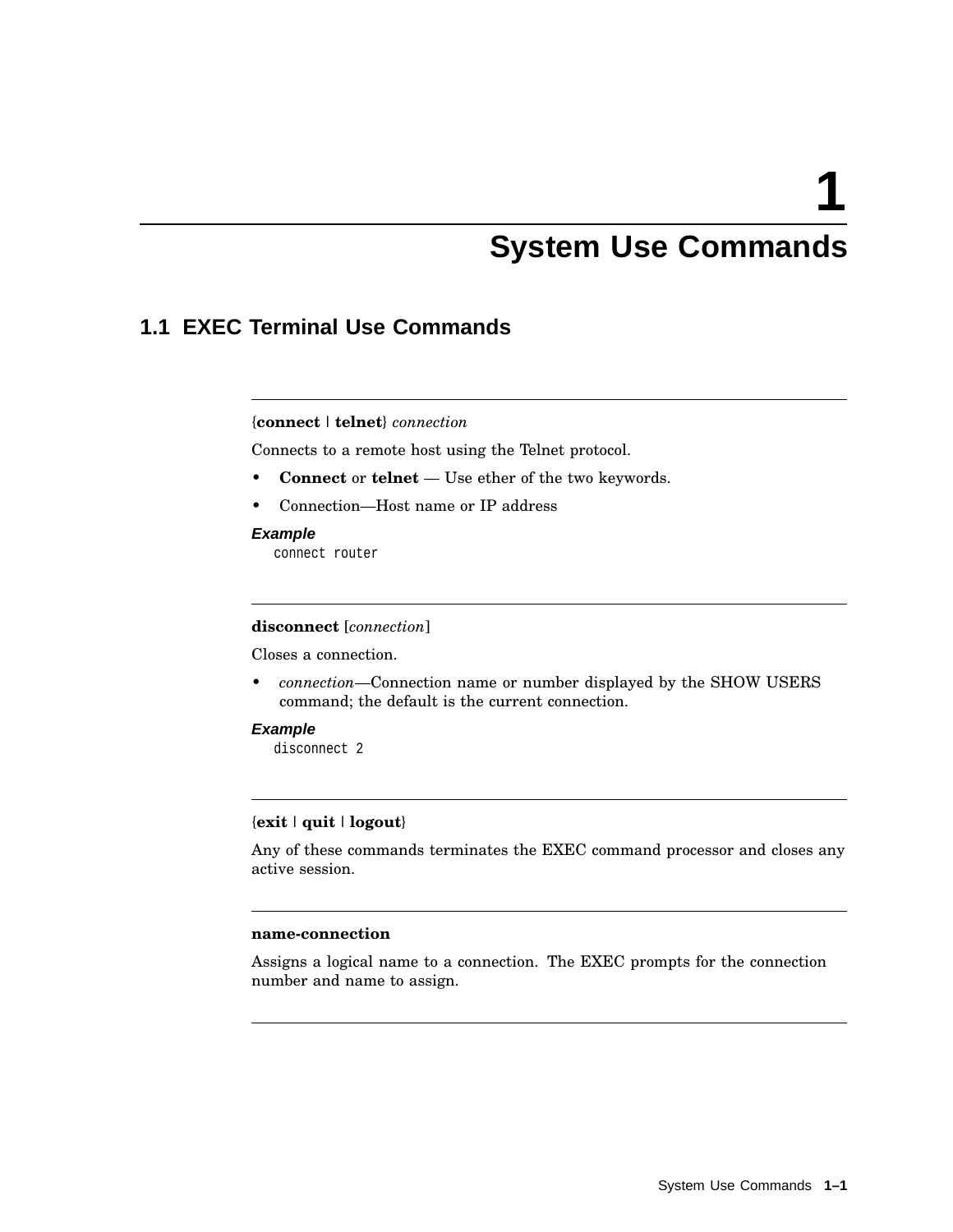#### **resume** [*connection*]

Resumes a connection.

• *connection*—Connection name or number displayed by the SHOW USERS command; the default is the current connection.

#### **Example**

resume 3

#### **where**

Displays information about open connections associated with the current terminal line and provides the connection number.

## **1.2 EXEC Terminal Parameter Setting Commands**

#### **terminal ?**

Lists commands you can enter to temporarily change hardware and software parameters of the current line.

#### **terminal data-character-bits** {**7** | **8**}

Sets the number of ASCII characters sent over network connections to X.25 hosts.

- **8**—Sets full 8-bit ASCII international character set (default).
- **7**—Sets 7-bit ASCII character set when connections are to hosts that routinely send parity over the network.

#### **terminal** [**no**] **escape-character** *decimal-number*

Sets or removes the escape character for the current terminal line. Default is Ctrl/^.

• *decimal-number*—The ASCII decimal representation of the desired escape character or an escape sequence.

#### **Example**

terminal escape-character 17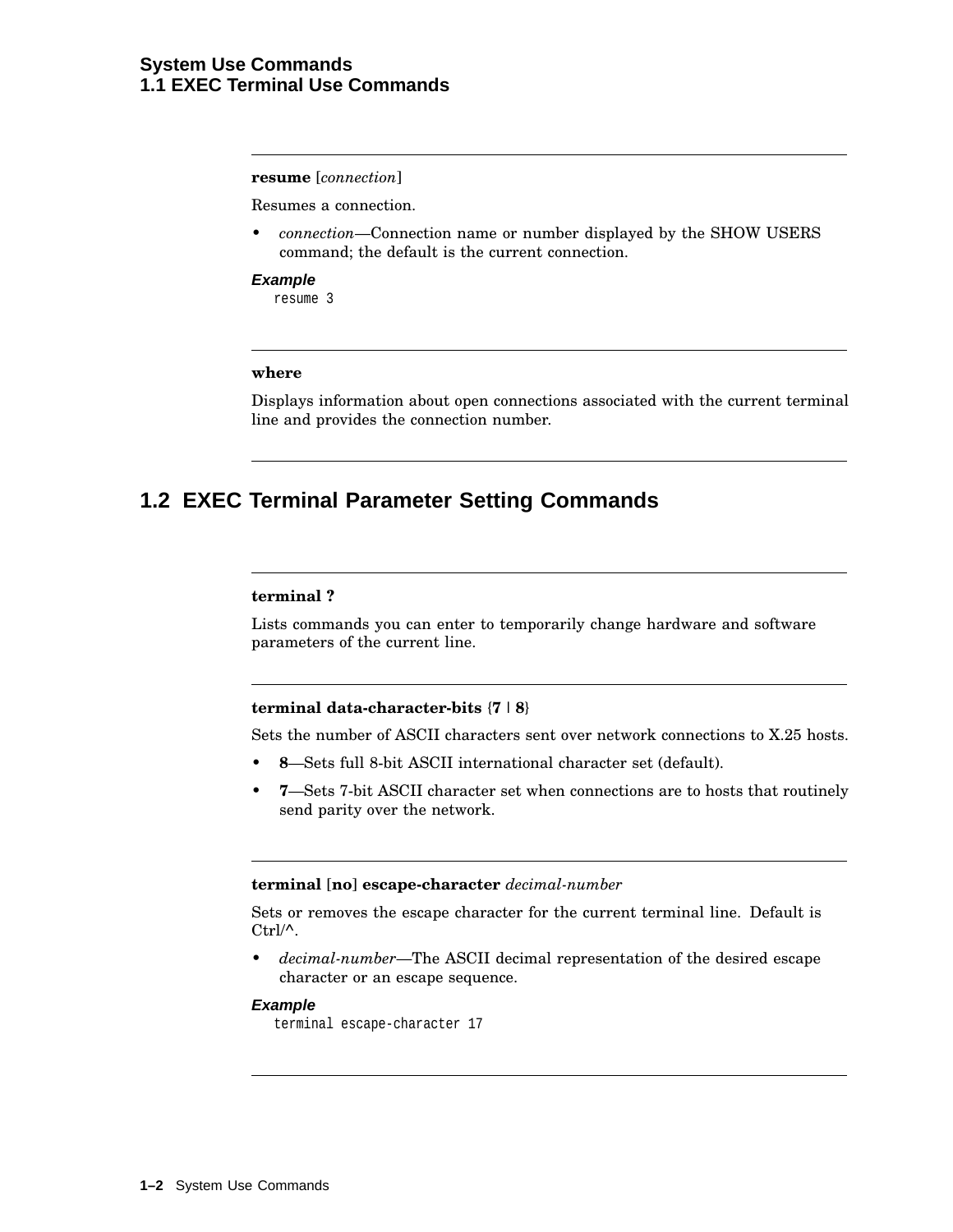#### **terminal exec-character-bits** {**7** | **8**}

Sets the number of characters read by the command parser, including those entered in configuration mode.

- **7**—Sets 7-bit ASCII character set (default).
- **8**—Sets 8-bit ASCII international character set in prompts and banners.

#### **terminal** [**no**] **length** *screen-length*

Sets the terminal screen length. A screen length of zero or the **no** keyword disables pausing between screens of output. The screen length specified can be learned by hosts. Default is 24.

• *screen-length*—Desired number of lines.

#### **Example**

terminal length 0

#### **terminal** [**no**] **monitor**

Copies DEBUG command output and system error messages to the current terminal as well as to the console terminal.

#### **terminal** [**no**] **notify**

Establishes or removes message notification.

#### **terminal** [**no**] **padding** *decimal-number count*

Sets or cancels character padding on the current terminal line.

- *decimal-number*—ASCII decimal representation of the character.
- *count*—Number of NULL bytes sent after that character.

#### **Example**

terminal padding 25 20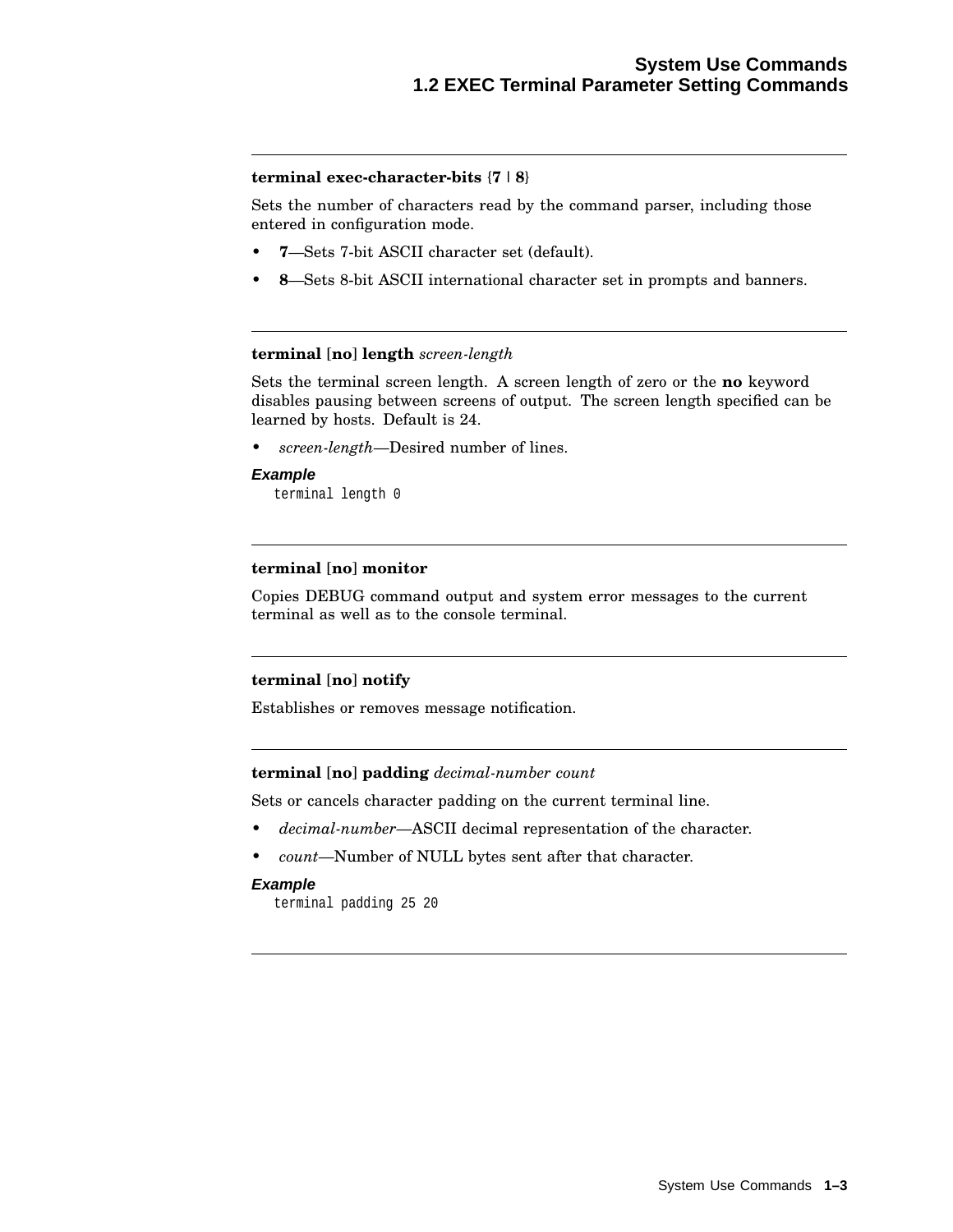#### **terminal special-character-bits** {**8** | **7**}

Sets a mode that compares typed-in characters with special key sequences such as flow control, escape, and disconnect functions.

- **7**—Sets the 7-bit ASCII character set (default).
- **8**—Sets the full 8-bit international ASCII character set to support hosts that use these characters.

#### **terminal** [**no**] **terminal-type** *terminal-name*

Records, removes, or changes the current terminal type.

• *terminal-name*—Terminal name passed to applications that set terminal types.

#### **Example**

terminal terminal-type VT100

#### **terminal** [**no**] **width** *columns*

Sets the number of characters (columns) on a single line of the current terminal screen. Default is 80.

• *column*—Number of columns.

#### **Example**

terminal width 132

## **1.3 System Use Show Commands**

| Command                          | <b>Display</b>                                                                                                                                                                                                                |
|----------------------------------|-------------------------------------------------------------------------------------------------------------------------------------------------------------------------------------------------------------------------------|
| show sessions                    | Information about open Telnet                                                                                                                                                                                                 |
| show tcp [line-number]           | Status of all TCP connections, or, if the <i>line-number</i> argument<br>is specified, the status of a single TCP connection.                                                                                                 |
| show terminal [all]              | Information about the terminal configuration parameter<br>settings for the current terminal line and the active ports<br>of the server, or about inactive as well as active ports when the<br><b>all</b> keyword is included. |
| show users [all]<br>systat [all] | Information about active lines. Include the all keyword to view<br>information about inactive as well as active ports.                                                                                                        |
| show version                     | Configuration of the system hardware, the software version,<br>the names and sources of configuration files, and the boot<br>images.                                                                                          |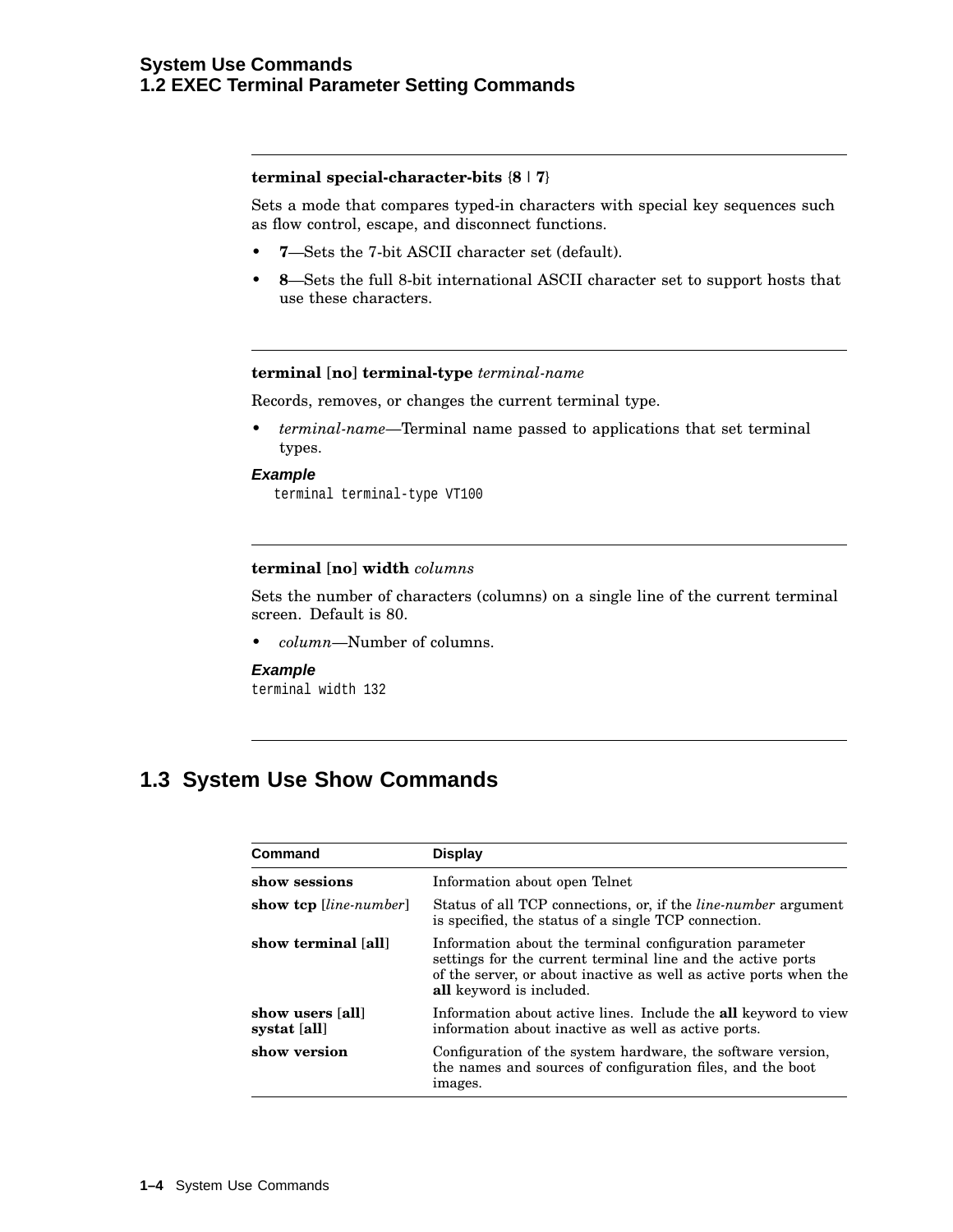## **System Management Commands**

## **2.1 EXEC System Management Commands**

#### **clear line** *line-number*

Aborts connections and processes and resets a terminal line.

• line-number—Terminal line number, displayed by show user command.

#### **Example**

clear line 3

#### **copy flash tftp**

Copies a Flash TFTP image back to a TFTP server.

#### **copy tftp flash**

Copies a TFTP image into the current Flash configuration (Must be in bootstrap mode).

#### **copy MOP flash**

Copies a MOP image into flash memory (Must be in bootstrap mode).

#### **copy verify**

Provides a checksum on Flash memory.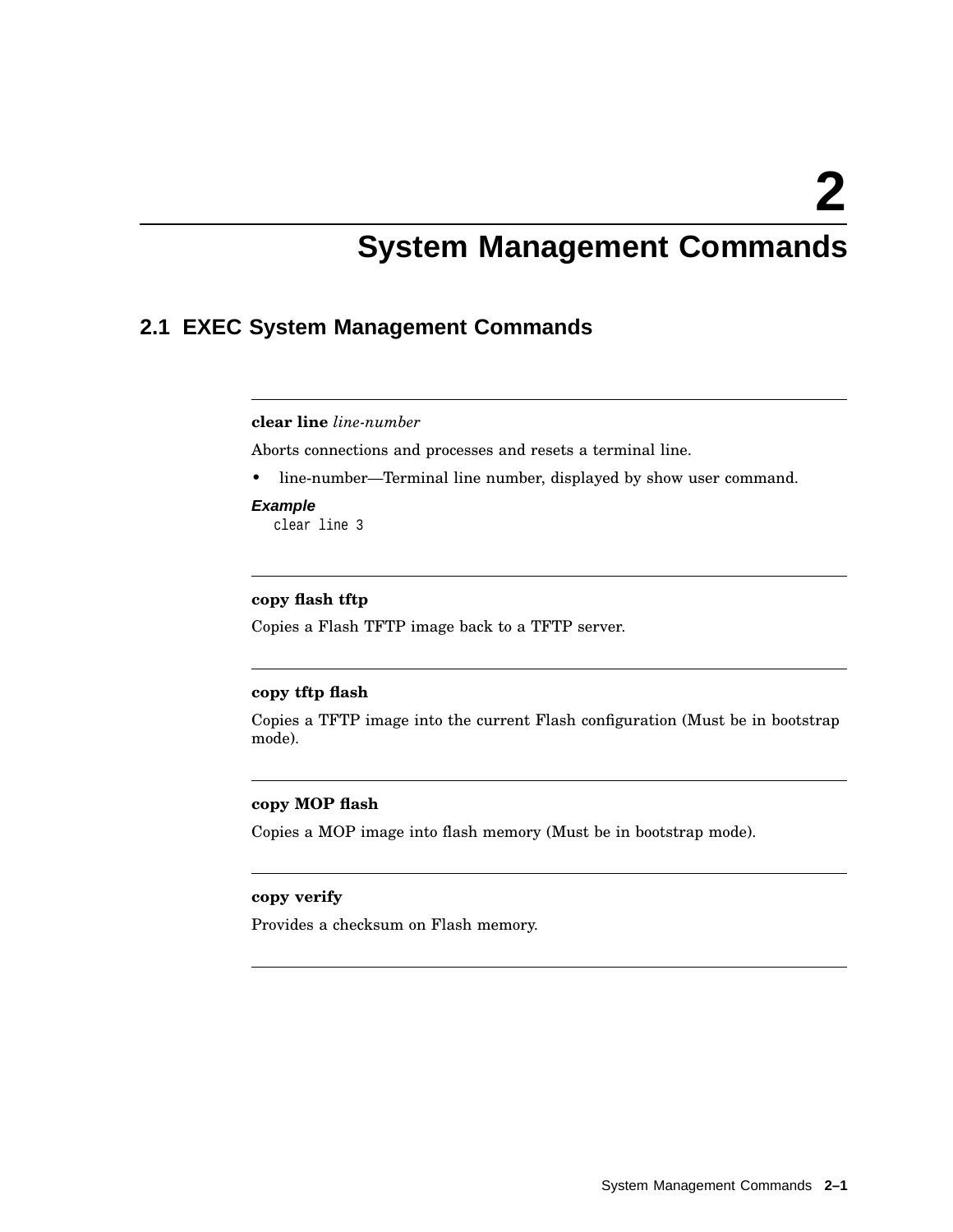#### **debug ?**

Lists and briefly describes all the DEBUG command options.

**Note**

Enabling the debugging commands can adversely affect system operation. Use these commands only under the direction of DIGITAL technical personnel.

#### **ping**

Invokes a diagnostic tool for testing connectivity. Results are helpful for evaluating path-to-host reliability, delays over the path, and whether the host is functioning.

#### **show ?**

Lists SHOW command options for the user-level prompt or privileged-level prompt, whichever is active.

#### **test interfaces**

Intended for use by DIGITAL technical personnel only; not for diagnosing problems with an operational router.

#### **trace** [*destination*]

Allows the network administrator to discover the routes that packets will actually take when traveling to their destinations. Supports both IP and CLNS route tracing. To terminate the TRACE command operation, type the escape sequence.

#### **undebug** *option*

Disables diagnostic output enabled by DEBUG command option.

#### **Examples**

debug packet undebug packet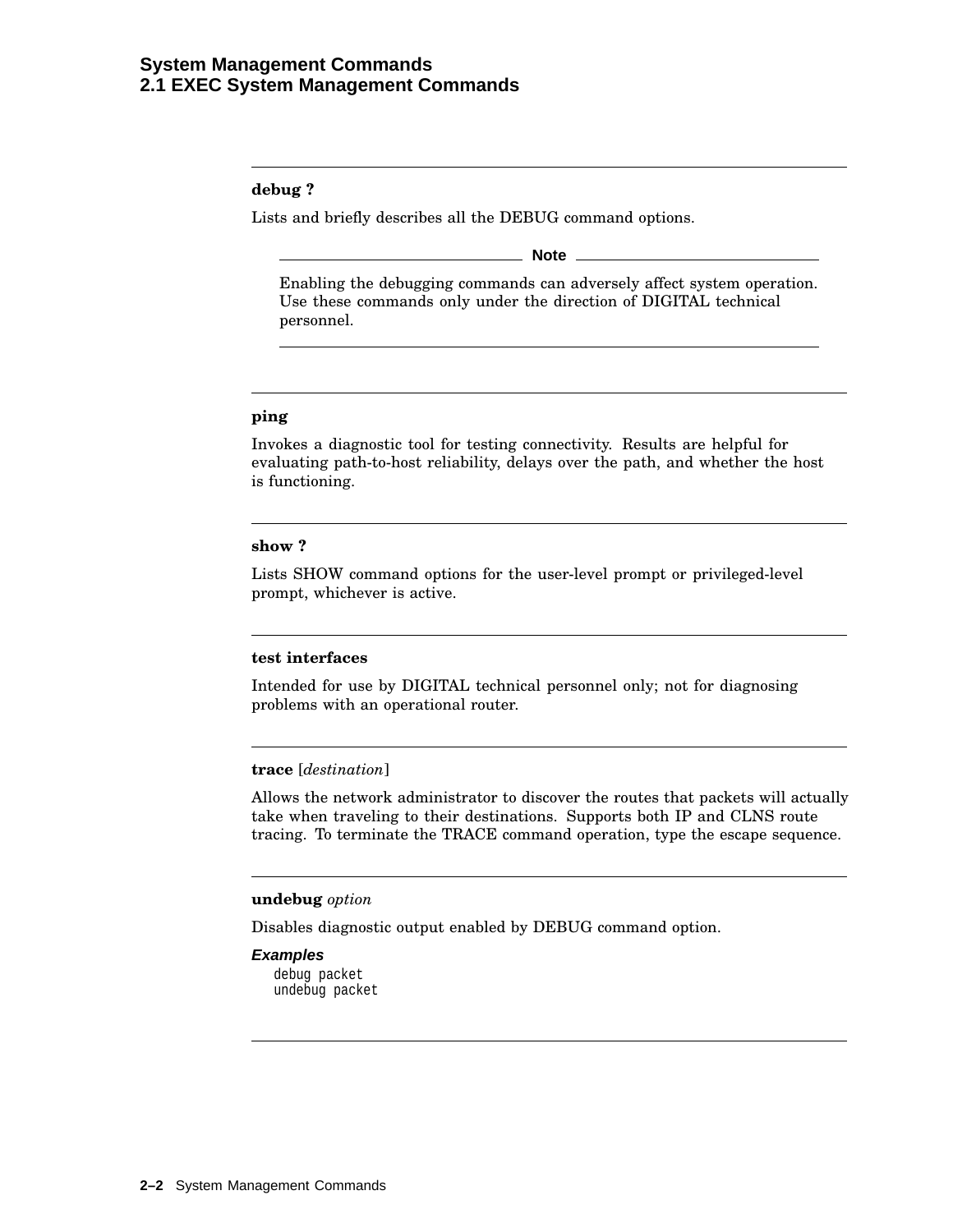#### **write erase**

Erases the configuration information in nonvolatile memory. This command does not affect the configuration in use.

#### **write memory**

Copies the current configuration information to nonvolatile memory.

#### **write network**

Sends a copy of the current configuration information to a server host. The system prompts for a destination host and a file name.

#### **write terminal**

Displays the current configuration information.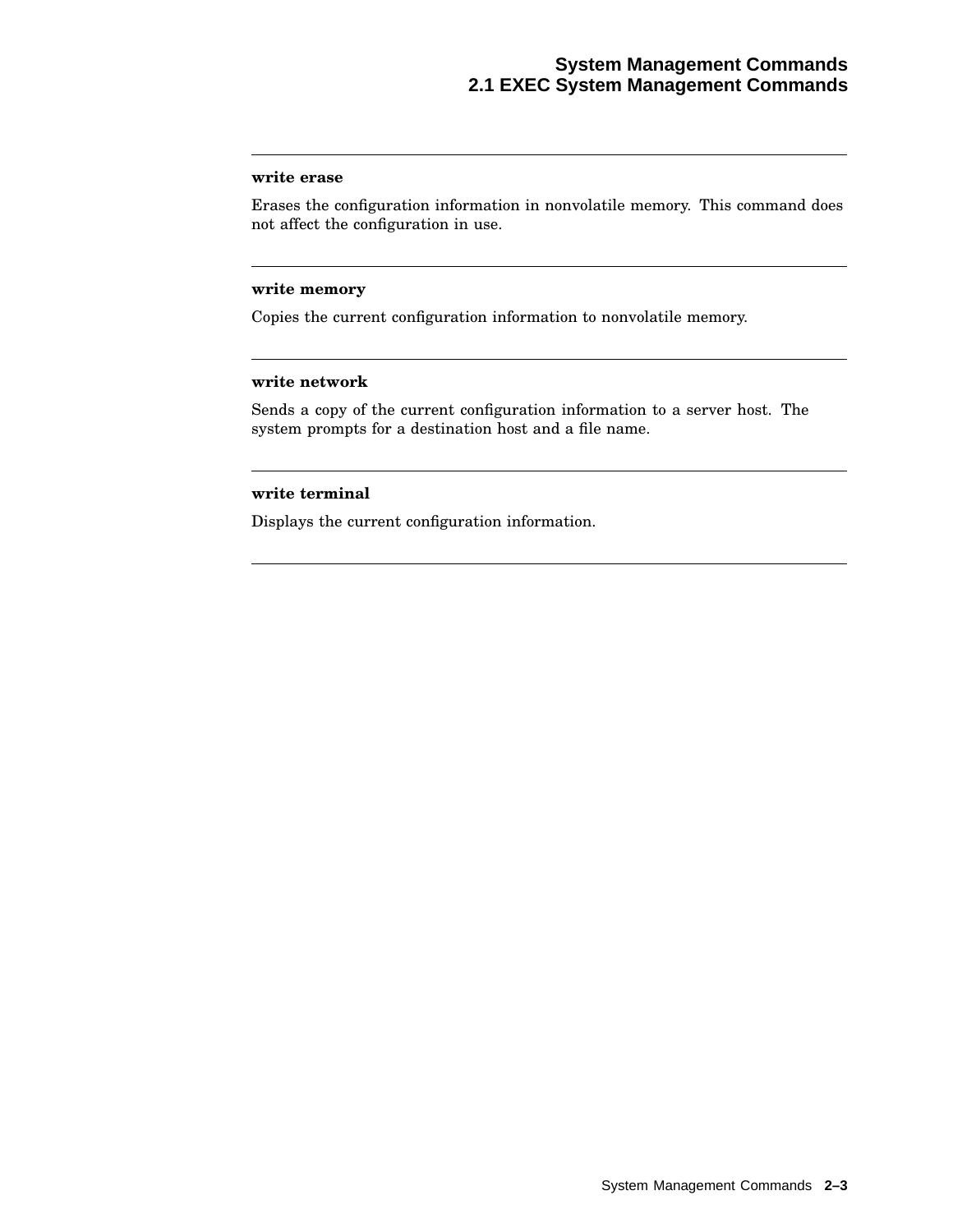## **2.2 System Management Show Commands**

| Command                     | <b>Display</b>                                                                                                                                                                                       |
|-----------------------------|------------------------------------------------------------------------------------------------------------------------------------------------------------------------------------------------------|
| show buffers<br>[interface] | Statistics for the buffer pools on the router. The <i>interface</i><br>argument specifies a search of only those buffers that have<br>been associated with the interface for longer than one minute. |
| show configuration          | Contents of nonvolatile memory.                                                                                                                                                                      |
| show debugging              | Current settings of the DEBUG command options.                                                                                                                                                       |
| show flash [error   all]    | Information about each Flash memory device (Must be in<br>bootstrap mode to get full status.)                                                                                                        |
| show line                   | Line status.                                                                                                                                                                                         |
| show logging                | State of syslog error and event logging, including host<br>addresses and whether console logging is enabled. Also<br>displays SNMP configuration parameters and protocol activity.                   |
| show memory                 | Memory free pool statistics, including summary information<br>about the activities of the system memory allocator and a<br>block-by- block listing of memory use.                                    |
| show processes              | Information about all active processes.                                                                                                                                                              |
| show processes<br>memory    | Information about memory utilization.                                                                                                                                                                |
| show protocol               | Global and interface-specific status of any configured Level 3<br>protocol.                                                                                                                          |
| show stacks                 | Monitors the stack utilization of processes and interrupt<br>routines and displays the reason for the last system reboot.<br>Useful for analyzing system crashes.                                    |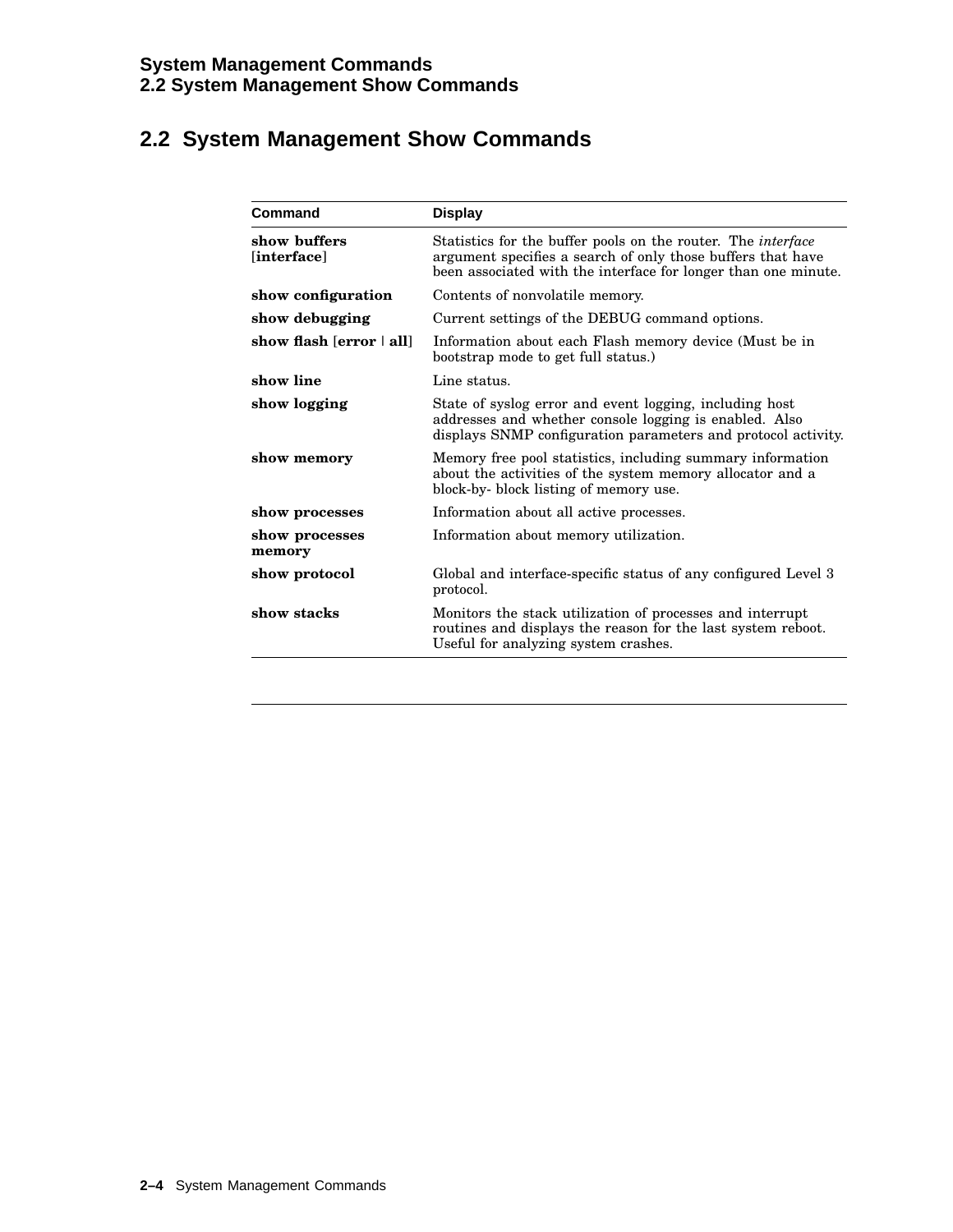**3**

## **System Configuration Commands**

## **3.1 System Global Configuration Commands**

[**no**] **banner** {**motd**| **exec** | **incoming**} *c text c*

Shows or removes the message that the EXEC command interpreter displays whenever a user starts any EXEC process or activates a line.

- **motd, exec,** or **incoming**—Specifies when the banner message is displayed.
- *c*—Delimiting character that you will use to signify the beginning and end of the banner message.
- *text*—Message to be shown on the screen whenever an interface line is activated.

#### **Example**

```
banner motd #
Building power will be off from 7:00 AM to 9:00 AM this Tuesday.#
```
#### [**no**] **boot buffersize** *bytes*

Specifies the size of the buffer to be used for netbooting a host or a network configuration file. The **no** form restores the default, which is the size of nonvolatile memory, or 32 kilobytes if you do not have nonvolatile memory.

• **bytes**—Size of the buffer.

#### **Example**

```
boot buffersize 64
```
[**no**] **boot** {**host** |**network**} *filename* [*address*]

Configures the system image boot files. The **no** form with the appropriate keyword and filename removes the name. The command can be entered multiple times to build ordered lists.

- **host**—Changes host configuration filename.
- **network**—Changes network configuration filename.
- *filename*—New name for the host configuration file or filename of operating system to load.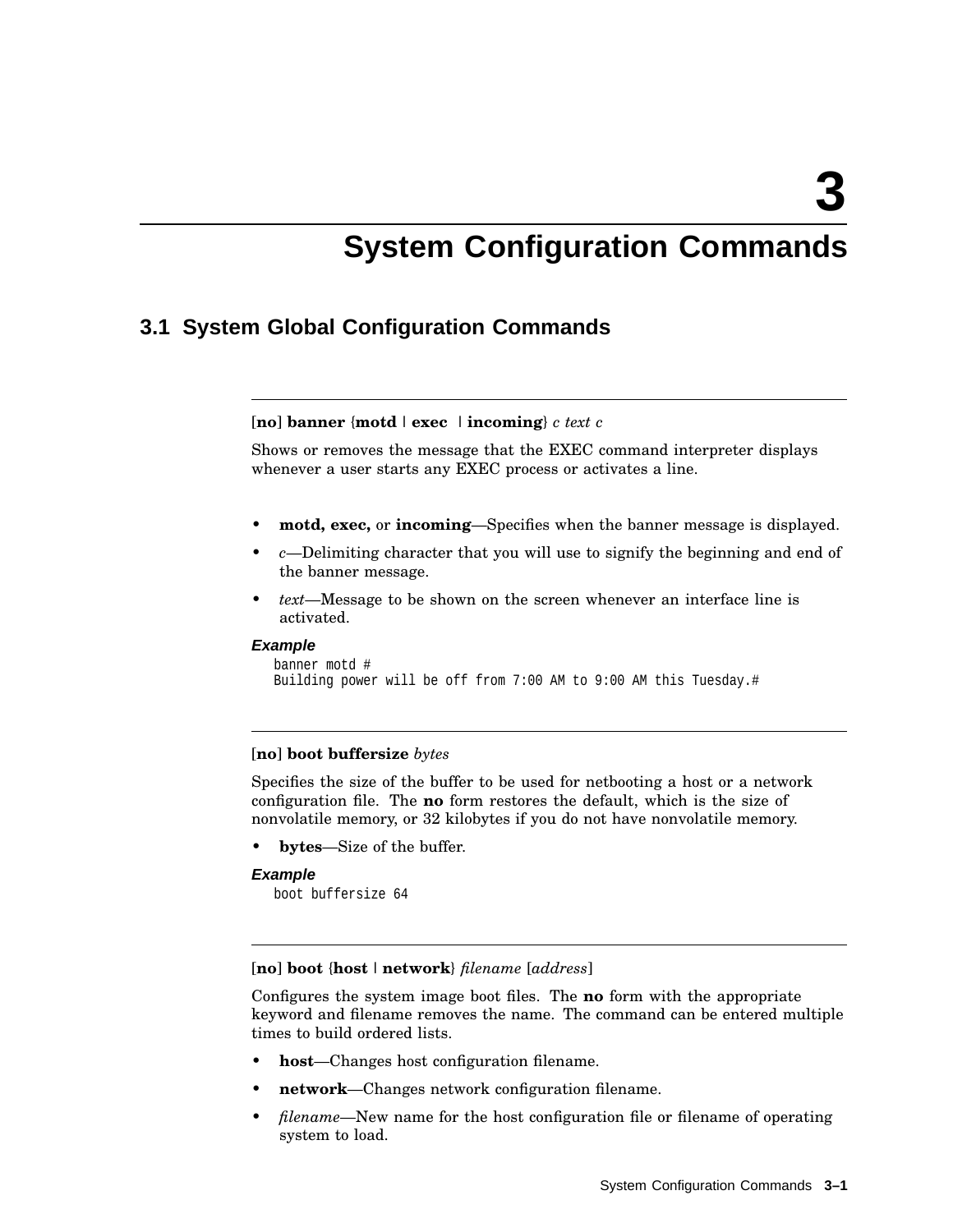### **System Configuration Commands 3.1 System Global Configuration Commands**

• **address**—Network host or a subnet broadcast address. Default is 255.255.255.255.

#### **Examples**

boot host config1 boot network config2

#### [**no**] **boot system flash** *filename*

Configures the system image boot files to boot the system from Flash memory.

• *filename*—File name of the image from Flash memory.

#### **Example**

boot system flash sysimage

**Note**

This command is superfluous on the DECbrouter 90, which in normal operation loads only from a single image in flash.

#### [**no**] **boot system rom**

Configures the system to auto-boot from the ROM system image. Do not use this command on the DECbrouter 90. You will be unable to boot flash without corrupting your non-volatile RAM.

#### [**no**] **buffers** {**small** | **middle** | **big** | **large** |**huge**} {**permanent** | **max-free** | **min-free** | **initial**} *number*

Allows a network administrator to adjust initial buffer pool settings and set limits at which temporary buffers are created and destroyed. The **no** form with appropriate keywords and arguments restores the default buffer values. Use this command only if instructed to by DIGITAL technical personnel.

- **small** | **middle** | **big** | **large** |**huge**—Size of buffers in the pool. The default number is determined by the hardware configuration.
- **permanent** | **max-free** | **min-free** | **initial**—Buffer management parameter to be changed.
- *number*—Number of buffers to be allocated.

#### **Example**

buffers small min-free 50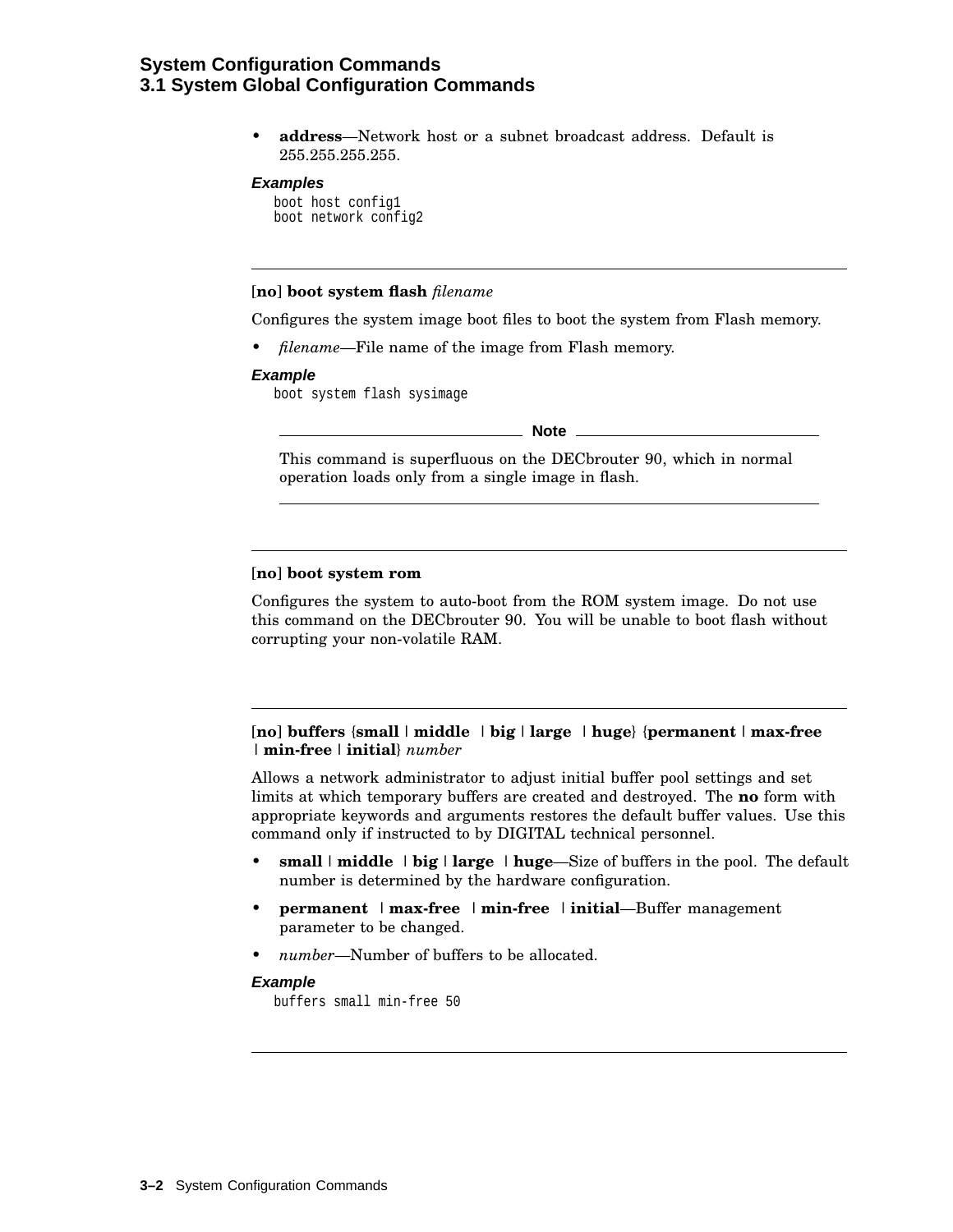#### [**no**] **buffers huge size** *number*

Dynamically resizes all huge buffers to the value that you supply. The buffer size cannot be lowered below the default. The **no** version with the argument restores the default buffer values. Use this command only when instructed to by DIGITAL technical personnel.

• *number*—Size of huge buffers.

#### **Example**

buffers huge size 20000

#### **config-register** *value*

Upon system restart, changes software configuration register settings.

• *value*—Register number to be set in hexadecimal. Common values: 0x102 sets system to boot from Flash; 0x101 sets system to enter bootstrap mode; 0x101 sets the default switch register contents; 0x100 boots from the ROM monitor.

#### **Example**

config-reg 0x101

**Note**

This command does not require a **write mem** to take effect on the next boot.

#### **default-value data-character-bits** {**8** | **7**}

Sets the number of ASCII characters sent over network connections to X.25 hosts.

- **8**—Sets full 8-bit ASCII international character set (default).
- **7**—Sets 7-bit ASCII character set when connections are to hosts that routinely send parity over the network.

#### **default-value exec-character-bits** {**8** | **7**}

Sets the number of characters read by the command parser, including those entered in configuration mode.

- **7**—Sets 7-bit ASCII character set (default).
- **8**—Sets 8-bit ASCII international character set in prompts and banners.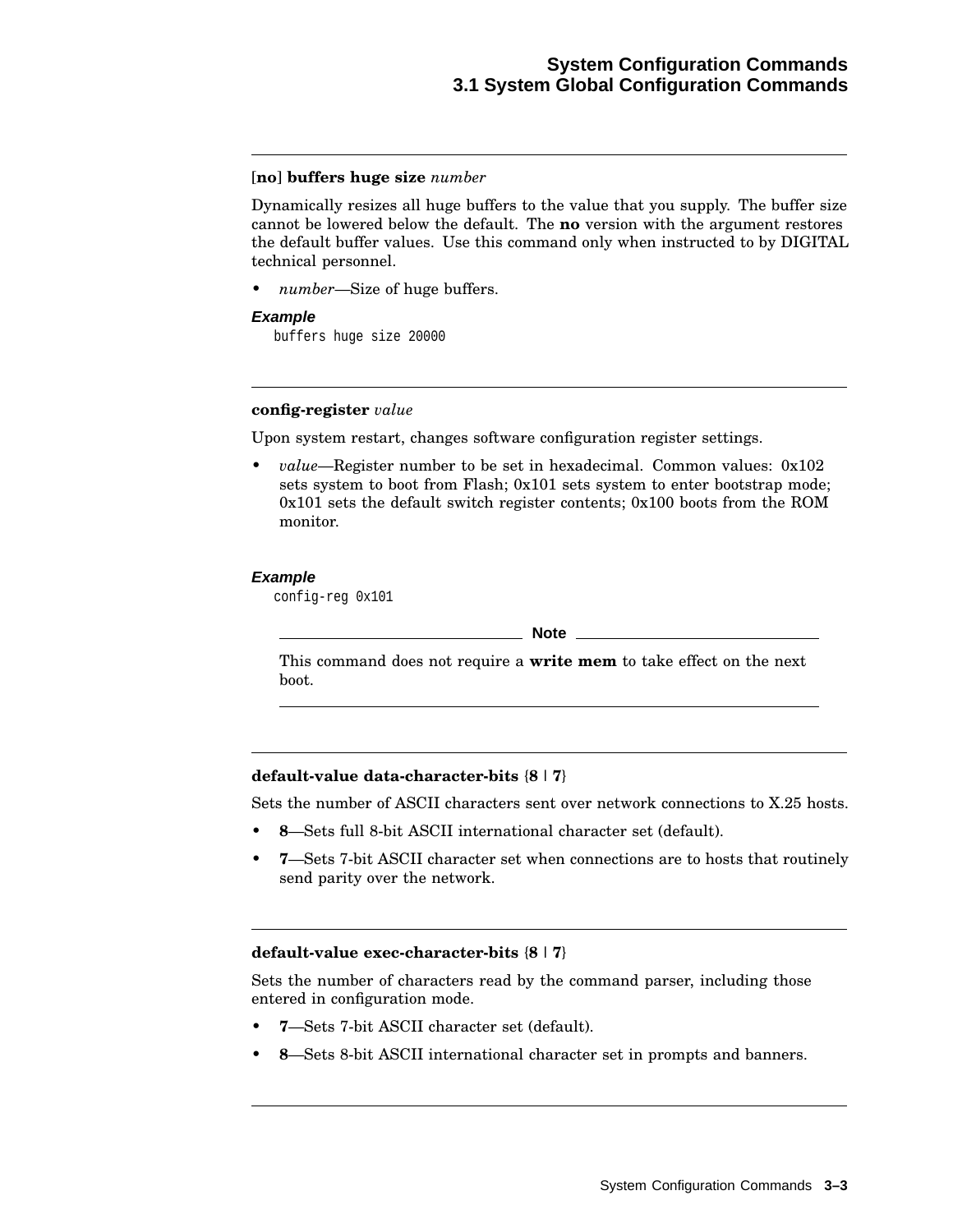#### **default-value special-character-bits** {**8** | **7**}

Sets a mode that compares typed-in characters with special key sequences such as flow control, escape, and disconnect functions.

- **7**—Sets the 7-bit ASCII character set (default).
- **8**—Sets the full 8-bit international ASCII character set to support hosts that use these characters.

#### [**no**] **dialer-list** *dialer-group* **list** *list-number* [**no**] **dialer-list** *dialer-group* **protocol** *protocol-name* {**permit** |**deny**}

Controls automatic dialing of DDR using standard IP or bridging access lists. Applies to dial-on-demand only.

- *dialer-group0*—Number of a dialer group identified in any DIALER GROUP interface subcommand.
- **list** *list-number*—Access list number specified in any IP or bridging access list.
- **protocol** *protocol-name*—One of the following supported protocols: **ip, decnet, chaos, xns, novell, appletalk, vines, apollo, pup, clns, bridge** (bridging), **stun** (serial tunneling), or **cmns** (OSI Connection-Oriented Network Service).
- **permit** or **deny**—Specifies whether automatic dialing is permitted or denied.

#### **Examples**

```
dialer-list 1 list 101
dialer-list 2 protocol apollo deny
```
#### [**no**] **enable last-resort** {**succeed**|**password**}

Allows you to specify what happens if the TACACS servers used by the ENABLE command do not respond. The default action is to fail.

• **succeed** or **password**—Use **succeed** to enable without further question. Use **password** to enable only if the user enters the privileged command level.

#### **enable password** *password*

Assigns a password for the privileged command level.

• *password*—Password you enter in response to the EXEC command enable.

#### **Example**

enable password yourpassword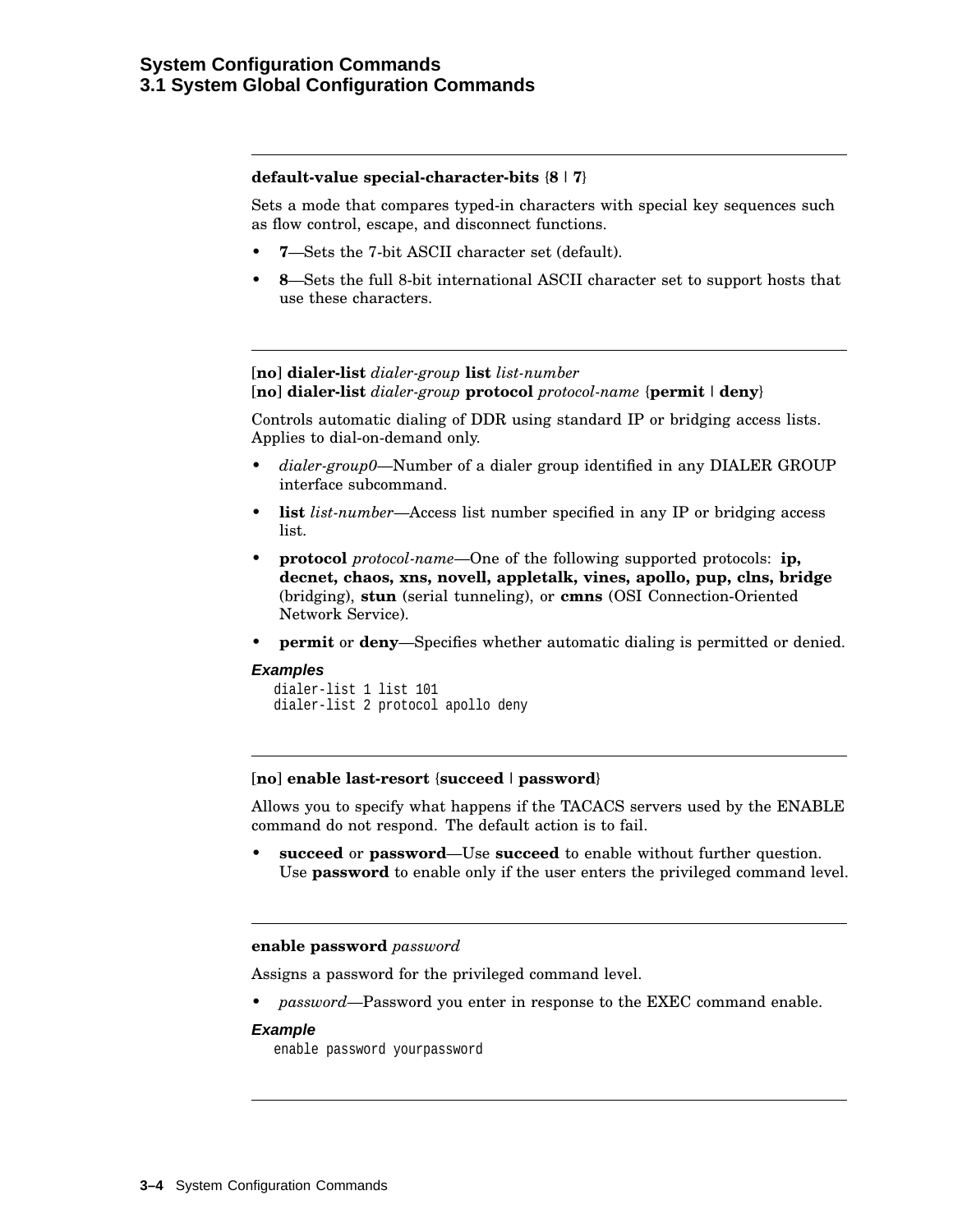#### [**no**] **enable use-tacacs**

Enables or disables use of TACACS to check the user ID and password supplied to the EXEC ENABLE command.

#### **hostname** *name*

Specifies the name for the network server. Default is Router.

• *name*—Name of the network server.

#### **Example**

hostname HAL

#### **interface dialer** *number*

Designates a dialer group number, indicated by the *number* argument.

#### **Example**

```
interface dialer 1
encapsulation ppp
dialer map ip 131.108.2.5 username zebra 1415553434
```
#### **interface** *type unit*

Specifies an interface and begins interface configuration.

- *type*—Interface type: **serial, or ethernet**.
- *unit*—Interface number or card number.

#### **Example**

```
interface serial 0
interface ethernet 0
```
#### **line** [*type-keyword*] *first-line* [*last-line*]

Identifies a specific line for configuration and starts line configuration.

- *type-keyword*—Type of line to be configured: **console, aux,** or **vty**.
- *first-line*—If *type-keyword* is specified, provide the relative number (first line) in a contiguous group you want to configure. If *type-keyword* is not specified, provide the absolute number. Use the EXEC command SHOW USERS to display line numbers.
- *last-line*—If *type-keyword* is specified, provide the relative number (last line) in a contiguous group you want to configure. If *type-keyword* is not specified, provide the absolute number.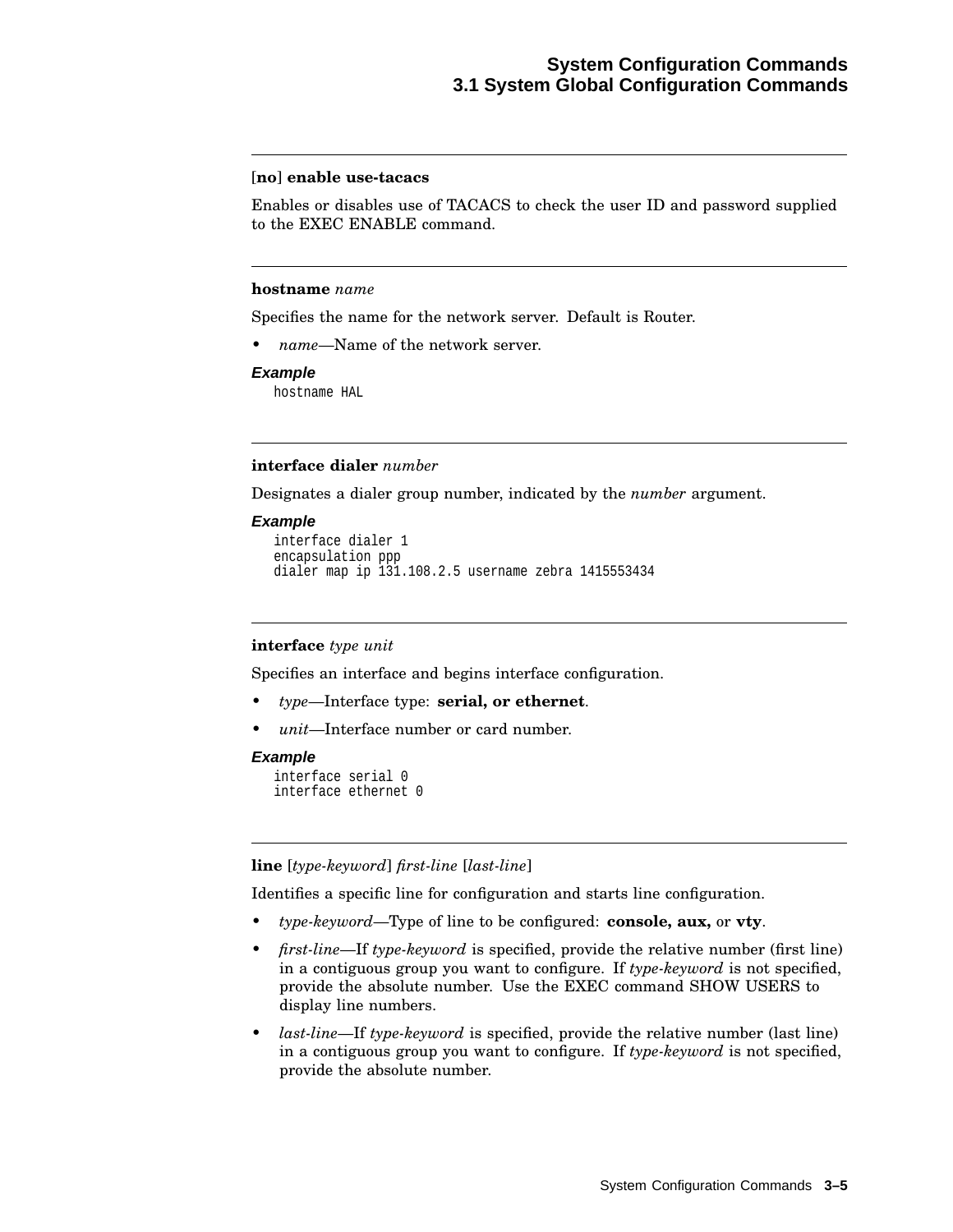### **System Configuration Commands 3.1 System Global Configuration Commands**

#### **Example**

line vty 0 4

#### [**no**] **logging buffered**

Copies logging messages to an internal buffer instead of writing them to the console.

#### [**no**] **logging console** *level*

Limits the logging of messages displayed on the console terminal to messages at or above the specified level. Default is debugging.

The argument *level* is one of the following keywords:

- **emergencies**—System unusable
- **alerts**—Immediate action needed
- **critical**—Critical conditions
- **errors**—Error conditions
- **warnings**—Warning conditions
- **notifications**—Normal but significant conditions
- **informational**—Informational messages only
- **debugging**—Debugging messages

#### **Example**

logging console emergencies

#### [**no**] **logging** *IP-address*

Identifies a syslog server host to receive logging messages.

• *IP-address*—Internet address of the host.

#### **Example**

```
logging 131.108.2.125
```
#### [**no**] **logging monitor** *level*

Limits the logging messages displayed on terminal lines other than the console line to messages with a level at or above level.

• *level*—One of the keywords listed for the **logging console**.

#### **Example**

```
logging monitor notifications
```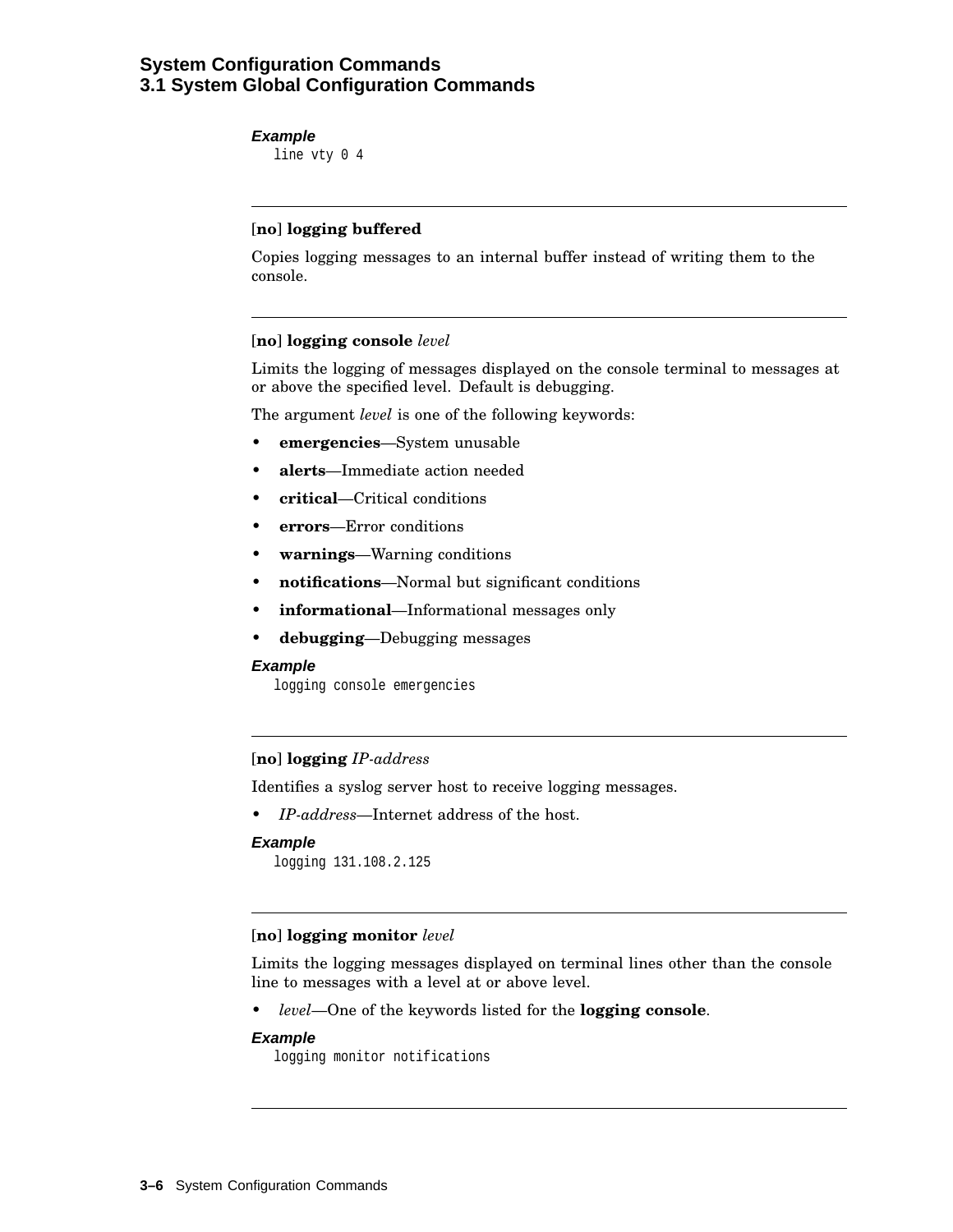#### [**no**] **logging on**

Enables or disables message logging to all supported destinations except the console. Default is enabled.

#### [**no**] **logging trap** *level*

Limits the logging messages sent to syslog servers to messages with a level at or above level.

• *level*—One of the keywords described for the **logging console**.

#### **Example**

logging trap errors

#### [**no**] **priority-list** *list* **default** *queue-keyword*

Assigns a priority queue for those datagrams that did not match any other rule in the priority list. If no default or the **no** form is specified, the **normal** queue is assumed.

- *list*—Integer from 1 to 10 that identifies the priority list selected by the user.
- *queue-keyword*—Priority queue name: **high, medium, normal,** or **low**.

#### **Example**

priority list 2 default medium

#### [**no**] **priority-list** *list* **interface** *interface-name queue-keyword*

Sets up priority queuing on the specified interface. The **no** form removes the item from the list.

- *list*—Integer from 1 to 10 that identifies the priority list selected by the user.
- *interface-name*—Name of the interface.
- *queue-keyword*—Priority queue name: **high, medium, normal,** or **low**.

#### **Example**

priority list 1 interface ethernet 0 medium

[**no**] **priority-list** *list* **protocol** *protocol-name queue-keyword* [*args*]

Sets up priority queuing by protocol type. The **no** form removes the item from the list.

- *protocol-name*—Name of the protocol: **ip, pup, chaos, xns, decnet, appletalk, clns, novell, apollo, vines, stun, bridge,** or **rsrb**.
- *list*—Integer from 1 to 10 that identifies the priority list selected by the user.
- *queue-keyword*—Priority queue name: **high, medium, normal,** or **low**.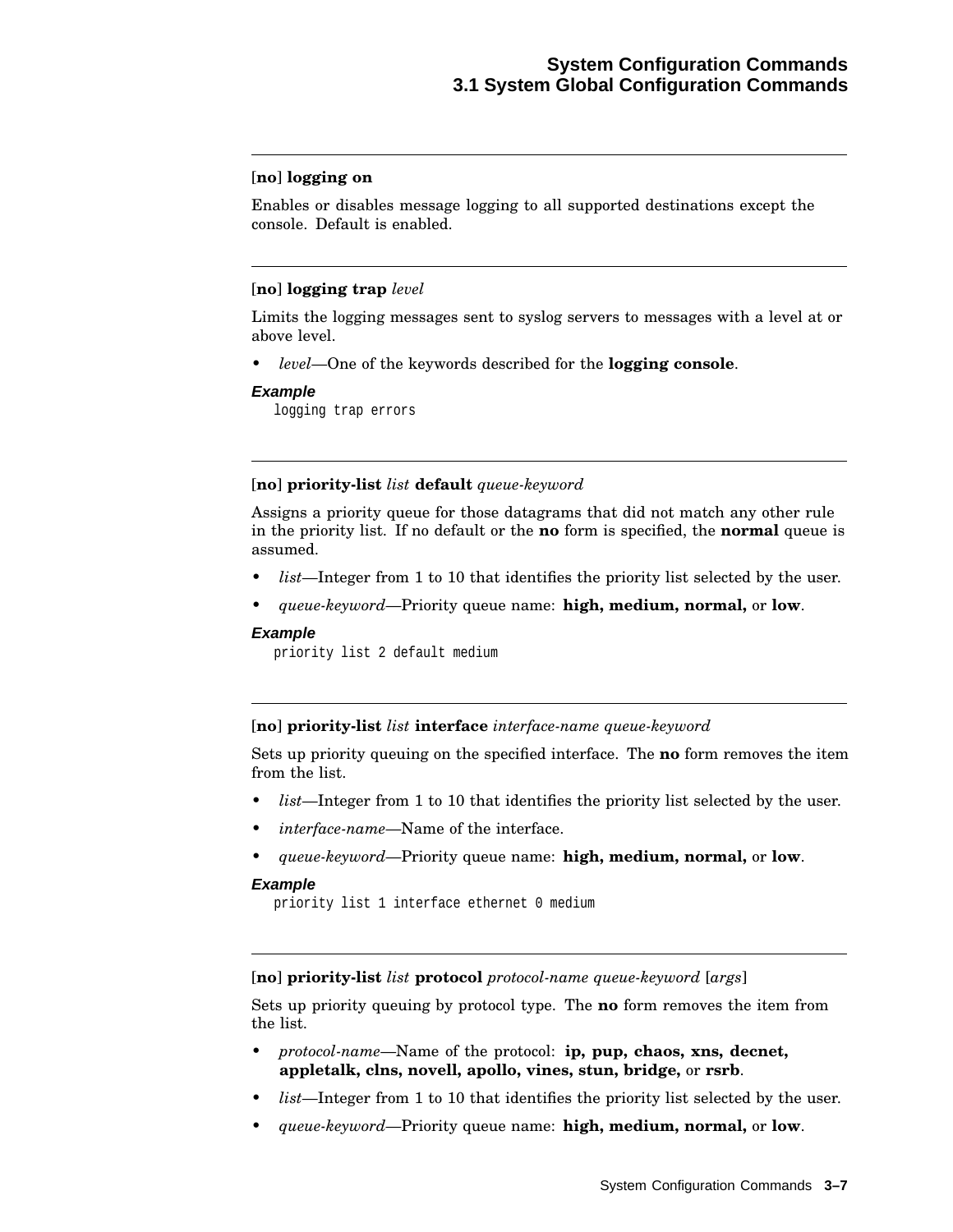### **System Configuration Commands 3.1 System Global Configuration Commands**

The optional keyword *args* is one of the following:

- **gt** *byte-count*—Specifies a greater-than count. The priority level assigned goes into effect when a packet exceeds the value entered for the argument *byte-count*.
- **lt** *byte-count*—Specifies a less-than count. The priority level assigned goes into effect when a packet size is less than the value entered for *byte-count*.
- **bridge list** *list-number*—Assigns the priority level to bridged traffic according to the *list-number*, which is the Ethernet-type code access list number assigned using the ACCESS-LIST command.
- **list** *list-number*—Assigns traffic priorities according to the *list- number*, which is the IP access list number assigned by the ACCESS-GROUP LIST interface subcommand.
- **tcp** *port*—Assigns the priority level defined to TCP packets originating from or destined to a specified port.
- **udp** *port*—Assigns the priority level defined to UDP packets originating from or destined to the specified port.

#### **Examples**

```
priority-list 1 protocol decnet high
priority-list 4 protocol decnet medium lt 200
priority-list 4 protocol ip medium tcp 23
```
[**no**] **priority-list** *list* **queue-limit** *high-limit medium-limit normal-limit lowlimit*

Specifies the maximum number of packets that can wait in a single priority queue. If a priority queue overflows, the router discards excess datagrams and may send quench messages. The **no** form resets all four queue sizes to their defaults: *high-limit* = 20; *medium-limit* = 40; *normal-limit* = 60; *low-limit* = 80.

• *list*—Integer from 1 to 10 that identifies the priority list selected by the user.

#### **Example**

```
priority-list 1 queue-limit 20 20 20 10
```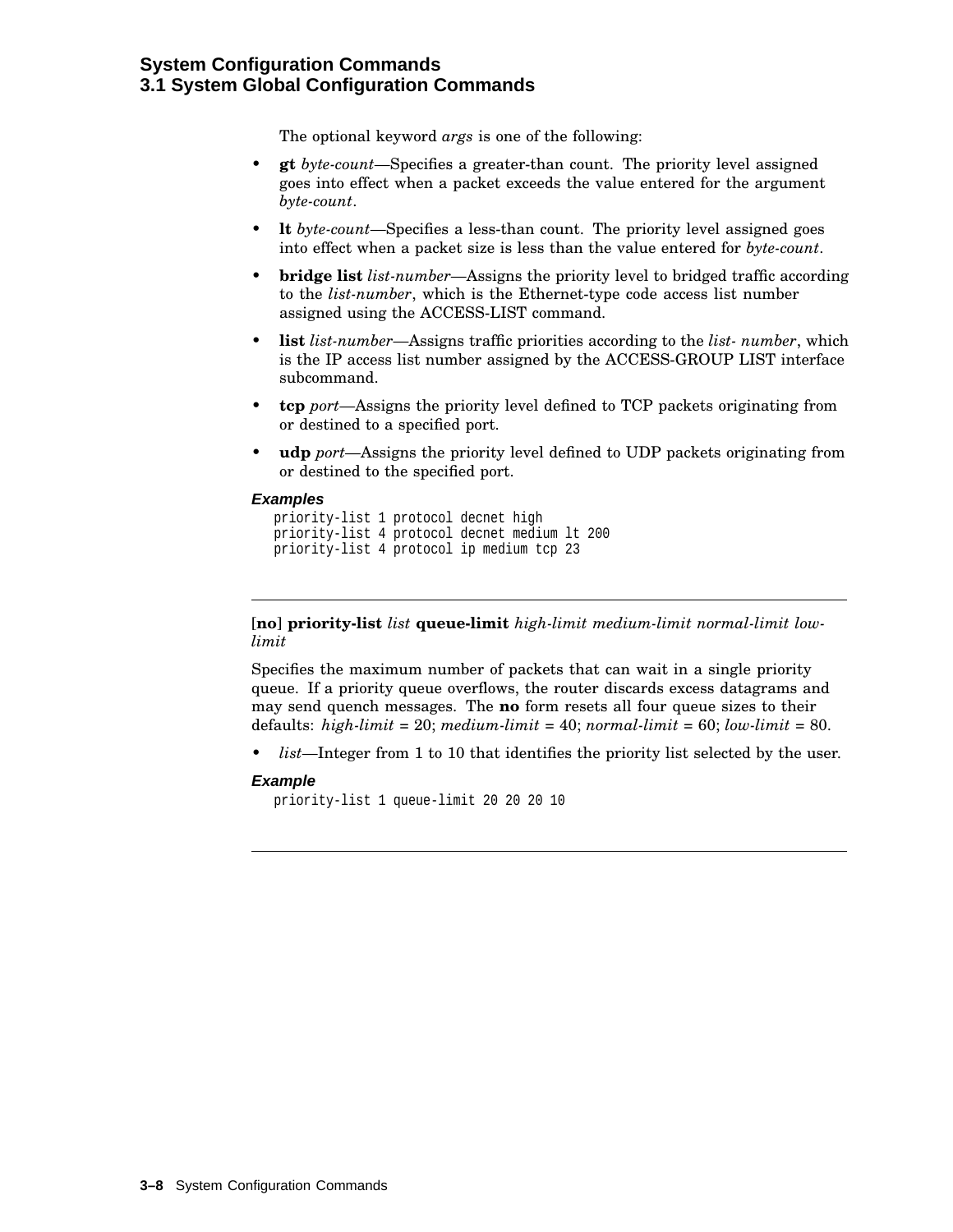[**no**] **priority-list** *list* **stun** *queue-keyword address group-number address-number*

Sets up priority queuing based on the address of the serial link. The **no** form removes the item from the list.

- *list*—Integer from 1 to 10 that identifies the priority list selected by the user.
- stun—Indicates that this is a serial tunnel feature.
- *queue-keyword*—Priority queue name: **high, medium, normal,** or **low**.
- *address*—Identifies a STUN serial link.
- *group-number*—STUN group number.
- *address-number*—Address of the serial link.

priority list 1 stun high address 1 C1

#### [**no**] **scheduler-interval** *milliseconds*

Sets the maximum amount of time that can elapse without the router running the lowest-priority system processes. The minimum interval that can be specified is 500 milliseconds; there is no maximum value. The **no** form restores the no maximum default.

• *milliseconds*—Number of milliseconds. Must be 500 or greater.

#### **Example**

```
scheduler-interval 750
```
#### [**no**] **service** *keyword*

Tailors use of network-based services by the router.

The argument *keyword* is one of the following:

- **config**—Specifies TFTP autoloading of configuration files; enabled by default on systems with blank nonvolatile memory.
- **decimal-tty**—Specifies that line numbers be displayed and interpreted as decimal numbers rather than octal numbers; disabled by default.
- **finger—Allows Finger protocol requests (defined in RFC 742) to be made of** the router; enabled by default.
- **password-encryption**—Enables encrypted passwords.
- **tcp-keepalives** {**in**| **out**}—Generates keepalive packets on idle net-work connections. The **in** keyword generates them on incoming connections; the **out** keyword generates them on outgoing connections.
- **timestamps**—Precedes system error message output with system uptime.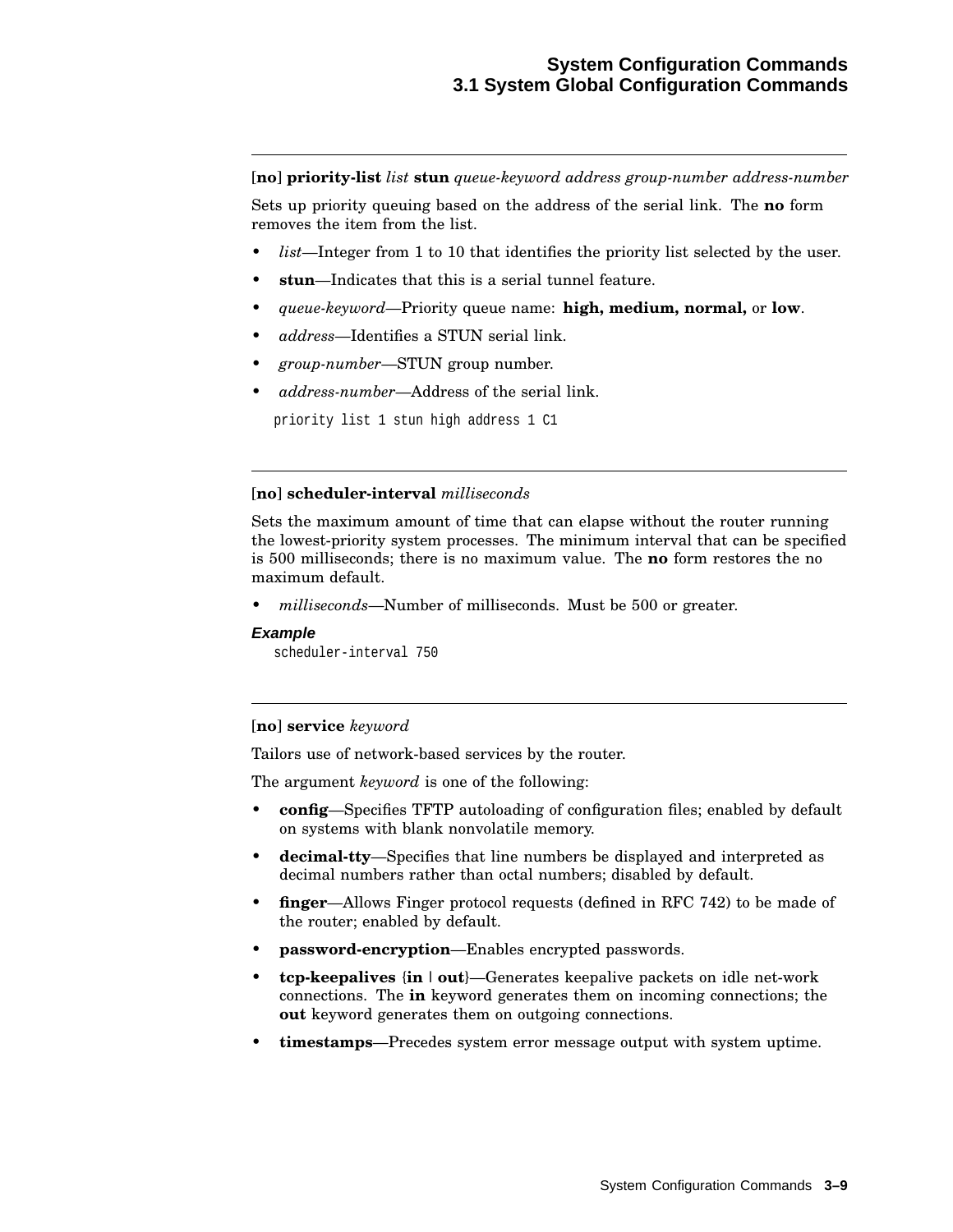## **System Configuration Commands 3.1 System Global Configuration Commands**

#### **Example**

no service config

#### **no snmp-server**

Disables the SNMP operations.

#### [**no**] **snmp-server access-list** *list*

Sets up an access list that determines which hosts can send requests to the network server. Applies only to the global read-only SNMP agent configured by the SNMP-SERVER COMMUNITY command.

• *list*—IP list, expressed as an integer from 1 to 99.

#### **Example**

snmp-server access-list 20

**snmp-server community** [*string* [**RO** | **RW**] [*list*]] **no snmp-server** [**community** [*string*]]

Enables or disables SNMP server operation on the network server.

- *string*—Community string that acts like a password and permits access to the SNMP protocol.
- **RO** or **RW**—The **RO** keyword specifies read-only access (default); the **RW** keyword specifies read-write access.
- *list*—Integer from 1 through 99 that specifies an access list of Internet addresses that can use the community string.

#### **Example**

snmp-server community yourstring RO 4

#### [**no**] **snmp-server host** *IP-address community-string* [**snmp** | **tty**]

Specifies which host or hosts should receive TRAP messages.

- *IP-address*—Name or Internet address of the host.
- *community-string*—Your community string, similar to a password, that you set with the SNMP-SERVER COMMUNITY command.

The keywords **snmp** or **tty** specify the TRAP type, as follows:

- **snmp**—Sends all SNMP-type TRAP messages and starts the DECbrouter 90T specific RELOAD TRAP message.
- **tty**—Includes TCP connection TRAP messages.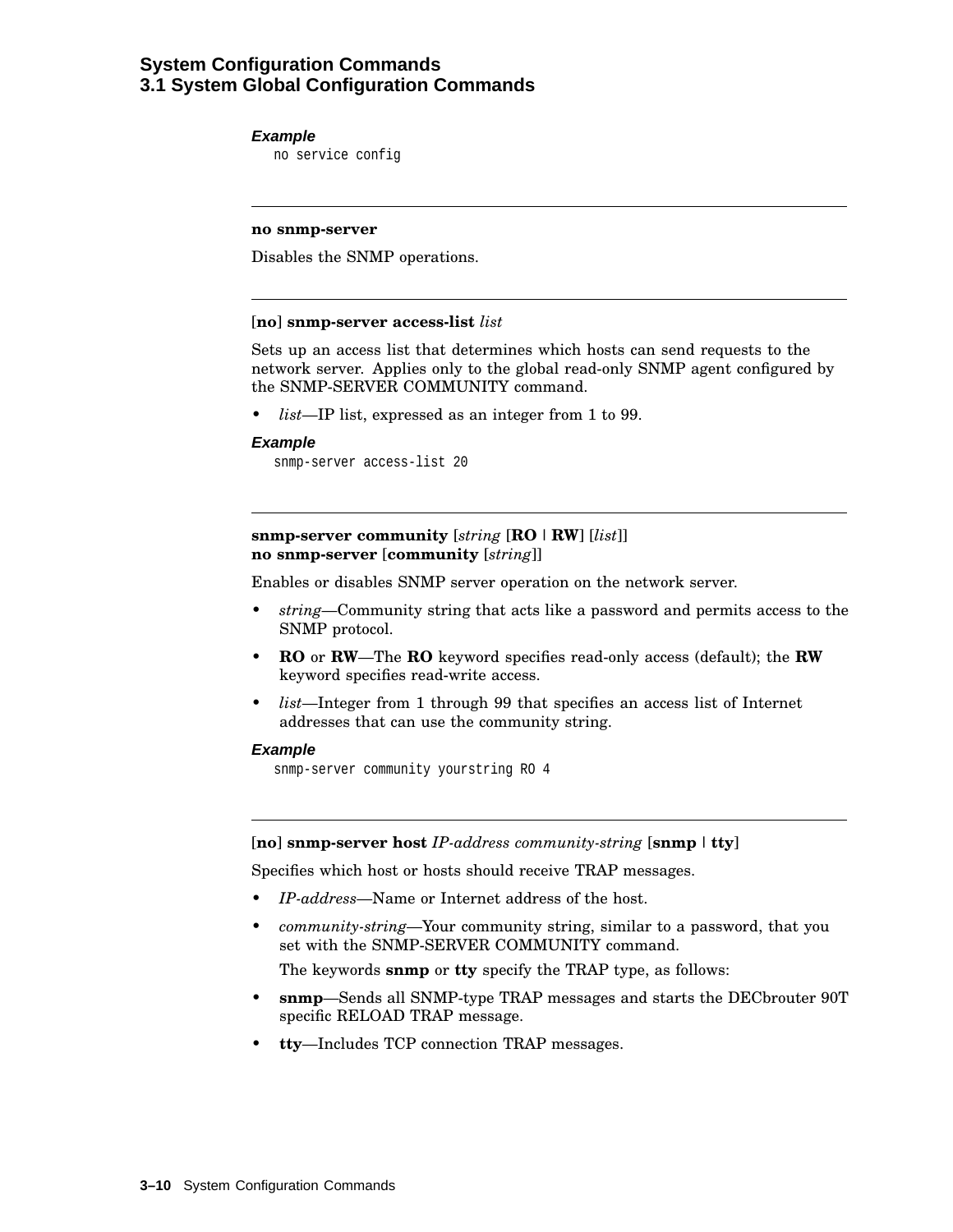#### **Example**

```
snmp-server host 131.108.2.160 yourstring
```
#### [**no**] **snmp-server packetsize** *bytes*

Sets or removes control over the largest SNMP packet size permitted when the SNMP server is receiving a request or generating a reply.

• *bytes*—Byte count from 484 to 8192. default is 484.

#### **Example**

```
snmp-server packetsize 8192
```
#### [**no**] **snmp-server queue-length** *length*

Defines the length of the message queue for each TRAP host. Default is 10.

• *length*—Number of TRAP events that can be held before the queue must be emptied.

#### **Example**

snmp-server queue-length 4

#### [**no**] **snmp-server system-shutdown**

Allows or restricts use of the SNMP message reload feature. Prevents an SNMP system-shutdown request from resetting the DECbrouter 90T.

#### [**no**] **snmp-server trap-authentication**

Allows the network server to send a TRAP message when it receives a packet with an incorrect community string. The **no** form restricts the sending of TRAP messages.

#### [**no**] **snmp-server trap-timeout** *seconds*

Defines how often the router attempts to resend TRAP messages in the retransmission queue. The **no** form restores the default of 30 seconds.

• *seconds*—Number of seconds in the interval.

#### **Example**

snmp-server trap-timeout 20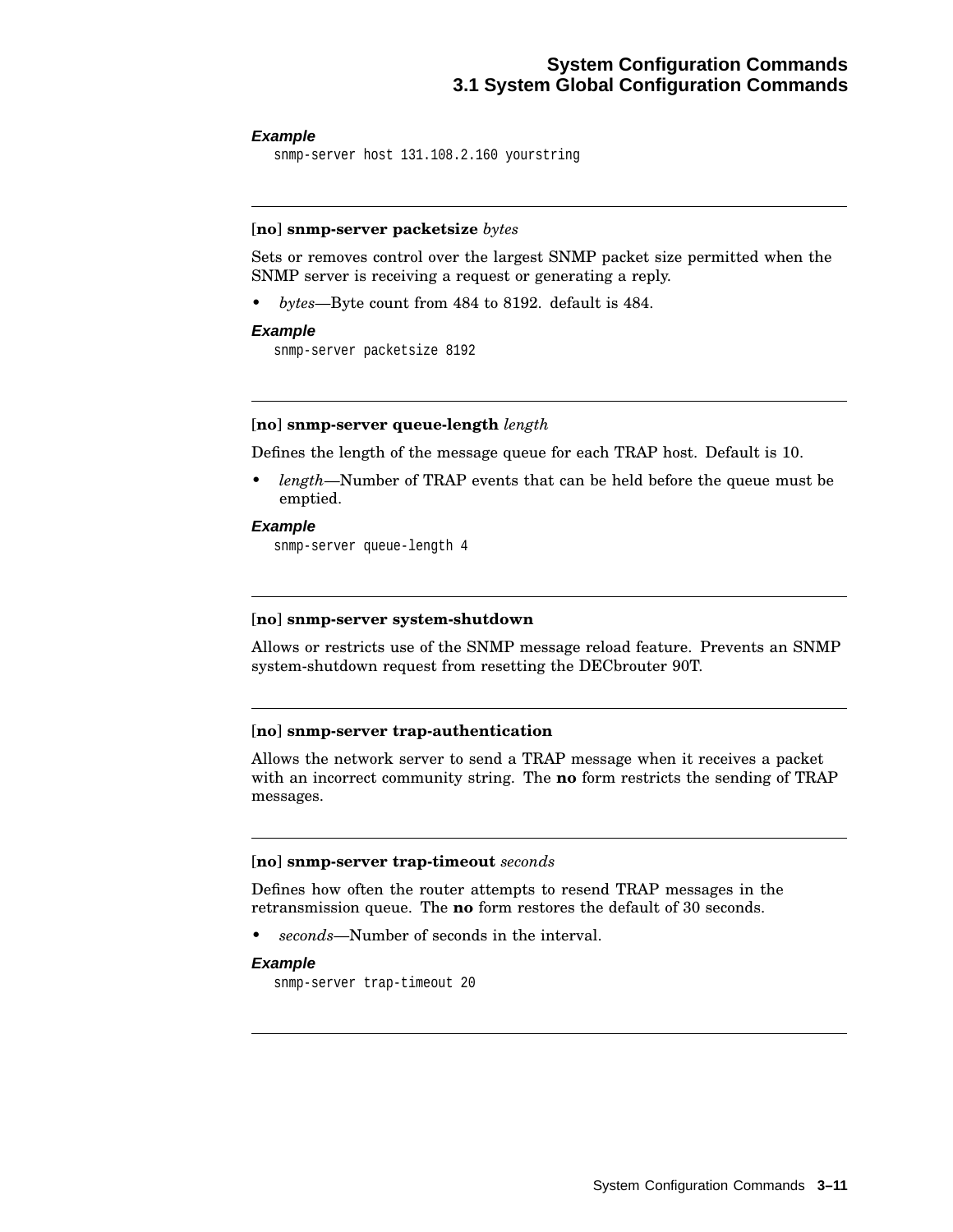### **System Configuration Commands 3.1 System Global Configuration Commands**

#### [**no**] **tacacs-server attempts** *count*

Controls the number of login attempts that can be made on a line set up for TACACS verification. The no form allows no attempts. Default is 3.

• *count*—Number of attempts.

#### **Example**

```
tacacs-server attempts 6
```
#### [**no**] **tacacs-server authenticate** {**connect** | **enable**}

Specifies that a response is required from the router before a user can perform a specific action. The **no** form removes the response requirement. Select the action that requires a response:

- **connect**—Make TCP connections.
- **enable**—Enter the ENABLE command.

#### [**no**] **tacacs-server extended**

Enables or disables an extended TACACS mode.

#### [**no**] **tacacs-server host** *name*

Specifies a TACACS host.

• *name*—Name or Internet address of the host.

#### **Example**

tacacs-server host host1

#### [**no**] **tacacs-server last-resort** {**password** | **succeed**}

Causes the router to request the privileged password as verification, or forces successful login without further input from the user. The **no** form removes the specification. Select one keyword to configure the desired action.

- **password**—Allows the user to access the privileged-level command mode by entering the password set by the ENABLE command.
- **succeed**—Allows the user to access the privileged-level command mode without further question.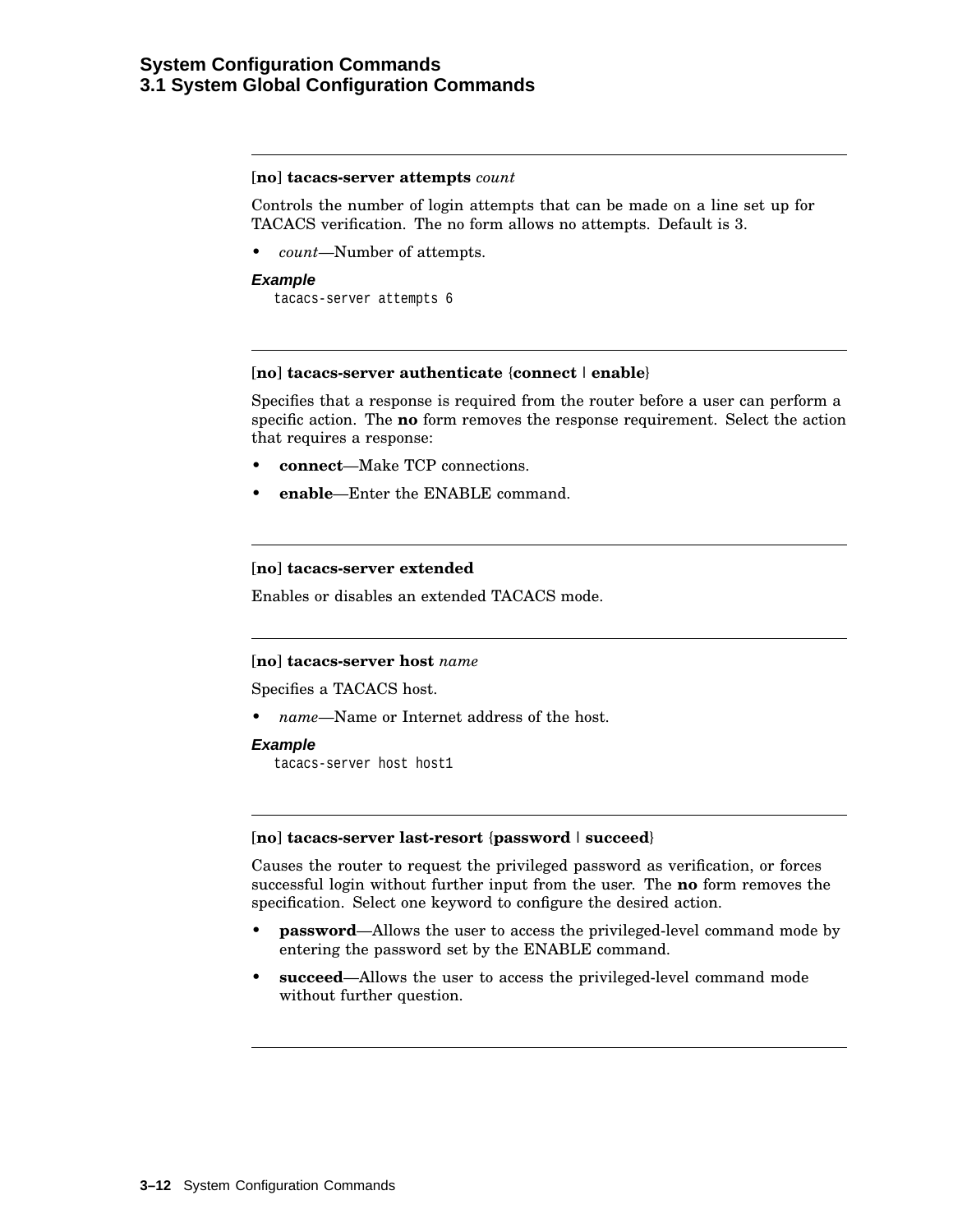#### **tacacs-server notify** {**connect** | **enable** | **logout**}

Causes a message to be transmitted to the TACACS server; the message is retransmitted in the background for up to five minutes. The **no** form removes the specification.

Select one keyword to specify when the TACACS server is notified:

- **connect**—Make TCP connections.
- **enable**—Enter the ENABLE command.
- **logout**—Log out

#### **tacacs-server optional-passwords**

Specifies that the first TACACS request to a TACACS server is made *without* password verification.

#### [**no**] **tacacs-server retransmit** *retries*

Specifies the number of times the server will search the list of TACACS server hosts before abandoning the attempt. The **no** form restores the default of 2.

• *retries*—Retransmit count.

#### **Example**

tacacs-server retransmit 4

#### [**no**] **tacacs-server timeout** *seconds*

Sets the interval the server waits for a server host to reply. The *no* form restores the default of 5 seconds.

• *seconds*—Number of seconds.

#### **Example**

tacacs-server timeout 10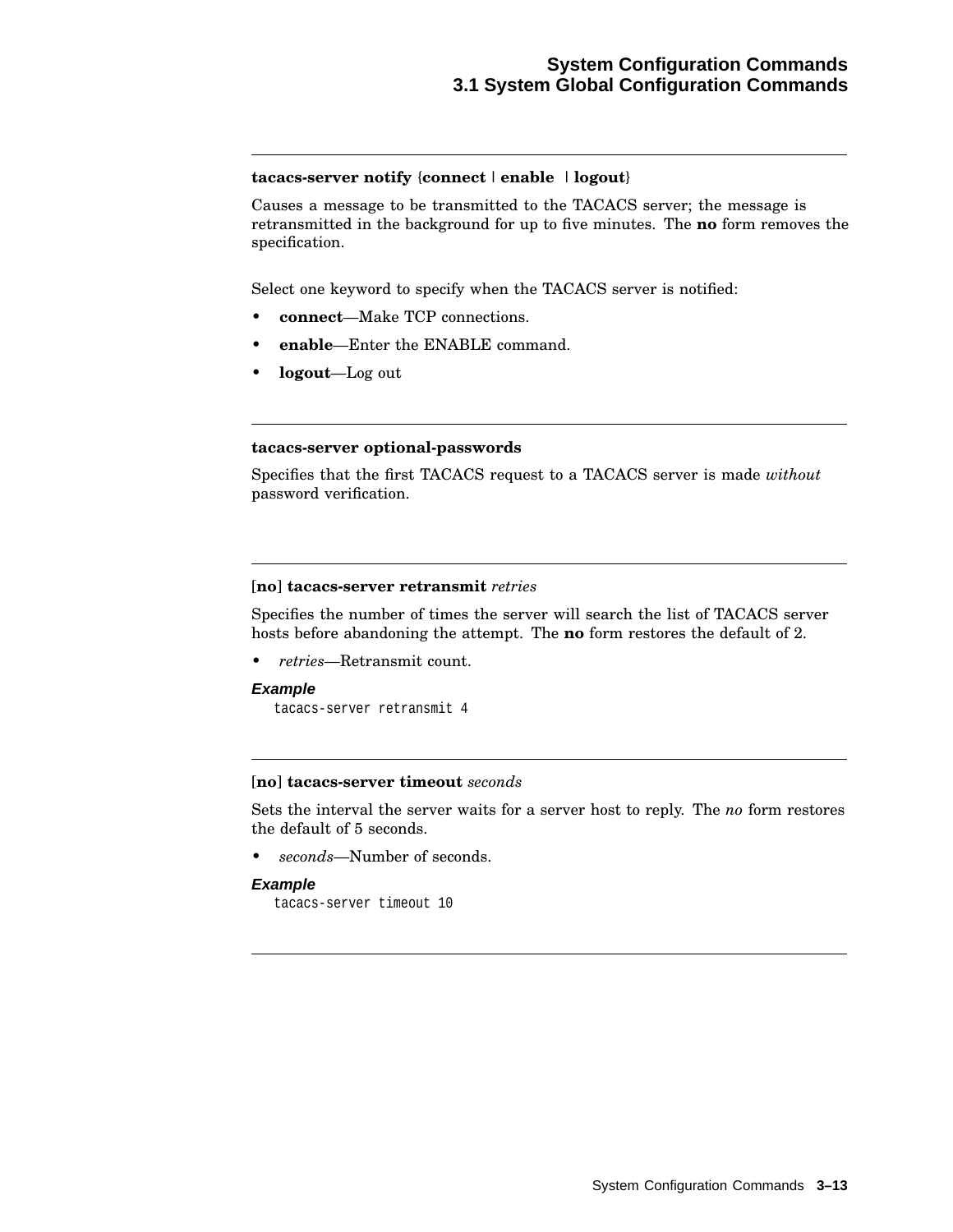### **System Configuration Commands 3.1 System Global Configuration Commands**

#### [**no**] **tftp-server system** *filename ip-access-list*

Specifies or removes TFTP server operation for the router.

- *filename*—Name of the router ROM file.
- *access*—list-IP access list number.

#### **Example**

```
tftp-server system configfile 22
```

```
username name [nopassword|password encryptiontype password]
username name password secret
username name [accesslist number]
username name [autocommand command]
username name [noescape] [nohangup]
```
Implements a user name-based authentication system for networks that cannot support a TACACS service. Also defines user names that get special treatment.

- *name*—Name of either a local communication server or a remote device.
- **nopassword**—No password is required for this user to log in.
- **password**—Specifies a possibly encrypted password for this user name.
- *encryptiontype*—Single-digit number. Currently defined encryption types are zero, which means no encryption, and seven, which specifies a DECbrouter 90T- defined encryption algorithm.
- *password*—The password you enter for authentication.
- *secret*—Specifies the secret (a special password) for the local router server or remote device.
- **accesslist** *number*—Specifies an outgoing access list that overrides the access list specified in the ACCESS CLASS line configuration subcommand.
- **autocommand** *command*—Causes the command specified to be issued automatically after the user logs in.
- **noescape**—Prevents user from having an escape character with which to escape from the host system.
- **nohangup**—Prevents the router from disconnecting the user after an automatic command.

#### **Examples**

```
username who nopassword nohangup autocommand show users
username superuser password yourpassword
```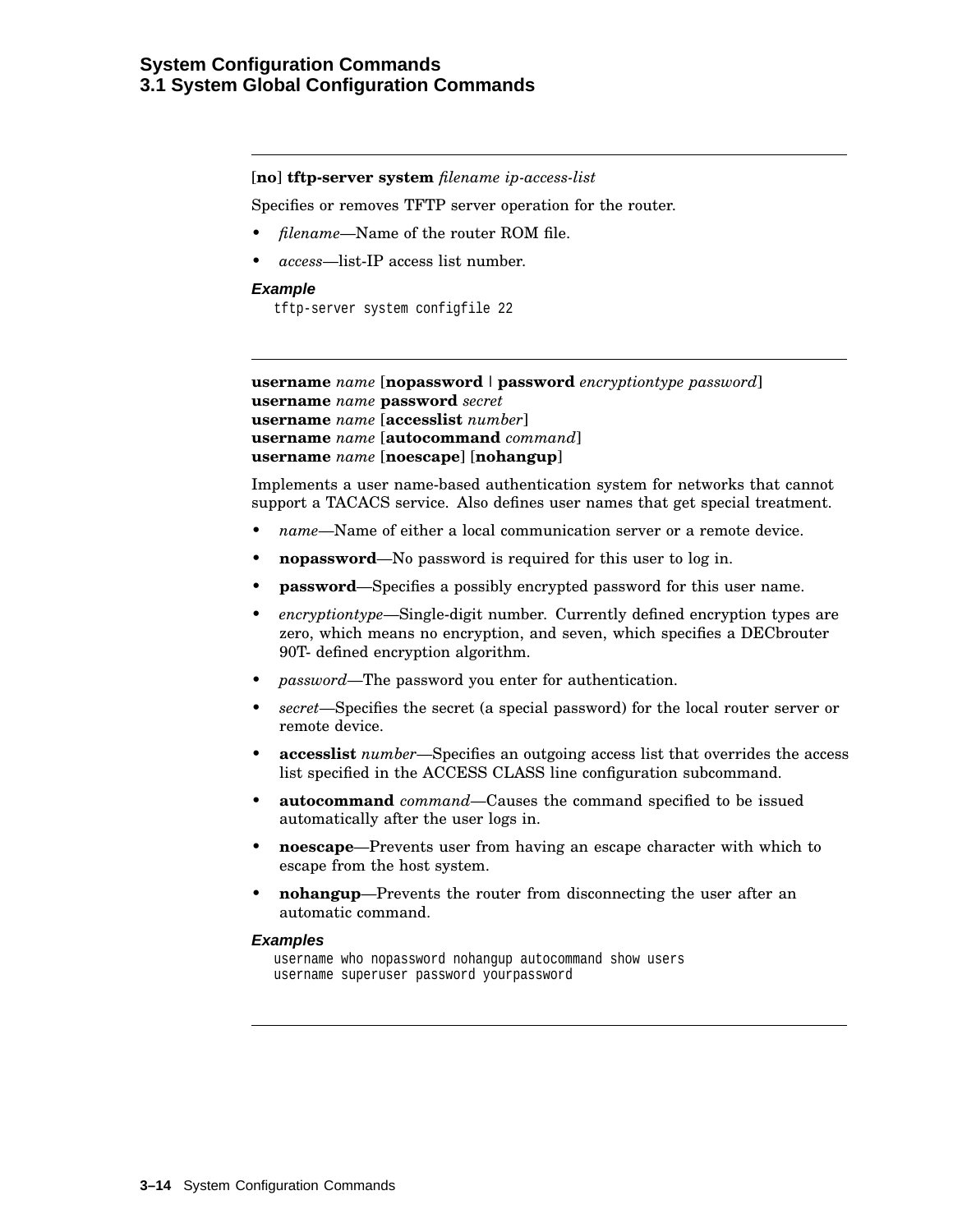## **3.2 Line Configuration Subcommands**

#### **data-character-bits** {**8** | **7**}

Sets the number of ASCII characters sent over network connections to X.25 hosts.

- **8**—Sets full 8-bit ASCII international character set (default).
- **7**—Sets 7-bit ASCII character set when connections are to hosts that routinely send parity over the network.

#### [**no**] **escape-character** *decimal-number*

Sets or removes the escape character on the specified line. Default escape character: Ctrl/ ^ X.

• *decimal-number*—ASCII decimal representation of the character or a control sequence.

#### **Example**

escape-character 13

#### [**no**] **exec-banner**

Enables or disables a banner. Default is enabled.

#### **exec-character-bits** {**8** | **7**}

Sets the number of characters read by the command parser, including those entered in configuration mode.

- **7**—Sets 7-bit ASCII character set (default).
- **8**—Sets 8-bit ASCII international character set in prompts and banners.

#### [**no**] **exec-timeout** *minutes* [*seconds*]

Sets the interval the EXEC waits for user input before resuming the current connection, or if no connections exist, before returning the terminal to the idle state and disconnecting the incoming session. The no form is the same as specifying a timeout of 0.

- *minutes*—Number of minutes. The default interval is ten minutes.
- *seconds*—Number of seconds; an interval of zero specifies no timeouts.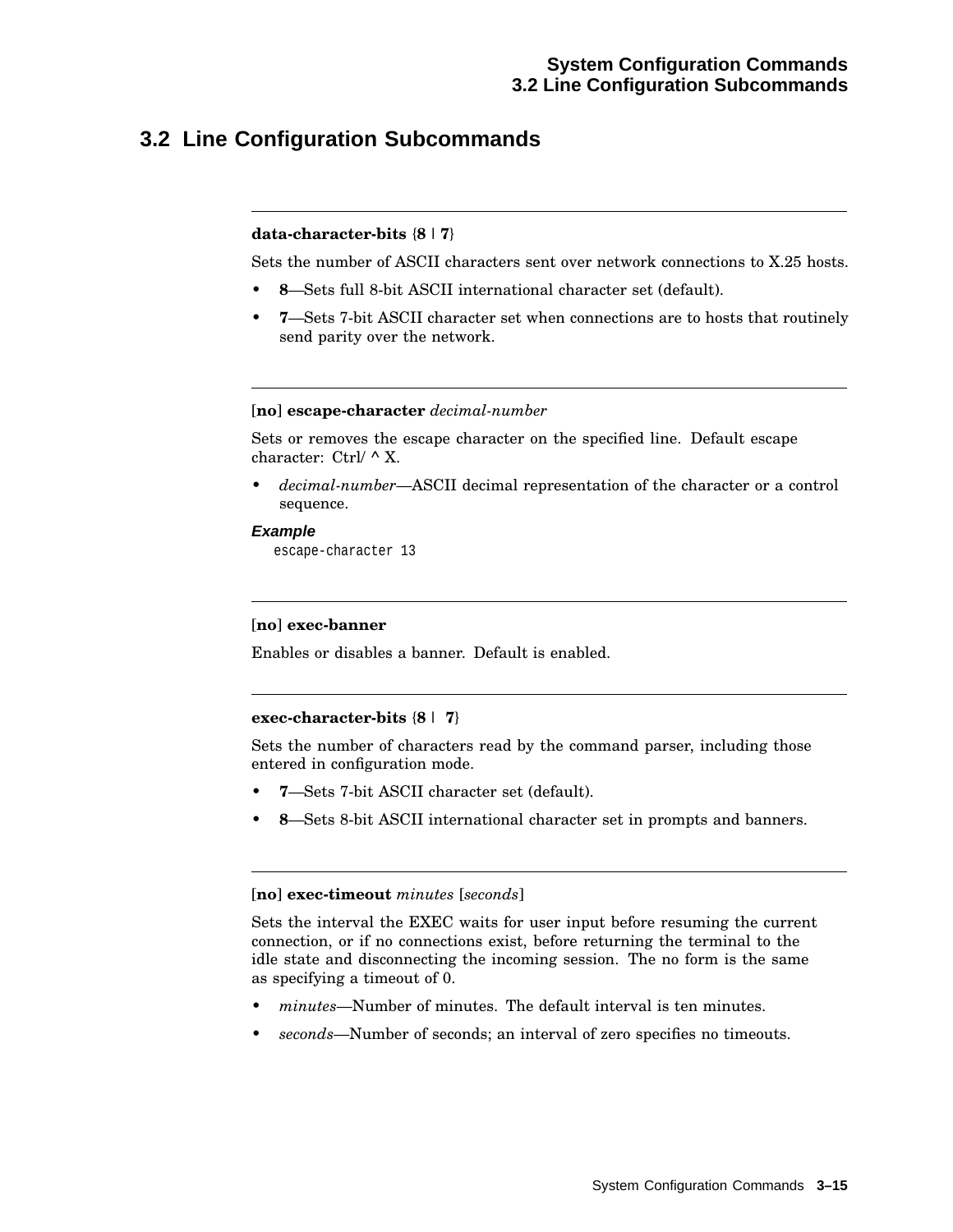#### **Example**

exec-timeout 15 30

#### [**no**] **length** *screen-length*

Sets the terminal screen length. A screen length of zero disables pausing between screens of output. Default is 24.

• *screen-length*—Number of lines on the screen.

#### **Example**

length 32

#### [**no**] **location** *text*

Enters or removes textual description concerning the terminal location and/or status.

• *text*—Desired description.

#### **Example**

location In the hall

#### [**no**] **login**

Enables or disables checking for the password specified by the PASSWORD command.

#### [**no**] **login tacacs**

Invokes use of the TACACS user ID and password-checking mechanism instead of regular password checking. The **no** form disables this mechanism.

#### [**no**] **notify**

Enables or disables line notification when a user running multiple, con-current Telnet connections has output pending on a connection other than the current line.

#### [**no**] **padding** *decimal-number count*

Sets or cancels character padding for a specified output character.

- *decimal-number* ASCII decimal representation of the character.
- *count*—Number of NULL bytes sent after the character.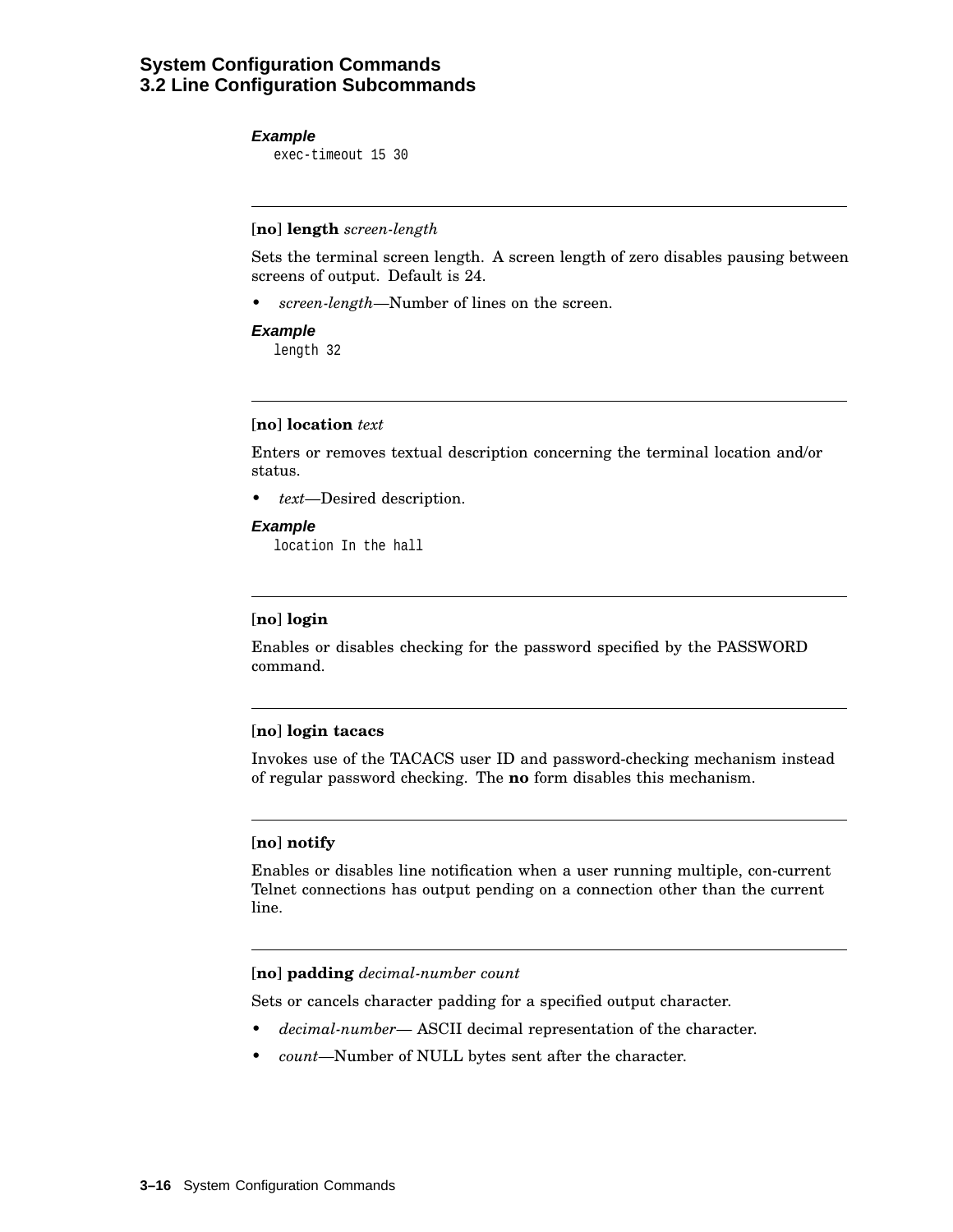#### **Example**

padding 13 25

#### [**no**] **password** *password*

Specifies a password.

• *password*—The password you enter for line access. It can contain up to 80 alphanumeric characters, including spaces.

#### **Example**

password yourpassword

#### **special-character-bits** {**8** | **7**}

Sets a mode that compares typed-in characters with special key sequences such as flow control, escape, and disconnect functions.

- **7**—Sets the 7-bit ASCII character set (default).
- **8**—Sets the full 8-bit international ASCII character set to support hosts that use these characters.

#### **vacant-message** [*c message c*] **no vacant-message**

Controls whether or not a banner is displayed on the screen of an idle terminal. The command without any arguments causes the default message to be displayed. The NO VACANT-MESSAGE command suppresses a banner message.

- *c*—Delimiting character that you will use to signify the beginning and end of the banner message.
- *message*—Message to be shown on the screen whenever an interface line is activated.

#### **Example**

```
vacant-message #
    Welcome to Digital Equipment Corporation.
#
```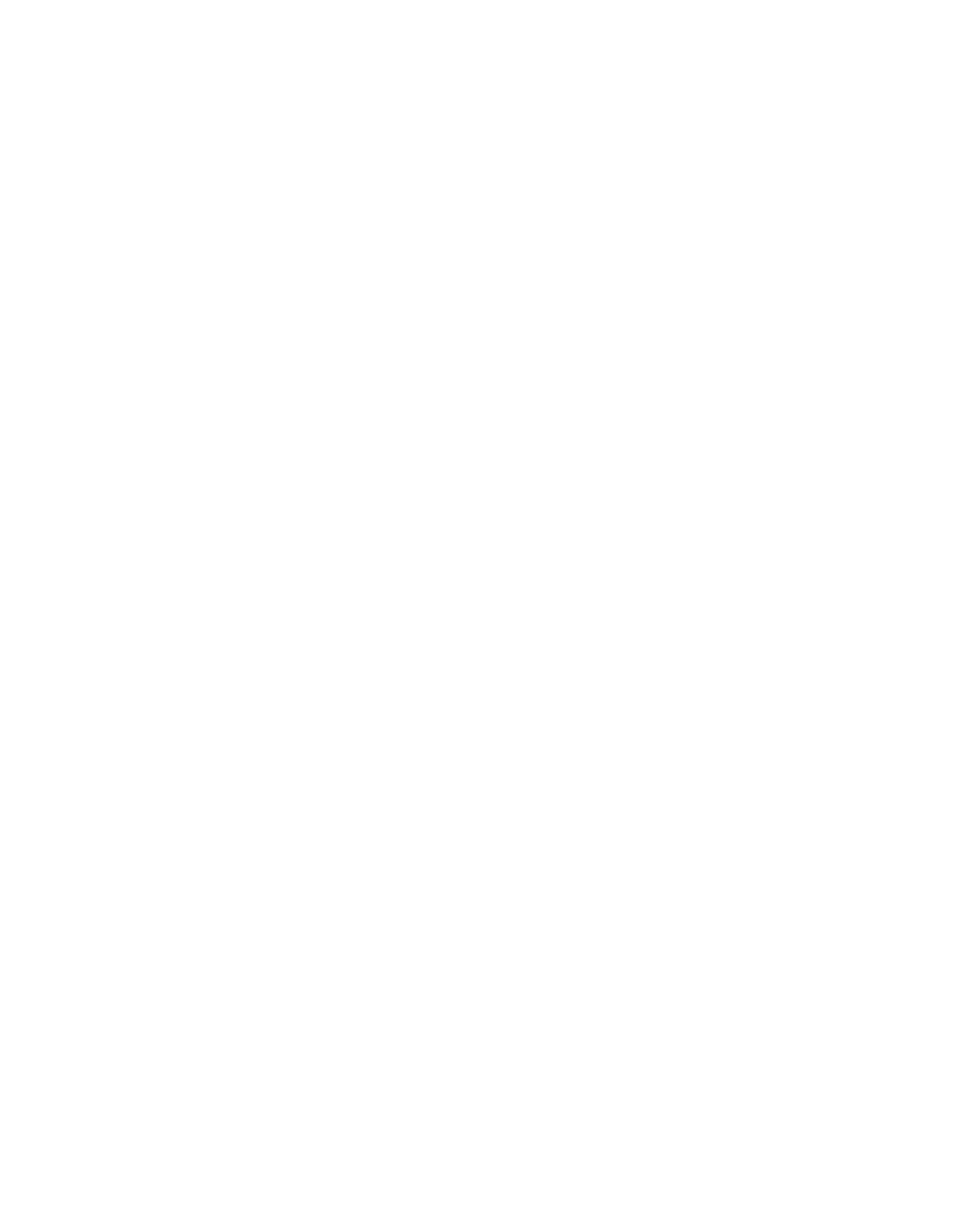**4**

## **Interface and Media Configuration**

## **4.1 Interface Configuration Subcommands**

[**no**] **backup delay** {*enable-delay* |**never**} {*disable-delay* |**never**}

Defines how much time should elapse before a line is set up or taken down.

- *enable-delay*—Number of seconds after the primary line goes down until the secondary line is activated. The **never** keyword prevents the line from ever coming up because of the primary going down.
- *disable-delay*—Number of seconds after the primary line goes up before the secondary line is deactivated. The **never** keyword prevents the line from ever going down because of the primary coming up.

#### **Example**

backup delay 10 never backup delay 30 60

#### [**no**] **backup interface** *interface-name*

Configures the serial interface as a secondary line (dial backup line). The **no** form removes this configuration.

• *interface-name*—Serial port to be set as the secondary interface line.

#### **Example**

```
backup interface serial 1
```
[**no**] **backup load** {*enable-threshold* |**never**} {*disable-load* |**never**}

Sets the traffic load thresholds. The **no** form restores the default, which is no backup loads.

- *enable-threshold* and *disable-load*—Numbers representing the transmitted load as a percentage of the primary line's available bandwidth.
- **never**—Prevents the secondary line from being enabled or disabled because of load.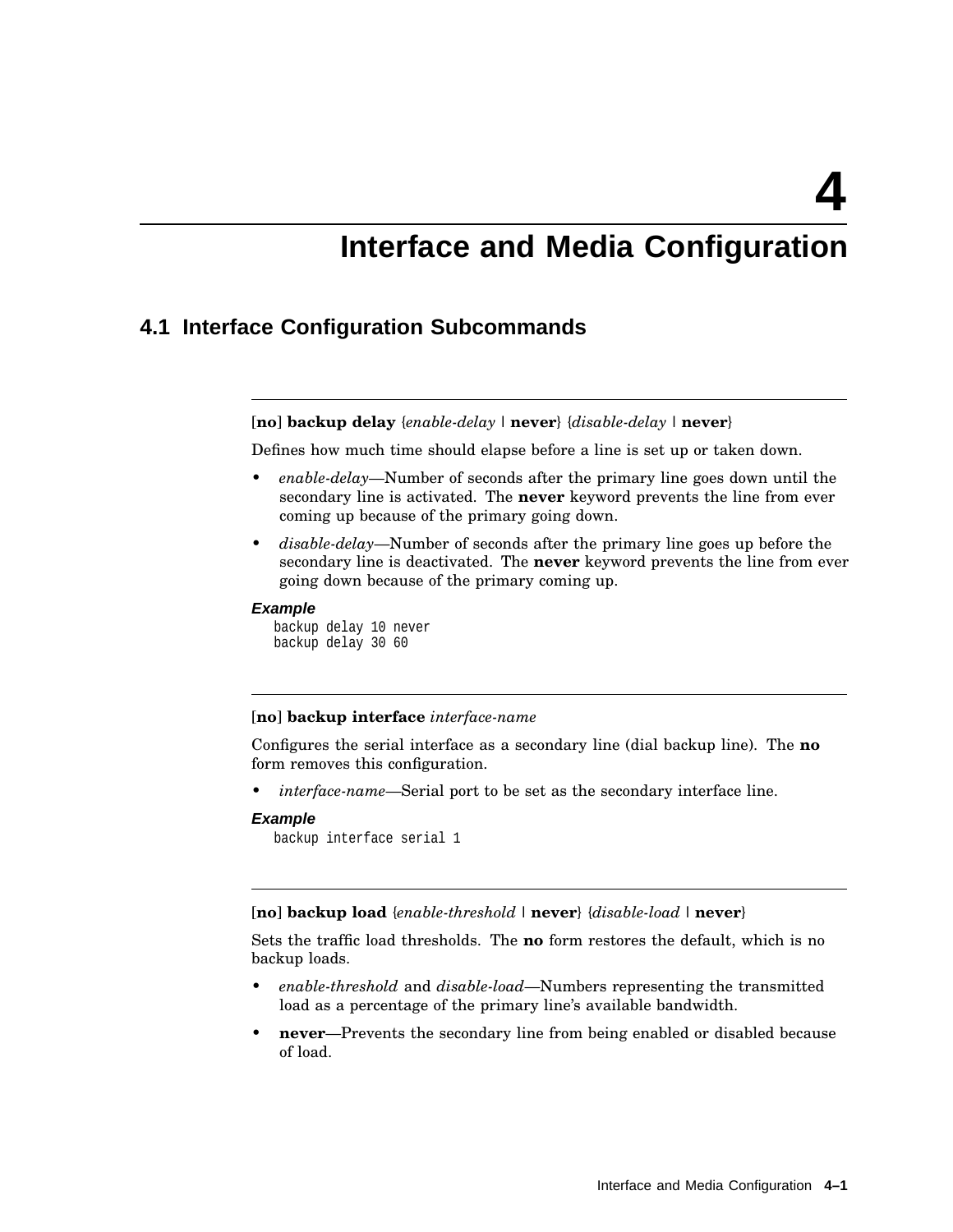### **Interface and Media Configuration 4.1 Interface Configuration Subcommands**

#### **Example**

backup load 60 5

#### [**no**] **bandwidth** *kilobits*

Sets a bandwidth value for an interface. This is a routing parameter only; it does not affect the physical interface. The **no** form restores the default, which is set during startup.

• *kilobits*—Bandwidth in kilobits per second.

#### **Example**

bandwidth 45045

#### [**no**] **delay** *tens-of-microseconds*

Sets the delay that higher-level protocols can use to make operating decisions. The **no** form restores the default, which is no delay.

• *tens-of-microseconds*—Delay for an interface or network segment expressed in tens of microseconds.

#### **Example**

delay 20

#### [**no**] **description** *name-string*

Adds a descriptive name to an interface.

• *name-string*—Comment displayed in the configuration file.

#### **Example**

description 3174 Controller for test lab

#### [**no**] **dialer enable-timeout** *number-of-seconds*

Sets the length of time an interface stays down before it is available for dialing. The **no** form restores the default of 15 seconds.

• *number-of-seconds*—Number of seconds an interface stays down before it is available to dial again.

#### **Example**

dialer enable-timeout 10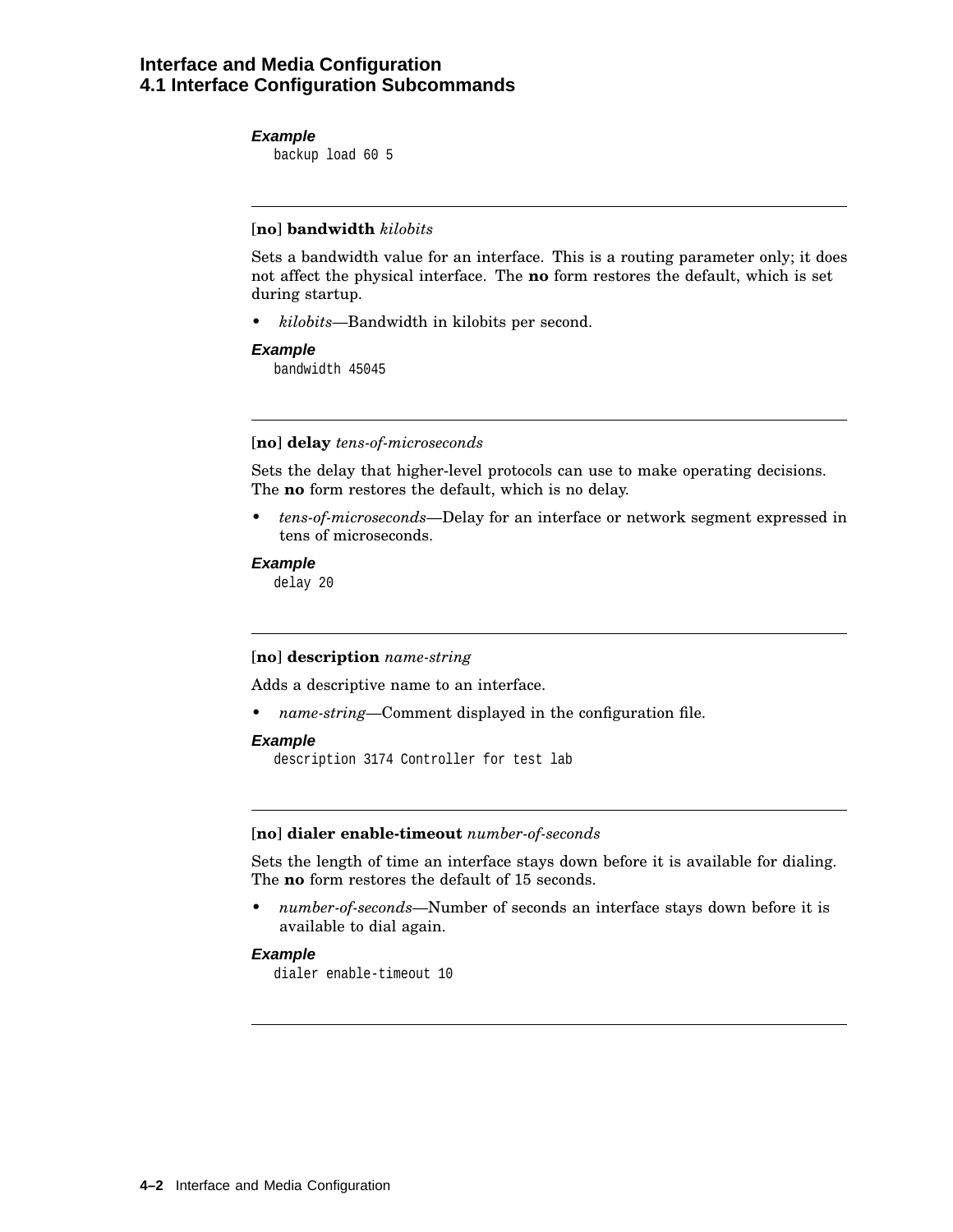### [**no**] **dialer fast-idle** *number-of-seconds*

Specifies the idle time before the line is disconnected on interfaces for which there is an unusually high level of contention. The **no** form restores the default of 20 seconds.

• *number-of-seconds*—Number of seconds.

### **Example**

dialer fast-idle 30

### [**no**] **dialer-group** *group-number*

Assigns an interface to a set of access list expressions. These access list expressions define which packets cause a connection to be established and which keep an interface from being idle. Applies to dial-on-demand only. The **no** form removes an interface from the specified dialer-group.

• *group-number*—Number of the dialer group to which the specific interface belongs. This group number corresponds to a dialer group defined using the DIALER-LIST command.

### **Example**

dialer-group 3

#### [**no**] **dialer idle-timeout** *number-of-seconds*

Specifies the idle time before the line is disconnected. Applies to dial-on- demand only. The **no** form restores the default of 120 seconds.

• *number-of-seconds*—Number of seconds of idle time that must occur on an interface before the line is disconnected.

dialer idle-timeout 180

### [**no**] **dialer in-band**

Sets or removes v.25 bis dialing for the specified serial interface.

[**no**] **dialer map** *protocol next-hop-address* [**username** *name*] *dial-string*

Defines multiple dial-on-demand numbers for a particular interface. Applies to dial-on-demand only. The **no** form deletes a particular dialer map entry.

- *protocol*—Supported protocol; currently must be **ip**.
- *next-hop-address*—IP address used to compare against addresses to which packets are destined.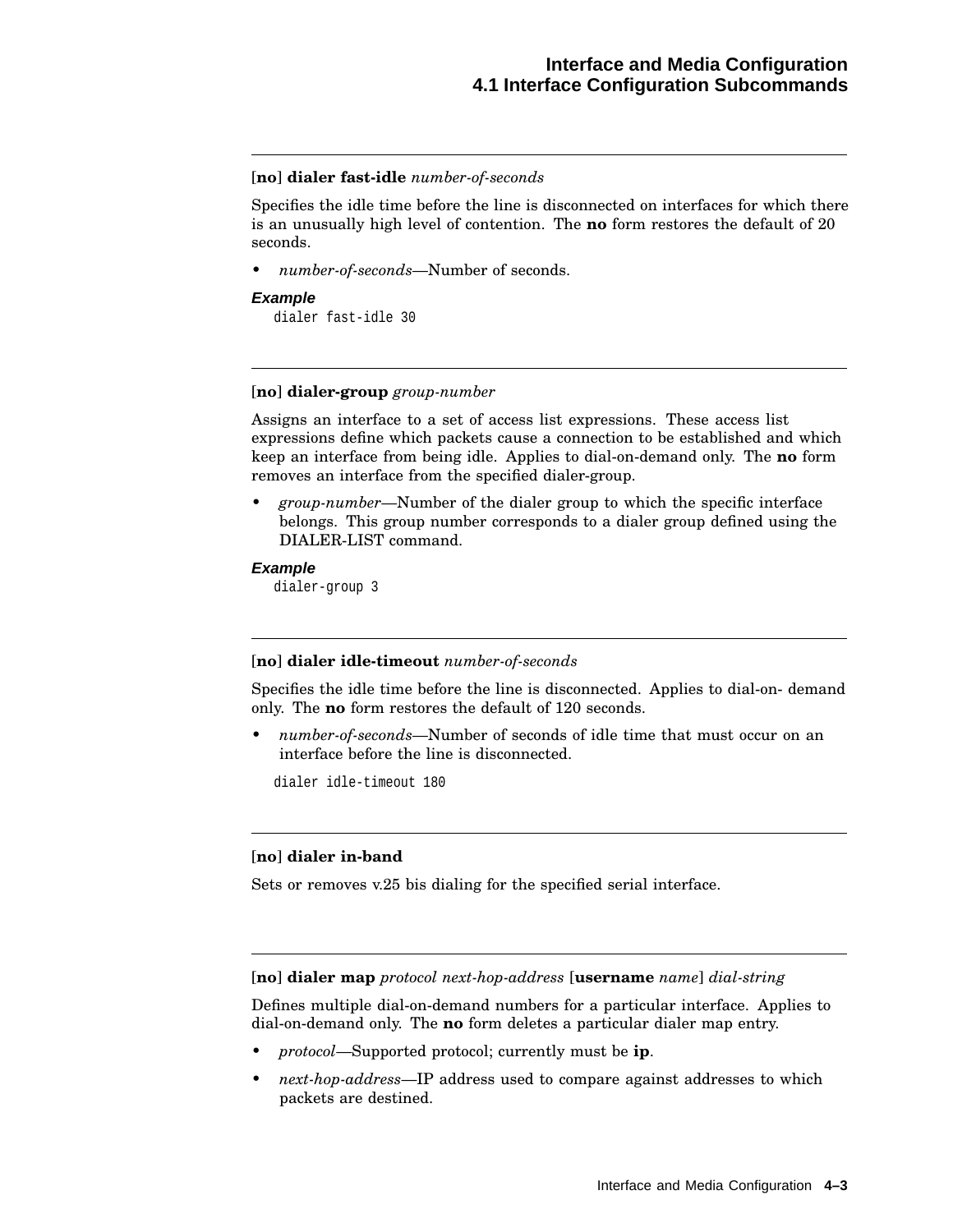# **Interface and Media Configuration 4.1 Interface Configuration Subcommands**

- **username** *name*—Specifies a remote system with which the local router communicates.
- *dial-string*—Telephone number sent to the DCE dialing device when packets with the specified *next-hop-address* are seen.

### **Examples**

```
dialer map ip 131.108.2.5 14155553434
dialer map ip 131.108.2.5 username ZZZ 1415555343
```
# **dialer rotary-group** *number*

Places associated interface in the dialer rotary group indicated by the number argument.

#### **Example**

```
interface dialer 1
interface serial 0
dialer rotary-group 1
```
# [**no**] **dialer string** *dial-string*

Specifies or deletes a telephone number to be passed to a DCE device, typically a v.25 bis modem.

• *dial-string*—Character string to be passed to the v.25 bis DCE device.

# **Example**

```
dialer string 14155553434
```
#### [**no**] **dialer wait-for-carrier-time** *number-of-seconds*

Specifies how long the router will wait for a carrier. The **no** form restores the default of 30 seconds.

• *number-of-seconds*—Number of seconds.

#### **Example**

```
dialer wait-for-carrier-time 5
```
**encapsulation** *encapsulation-type*

Assigns an encapsulation method.

The argument *encapsulation-type* identifies a supported encapsulation type:

- **arpa**—Ethernet version 2.0 encapsulation
- **bfex25**—Blacker Front End Encryption X.25 operation
- **ddnx25**—DDN X.25 DTE operation
- **ddnx25-dce**—DDN X.25 DCE operation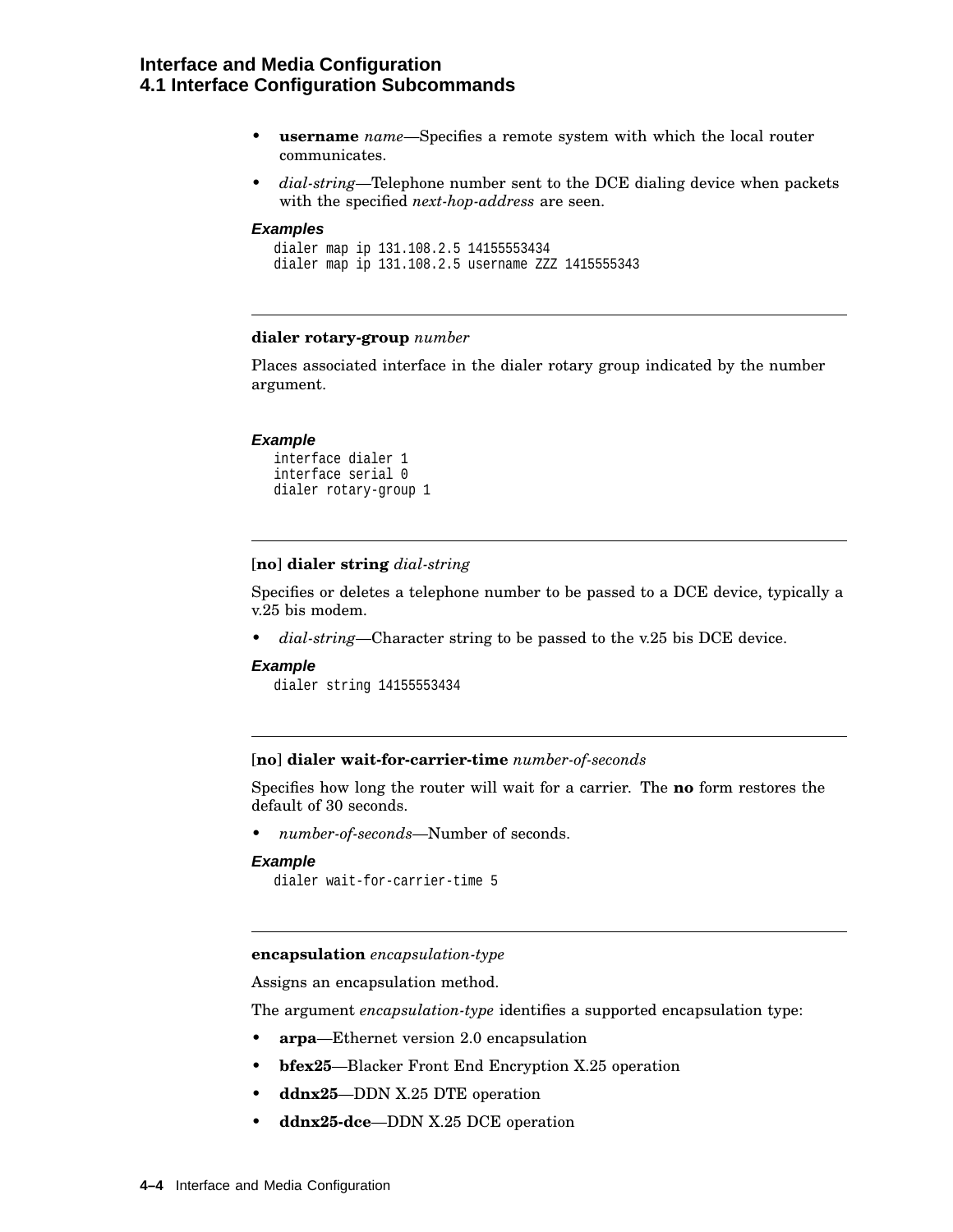# **Interface and Media Configuration 4.1 Interface Configuration Subcommands**

- **frame-relay** [**ietf**]—Frame relay and optional IETF encapsulation
- **hdh**—HDH protocol
- **hdlc**—HDLC protocol
- **iso1**—IEEE 802.3 encapsulation
- **lapb**—X.25 LAPB DTE operation
- **lapb-dce**—X.25 LAPB DCE operation
- **multi-lapb**—X.25 LAPB multiprotocol DTE operation
- **multi-lapb-dce**—X.25 LAPB multiprotocol DCE operation
- **ppp**—Point-to-Point Protocol (PPP)
- **sdlc-primary**—Primary SDLC station
- **sdlc-secondary**—Secondary SDLC station
- **smds**—SMDS service
- **snap**—IEEE 802.2 Ethernet media
- **stun**—STUN functionality
- **x25**—X.25 DTE operation
- **x25-dce**—X.25 DCE operation

### [**no**] **hold-queue** *length* {**in**| **out**}

Specifies the hold-queue limit of an interface. The **no** form restores the default values for the interface.

- *length*—Maximum number of packets in the queue.
- **in** or **out**—Use **in** to specify the input queue; use **out** to specify the output queue.

### **Example**

hold-queue 40 in

# [**no**] **keepalive** [*seconds*]

Adjusts the keepalive timer for a specific interface. Default is 10 seconds.

• *seconds*—Number of seconds after which the keepalive timer is activated.

# **Example**

keepalive 3

### [**no**] **loopback**

The **no** form disables the loopback test.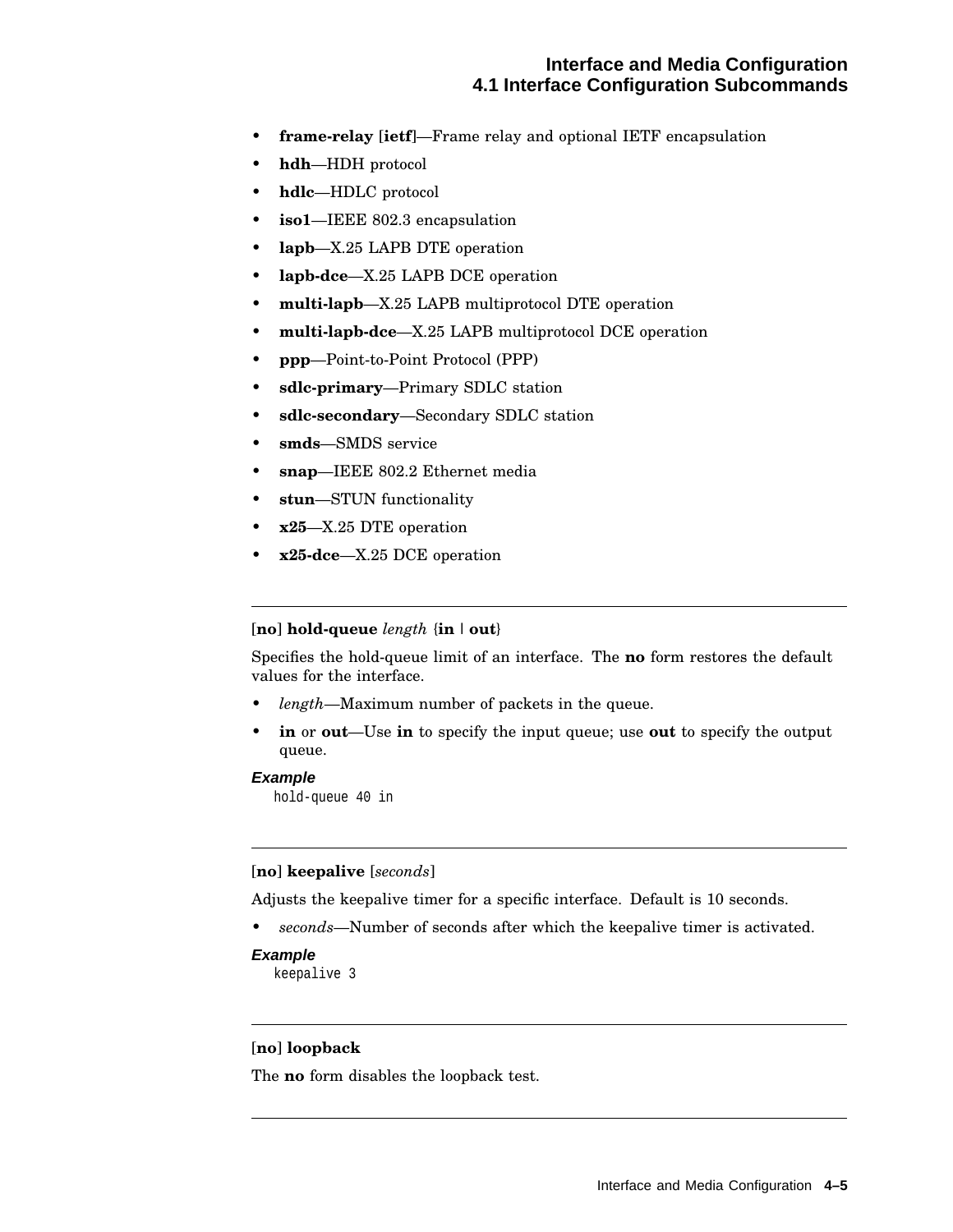# **Interface and Media Configuration 4.1 Interface Configuration Subcommands**

# [**no**] **mtu** *bytes*

Adjusts the default maximum transmission unit (MTU) size. The **no** form restores the default for the interface.

- **bytes**—Desired size in bytes. Must be at least 64 bytes for serial inter-faces.
- **Example**

mtu 576

# [**no**] **ppp authentication chap**

Enables or disables Challenge Handshake Authentication Protocol (CHAP) on the associated interface.

# **priority-group** *list*

Assigns a priority group to an interface.

• *list*—Priority list number assigned to the interface.

### **Example**

priority-group 1

### [**no**] **pulse-time** *seconds*

Enables or disables pulsing DTR signals on the serial interfaces for a minimum interval.

• *seconds*—Number of seconds in the minimum interval.

# **Example**

pulse-time 3

### [**no**] **shutdown** *interface*

Disables or enables an interface.

• *interface*—Interface name.

# **Example**

shutdown ethernet0

# [**no**] **transmitter-delay** *HDLC-flags*

Specifies the minimum number of HDLC flags that the router should send between packets. The **no** form restores the default of zero flags.

• *hdlc-flags*—Number of HDLC flags. Valid range is 2 to 62.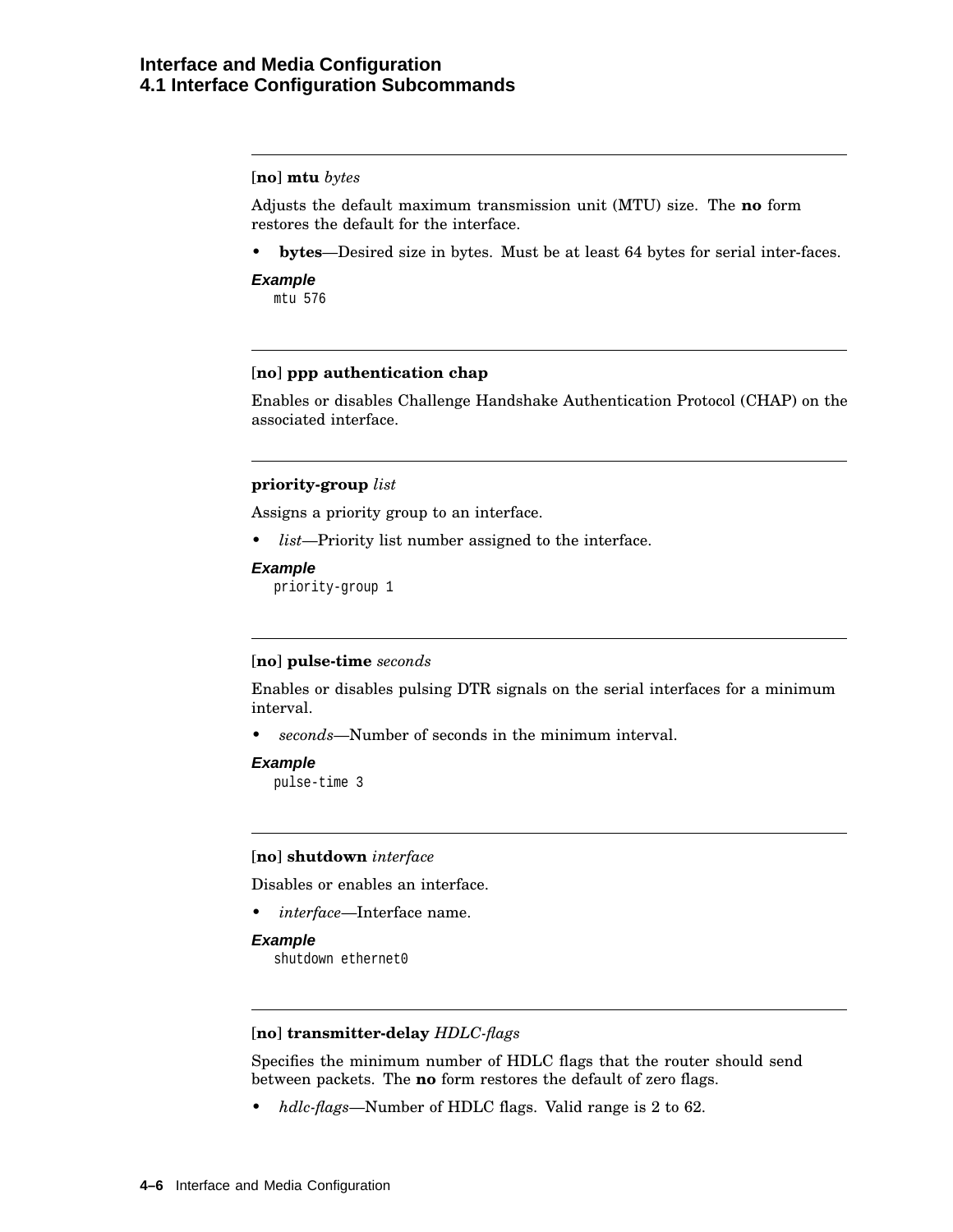# **Example**

transmitter-delay 40

# **4.2 EXEC Interface Management Commands**

# **clear counters** [*type unit*]

Clears all the current interface counters from the interface, or clears those counters described by the optional arguments.

- *type*—Interface type: **serial or ethernet**.
- *unit*—Interface unit or card number.

### **Example**

clear counters serial 1

# **clear interface** [*type unit*]

Resets the hardware logic on an interface.

- *type*—Interface type: **serial or ethernet**.
- *unit*—Interface connection or card number.

### **Examples**

```
clear interface serial 0
clear interface ethernet 0
```
# **4.3 Interface Management Show Commands**

| Command                                                  |                                             | <b>Display</b>                                                                                                                                                                 |
|----------------------------------------------------------|---------------------------------------------|--------------------------------------------------------------------------------------------------------------------------------------------------------------------------------|
| show controllers                                         | serial                                      | Current internal status<br>information for different interface<br>cards                                                                                                        |
| show dialer interface<br>[interface unit]                |                                             | Information about dialer interfaces<br>or a specific interface when<br>optional interface type is specified.                                                                   |
| show interfaces                                          | ethernet [ <i>unit</i> ]<br>serial $[unit]$ | Network interface statistics.<br>Argument unit is the interface.<br>unit or card number. Keywords 1<br>and 2 indicate B channels 1 and 2<br>on the Basic Rate Interface (BRI). |
| show interfaces<br>[interface unit]<br><i>accounting</i> |                                             | Number of packets of each protocol<br>type that have been transmitted<br>through the interface.                                                                                |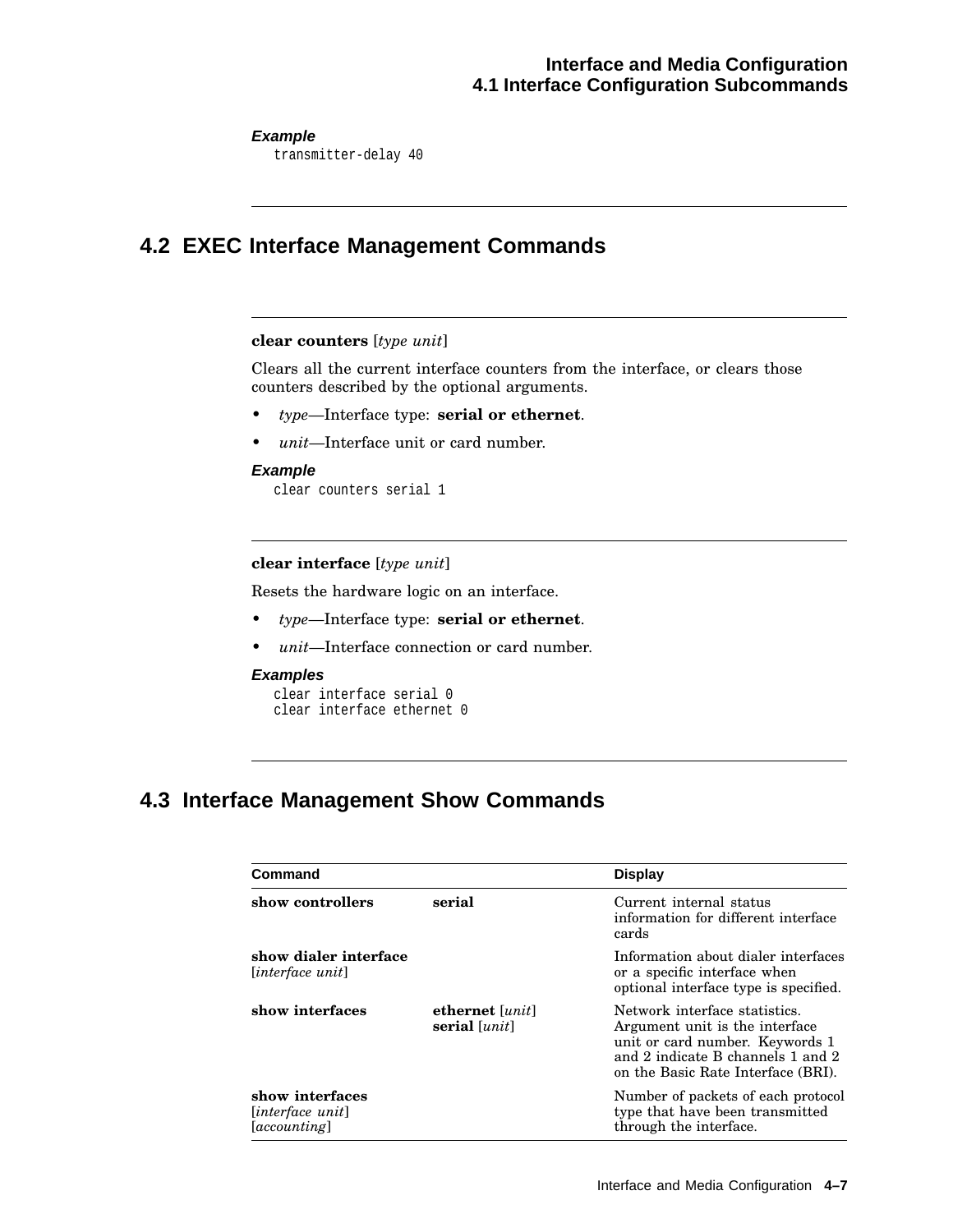# **4.4 Frame Relay Interface Subcommands**

# [**no**] **frame-relay keepalive** *seconds*

Enables and disables the LMI mechanism for serial lines using the frame relay encapsulation. Default is 10 seconds.

• *seconds*—Keepalive interval in seconds.

### **Example**

frame-relay keepalive 15

# [**no**] **frame-relay lmi-type ANSI**

Specifies the exchange of local management interface messages as defined by ANSI standard T1.617. The **no** form restores the LMI type to the default as defined by the Cisco/StrataCom/Northern Telecom/Digital specification.

# **frame-relay local-dlci** *number*

Used for testing. Sets the source data link connection identifier (DLCI) for use when the local management interface (LMI) is not supported. If LMI is supported and the multicast information element is present, the network server sets its local DLCI based on information provided via the LMI.

• *number*—Local or source DLCI number.

### **Example**

frame-relay local-dlci 100

```
frame-relay map protocol protocol-address DLCI [broadcast] [ietf]
frame-relay map bridge DLCI broadcast
frame-relay map clns DLCI broadcast
no frame-relay map
```
Defines the mapping between an address and the DLCI used to connect to the address.The frame relay map tells the network server how to get from a specific protocol and address pair to the correct DLCI. The **no** form deletes the mapping entry.

- **bridge**—Specifies bridging.
- **clns**—Specifies ISO CLNS protocol.
- *protocol*—One of these keywords: **ip, decnet, appletalk, xns, novell, vines,** or **clns**.
- *protocol-address*—Protocol address.
- *DLCI*—DLCI number.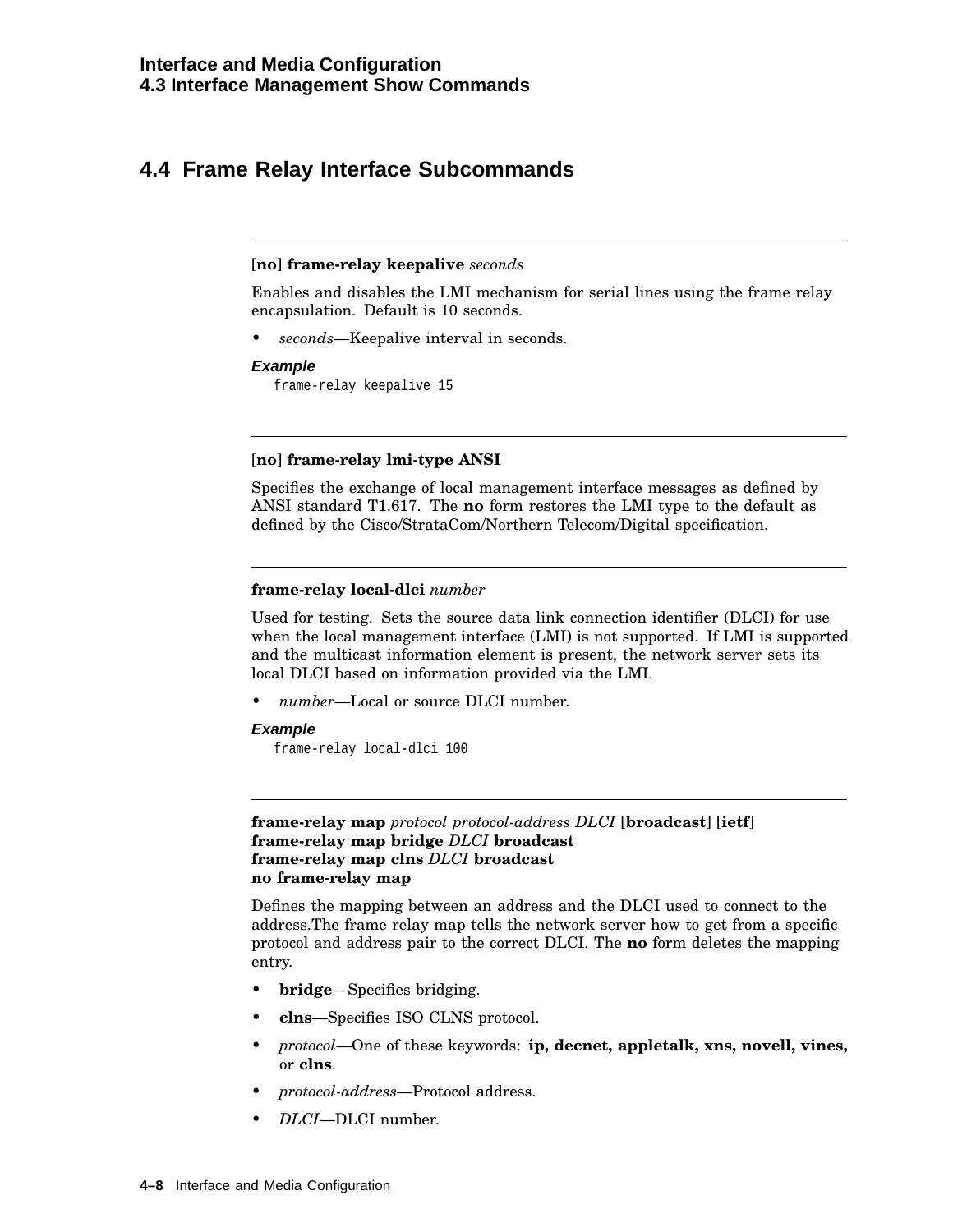# **Interface and Media Configuration 4.4 Frame Relay Interface Subcommands**

- **broadcast**—Specifies that broadcasts should be forwarded to this address when the multicast is not enabled.
- **ietf**—Selects RFC 1294 Frame Relay encapsulation.

### **Examples**

```
frame-relay map IP 131.108.123.1 100
frame-relay map bridge 144 broadcast
```
### **frame-relay multicast-dlci** *number*

Defines a DLCI to be used for multicasts. Use this command only when the multicast facility is not supported. Network transmissions (packets) sent to a multicast DLCI are delivered to all network servers defined as members of the multicast group.

• *number*—Multicast group number.

#### **Example**

frame-relay multicast-dlci 1022

### [**no**] **frame-relay short-status**

Instructs the network server to request the short status message from the switch (see Version 2.3 of the joint *Frame Relay Interface* specification). Default is disabled (full status message).

# **4.5 Frame Relay Show Commands**

| <b>Command</b>              | <b>Display</b>                                 |
|-----------------------------|------------------------------------------------|
| show frame-relay map        | Information about the current frame relay map. |
| show frame-relay<br>traffic | Frame relay statistics.                        |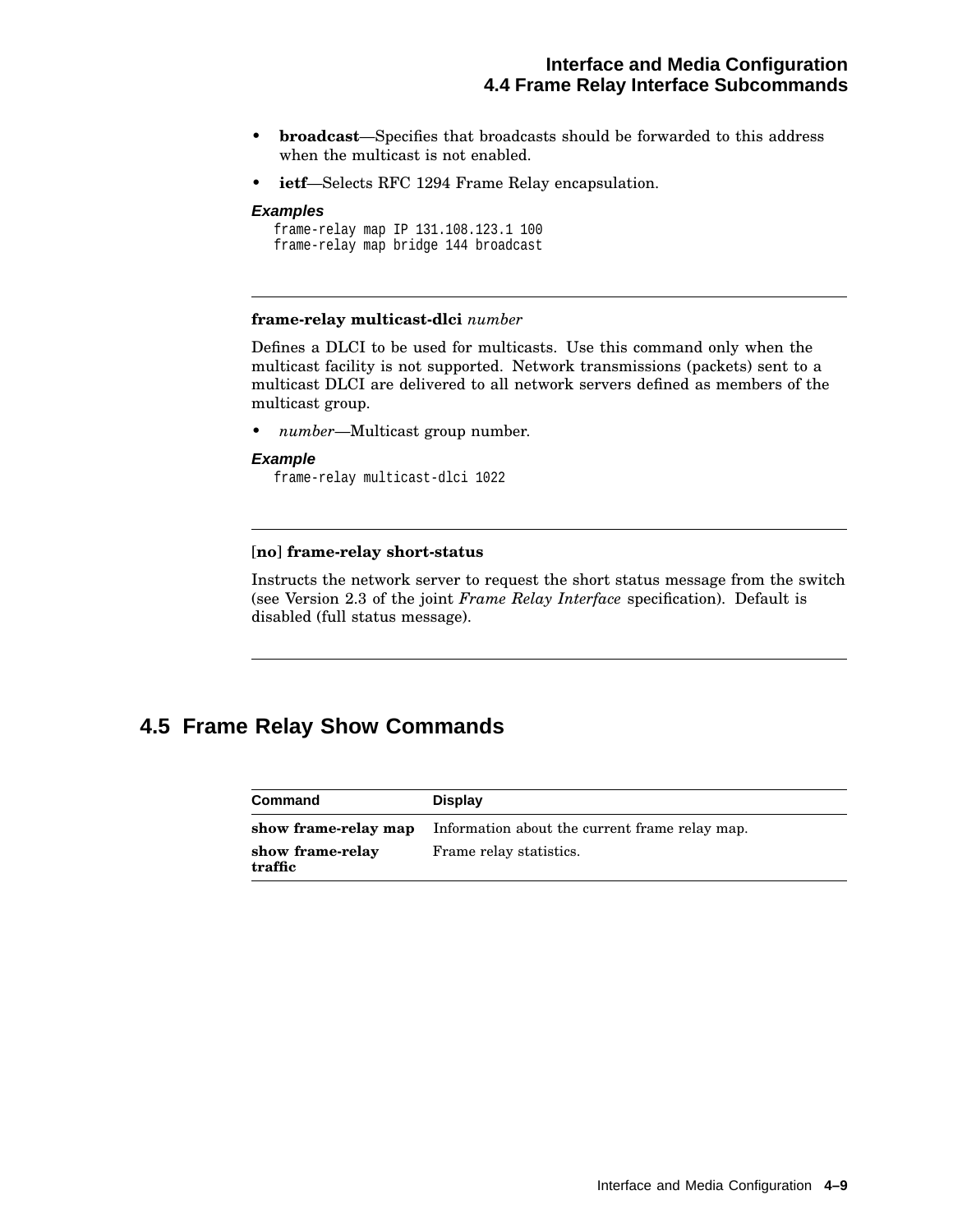# **4.6 SMDS Global Command**

# **arp** *IP-address SMDS-address* **smds**

Allows inclusion of static ARP entries.

- *IP-address*—IP address.
- *SMDS-address*—SMDS address.

### **Example**

arp 128.27.101.8 c141.5797.1311 smds

# **4.7 SMDS Interface Subcommands**

[**no**] **smds address** *SMDS-address*

Sets or removes the SMDS individual address for a particular interface.

• *SMDS-address*—Individual address provided by the SMDS service provider.

# **Example**

smds address C141.5797.1313

# [**no**] **smds d15-mode**

Enables or disables AT&T's d15 packet structure. Default is enabled.

# [**no**] **smds enable-arp**

Enables or disables ARP processing on a particular interface. Set the multicast address for ARP before issuing this command. Default is disabled.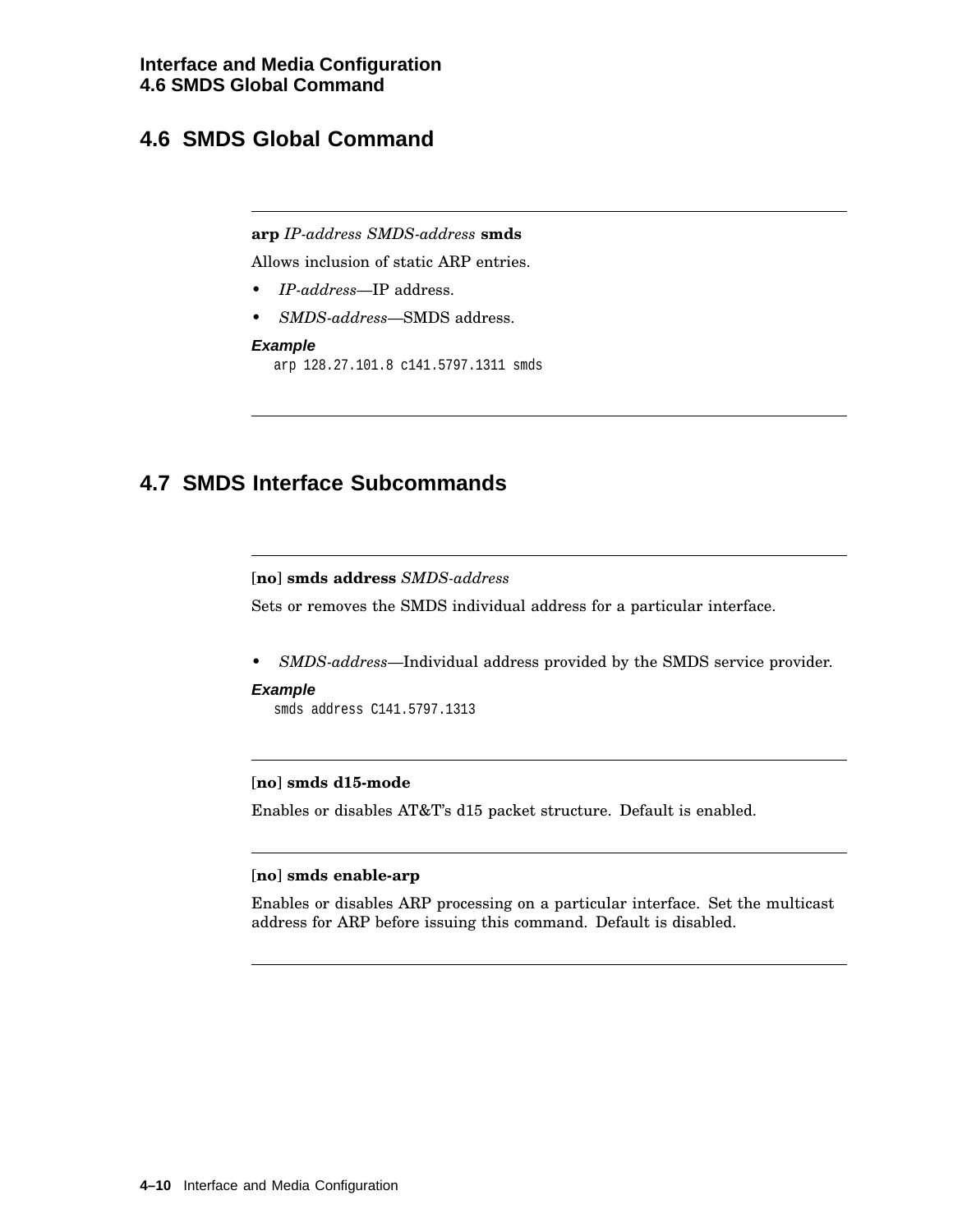[**no**] **smds multicast** *protocol-type SMDS-group-address*

Maps an SMDS group address to a broadcast or multicast address used by higher- level protocols. The **no** form of the command, with arguments, removes a multicast address.

- *protocol-type*—Name of the protocol: **ip, arp, decnet, decnet\_router, decnet\_node, appletalk, aarp, xns, novell, clns, clns\_is,** or **clns\_es**.
- *SMDS-group-address*—SMDS address.

# **Example**

smds multicast IP E180.0999.9999

[**no**] **smds static-map** *protocol-type protocol-address SMDS-address*

Sets up a static mapping between an SMDS address and a higher-level protocol address. Do not use this command for broadcast addresses; instead, use the SMDS MULTICAST command.

- *protocol-type*—Name of the protocol: **ip, decnet, appletalk, xns, novell,** or **clns**.
- *protocol-address*—Address of specified protocol.
- *SMDS-address*—SMDS address.

### **Example**

```
smds static-map XNS 111.00C0.2711.0123 C141.
5688.1212
```
# **4.8 SMDS Show Commands**

| Command             | <b>Display</b>                                    |
|---------------------|---------------------------------------------------|
| show smds addresses | Addresses and associated interfaces.              |
| show smds map       | SMDS addresses mapped to a higher-level protocol. |
| show smds traffic   | SMDS counters.                                    |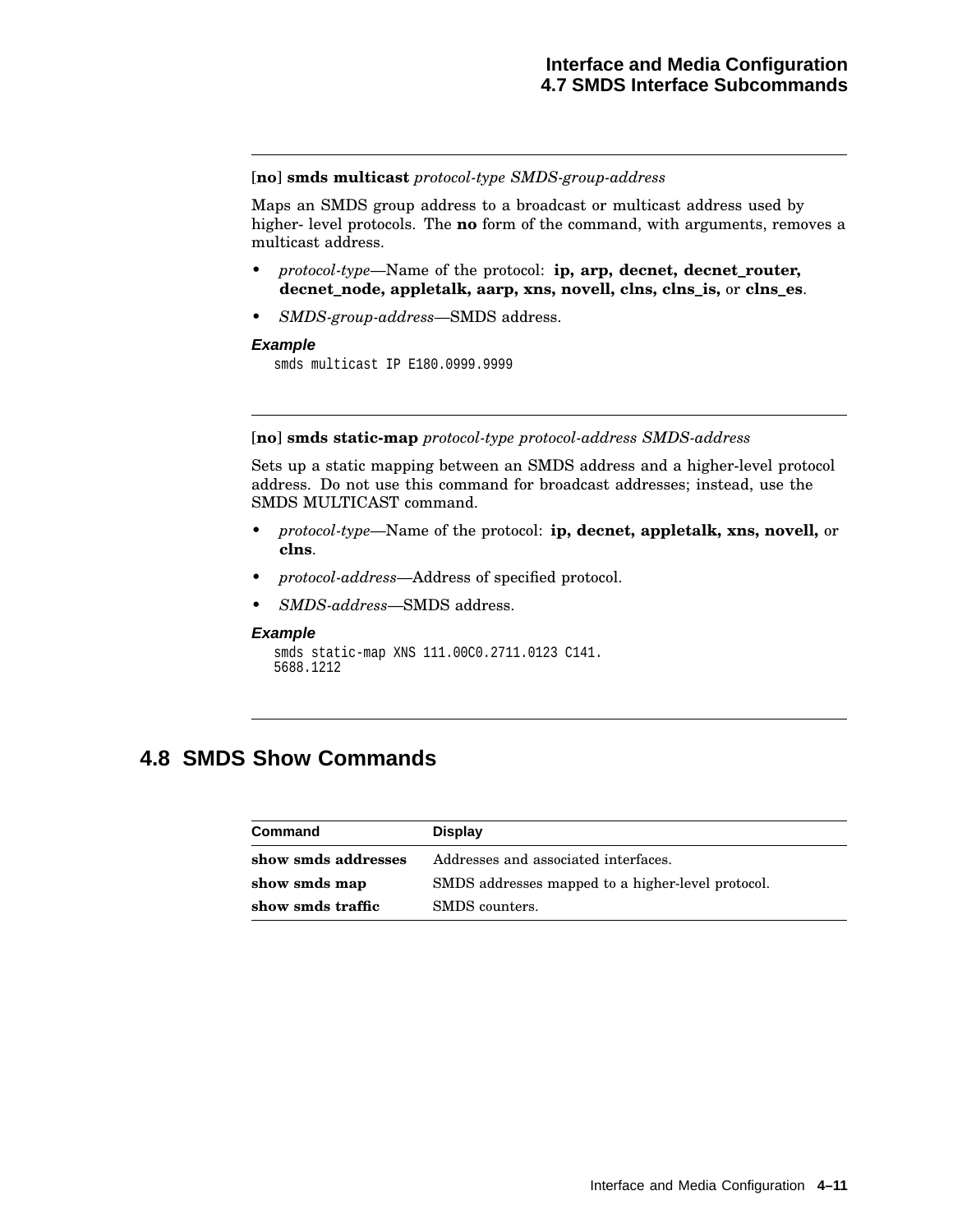# **4.9 X.25 EXEC Command**

### **bfe** {**enter** | **leave**} *interface unit*

Implements Blacker Front End Emergency (BFE) Mode when the X25 BFE-DECISION ASK configuration command is set.

- **enter**—Router enters emergency mode.
- **leave—Router leaves emergency mode.**
- *interface*—Interface name such as serial, Ethernet, and so on.
- *unit*—Interface number, port number, card number, and so on.

### **Example**

```
bfe leave serial 1
```
# **4.10 X.25 Global Configuration Commands**

[**no**] **x25 route** [*#position*]*X.121-patt* [**cud** *patt*] **interface** *int-name*

[**no**] **x25 route** [*#position*]*X.121-patt* [**cud** *patt*] **ip** *IP-address*

[**no**] **x25 route** [*#position*]*X.121-patt* [**cud** *patt*] **alias** *int-name*

[**no**] **x25 route** [*#position*]*X.121-patt* [**substitute-source** *pattern*] [**substitutedest** *pattern*] [**cud** *patt*] **interface** *destination*

Inserts or removes an entry in the X.25 routing table.

- *#position*—Positional parameter that indicates the existing entry after which the current entry will be inserted or deleted. See following table for pattern matching characters.
- *X.121-patt*—X.121 address of the called destination. Tables below list pattern matching characters.
- **cud** *patt*—Call User Data and pattern, or regular expression that must match the called address.
- **interface** *int-name*—Interface name.
- **ip** *IP-address*—IP address.
- **alias**—Treats X.121 addresses as local.
- **substitute-source**—Allows substitution of the calling address.
- **substitute-dest**—Allows substitution of the destination address.
- *pattern*—Replaces the called or calling X.121 address in routed X.25 packets.
- **interface** *destination*—Destination address of the specified interface.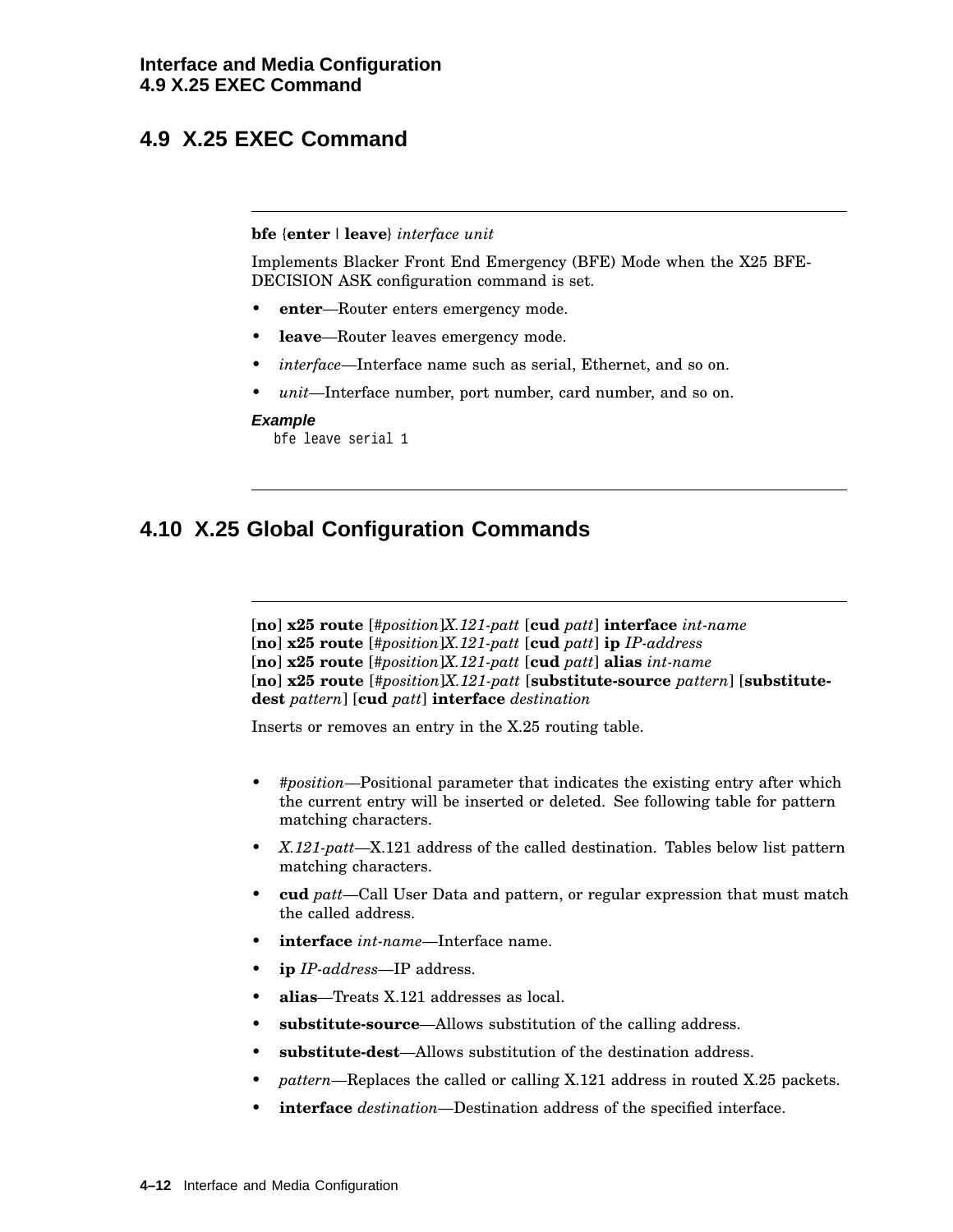# **Interface and Media Configuration 4.10 X.25 Global Configuration Commands**

Use the following table for pattern matching.

| <b>Pattern</b> | <b>Description</b>                                                                              |
|----------------|-------------------------------------------------------------------------------------------------|
| $\setminus 0$  | Replaces the entire original address.                                                           |
| $\setminus$ 19 | Replaces strings that match the first through ninth<br>parenthesized part of the X.121 address. |
| $\ast$         | Matches 0 or more sequences of the regular expressions.                                         |
| $+$            | Matches 1 or more sequences of the regular expressions.                                         |
| ?              | Matches the regular expression of the null string.                                              |
| $\lambda$      | Matches the null string at the beginning of the input string.                                   |
| \$             | Matches the null string at the end of the input string.                                         |
| $\eta$ char    | Matches char.                                                                                   |
|                | Matches any single character.                                                                   |

### **Example**

x25 route ^1111(.\*) substitute-dest 2222\1 interface serial 3

# [**no**] **x25 routing**

Enables or disables X.25 switching. X.25 calls are not forwarded until this command is issued.

# **4.11 LAPB and X.25 Interface Subcommands**

# [**no**] **cmns enable**

Enables or disables CMNS on a nonserial interface.

# {packet | message} **hdh** {**packet** | **message**}

Enables the packet or message mode of the HDH protocol.

- packet—Specifies the packet mode.
- message—Specifies the message mode.

### **lapb k** *window-size*

Defines the maximum permissible number of outstanding LAPB frames.

• *window-size*—Packet count, from 1 to 7.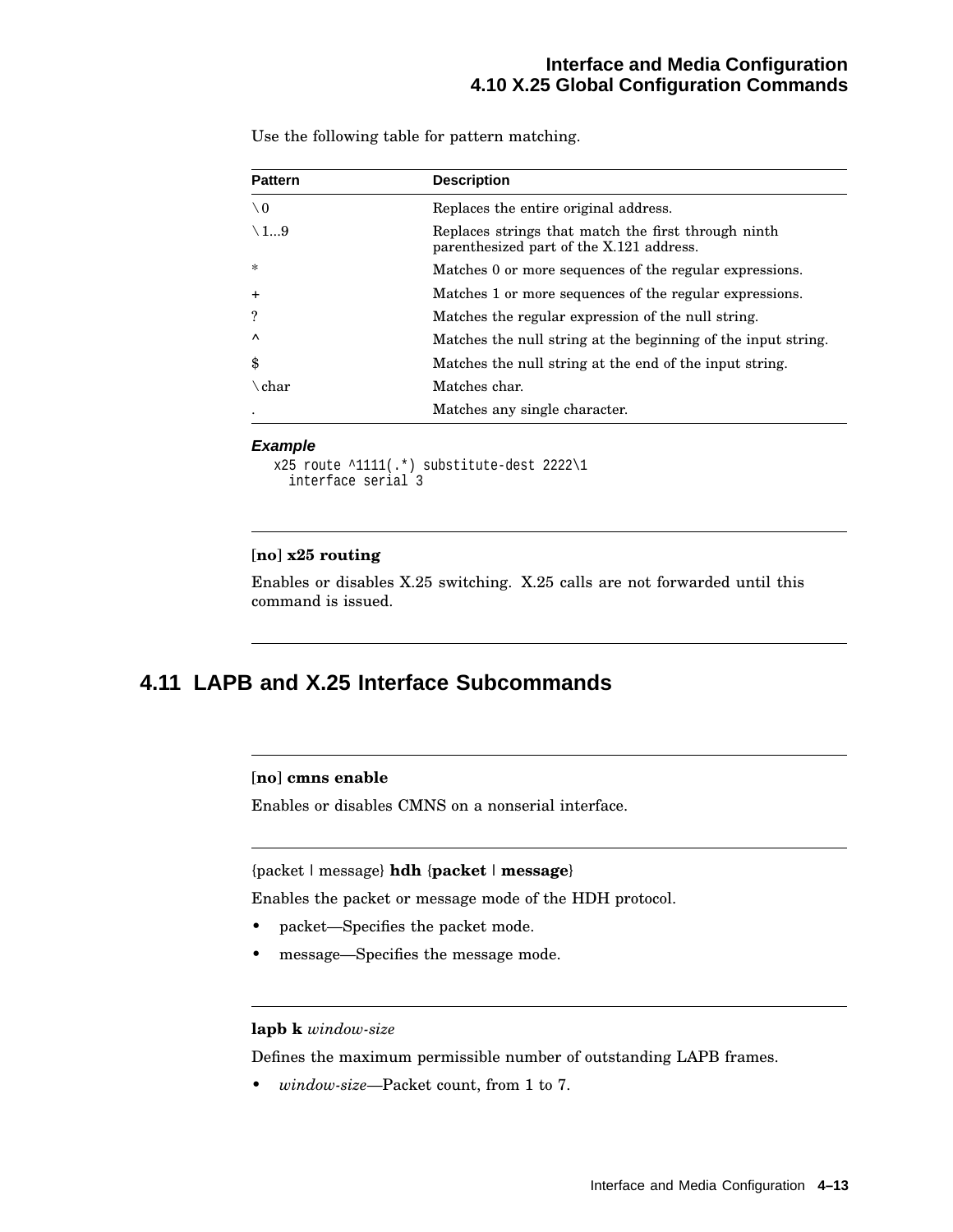# **Interface and Media Configuration 4.11 LAPB and X.25 Interface Subcommands**

## **Example**

lapb k 4

### **lapb n1** *bits*

Defines the maximum number of bits a LAPB frame can hold. Default is 12000 bits (1500 bytes).

• *bits*-Number of bits. Must be a multiple of 8 from 8 to 12000.

### **Example**

lapb n1 6000

### **lapb n2** *retries*

Defines the maximum number of times a LAPB acknowledgment frame can be retransmitted. Default is 20.

• *retries*—Retransmission count, from 1 to 255.

### **Example**

lapb n2 100

## **lapb t1** *milliseconds*

Defines the length of time a LAPB transmitted frame can remain unacknowledged before the router polls for an acknowledgment. Default is 3000.

• *milliseconds*—Number of milliseconds, from 1 to 64000.

### **Example**

lapb t1 32000

### [**no**] **x25 accept-reverse**

Instructs the router to accept all reverse charge calls by default. This behavior also can be configured on a peer-to-peer basis using the X25 MAP subcommand. The **no** form disables this feature.

### **x25 address** *X.121-address*

Sets the X.121 address of a particular network interface. The address is assigned by the X.25 network supplier.

• *X.121-address*—Variable-length X.121 address.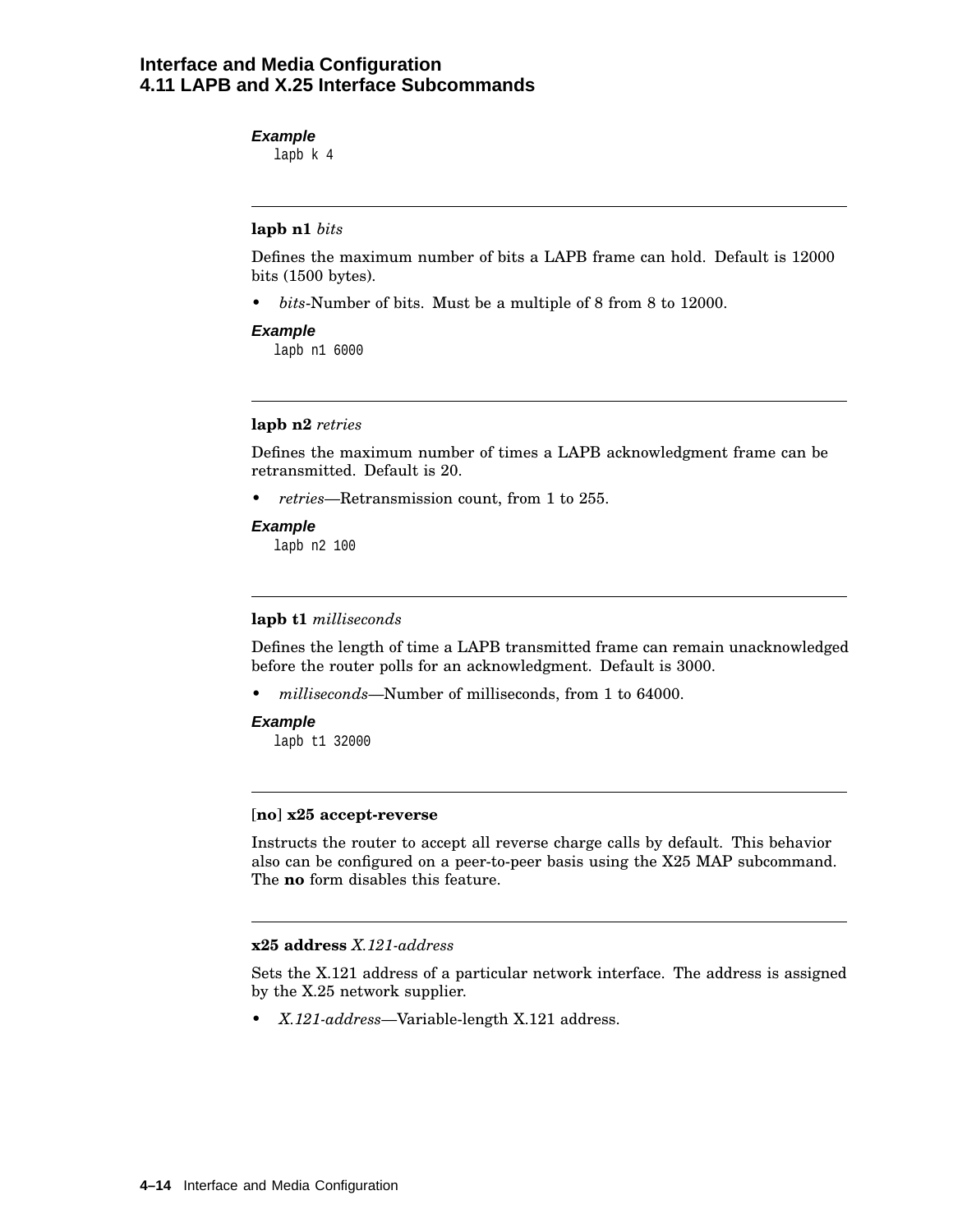# **Example**

x25 address 31370054065

# **x25 bfe-decision** {**no** | **yes** | **ask**}

Indicates decision criteria for X25 BFE-EMERGENCY DECISION command.

- **no**—Router will not participate in decision to enter or leave emergency mode.
- **yes**—Router will participate in decision to enter emergency mode.
- **ask**—Router will prompt for EXEC command to place it in or out of emergency mode.

# **Example**

x25 bfe-decision ask

# **x25 bfe-emergency** {**never** | **always** |**decision**}

Specifies the circumstances under which the router enters Blacker Front End Emergency (BFE) Mode.

- **never**—Router never goes into mode (default).
- **always**—Router enters when directed by the BFE.
- **decision**—Router waits until it receives a diagnostic packet from the BFE device.

### **Example**

x25 bfe-emergency always

# $[no]$  **x25** default  $\{ip \mid pad\}$

Specifies or removes a protocol by which the router interprets calls with unknown Call User Data. The protocol is either **ip** or **pad**.

# [**no**] **x25 facility** *keyword argument*

Overrides interface settings on a per-call basis. This enables X.25 facilities that are sent between DTE and DCE devices to negotiate certain link parameters. The **no** form of the command, with keyword and argument, removes the facility.

Choose one of the following keyword-argument pairs:

- **cug** *number*—Specifies a Closed User Group *number* from 1 through 99 to provide an extra measure of network security.
- **packetsize** *in-size out-size*—Sets the size in bytes of input packets (*in-size*) and output packets (*out-size*). Both values should be the same.
- **reverse**—Reverses charges on all Call Request packets from the interface.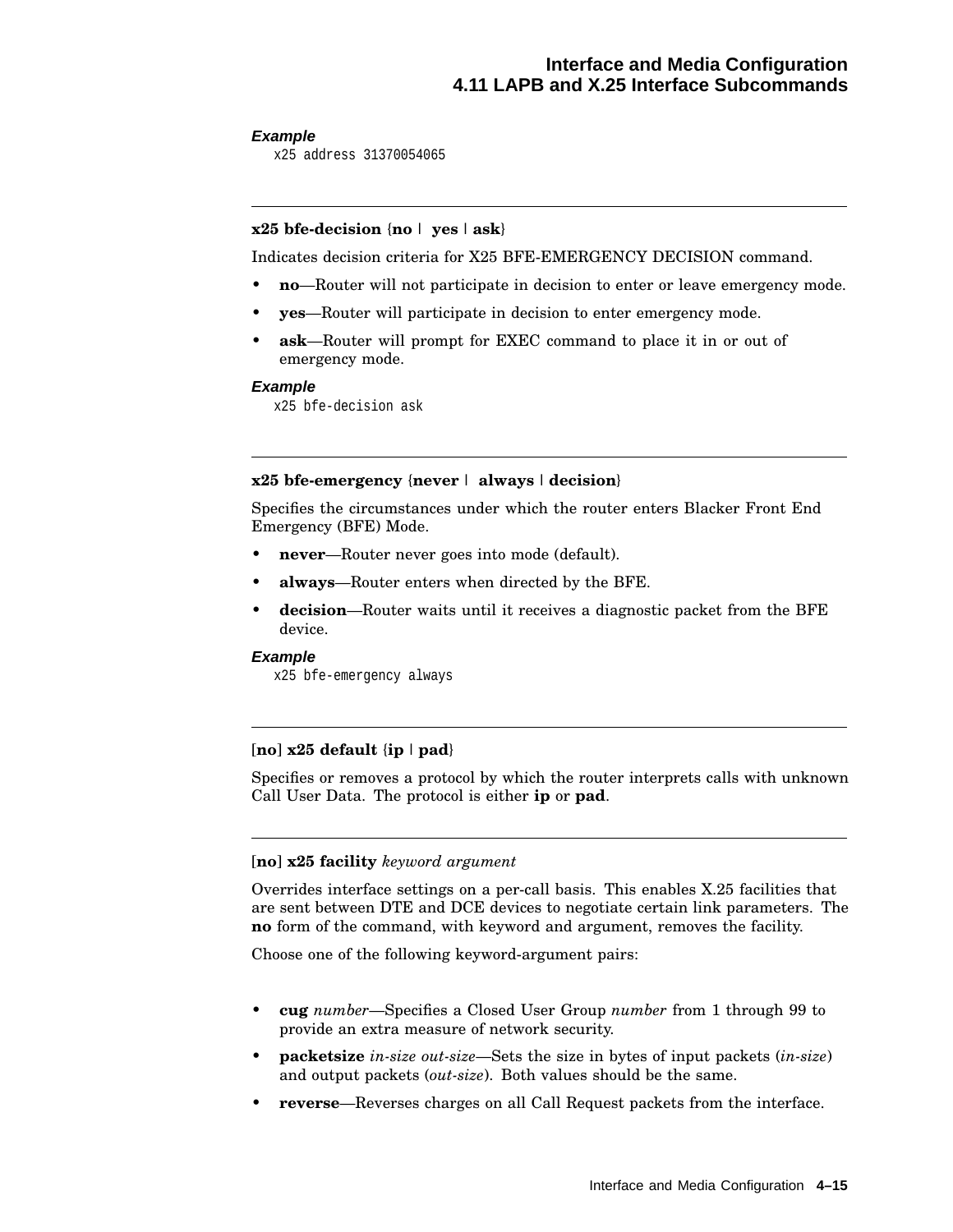# **Interface and Media Configuration 4.11 LAPB and X.25 Interface Subcommands**

- **windowsize** *in-size out-size*—Sets the packet count for input windows (*insize*) and output windows (*out-size*). Both values should be the same.
- **throughput** *in out*—Sets the requested throughput values for input and output throughput across the network.
- **rpoa** *name*—Specifies the list of transit Recognized Private Operating Agencies (RPOAs) to use in outgoing Call Request packets.
- **transit-delay** *number*—Specifies the transit delay value in milliseconds (0 to 65334) for the mapping in of outgoing calls.

### **Examples**

```
x25 facility cug 1
x25 facility transit-delay 10
```
### **x25 hic** *circuit-number*

Sets the highest incoming-only virtual circuit number. Default is zero.

• *circuit-number*—Virtual Circuit number from 1 to 4095; zero disables the range.

#### **Example**

x25 hic 10

# **x25 hoc** *circuit-number*

Sets the highest outgoing-only virtual circuit number. Default is zero.

• *circuit-number*—Virtual circuit number from 1 to 4095; zero disables the range.

### **Example**

x25 hoc 2048

# [**no**] **x25 hold-queue** *queue-size*

Defines the number of packets the router can hold until a virtual circuit is established. The **no** form restores the default of zero.

• *queue-size*—Number of packets.

```
Example
```
x25 hold-queue 3

### [**no**] **x25 hold-vc-timer** *minutes*

Prevents overruns on X.25 switches for traffic through the virtual circuits (VCs) for a specified period. When this command is activated, incoming calls are still accepted. The **no** form restores the default of zero.

• *minutes*—Number of minutes to prevent calls to a previously failed destination.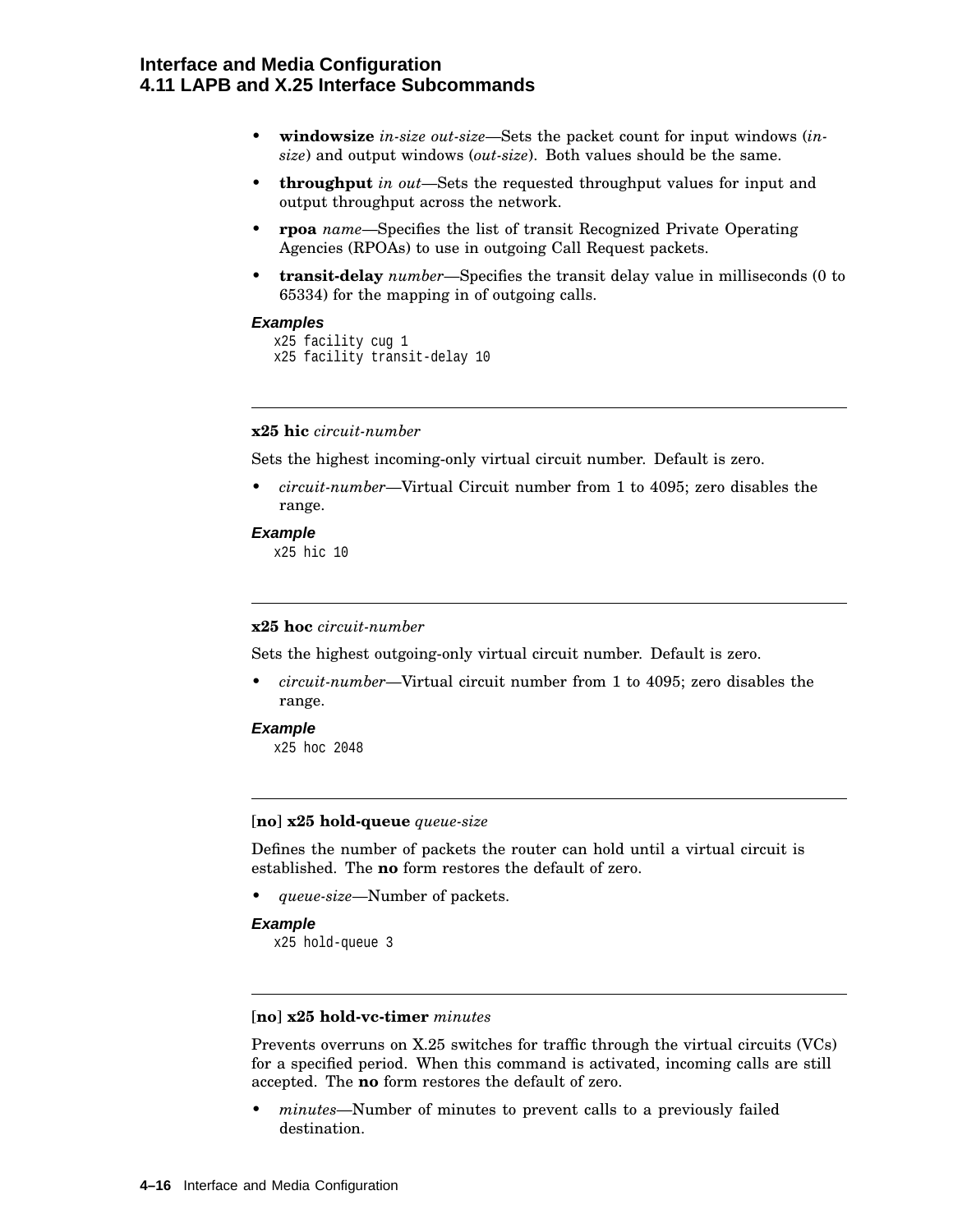### **Example**

x25 hold-vc-timer 1

### **x25 htc** *circuit-number*

Sets the highest two-way virtual circuit number. Default is 1024 for X.25, and 4095 for CMNS.

• *circuit-number*—Virtual Circuit number from 1 to 4095; zero disables the range.

### **Example**

x25 htc 512

### [**no**] **x25 idle** *minutes*

Sets the period of inactivity once an SVC has been cleared. Affects calls both originated and terminated by the router. The **no** form restores the default of zero minutes.

• *minutes*—Number of minutes in the period. Both calls originated and terminated by the router are cleared.

### **Example**

x25 idle 1

# [**no**] **x25 ip-precedence**

Enables or disables the router's ability to open a new virtual circuit based on the IP Type of Service (TOS) field. By default, the router opens one virtual circuit for each type of service.

# **x25 ips** *bytes*

Sets the router input packet size to match those of the network. Default is 128 bytes.

• *byte*—Byte count from 16 to 1024. Larger packet sizes are better. Use the same byte value for **x25 ips** and **x25 ops** unless your network supports asymmetry between input and output packets.

### **Example**

x25 ips 1024

#### **x25 lic** *circuit-number*

Sets the lowest incoming-only virtual circuit number. Default is zero.

• *circuit-number*—Virtual Circuit number from 1 to 4095; zero disables the range.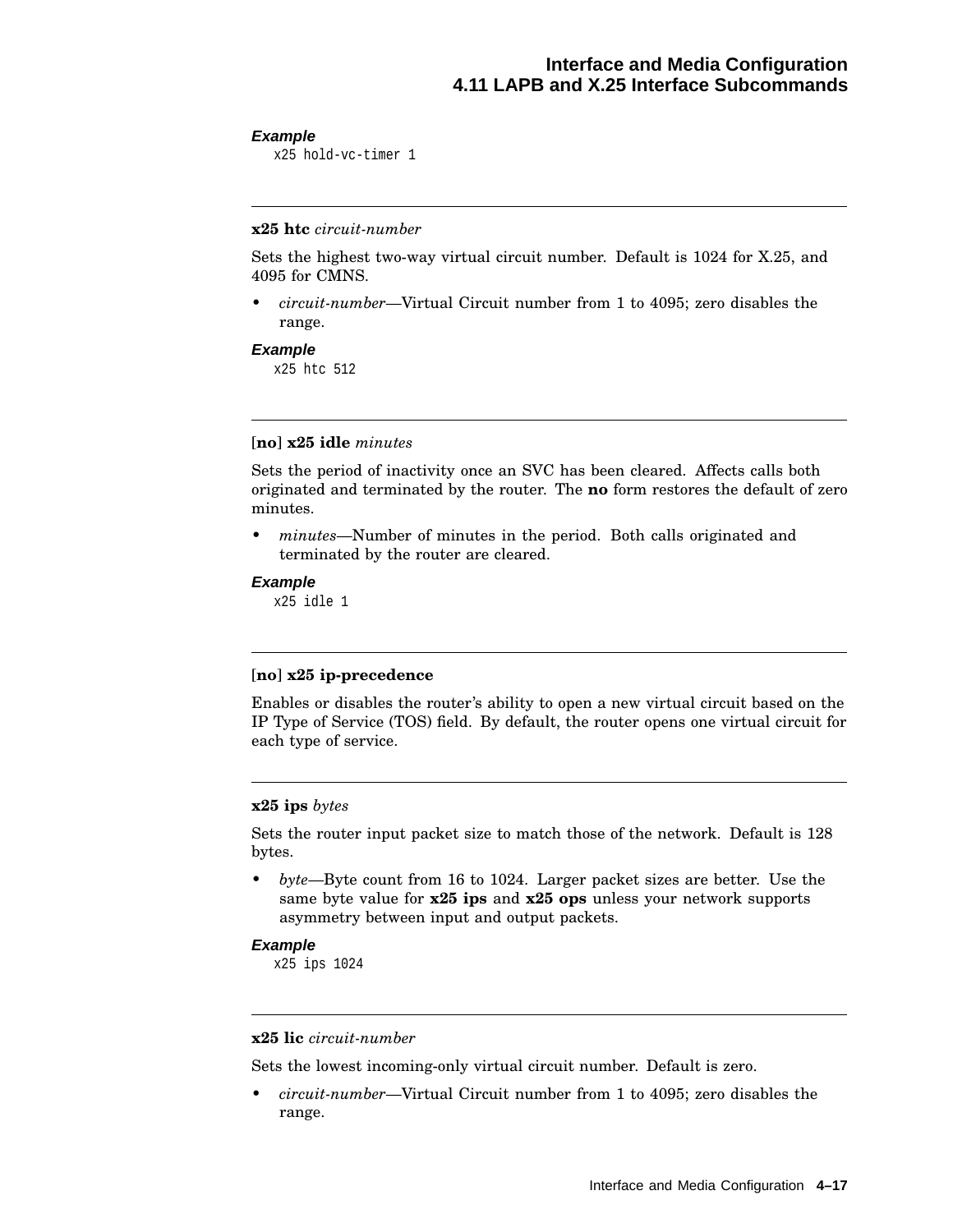# **Interface and Media Configuration 4.11 LAPB and X.25 Interface Subcommands**

### **Example**

x25 lic 2

# [**no**] **x25 linkrestart**

Forces a packet-level restart when the link level is restarted. Restarts X.25 Level 2 (LAPB) when errors occur. The **no** form turns off this behavior. Default is enabled.

### **x25 loc** *circuit-number*

Sets the lowest outgoing-only virtual circuit number. Default is zero.

• *circuit-number*—Virtual circuit number from 1 to 4095; zero disables the range.

### **Example**

x25 loc 2000

# **x25 ltc** *circuit-number*

Sets the lowest two-way virtual circuit. Default is 1.

• *circuit-number*—Virtual circuit number from 1 to 4095; zero disables the range.

### **Example**

x25 ltc 20

[**no**] **x25 map** *protocol-keyword protocol-address X.121-address* [*option1... option6*]

Specifies a protocol-to-X.121 address mapping, such as Internet-to-X.121 or DECnet-to-X.121.

- *protocol-keyword*—Protocol type: **ip, decnet, chaos, xns, novell, appletalk, vines, apollo, pup, clns, bridge, cmns,** or **compressedtcp**.
- *protocol-address*—Protocol address to be mapped.
- *X.121-address*—X.121 address to which the protocol address will be mapped. Choose up to six of the following mapping features for the *option* argument (not for use with X25 MAP CMNS command):
- **accept-reverse**—Instructs the router to accept incoming reverse- charged calls. If this option is not present, the router clears reverse-charged calls.
- **broadcast**—Instructs the router to direct any broadcasts sent through this interface to the specified X.121 address. This option is needed when dynamic routing protocols are being used to access the X.25 network.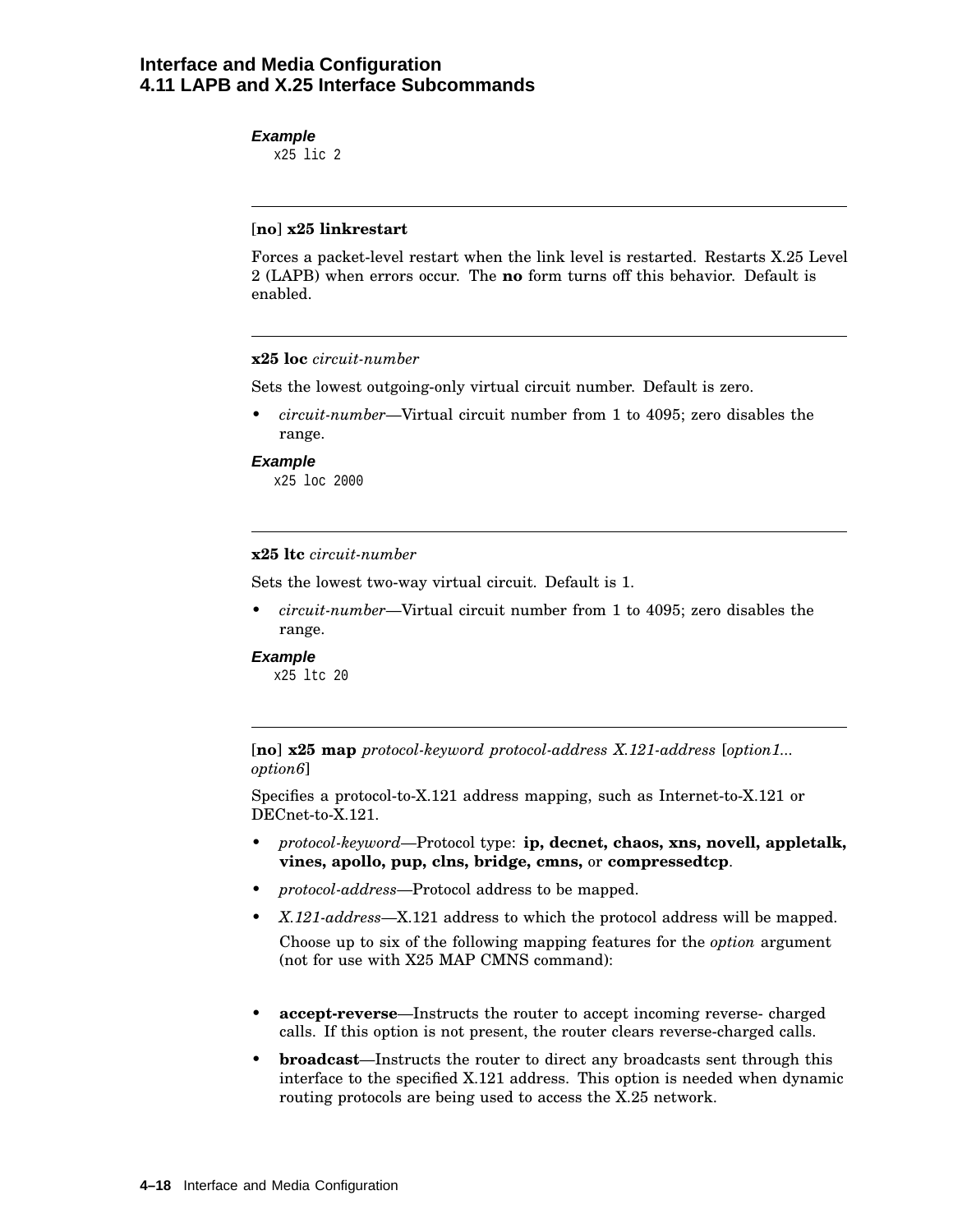- **cug** *number*—Specifies a Closed User Group number (from 1 to 99) for the mapping in the outgoing call.
- **modulo** *size*—Specifies the maximum window size for this map. The argument size permits windows of 8 or 128 on the same interface.
- **nuid** *username password*—Specifies that a network ID facility be sent in the outgoing call with the specified user name and password.
- **nvc** *count*—Sets the number of virtual circuits (VCs) for this protocol/host. The default *count* is the **x25 nvc** setting of the interface. A maximum number of eight VCs can be configured for a single protocol/host.
- **packetsize** *in-size out-size*—Specifies input packet size (*in-size*) and output packet size (*out-size*) for the mapping in the outgoing call.
- **reverse**—Specifies reverse charging for outgoing calls.
- **rpoa**—Specifies the list of transit Recognized Private Operating Agencies to use in outgoing Call Request packets for this entry.
- *throughput in out*—Requests the amount of bandwidth through the X.25 network.
- **transit-delay** *number*—Specifies the transit delay value in milliseconds (0 to 65334) for the mapping in of outgoing calls. Used only for networks that support delay transit.
- **windowsize** *in-size out-size*—Specifies input window size (*in-size*) and output window size (*out-size*) for the mapping in the outgoing call.

### **Example**

```
x25 map ip 131.108.9.2 31370054065 reverse
broadcast nvc 4
```
**x25 map bridge** *X.121-address* **broadcast** [*options-keywords*]

Specifies Internet-to-X.121 mapping.

- *X.121-address*—X.121 address.
- **broadcast**—Bridges X.25 frames.
- *options-keywords*—Services that can be added to this map. See the X25 MAP command for options.

#### **Example**

x25 map bridge 31370054065 broadcast

[**no**] **x25 map cmns** *NSAP* {*MAC-address* | *X.121-address*}

Maps NSAP addresses to either MAC-layer addresses or X.121 addresses. Required after enabling CMNS on a nonserial interface or specifying X.25 encapsulation on a serial interface). The **no** form with address arguments cancels the mapping.

- *NSAP*—DTE NSAP address or NSAP prefix of NSAP address.
- *MAC-address*—MAC address.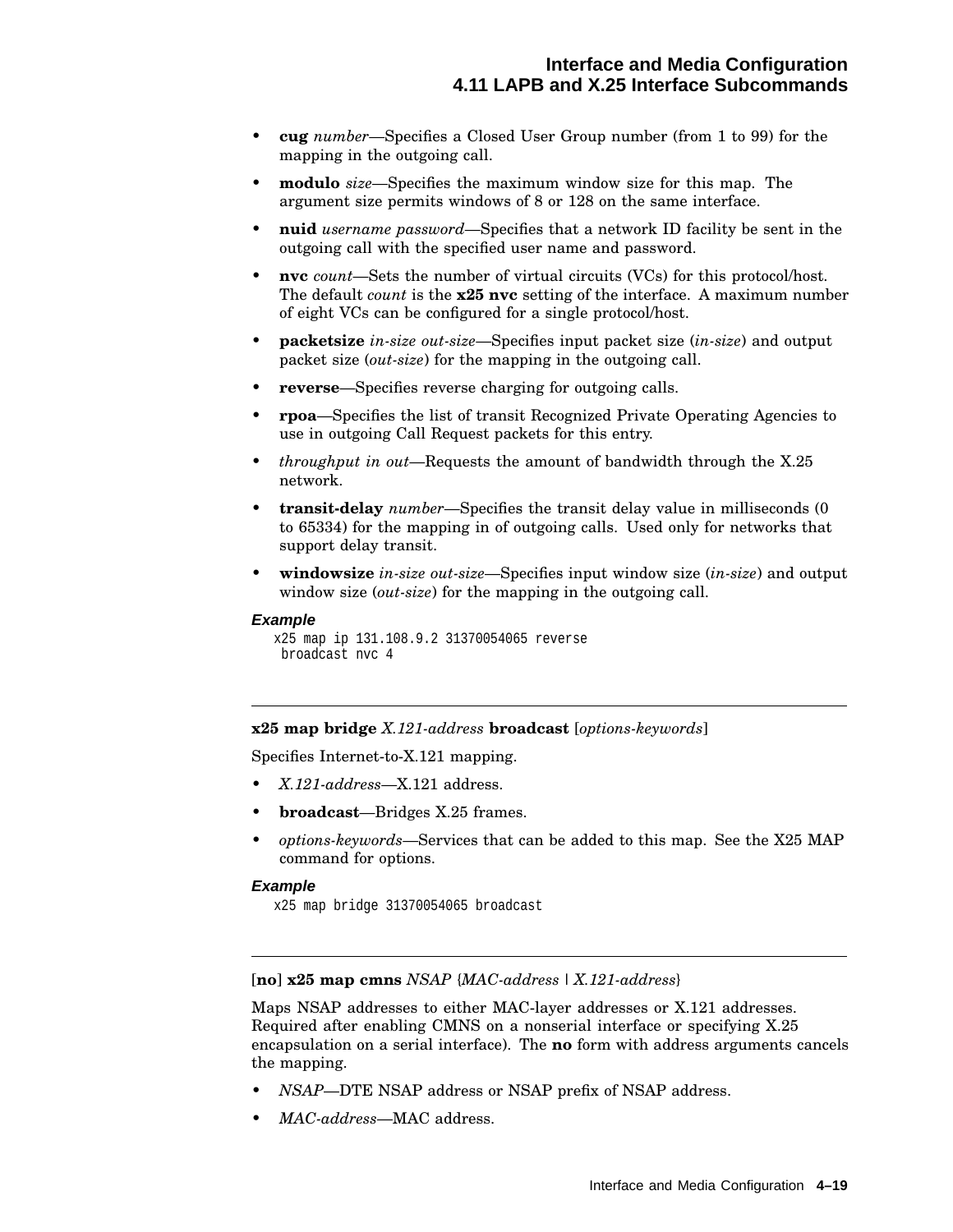# **Interface and Media Configuration 4.11 LAPB and X.25 Interface Subcommands**

• *X.121-address*—X.121 address.

### **Example**

x25 map cmns 38.8261.17 0800.4e02.1f9f

# [**no**] **x25 map compressedtcp** *IP-address X.121-address* [*options*]

Specifies a network protocol-to-X.121 address mapping, such as Internet-to-X.121 or DECnet-to-X.121. This command is required to make the X.25 calls complete for compressed packets. The **no** form disables header compression for the link.

- *IP-address*—IP address.
- *X.121-address*—X.121 address.
- *options*—See the X25 MAP command for options.

### **Example**

x25 map compressed 131.108.9.2 31370054065

# **x25 modulo** *modulus*

Sets the modulus. The value of the modulo parameter must agree with that of the device on the other end of the X.25 link. Default is 8.

• *modulus*—8 or 128.

### **Example**

x25 modulo 128

# **x25 nvc** *count*

Specifies the maximum number of switched virtual circuits that can be open to one host simultaneously. Default is 1.

• *count*—Circuit count from 1 to 8.

### **Example**

```
x25 nvc 3
```
### **x25 ops** *bytes*

Sets the router output packet size to match that of the network. Default is 128 bytes.

• *byte*—Byte count from 16 to 1024. Larger packet sizes are better, because smaller packets require more overhead processing. Use the same byte value for **x25 ips** and **x25 ops** unless your network supports asymmetry between input and output packets.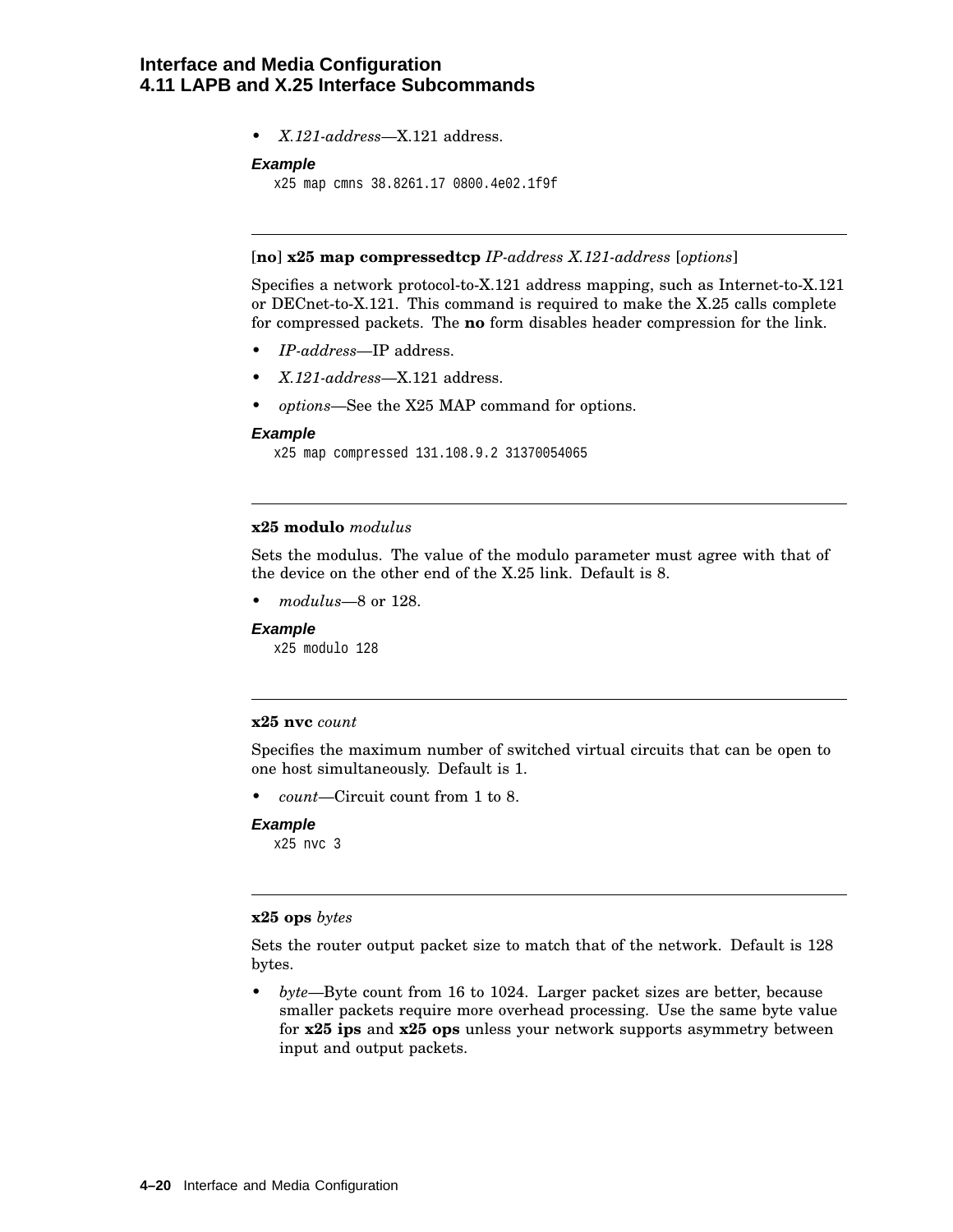### **Example**

x25 ips 1024

### [**no**] **x25 pvc** *circuit protocol-keyword protocol-address*

Establishes or deletes Permanent Virtual Circuits (PVCs). You must specify the required network protocol-to-X.121 address mapping with an X25 MAP subcommand before you can set up a PVC.

- *circuit*—Virtual circuit channel number. Must be lower than the lower limit of the incoming call range in the virtual circuit channel sequence (set using the **lic** keyword).
- *protocol-keyword*—Protocol type: **ip, decnet, chaos, xns, novell, appletalk, vines, apollo, pup, clns, bridge,** or **cmns**.
- *protocol-address*—Protocol address of the host at the other end of the PVC.

### **Examples**

```
x25 pvc 3 ip 131.108.1.4
x25 pvc 2 xns 00c0.0123.4567
```
[**no**] **x25 pvc** *pvc-number1* **interface** *interface-name* **pvc** *pvc-number2* [**options**]

Configures a PVC for a given interface.

- *pvc-number*—PVC number; the first is the number used on the local interface, the second is the number on the remote interface.
- **interface** *interface-name*—Remote interface type and unit number.
- *options*—The **windowsize** and **packetsize** options can be entered; see the X25 MAP command options for syntax.

#### **Example**

```
x25 pvc 2 serial 0 2
```
[**no**] **x25 remote-red** *host-IP-address* **remote-black** *Blacker-IP-address*

Sets up a table listing BFE nodes to which the router will send packets.

- *host-IP-address*—IP address of a host or router to which packets are sent.
- **remote-black**—Specifies remote Blacker Front End unit.
- *Blacker-IP-address*–IP address of remote Blacker Front End unit in front of the host to which packets are sent.

#### **Example**

```
x25 remote-red 21.0.0.12 remote-black 21.0.01
```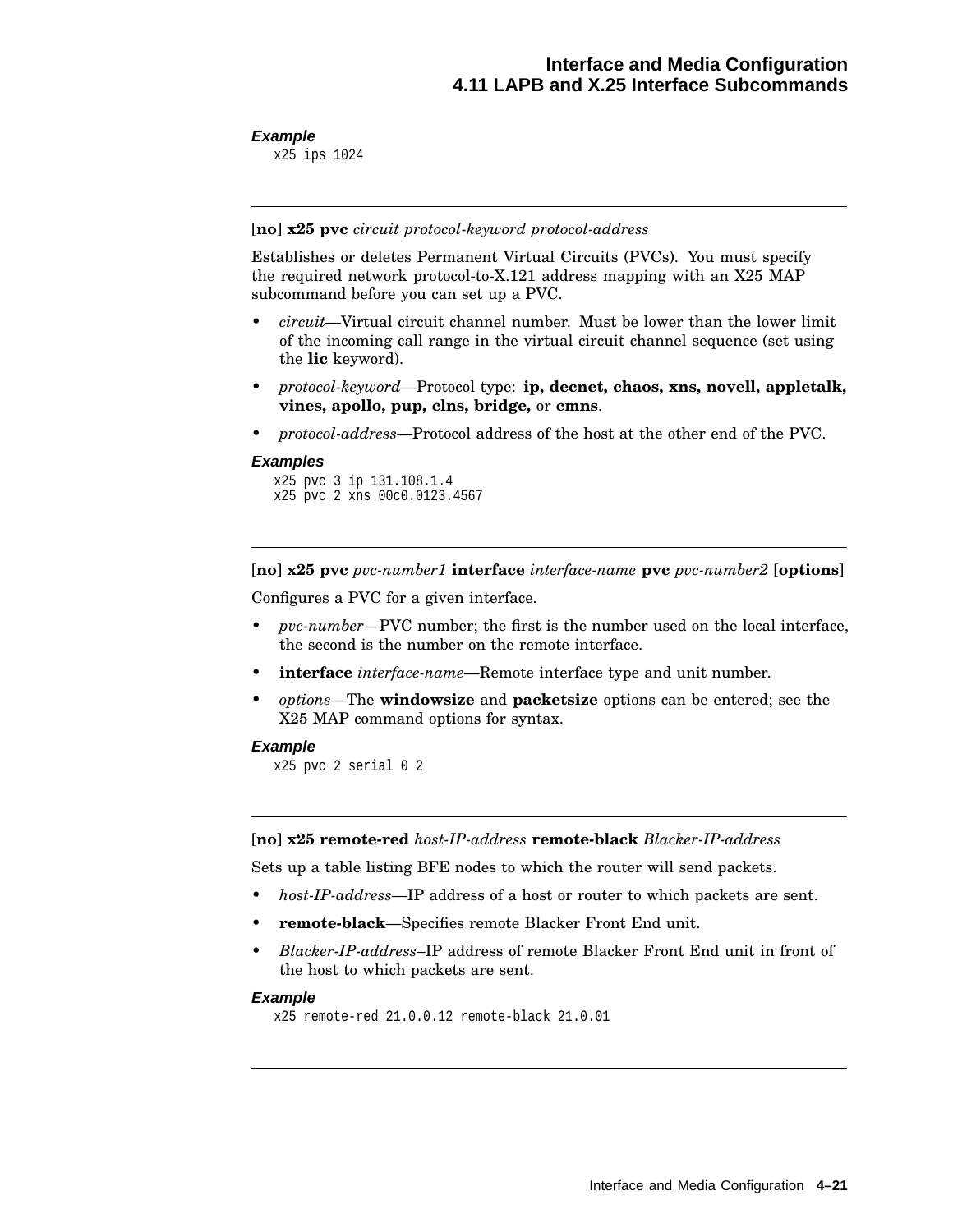# **Interface and Media Configuration 4.11 LAPB and X.25 Interface Subcommands**

## [**no**] **x25 rpoa** *name number*

Specifies a list of transit Recognized Private Operating Agencies (RPOAs) to use, referenced by name.

### [**no**] **x25 suppress-called-address**

Omits the called (destination) X.121 address in Call Request packets. This option is required for networks that expect only subaddresses in the called address field. The **no** form resets the default, which is to send the calling address.

## [**no**] **x25 suppress-calling-address**

Omits the calling (source) X.121 address in Call Request packets. This option is required for networks that expect only subaddresses in the calling address field. The **no** form resets the default, which is to send the calling address.

### **x25 t10** *seconds*

Sets the limit for the Restart Request retransmission timer (T10) on DCE devices. Default is 60 seconds.

• *seconds*—Number of seconds.

#### **Example**

x25 t10 90

# **x25 t11** *seconds*

Sets the limit for the Call Request retransmission timer (T11) on DCE devices. Default is 180 seconds.

• *seconds*—Number of seconds.

### **Example**

x25 t11 90

### **x25 t12** *seconds*

Sets the limit for the Reset Request retransmission timer (T12) on DCE devices. Default is 60 seconds.

• *seconds*—Number of seconds.

### **Example**

x25 t12 90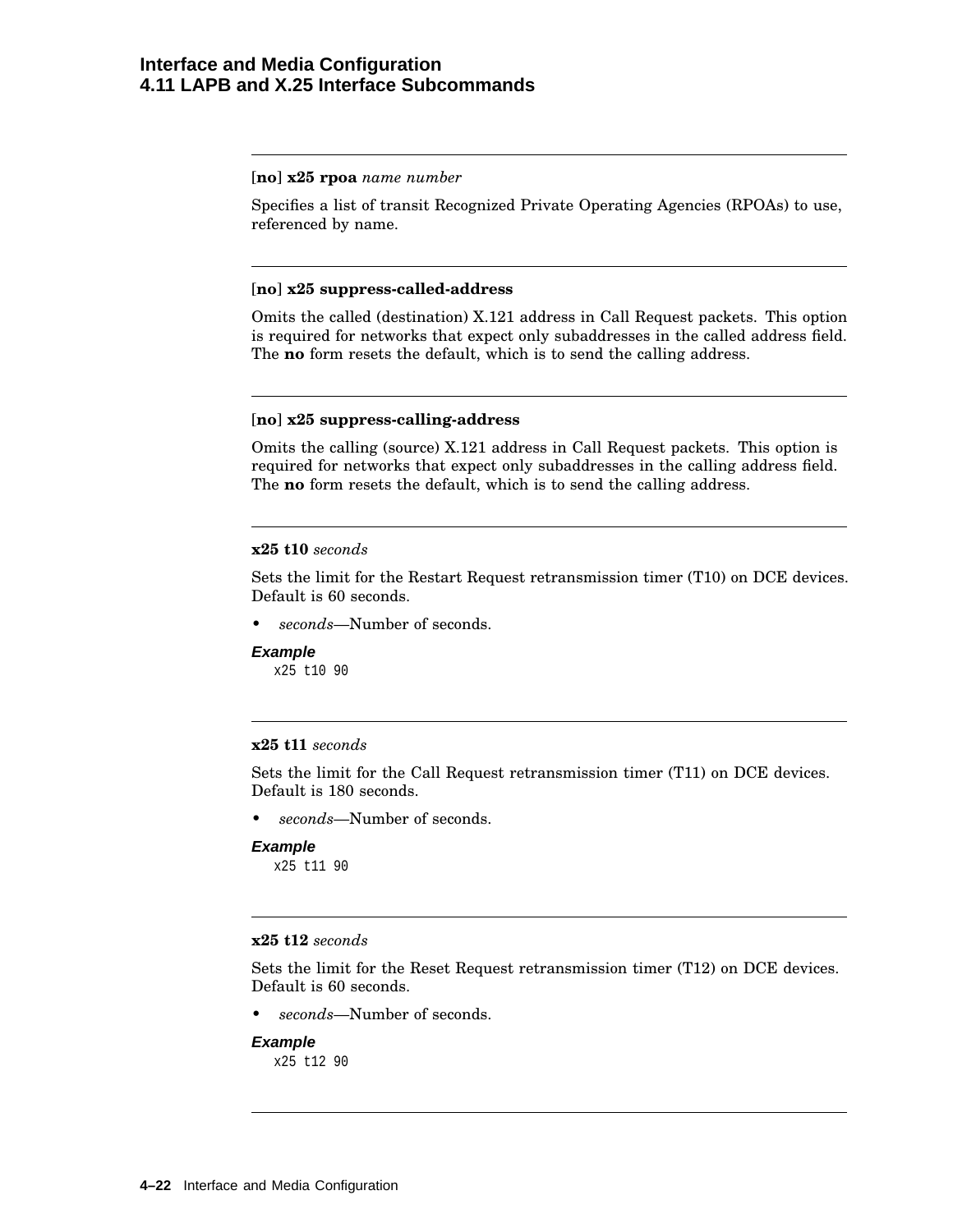# **x25 t13** *seconds*

Sets the limit for the Clear Request retransmission timer (T13) on DCE devices. Default is 60 seconds.

- *seconds*—Number of seconds.
- **Example** x25 t13 90

## **x25 t20** *seconds*

Sets the limit for the Restart Request retransmission timer (T20) on DTE devices. Default is 180 seconds.

• *seconds*—Number of seconds.

#### **Example**

x25 t20 90

# **x25 t21** *seconds*

Sets the limit for the Call Request retransmission timer (T21) on DTE devices. Default is 200 seconds.

• *seconds*—Number of seconds.

# **Example**

x25 t21 220

# **x25 t22** *seconds*

Sets the limit for the Reset Request retransmission timer (T22) on DTE devices. Default is 180 seconds.

• *seconds*—Number of seconds.

### **Example**

x25 t22 100

# **x25 t23** *seconds*

Sets the limit for the Clear Request retransmission timer (T23) on DTE devices. Default is 180 seconds.

• *seconds*—Number of seconds.

# **Example**

x25 t23 200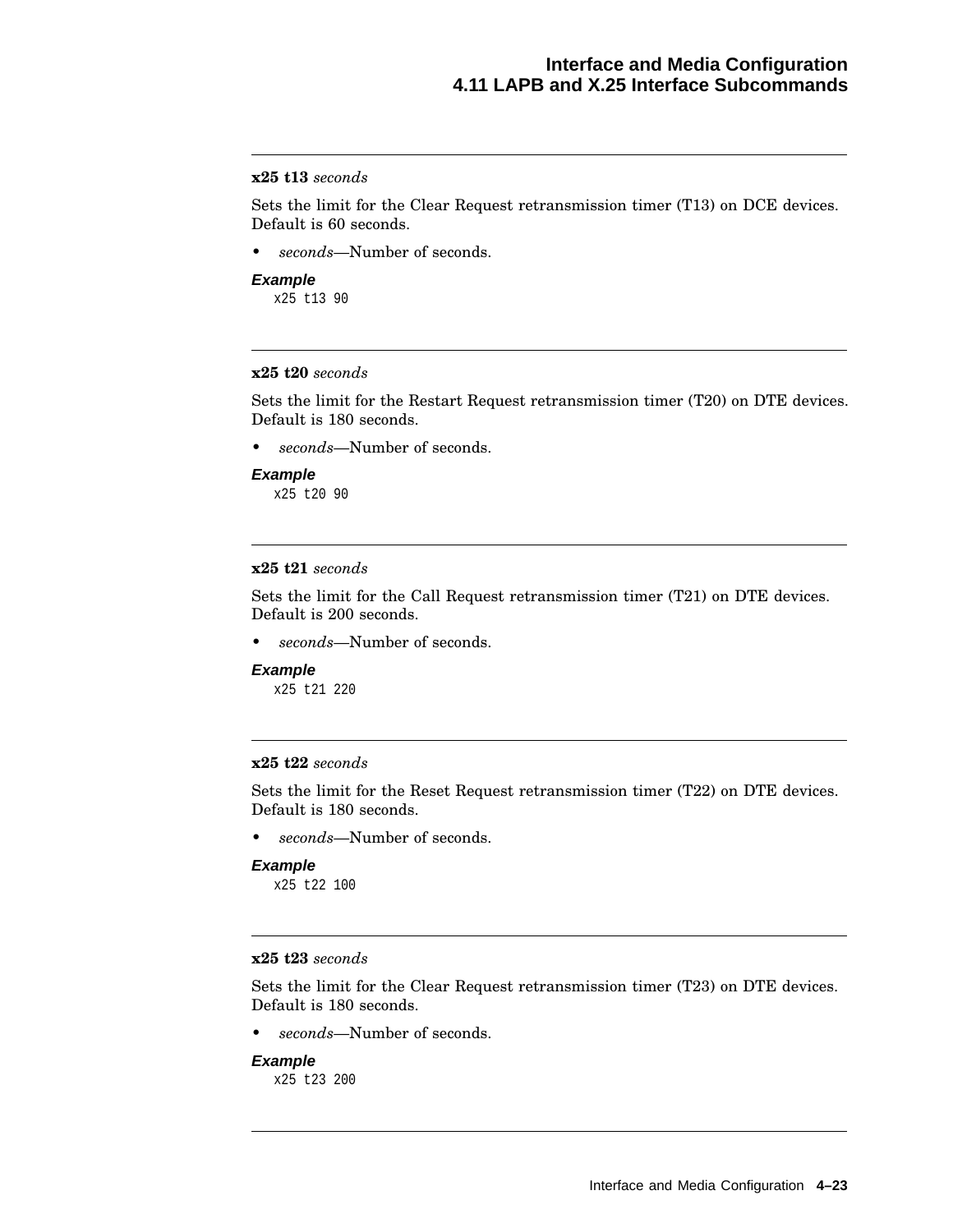# **x25 th** *delay*

Instructs the router to send acknowledgment packets when it is not busy sending other packets, even if the number of input packets has not reached the **win** count. The router sends acknowledgment packets when the number of input packets reaches the count you specify, providing there are no other packets to send. This command improves line responsiveness at the expense of bandwidth. Default is zero.

• *delay*—Number of input packets, from zero to the input window size. The value 1 instructs the router to send an acknowledgment for each packet.

### **Example**

x25 th 1

### [**no**] **x25 use-source-address**

Updates the source address of outgoing calls forwarded over a specific interface. The **no** form prevents the update.

### **x25** {**win**| **wout**} *packets*

Sets the upper limits on the number of outstanding unacknowledged packets. Set **win** and **wout** to the same value unless your network supports asymmetry between input and output window sizes. Default is 2.

- **win**—Use the keyword **win** to specify the upper limits of the number of outstanding unacknowledged packets in the input window.
- **wout**—Use the keyword **wout** to specify the upper limits of the number of outstanding unacknowledged packets in the output window.
- *packets*—Packet count. For **win**, defines how many packets the router can receive before sending an X.25 acknowledgment. For **wout**, defines how many sent packets can remain unacknowledged before the router uses a hold queue. The value must be between one and modulus minus one.

# **Example**

```
x25 win 3
x25 wout 3
```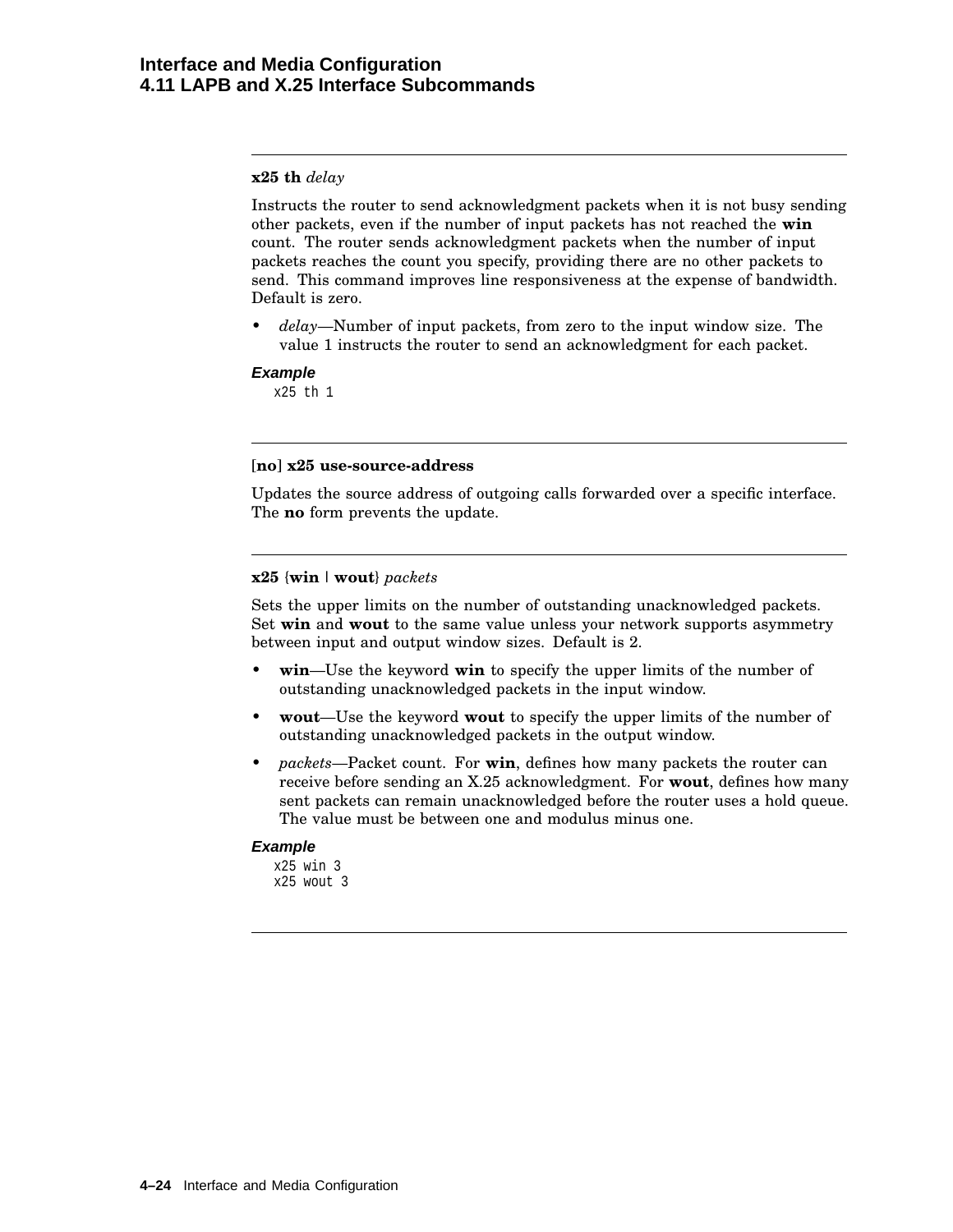# **4.12 X.25 Show Commands**

| Command              | <b>Display</b>                                                              |
|----------------------|-----------------------------------------------------------------------------|
| show cmns            | CMNS traffic and activity.                                                  |
| show imp-hosts       | Information about HDH transactions.                                         |
| show x25 map         | Network protocol-to-X.121 address mapping.                                  |
| show x25 remote-reds | One-to-one mapping of the host IP addresses and remote BFE<br>IP addresses. |
| show x25 route       | X.25 routing table.                                                         |
| show x25 vc          | Virtual circuit parameters and statistics.                                  |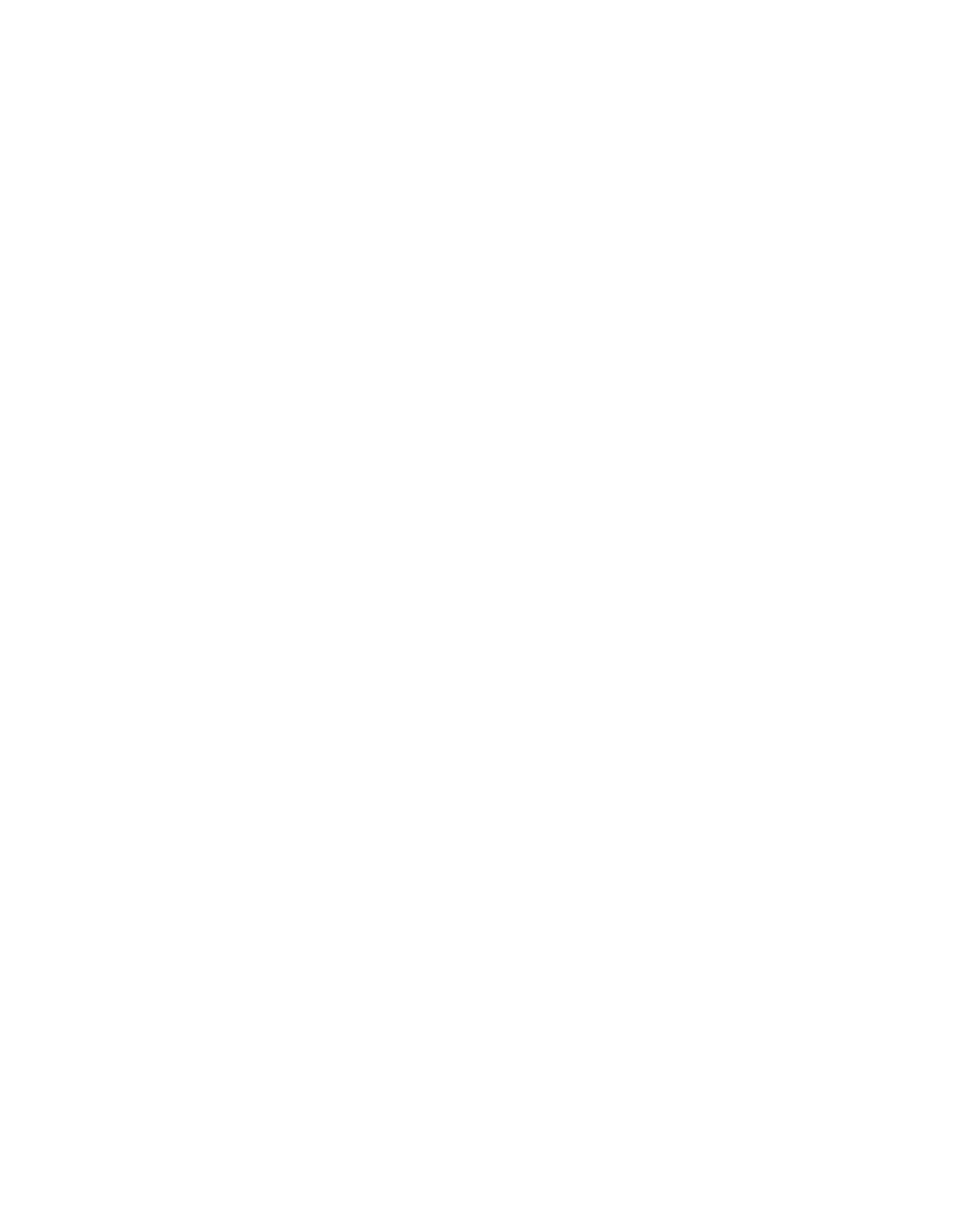# **Protocol Configuration**

# **5.1 Apollo Domain Global Configuration Commands**

[**no**] **apollo access-list** *name* {**permit** | **deny**} [*firstnet*]*lastnet.host* [*wildcardmask*]

Specifies Apollo Domain access conditions.

- *name*—Defined by the network administrator for the access list.
- *firstnet-* and *lastnet.host*—First and last numbers in a network range. Use the argument *lastnet.host* to specify a single network.
- **permit** or **deny**—Specifies permit or deny condition for this list.
- *wildcard-mask*—Wildcard mask that uses the one bits to ignore the host part of the network address. Host bits corresponding to wildcard mask bits set to zero are used in comparisons.

#### **Example**

apollo access-list Engineering permit 89.5

### [**no**] **apollo maximum-paths** *paths*

Sets or cancels the maximum number of multiple paths that the router remembers and uses. Default is one.

• *paths*—Number of paths to be assigned.

# **Example**

```
apollo maximum-paths 5
```
### [**no**] **apollo route** *network network.address*

Specifies static routes for an Apollo Domain network.

- *network*—Network number.
- *network.address*—Address to which to forward packets.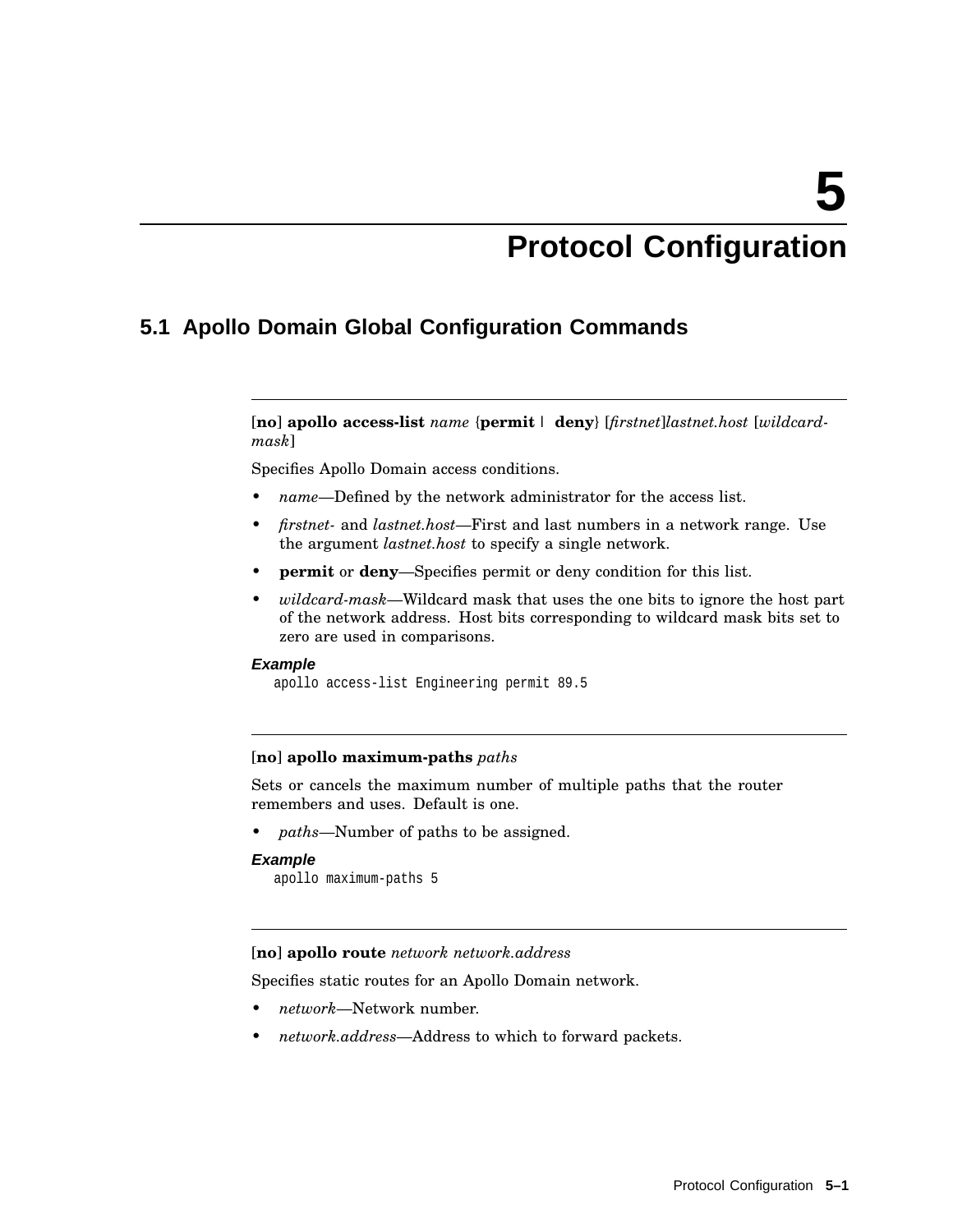# **Protocol Configuration 5.1 Apollo Domain Global Configuration Commands**

## **Example**

apollo route 45 17.32

# [**no**] **apollo routing** *address*

Enables or disables Apollo routing and specifies which system-wide host address to use.

• *address*—Unique, five-digit hexadecimal host address.

# **Example**

apollo routing 1293c

# **5.2 Apollo Domain Interface Subcommands**

### [**no**] **apollo access-group** *name*

Specifies the interface on which an Apollo Domain access list is defined.

• *name*—User-defined name for the access list defined by the APOLLO ACCESS-LIST global configuration command.

# **Example**

apollo access-group eng

### [**no**] **apollo network** *number*

Assigns Apollo Domain network numbers to the appropriate interface.

• *number*—Network number expressed in hexadecimal form.

### **Example**

```
apollo network 4e
```
### [**no**] **apollo update-time** *seconds*

Sets the Apollo Domain routing update timers. Default is 30 seconds.

• *seconds*—Number of seconds between updates. The minimum value is 10 seconds.

### **Example**

apollo update-time 20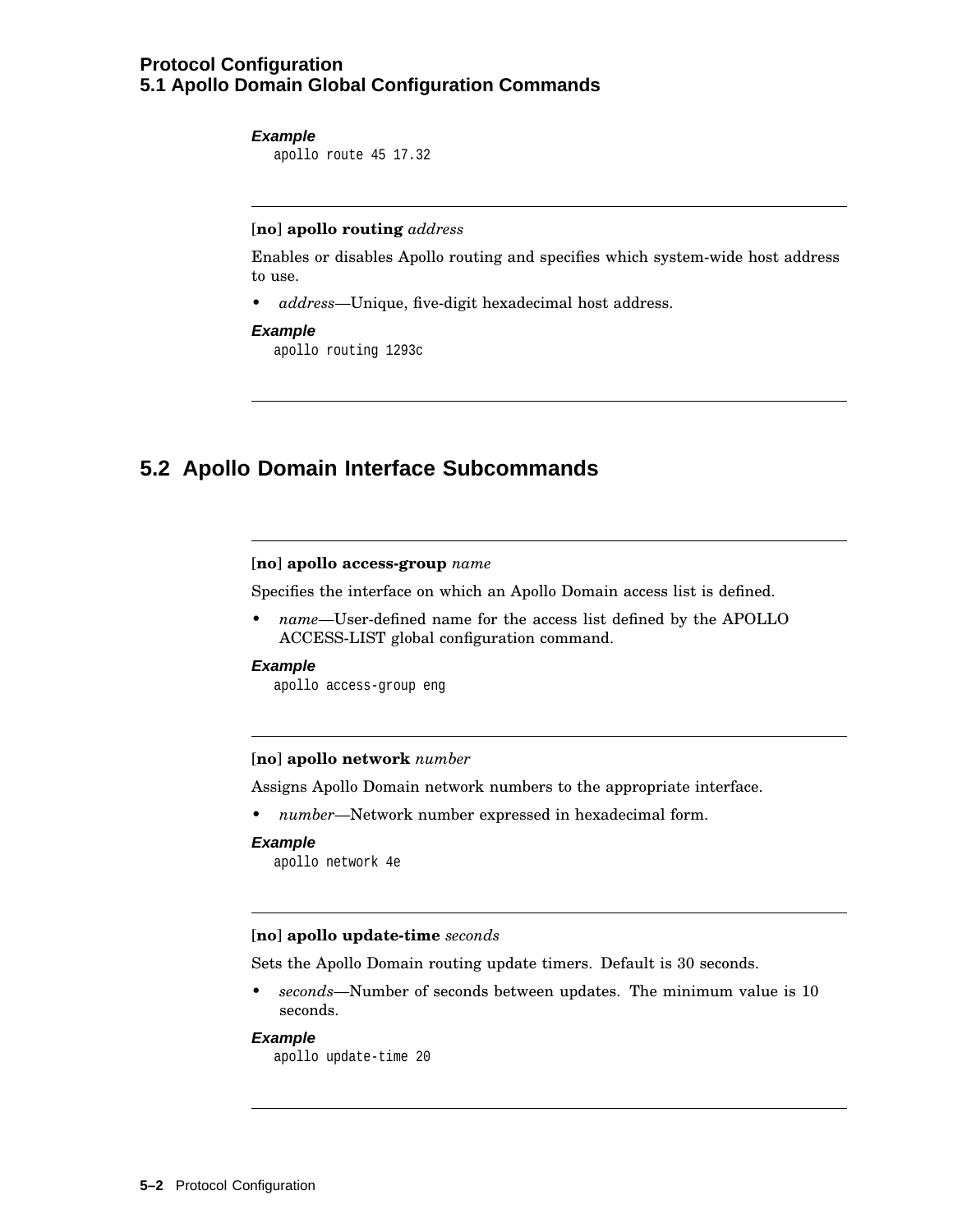# **5.3 Apollo Domain Show Commands**

| <b>Command</b>                            | <b>Display</b>                                                                         |
|-------------------------------------------|----------------------------------------------------------------------------------------|
| show apollo arp                           | Portion of Address Resolution Protocol (ARP) table pertaining<br>to Apollo Domain ARP. |
| show apollo interface<br>[interface unit] | Apollo Domain parameters that have been configured on the<br>interfaces.               |
| show apollo route                         | Apollo Domain routing table.                                                           |
| show apollo traffic                       | Number and type of Apollo Domain packets transmitted and<br>received.                  |

# **5.4 AppleTalk Global Configuration Commands**

### **access-list** *list* {**permit** |**deny**} **additional-zones**

Establishes an AppleTalk access control list (ACL) for zone-related checks to specify the default action for zones that were not enumerated. Default is deny additional zones.

- *list*—An integer between 600 and 699.
- **permit** or **deny**—Specifies the permit or deny condition.

### **Example**

access-list 600 permit additional-zones

## [**no**] **access-list** *list* {**permit** |**deny**} **cable-range** *start-end*

Establishes an ACL for an extended network. Affects extended networks with starting and ending numbers exactly matching those specified in the command.

- *list*—An integer between 600 and 699.
- **permit** or **deny**—Specifies the permit or deny condition.
- *start-end*—The cable range.

# **Example**

```
access-list 600 permit cable-range 1000-1010
```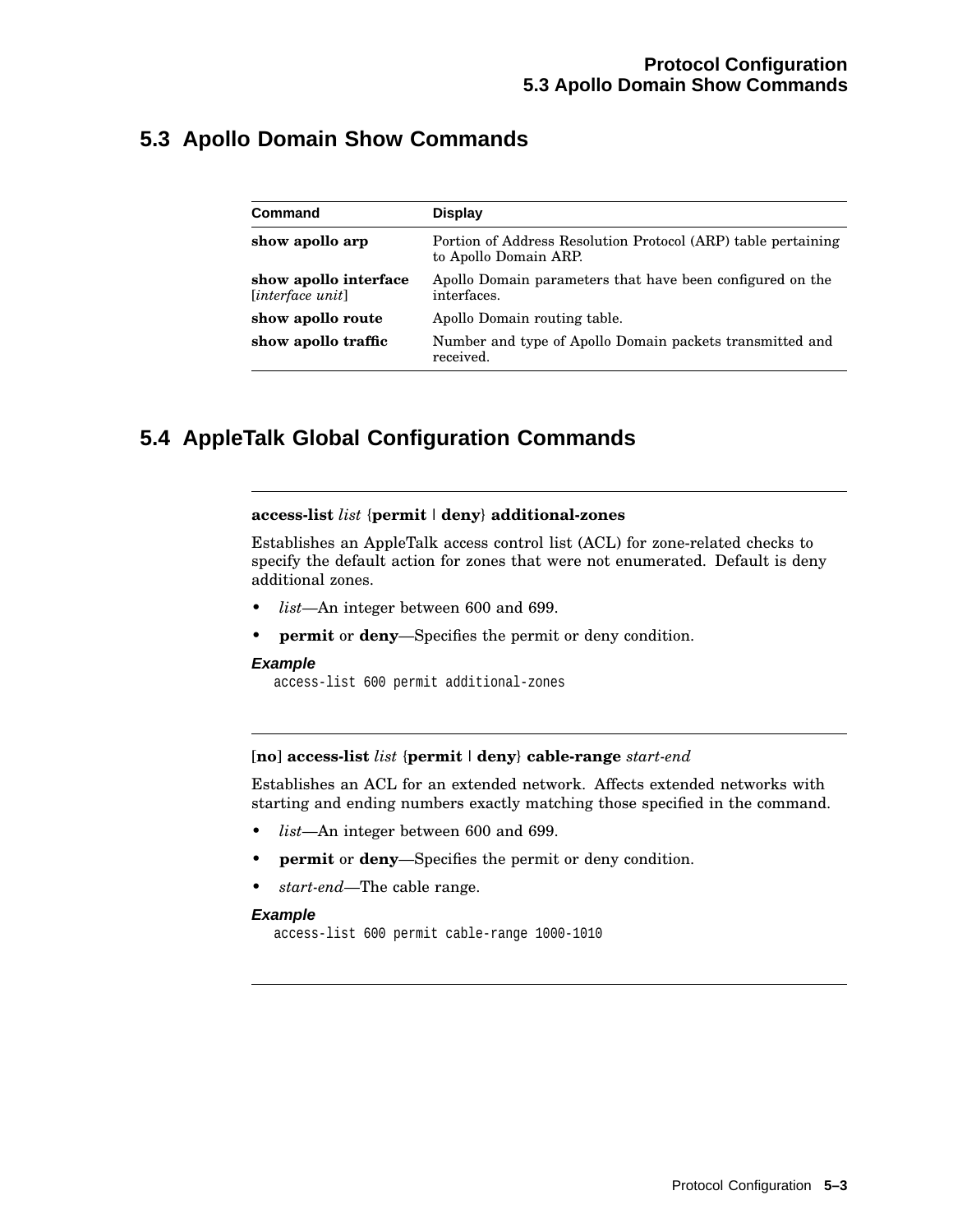### [**no**] **access-list** *list* {**permit** |**deny**} **includes** *start-end*

Establishes an ACL for any network, extended or nonextended, which overlaps any part of the specified range.

- *list*—An integer between 600 and 699.
- **permit** or **deny**—Specifies the permit or deny condition.
- *start-end*—The cable range.

### **Example**

```
access-list 600 permit includes 1000-1010
```
# [**no**] **access-list** *list* {**permit** |**deny**} **network** *network*

Establishes an AppleTalk access control list (ACL) for a single network number. The ACL affects matching nonextended networks, and extended networks with the same starting and ending number.

- *list*—An integer between 600 and 699.
- **permit** or **deny**—Specifies the permit or deny condition.
- *network*—AppleTalk network number.

### **Example**

```
access-list 600 permit network 21
```
# [**no**] **access-list** *list* {**permit** |**deny**} **other-access**

Establishes an ACL used as the default for any case not enumerated. Default is deny other access.

### [**no**] **access-list** *list* {**permit** |**deny**} **within** *start-end*

Establishes an ACL for any network, extended or nonextended, bounded by the specified range. The start and end numbers are considered to be within the range.

- *list*—An integer between 600 and 699.
- **permit** or **deny**—Specifies the permit or deny condition.
- *start-end*—The cable range.

### **Example**

```
access-list 600 permit within 1000-1010
```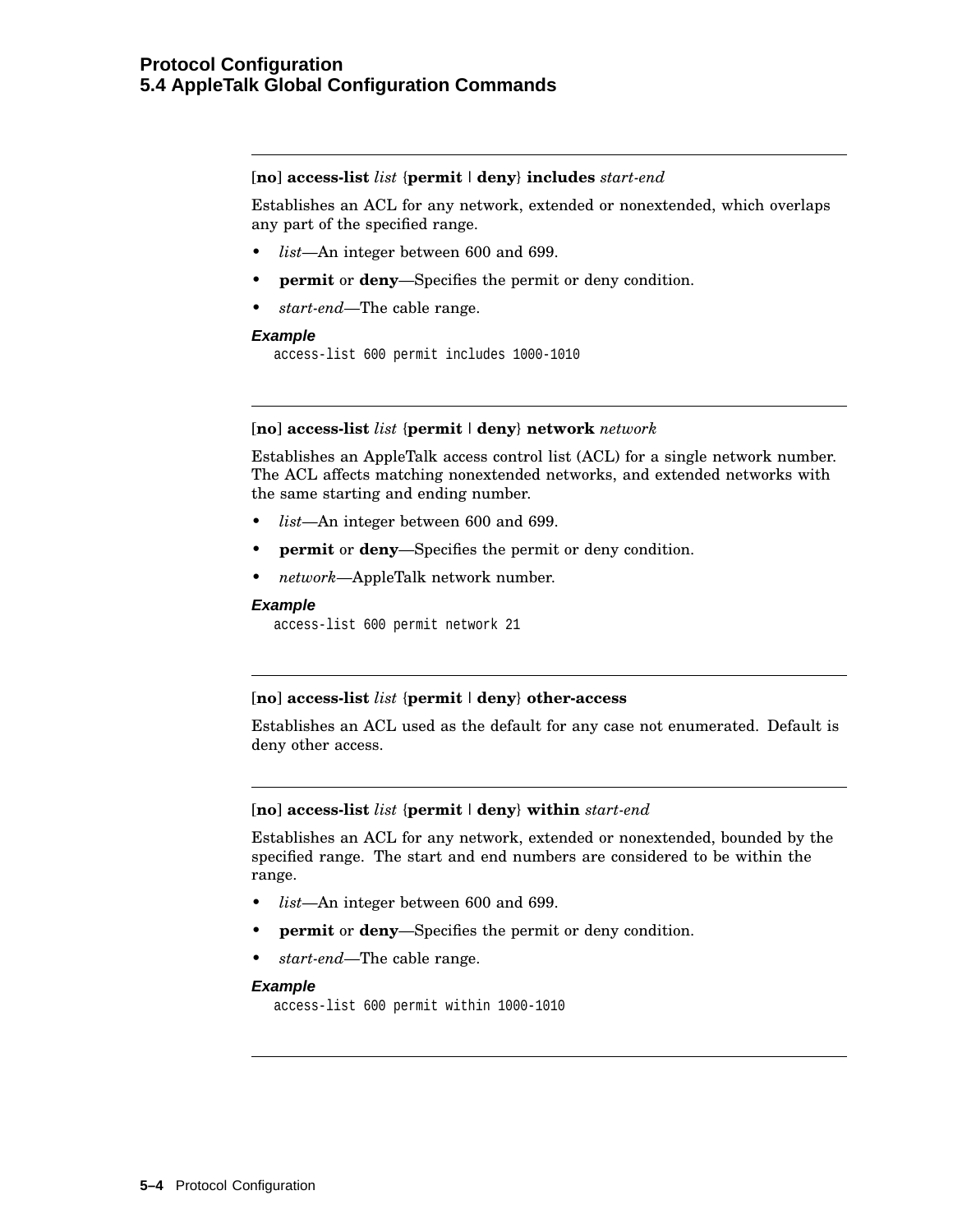# [**no**] **access-list** *list* {**permit** |**deny**} **zone** *zone*

Establishes an ACL that applies to any network that has the specified zone in its zone list.

- *list*—An integer between 600 and 699.
- **permit** or **deny**—Specifies the permit or deny condition.
- *zone*—AppleTalk zone name.

### **Example**

```
access-list 600 deny zone Twilight
```
# **no appletalk arp**

Resets the arp interval and arp retransmit commands to their default values.

# **appletalk arp** [**probe** | **request**] **retransmit-count** *count*

Specifies the number of times the router will retransmit an ARP packet before abandoning address negotiations and using the selected address. Default is 20.

- **probe**—Sets parameters associated with the router's dynamic address assignment.
- **request**—Sets parameters that the router uses to resolve another node's address.
- *count*—Transmission count. The minimum value is 1.

# **Example**

appletalk arp retransmit-count 25

### [**no**] **appletalk arp interval** *milliseconds*

Specifies the interval between retransmission of ARP packets. Default is 33 milliseconds.

• *milliseconds*—Number of milliseconds in the interval. Must be 33 or greater.

### **Example**

appletalk arp interval 100

# [**no**] **appletalk checksum**

Enables or disables the generation and verification of checksums for all AppleTalk packets except routed packets. Default is enabled.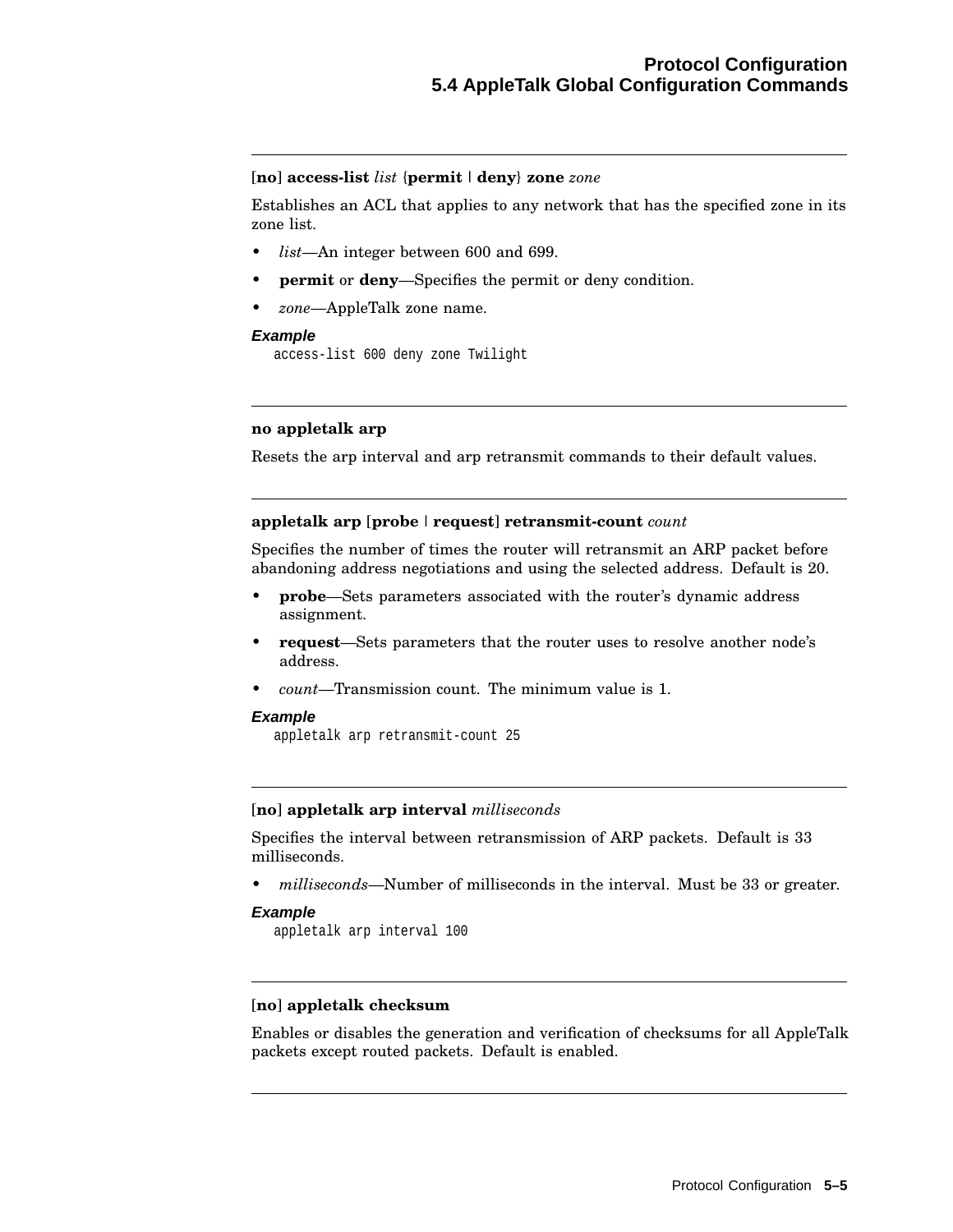# [**no**] **appletalk event-logging**

Logs significant events using the logger facility. Logged events include routing changes, zone creation, port status, and address.

# [**no**] **appletalk lookup-type** *service-type*

Specifies services listed in the SHOW APPLE NBP and SHOW APPLE NAME-CACHE EXEC command display. The **no** form with arguments removes the specified service type from the name cache. The no form without arguments removes all names except those relating to the router.

• *service-type*—Type of AppleTalk service.

### [**no**] **appletalk macip dynamic** *IP-address* [*IP-address*] **zone** *server-zone*

Allocates a single IP address or a range of IP addresses for assignment to *dynamic* MacIP clients by the MacIP server. The **no** form with arguments removes the specified dynamic address assignment statement from the configuration; without arguments, it shuts down all running MacIP services.

- *IP-address*—The IP address. To specify a range, supply the first and last IP addresses separated by a space.
- *server-zone*—The name of the zone containing the MacIP server.

#### **Example**

appletalk macip dynamic 131.108.1.28 131.108.1.44 zone Engineering

### [**no**] **appletalk macip server** *IP-address* **zone** *server-zone*

Establishes a new MacIP server. The **no** form with arguments removes a server statement from the configuration; without arguments, it shuts down all running MacIP services.

- *IP-address*—The IP address. You can optionally specify a range by supplying the first and the last IP address.
- *server-zone*–The name of the zone containing the MacIP server.

### **Example**

```
appletalk macip server 131.108.1.27
zone Engineering
```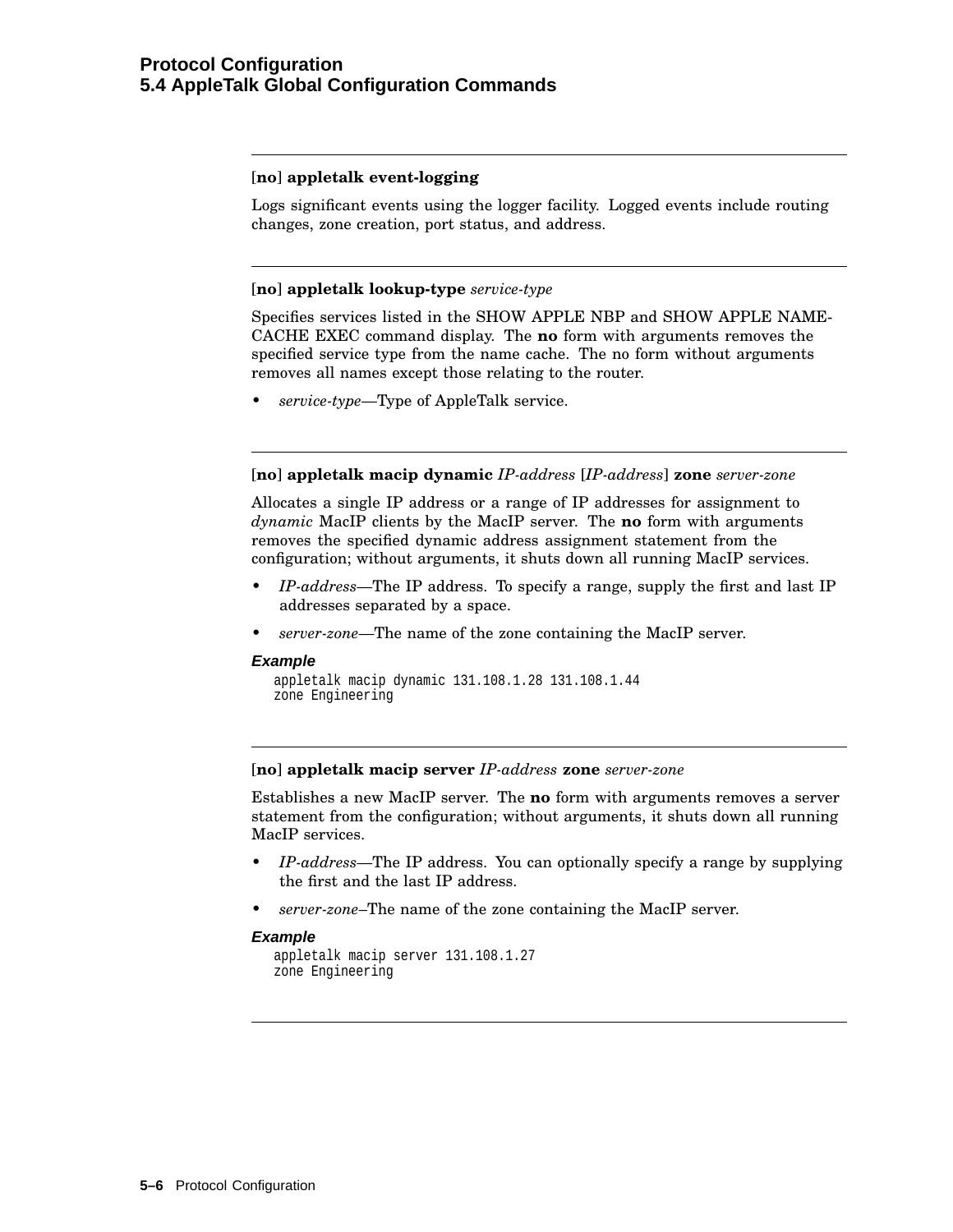[**no**] **appletalk macip static** *IP-address* [*IP-address*] **zone** *server-zone*

Defines a range of addresses to be made available to MacIP clients that have reserved invariant IP addresses. The **no** form with arguments removes the specified static address assignment statement from the configuration; without arguments, it shuts down all running MacIP services.

- *IP-address*—The IP address. You can optionally specify a range by supplying the first and the last IP address.
- *server-zone*—The name of the zone containing the MacIP server.

### **Examples**

```
appletalk macip static 131.108.1.50 131.108.1.66
zone Engineering
appletalk macip static 131.108.1.81
zone Engineering
```
# [**no**] **appletalk name-lookup-interval** *seconds*

Sets or cancels the interval between service polls by the router on its AppleTalk interfaces. The value zero or the **no** form disables name lookup. Default is zero.

• *seconds*—Number of seconds.

### **Example**

appletalk name-lookup-interval 1200

### [**no**] **appletalk permit-partial-zones**

Permits partial zones. Even though a network of a zone is denied, the zone is permitted. Default is disabled.

#### [**no**] **appletalk proxy-npb** *network-number zonename*

Assigns a proxy. Required for each zone that has a nonextended-only AppleTalk router connected to a network in the zone.

- *network-number*—Unique network number that the router will advertise as if it were a real network number.
- *zonename*—Name of the zone requiring compatibility support. Only one proxy is needed to support a zone, but additional proxies can be defined with different network numbers if redundancy is desired.

# **Example**

apple proxy-npb 60 Twilight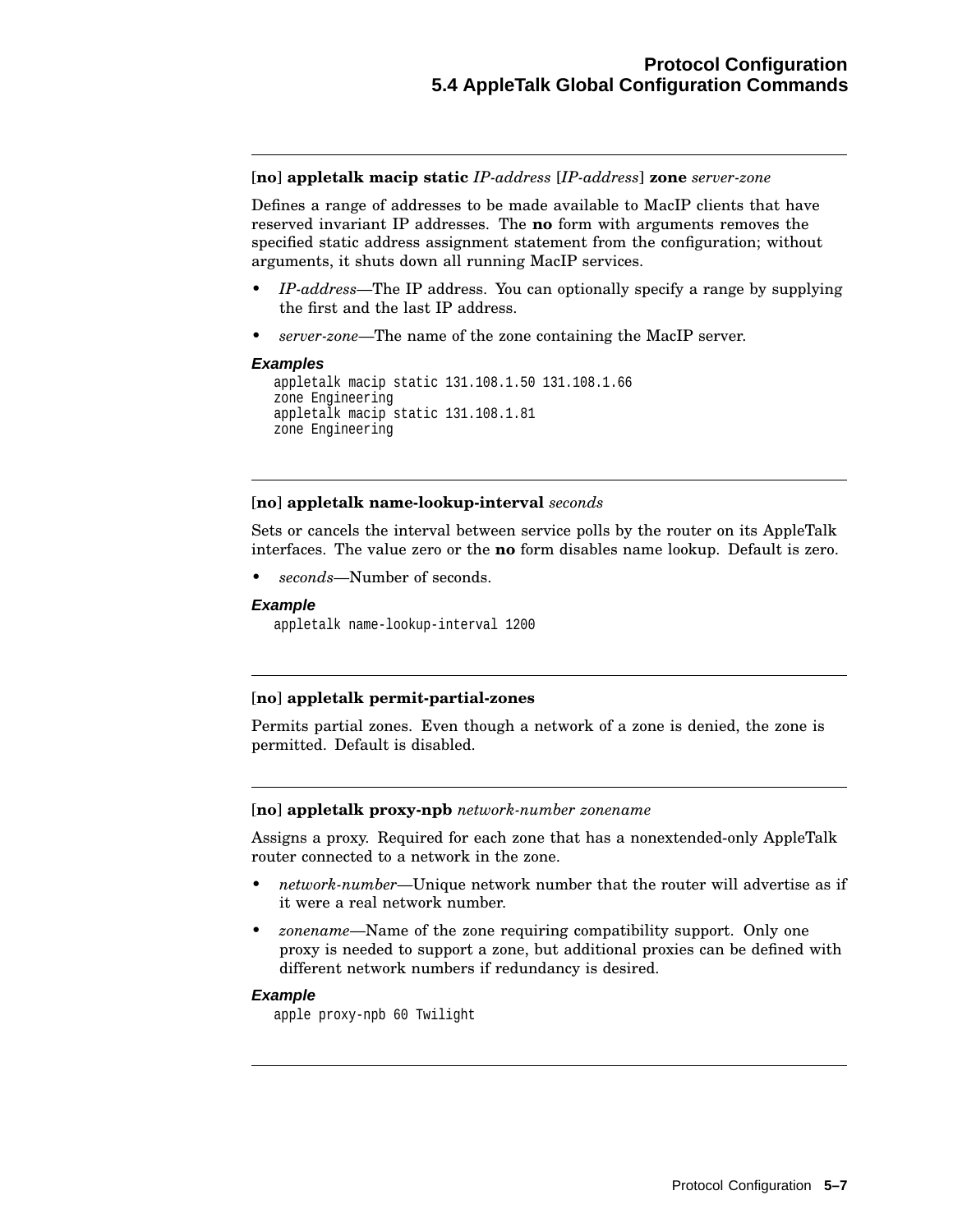## [**no**] **appletalk require-route-zones**

Prevents fake routes (possibly generated by a broken router or corrupt packet) from causing ZIP protocol storms. Requires the router to know the zone name for a route before including it in an update. Default is enabled.

# [**no**] **appletalk routing**

Enables or disables AppleTalk protocol processing.

# [**no**] **appletalk strict-rtmp**

Enforces maximum checking of routing packets to ensure their validity.

# [**no**] **appletalk timers** *update-interval valid-interval invalid-interval*

Changes the intervals used in AppleTalk routing.

- *update-interval*—Number of seconds between routing updates sent to other routers on the network. Default is 10 seconds.
- *valid-interval*—Number of seconds that the router will consider a route valid without having heard a routing update for that route. The value is normally twice the *update-interval*. Default is 20 seconds.
- *invalid-interval*—Number of seconds that the router will wait before marking a route invalid; the default is three times the *valid-interval*, or 60 seconds.

# **Example**

appletalk timers 20 40 120

# **5.5 AppleTalk Interface Subcommands**

### [**no**] **appletalk access-group** *access-list-number*

Creates a *packet filter*, which prevents any packets from being sent out an interface if the destination network has access denied. Once assigned, any packet that fails the APPLETALK ACCESS-LIST command cannot go out on that interface.

• *access-list-number*—Number of an access list in the range 600 to 699. If an undefined access list is used, the rule defaults to **permit**. If the condition is not handled by the specified access list, the rule defaults to **deny** unless permitted through the **other-access** option of the ACCESS-LIST global configuration command.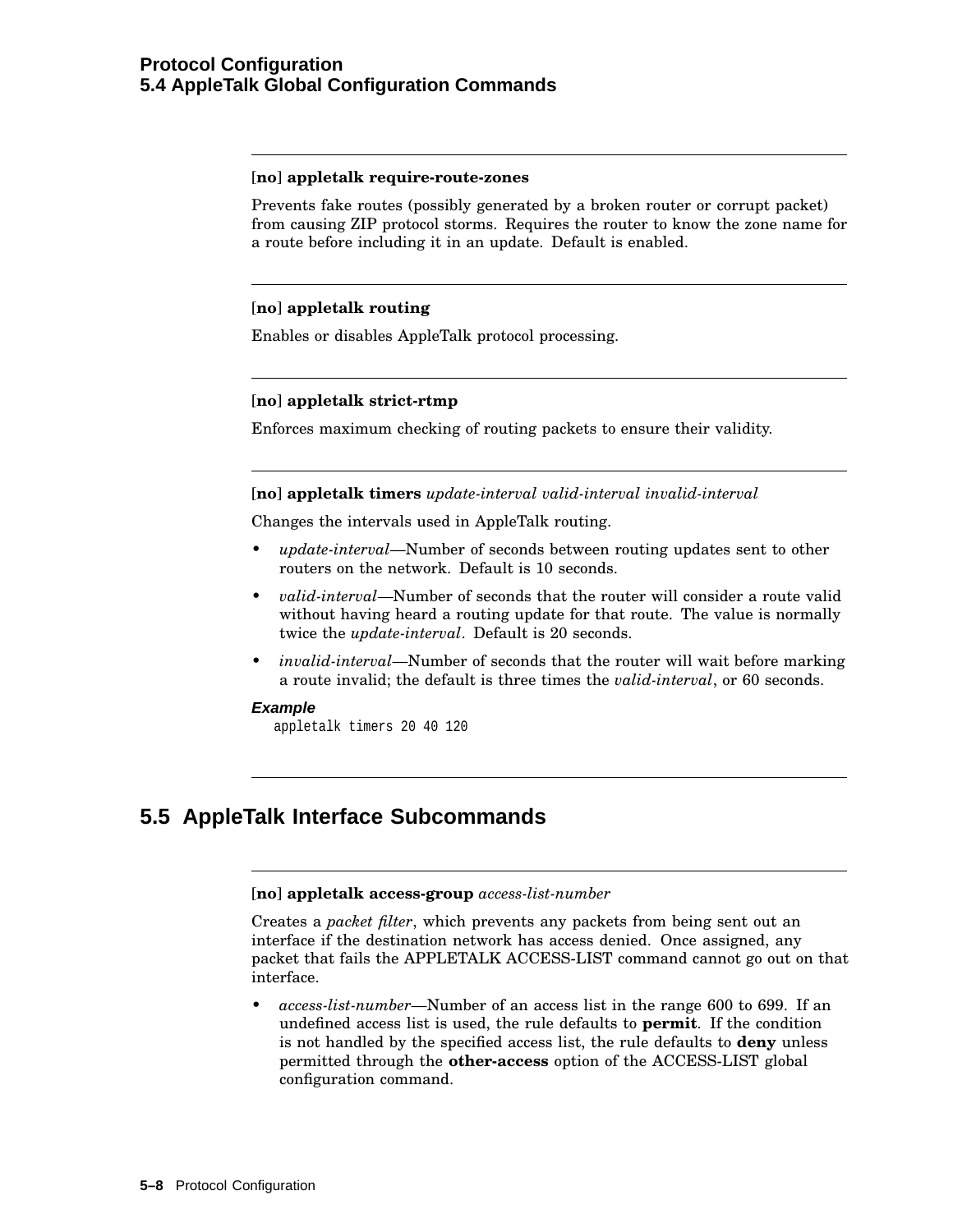# **Example**

appletalk access-group 699

# [**no**] **appletalk address** *address*

Assigns AppleTalk addresses on the interfaces that will be used for the AppleTalk protocol. Used to configure nonextended interfaces.

• *address*—AppleTalk address.

### **Example**

appletalk address 1.129

# [**no**] **appletalk cable-range** *start-end* [*network.node*]

Designates an interface as being on an extended AppleTalk network.

- *start-end*—First and last network in the range expressed as decimal numbers between 1 and 65279, inclusive. The arguments start and end can be assigned the same number.
- *network.node*—Network and node number that the router should first use to select the AppleTalk address for this interface.

### **Example**

appletalk cable-range 2-2

# [**no**] **appletalk discovery**

Resets the discovery mode and allows a new cable range to be discovered.

# **appletalk distribute-list** *access-list-number* **in**

Filters input from the networks so that AppleTalk network numbers specified by the *access-list-number* argument will not be inserted into the router's AppleTalk routing table when routing updates are received. The **no** form removes this filter.

• *access-list-number*—Number of a predefined access list in the range 600 to 699.

### **Example**

appletalk distribute-list 601 in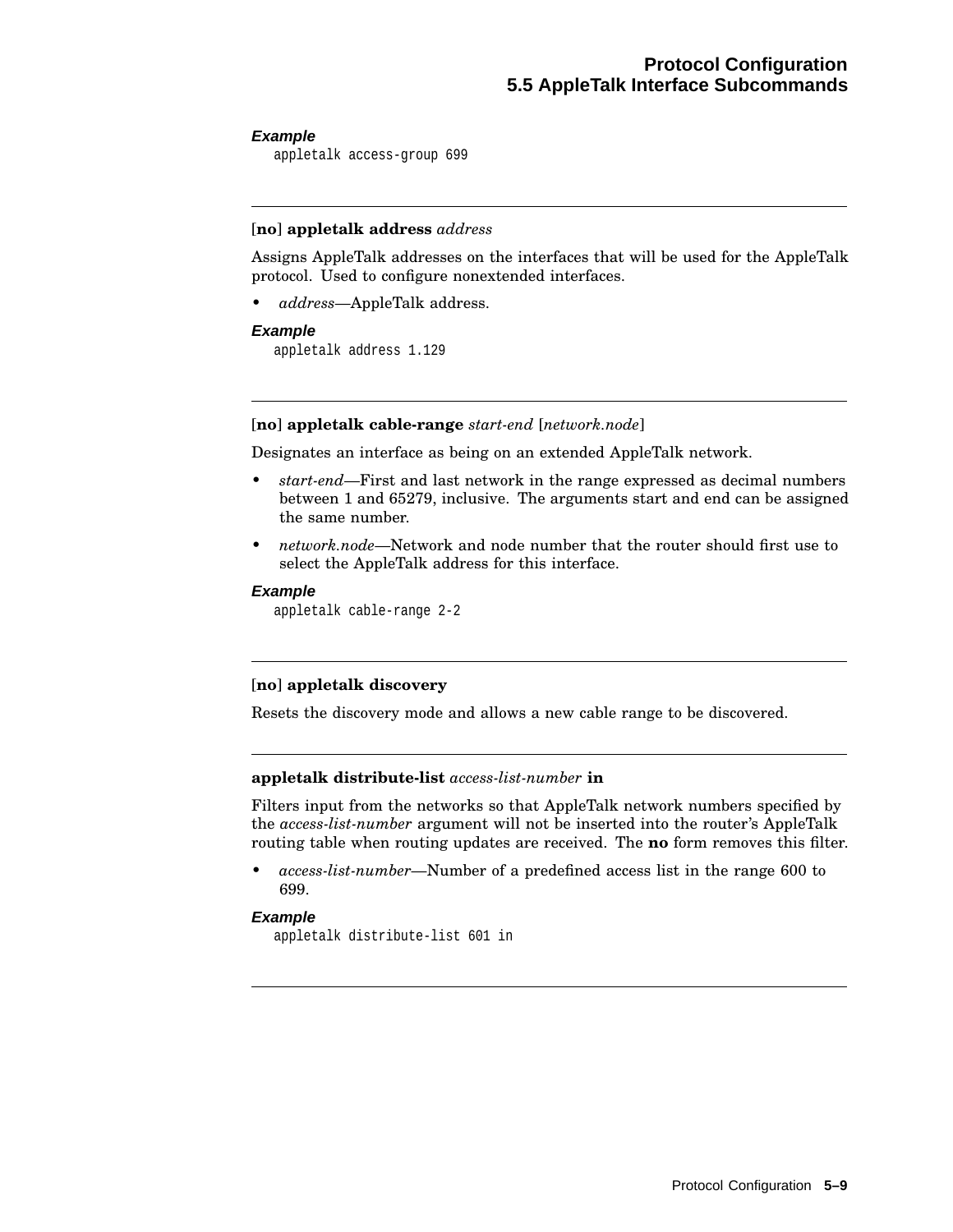### [**no**] **appletalk distribute-list** *access-list-number out*

Filters routing data generated from zones or networks. The **no** form removes the filter.

• *access-list-number*—Access list number in the range 600 to 699. If an undefined access list is used, the rule defaults to **permit**. If the condition is not handled by the specified access list, the rule defaults to **deny** unless permitted via the **other-access option** of the ACCESS-LIST global configuration command.

# **Example**

appletalk distribute-list 655 out

# [**no**] **appletalk getzonelist-filter** *list*

Modifies zone-list replies.

• *list*—Access list number in the range 600 to 699. If an undefined access list is used, the rule defaults to **permit**. If the condition is not handled by the specified access list, the rule defaults to **deny** unless permitted via the **additional-zones** option of the ACCESS-LIST global configuration command.

# **Example**

appletalk getzonelist-filter 600

# **appletalk iptalk** *net.node zone*

Encapsulates AppleTalk in IP packets in a manner compatible with the Columbia AppleTalk Package (CAP) IPtalk and the Kinetics IPtalk (KIP) implementation.

- *net.node*—Network node number.
- *zone*—AppleTalk zone name.

# **Example**

appletalk iptalk 30.0 UDPzone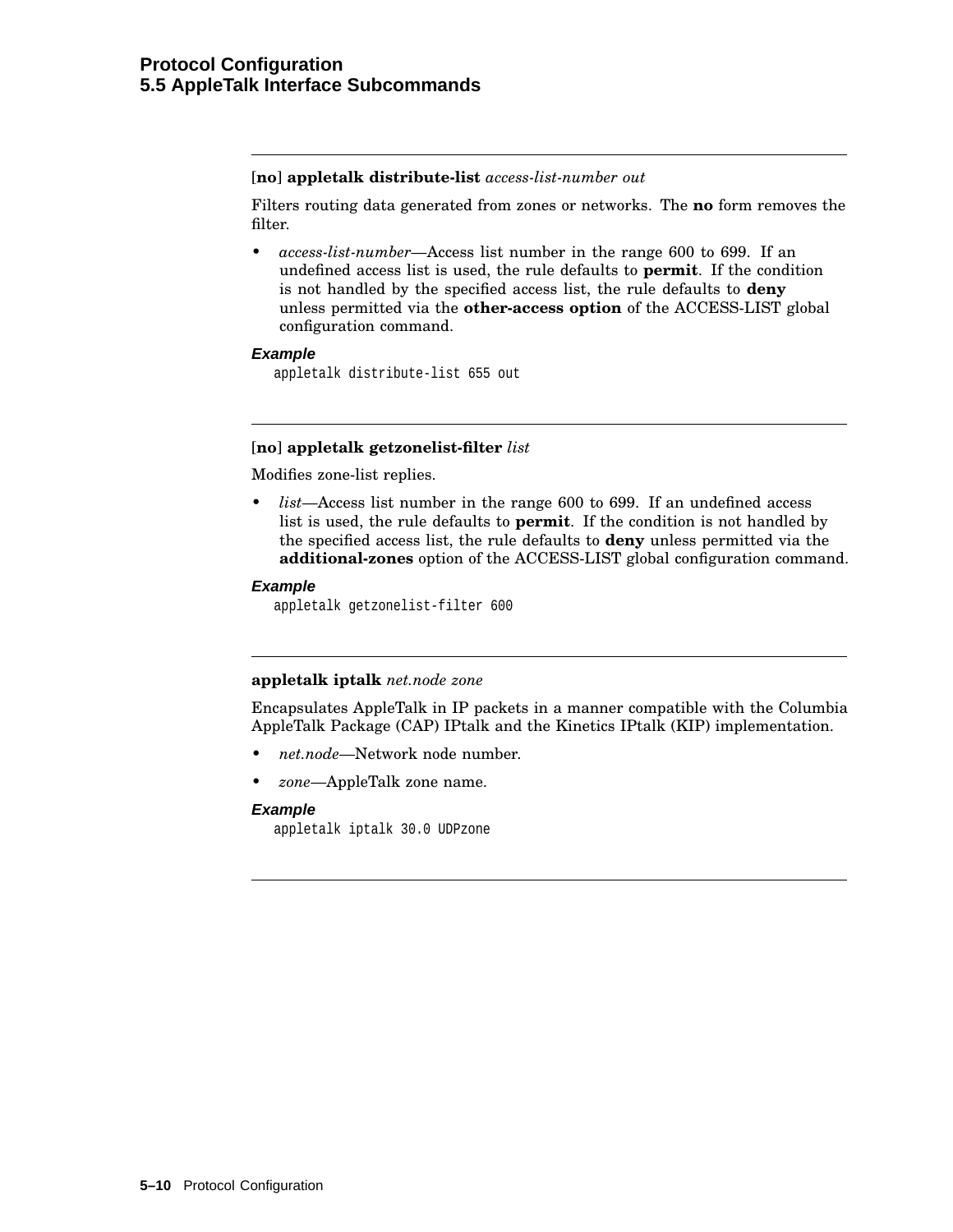### **appletalk iptalk-baseport** *port-number*

Specifies the UDP port number, which is the beginning of the range of UDP ports used in mapping AppleTalk well-known DDP socket numbers to UDP ports.

• *port-number*—UDP port number.

### **Example**

appletalk iptalk-baseport 200

# [**no**] **appletalk send-rtmp**

Allows a router to be placed on a network with AppleTalk so it is enabled but not seen. This allows disabling of routing updates.

# [**no**] **appletalk zone** *zonename*

Sets the zone name for the connected AppleTalk network. Must be specified after the APPLETALK ADDRESS or APPLETALK CABLE-RANGE command if discovery is not enabled. This command can be issued multiple times if it follows the APPLETALK CABLE-RANGE command.

• *zonename*—Specifies the zone name for the connected AppleTalk network.

### **Example**

appletalk zone twilight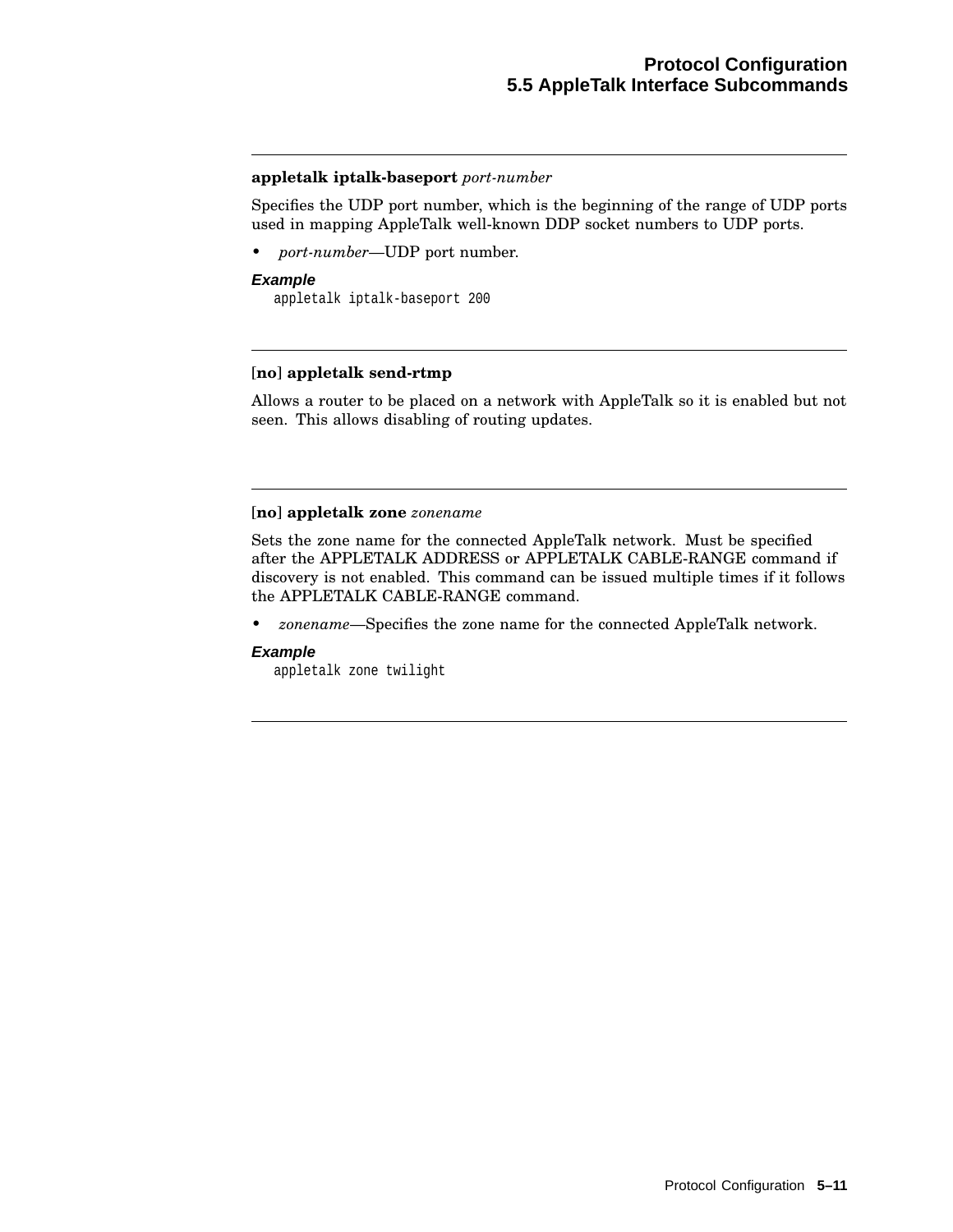# **5.6 AppleTalk Show Commands**

| Command                                        | <b>Display</b>                                                                           |
|------------------------------------------------|------------------------------------------------------------------------------------------|
| show apple access-<br>lists                    | Conditions specified in AppleTalk access list configurations.                            |
| show apple adjacent-<br>routes                 | Routes that are directly connected or one hop away                                       |
| show apple arp                                 | AppleTalk ARP cache.                                                                     |
| show apple cache                               | Current AppleTalk fast-switching cache.                                                  |
| show apple global                              | AppleTalk internetwork and router parameter information.                                 |
| show apple interface<br><i>linterface</i>      | AppleTalk parameters that have been applied to the interface.                            |
| show apple macip-<br>clients                   | Status of known MacIP clients.                                                           |
| show apple macip-<br>servers                   | Status of MacIP servers.                                                                 |
| show apple name-<br>cache                      | List of NBP (Name Binding Protocol) services of nearby routers<br>or other devices.      |
| show apple nbp                                 | NBP name registration table.                                                             |
| show apple neighbor<br><i><u>[address]</u></i> | AppleTalk routers directly connected to any network on which<br>this router is connected |
| show apple route<br>[network]                  | Routing table for AppleTalk networks.                                                    |
| show apple socket<br>[socket]                  | Process-level processing on all sockets in the AppleTalk<br>interface.                   |
| show apple traffic                             | Status of MacIP traffic.                                                                 |
| show apple zone                                | Zone information table.                                                                  |

# **5.7 CHAOSnet Global Configuration Command**

# [**no**] **router chaos**

Starts or stops the CHAOSnet router process.

# **5.8 CHAOSnet Show Command**

| Command        | <b>Display</b>                                           |
|----------------|----------------------------------------------------------|
| show chaos-arp | CHAOSnet-specific ARP entries as 16-bit octal addresses. |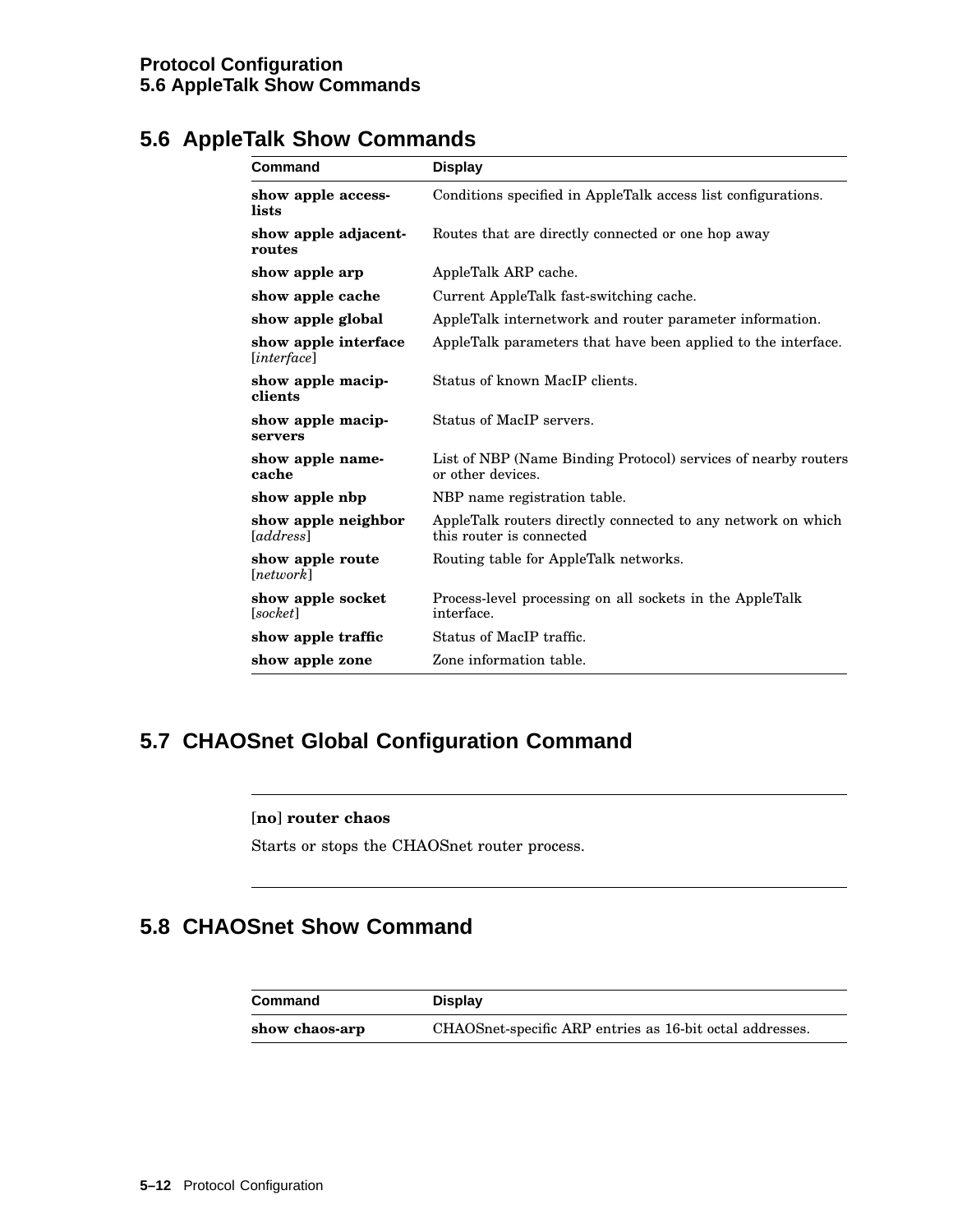# **5.9 DECnet Global Configuration Commands**

**access-list** *list* {**permit** |**deny**} *destination destination-mask*

Creates a DECnet access list.

- *list*—An integer between 300 and 399 that uniquely identifies the access list.
- **permit** or **deny**—Specifies permit or deny condition for this list.
- *destination*—DECnet address.
- *destination-mask*—The mask, expressed in DECnet address format, with bits set wherever the corresponding bits in the address should be ignored.

#### **Examples**

```
access-list 300 deny 4.51 0.0
access-list 300 permit 2.31 0.0
```
[**no**] **access-list** *list* {**permit** |**deny**} *source source-mask* [*destination destinationmask*] [*connect-entries*]

Filters *connect initiate* packets by DECnet object type.

- *list*—Access list number in the range 300-399.
- **permit** or **deny**—Specifies permit or deny condition for this list.
- *source source-mask*—Source address and mask.
- *destination destination-mask*—Destination address and mask.

The *connect-entries* argument specifies the entries used to match connect packets. Use the command syntax {**eq** |**neq**} [*src-object*] [*dst-object*] [*identification*]

- **eq** or **neq**—The keyword **eq** specifies that the item matches the packet if all the specified parts of *src-object, dst-object,* and *identification* match data in the packet. The keyword **neq** specifies that the item matches the packet if any of the specified parts do not match the corresponding entry in the packet.
- *src-object*—The keyword **src** and the argument *obj-spec*.
- *dst-object*—The keyword **dst** and the argument *obj-spec*.
- *identification*—The keyword **id, password,** or **account**, followed by the argument *regex*.
- *obj-spec*—One of the following: *relop object-number*, **exp** *regex*, **uic** [*group,user*]; with the latter, the bracket symbols must be entered.
- *relop*—One of the following relational operator keywords: **eq** (equal to), **neq** (not equal to), **lt** (less than), **gt** (greater than).
- *object-number*—Numeric DECnet object number.
- *regex*—Regular expression that matches a string.
- [*group, user*]—Numeric UID expression expressed in decimal, octal, or hexadecimal format.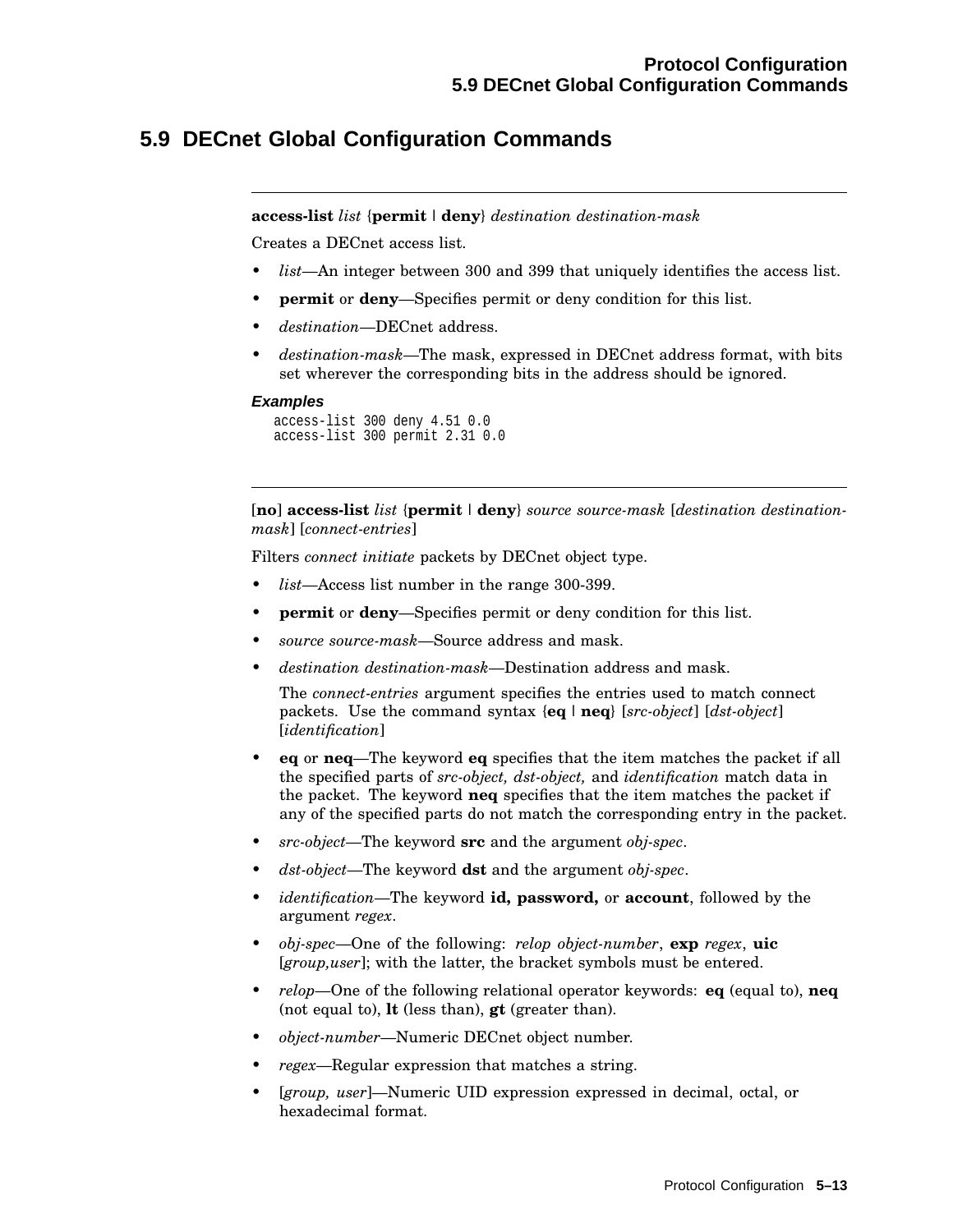The argument *obj-spec* is the object specifications, in one of three formats:

- Relational operator and an object number (eq 17).
- Regular expression that matches a string (exp  $\triangle$ SYSTEM\$).
- Matches a UIC (uic [1,4]).
- **id, password,** or **account**—Type of value that the argument *regex* should match. The special format **eq any** matches any connect packet.

## **Examples**

```
access-list 300 permit 0.0 63.1023 eq dst eq 27
access-list 300 permit 0.0 63.1023 neq dst eq 17
access-list 300 permit 0.0 63.1023 eq id^SYSTEM$
access-list 300 permit 1.0 0.1023 eq src exp
^SYSTEM$ dst eq 27
access-list 300 permit 0.0 0.1023 eq any
```
## **decnet area-max-cost** *value*

Sets the maximum cost specification value for interarea routing.

• *value*—Maximum cost for a route that the router considers usable. The router treats as unreachable any route with a cost greater than the value you specify. The valid range is from 1 to 1022.

#### **Example**

decnet area-max-cost 500

#### **decnet area-max-hops** *value*

Sets the maximum hop count specification value for interarea routing.

• *value*—Maximum number of hops for a route to a distant area that the router may consider usable; the router treats as unreachable any route with a counter greater than the value you specify. The valid range is from 1 to 30.

## **Example**

```
decnet area-max-hops 21
```
## **decnet conversion** *NSAP-prefix*

Enables conversion.

• *NSAP-prefix*—Value used for the IDP when constructing NSAPs from a Phase IV address.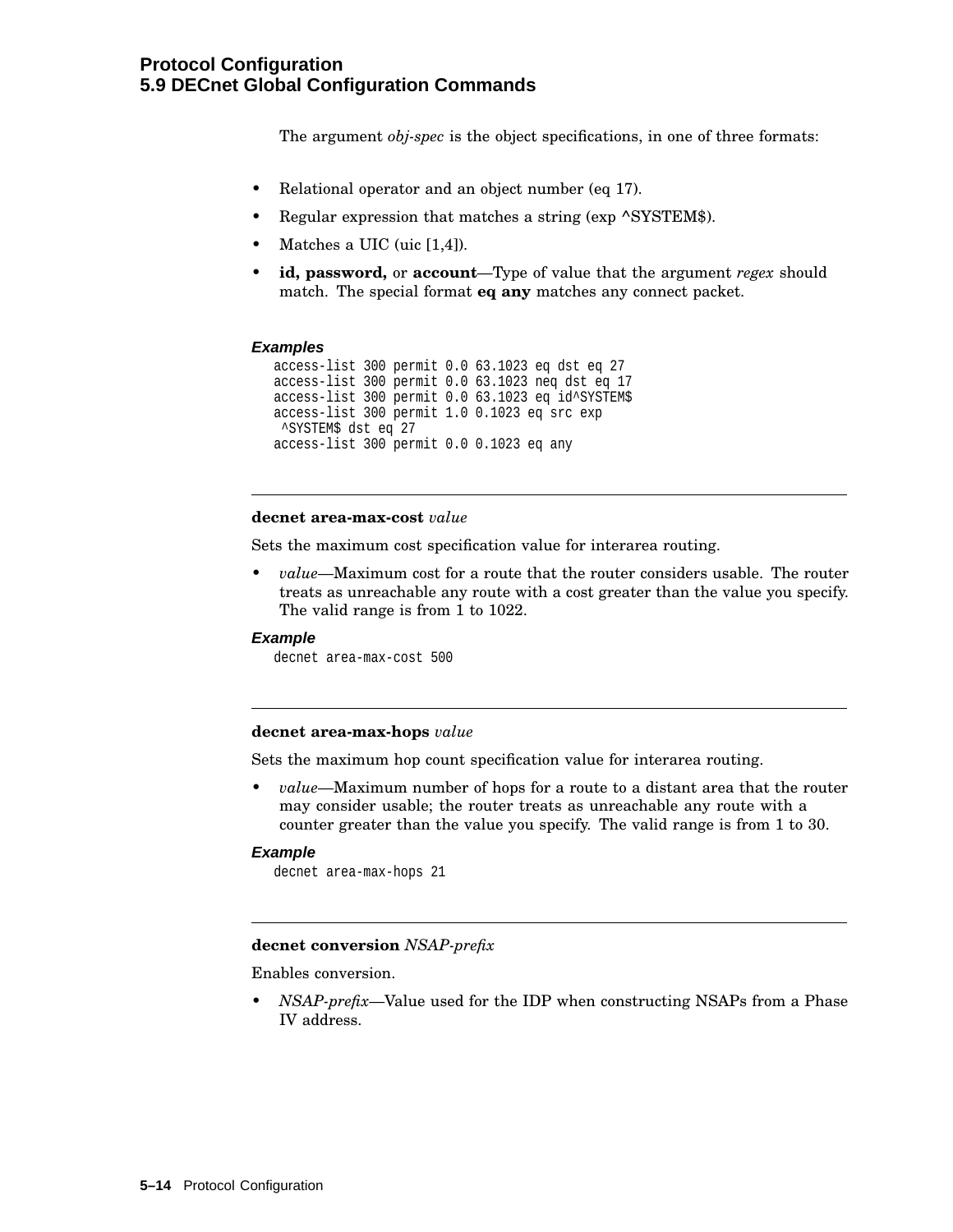## **Example**

decnet conversion 47.0004.004d

**decnet** *first-network* **map** *virtual-address second-network real-address*

Establishes a translation entry to translate a virtual DECnet address to a real DECnet address for the ATG.

- *first-network*—First DECnet network number, in the range 0 to 3.
- **map** *virtual-address*—Numeric DECnet address that you want to translate to a real address.
- *second-network*—Second DECnet network number, in the range 0 to 3.
- *real-address*—Real DECnet address to which you want to translate the virtual address.

#### **Example**

decnet 0 map 19.5 1 50.1

## **decnet** *network-number keywords*

Specifies ATG (Address Translation Gateway).

- *network-number*—Network number, in the range 0 to 3. To configure network 0, do not include the network-number modifier.
- *keywords*—One of the DECnet global configuration command keywords; for example, **area-max-cost** or **max-units**.

## **Examples**

```
decnet 1 node-type area
decnet 0
```
## **decnet max-address** *value*

Determines the largest node number specification allowed in the current area. Default is 255.

• *value*—Node number from 1 to 1023; default is 255.

## **Example**

decnet max-address 300

### **decnet max-area** *value*

Determines the largest node number specification allowed in the current area.

• *value*—Largest area number specification the router can handle from 1 to 63.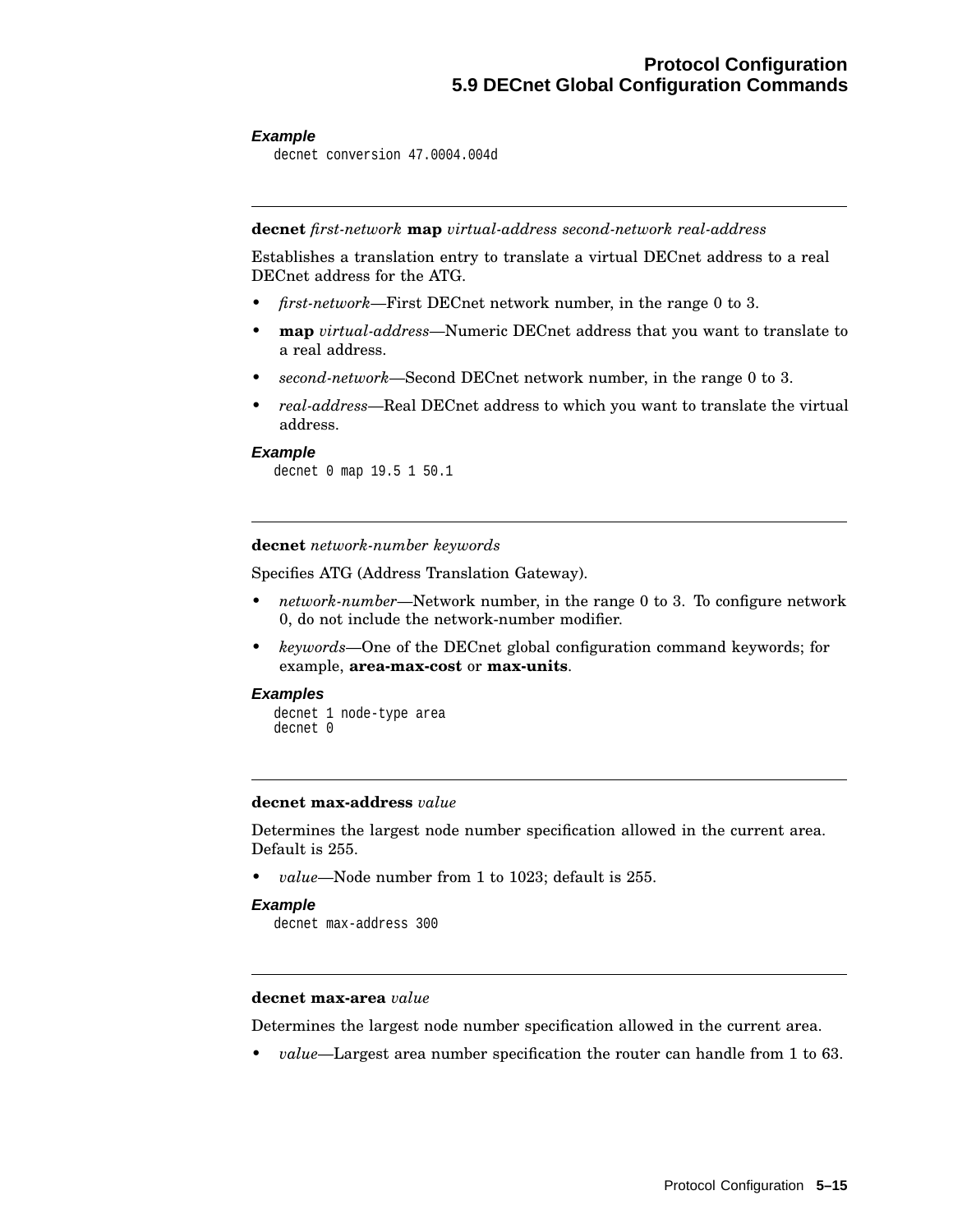## **Protocol Configuration 5.9 DECnet Global Configuration Commands**

#### **Example**

decnet max-area 30

## **decnet max-cost** *value*

Sets the largest maximum cost specification for intra-area routing.

• *value*—Number from 1 to 1022.

#### **Example**

decnet max-cost 500

#### **decnet max-hops** *value*

Sets the maximum hop count specification for intra-area routing.

• *value*—Hop count from 1 to 30.

#### **Example**

decnet max-hops 30

## **decnet max-paths** *value*

Defines the maximum number of equal cost paths to a destination that the router can maintain. Default is 1 (no multiple paths).

• *value*—Maximum number of equal cost paths from 1 to 31.

#### **Example**

decnet max-paths 2

## **decnet max-visits** *value*

Sets the limit on the number of times a packet can pass through a router.

• *value*—Number of times from 1 to 63.

#### **Example**

decnet max-visits 15

#### **decnet node-type** {**area** | **routing-iv**}

Specifies the node type for the router.

• **area** or **routing-iv**—Specify **area** to make the router exchange traffic directly with routers in other areas, participate in the interarea (Level 2) routing protocol, and act as an intra-area (Level 1) router for its local area. Specify **routing-iv** to make the router act as an intra-area router and route packets out of the area by taking the least cost path to an interarea router.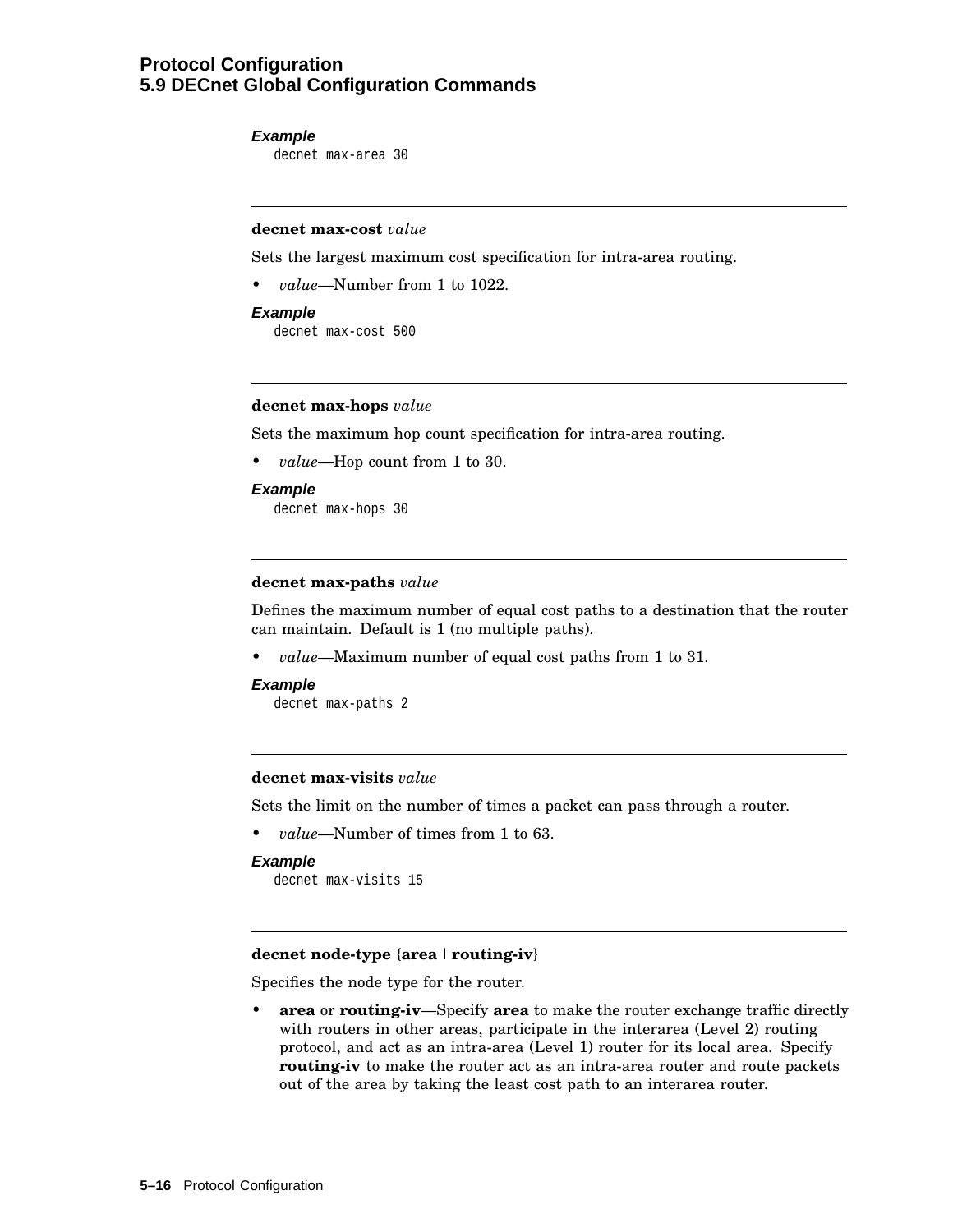#### **Example**

decnet node-type area

## **decnet path-split-mode** {**normal** | **interim**}

Sets the mode for splitting the routes between equal cost paths.

• **normal** or **interim**—Specify **normal** to make the router select equal cost paths one after the other. Specify **interim** to make the router route traffic for a single higher-level session over the same path. Always specify **interim** if the network is running DECnet VMS Version 4.5 or earlier.

## **Example**

decnet path-split-mode normal

## [**no**] **decnet router-priority** *value*

Sets a priority value for use in determining the default router. The **no** form restores the default of 64.

• *value*—Number between 1 and 127. To configure a router as the designated router, assign it the highest possible node address.

## **Example**

decnet router-priority 127

## [**no**] **decnet routing** *DECnet-address*

Enables or disables DECnet routing for a particular area and node.

• *DECnet-address*—An address in DECnet format X.Y, where X is the area number and Y is the node number.

#### **Examples**

no decnet routing 6.1023 decnet routing 6.10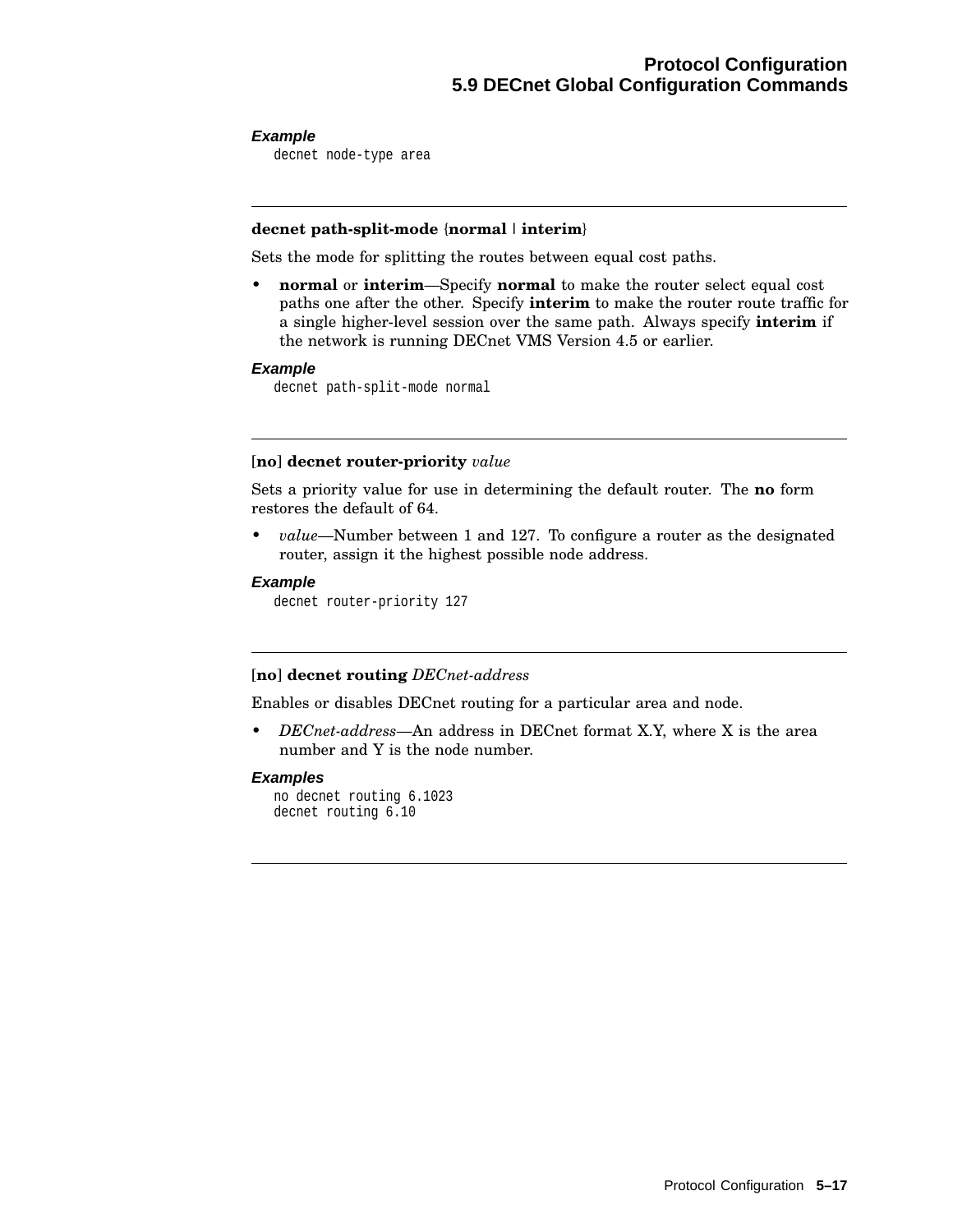# **5.10 DECnet Interface Subcommands**

## [**no**] **decnet access-group** *list*

Interface subcommand that applies or removes an access list.

• *list*—Standard or extended DECnet access list. Standard DECnet access lists apply to destination addresses in this command.

#### **Example**

decnet access-group 389

## [**no**] **decnet cost** *cost-value*

Sets or removes a cost value for an interface.

• *cost-value*—An integer from 1 to 63. The suggested cost for Ethernet networks is 4. All hosts on the same cable must share the same value.

#### **Example**

decnet cost 4

#### [**no**] **decnet hello-timer** *value*

Specifies how often the router sends hello messages. The **no** form restores the default of 15 seconds.

• *value*—An interval from 1 to 8191 seconds.

#### **Example**

decnet hello-timer 120

#### [**no**] **decnet in-routing-filter** *list*

Provides access control to hello messages or routing information received on this interface. The **no** form removes access control.

• *list*—Standard DECnet access list.

### **Example**

```
decnet in-routing-filter 321
```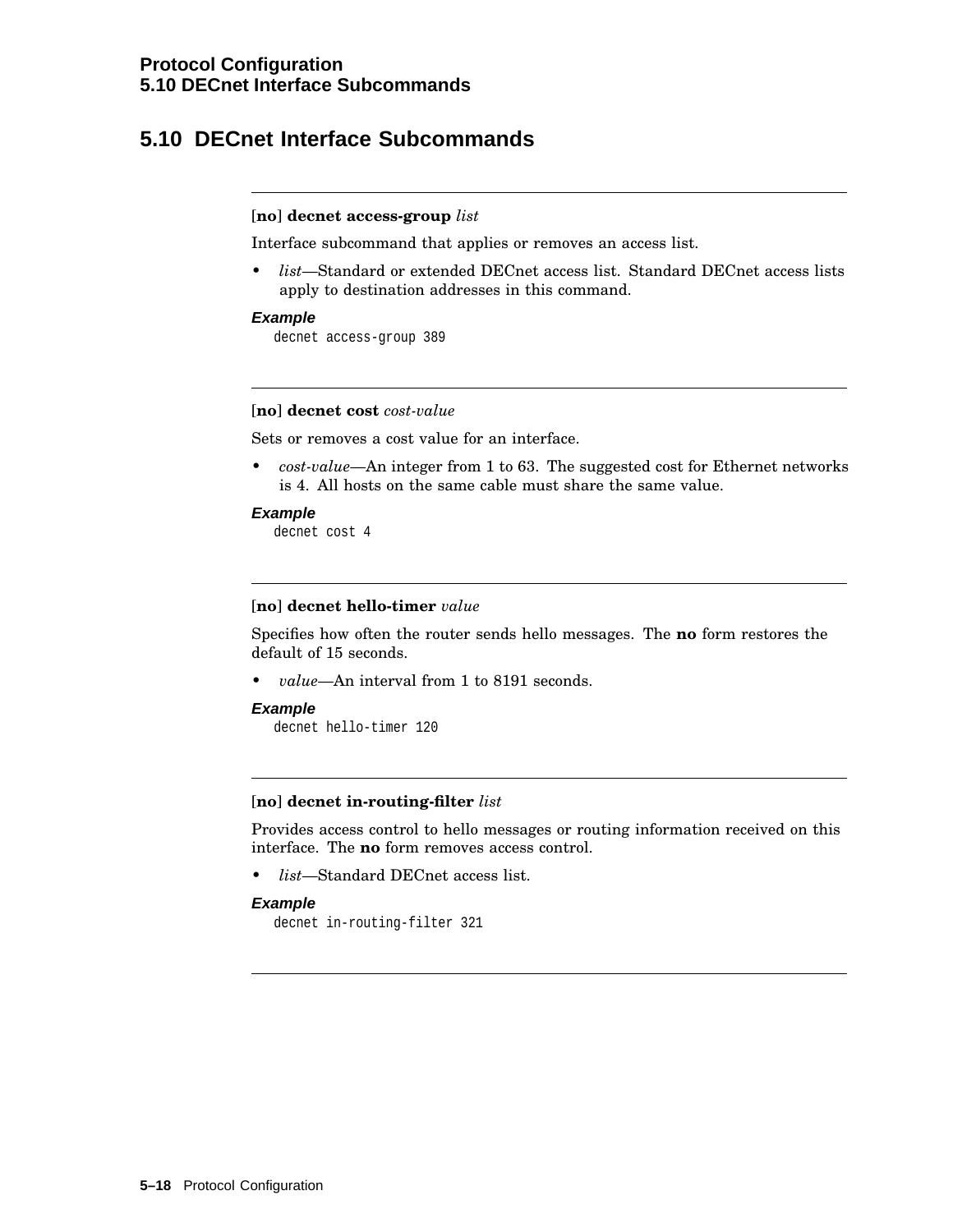## [**no**] **decnet out-routing-filter** *list*

Applies access control to routing information being sent out on this interface. The **no** form removes access control.

• *list*—Standard DECnet access list.

#### **Example**

decnet out-routing-filter 351

### [**no**] **decnet route-cache**

Enables or disables fast switching and the route cache. The **no** form disables fast switching. Default is enabled.

#### [**no**] **decnet routing-timer** *value*

Specifies how often the router sends routing messages. The **no** form restores the default of 40 seconds.

• *value*—Number of seconds between 1 and 65,535.

#### **Example**

decnet routing-timer 60

# **5.11 DECnet Show Commands**

| Command                                       | <b>Display</b>                                                                  |
|-----------------------------------------------|---------------------------------------------------------------------------------|
| show decnet interface<br>[ <i>interface</i> ] | DECnet parameters that have been configured on the<br>interfaces.               |
| show decnet map                               | Address mapping information used by the DECnet Address<br>Translation Gateway.  |
| show decnet route                             | DECnet routing table.                                                           |
| show decnet traffic                           | DECnet traffic statistics including datagrams sent, received,<br>and forwarded. |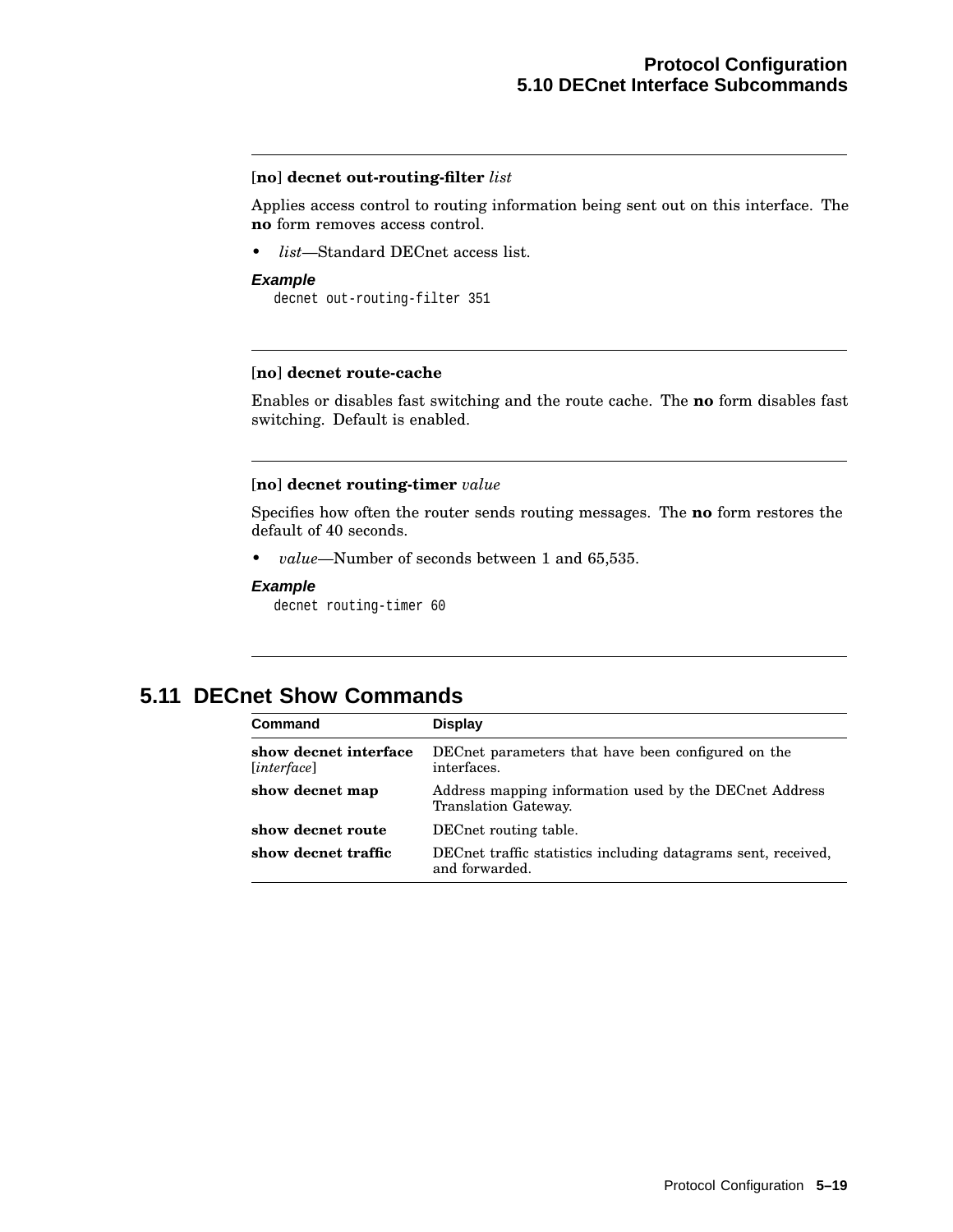# **5.12 IP and SLIP Global Configuration Commands**

[**no**] **access-list** *list* {**permit** |**deny**} *IP-address wildcard-mask*

Creates or removes an IP access list.

- *list*—An IP list number from 1 to 99.
- **permit** or **deny**—Specifies permit or deny condition for this list.
- *IP-address*—IP address to which the router compares the address being tested.
- *wildcard-mask*—Wildcard mask bits for the address in 32-bit, dotted decimal notation.

#### **Example**

access-list 1 permit 192.5.34.0 0.0.0.255

[**no**] **access-list** *list* {**permit** |**deny**} *protocol source source-mask destination destination-mask* [*operator operand*] [**established**]

Creates or removes an extended IP access list.

- *list*—An IP list number from 100 to 199.
- **permit** or **deny**—Specifies permit or deny condition for this list.
- *protocol*—One of the supported protocol keywords: **ip, tcp, udp,** or **icmp**.
- *source*—An IP address in 32-bit, dotted decimal notation.
- *source-mask*—Mask bits for the source address in 32-bit, dotted decimal notation.
- *destination*—Destination address in 32-bit, dotted decimal notation.
- *destination-mask*—Destination address mask in 32-bit, dotted decimal notation.
- *operator*—If **tcp** or **udp** is the protocol, use these optional arguments to compare destination ports, service access points, or contact names. Specify **lt** (less than), **gt** (greater than), **eq** (equal to), or **neq** (not equal).
- *operand*—If **tcp** or **udp** is the protocol, specify the decimal destination port for the specified protocol.
- **established**—For the TCP protocol, use the **established** keyword to match TCP datagrams that have the ACK or RST bits set.

#### **Example**

```
access-list 189 permit tcp 128.88.0.0 0.0.255.255
 0.0.0.0 255.255.255.255
access-list 190 permit tcp 0.0.0.0 255.255.255.255
 128.88.1.2 eq 25
```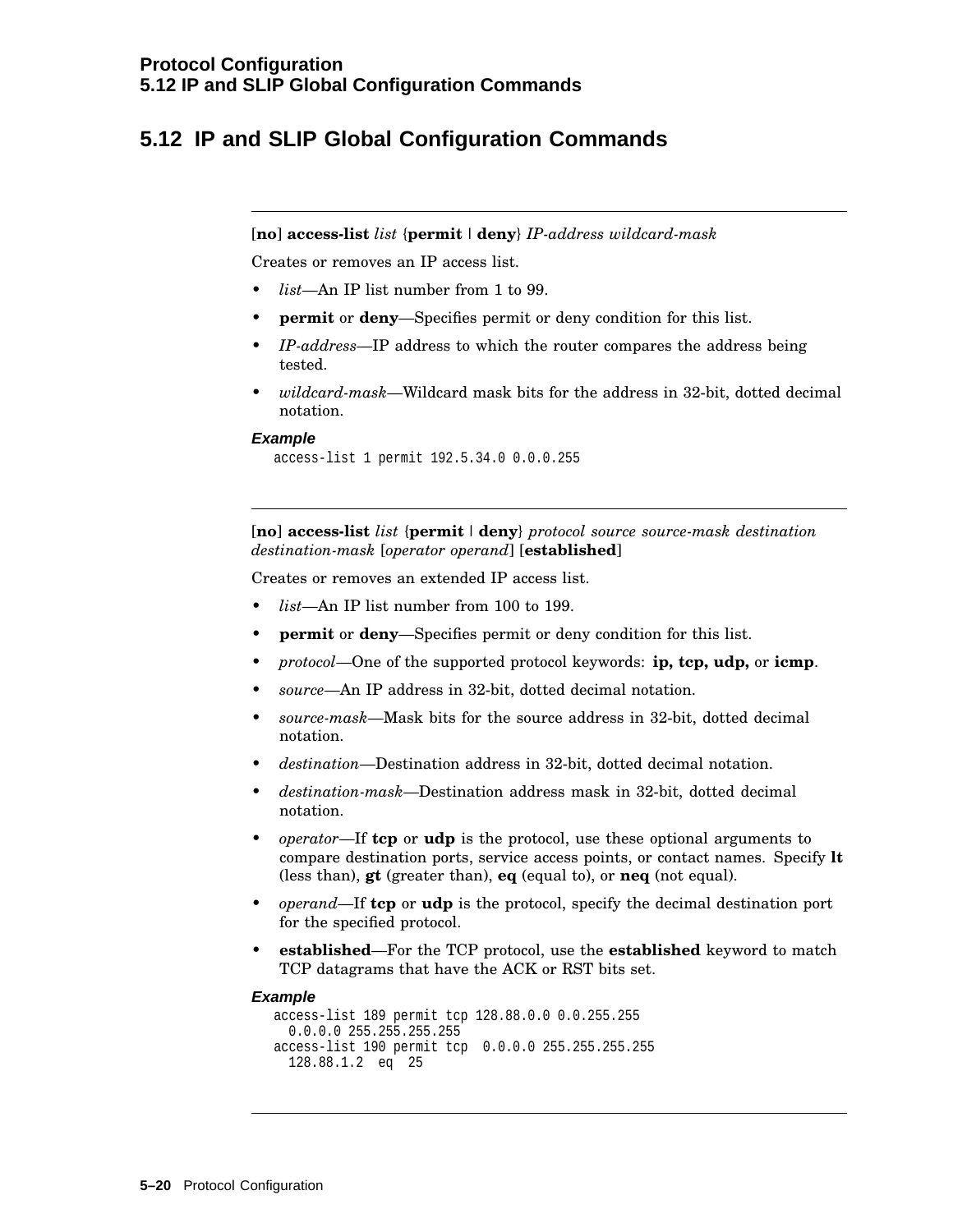[**no**] **arp** *IP-address hardware-address type* [**alias**]

Installs a permanent entry in the ARP cache. The router uses this entry to translate 32-bit Internet Protocol addresses into 48-bit hardware addresses.

- *IP-address*—The Internet address that corresponds to the local data-link address specified by the argument *hardware-address*.
- *hardware-address*—Local data-link address.
- *type*—Encapsulation description: **arpa** for Ethernet interfaces.
- **alias**—Supply this keyword if the router should respond to ARP requests as if it were the owner of the specified IP address.

## **Example**

arp 192.31.7.19 0800.0900.1834 arpa

## [**no**] **ip accounting-list** *IP-address mask*

Specifies a set of filters to control accounting information for hosts. The **no** form removes this filter.

- *IP-address*—IP address for the host.
- *mask*—Mask with which the source and destination address of each IP datagram is logically ANDed to determine whether there is a match.

## **Example**

ip accounting-list 192.31.7.18 255.255.0.0

## [**no**] **ip accounting-threshold** *threshold*

Sets the maximum number of accounting entries to be created. The **no** form removes this limit.

• *threshold*—Maximum number of accounting entries that can be created.

#### **Example**

```
ip accounting-threshold 500
```
#### [**no**] **ip accounting-transits** *count*

Controls the number of transit records that will be stored in the IP accounting database. Transit entries are those that do not match any of the filters specified by IP-ACCOUNTING-LIST commands.

• *count*—Maximum number of transit records.

## **Example**

```
ip accounting-transits 100
```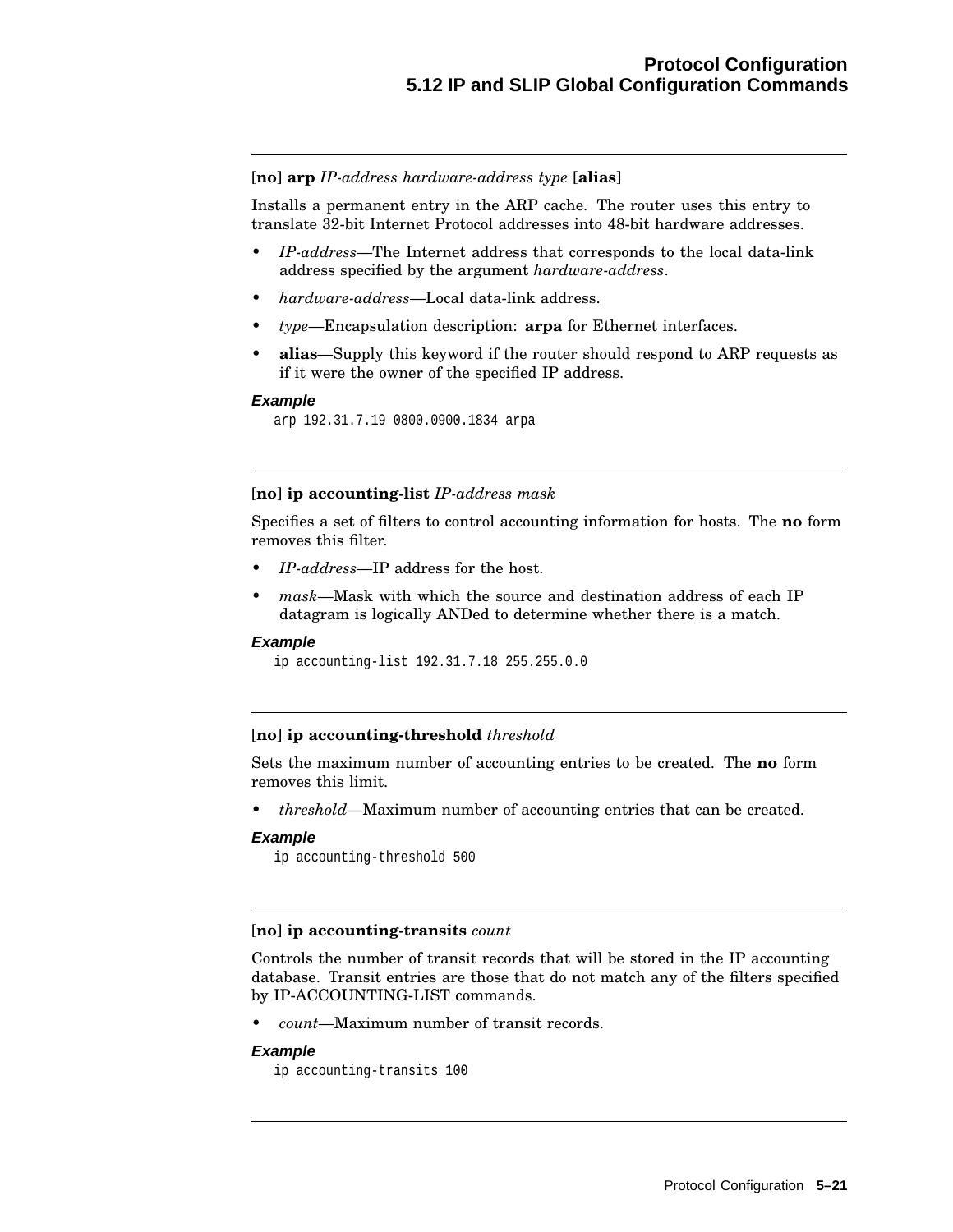## [**no**] **ip domain-list name**

Defines a list of default domain names to complete unqualified host names. The **no** form deletes a domain name from the list.

• *name*—Domain name to add to or delete from the list.

#### **Example**

ip domain-list dec.com

## [**no**] **ip domain-lookup**

Enables or disables IP Domain Name System-based hostname-to-address translation. The **no** form disables the feature. Default is enabled.

#### [**no**] **ip domain-name** *name*

Defines the default domain name, which is specified by the argument name. The router uses the default domain name to complete names without a dotted domain name. The **no** form deletes the default domain name.

• *name*—Default domain name.

#### **Example**

ip domain-name DIGITAL.com

#### [**no**] **ip forward-protocol** {**udp** |**nd**} [*port*]

Specifies which protocols and ports are forwarded for an interface with an **ip helper-address**. The **no** form disables forwarding of the specified protocol.

- **udp** or **nd**—Specify **udp** for UDP protocol or **nd** for the ND protocol used by older diskless Sun workstations.
- *port*—If you specified UDP protocol, optionally specify a UDP destination port to control which UDP services are forwarded.

#### **Example**

ip forward-protocol udp

## [**no**] **ip forward-protocol spanning-tree**

Permits IP broadcasts to be flooded throughout the internetwork in a controlled fashion. The **no** form prevents flooding.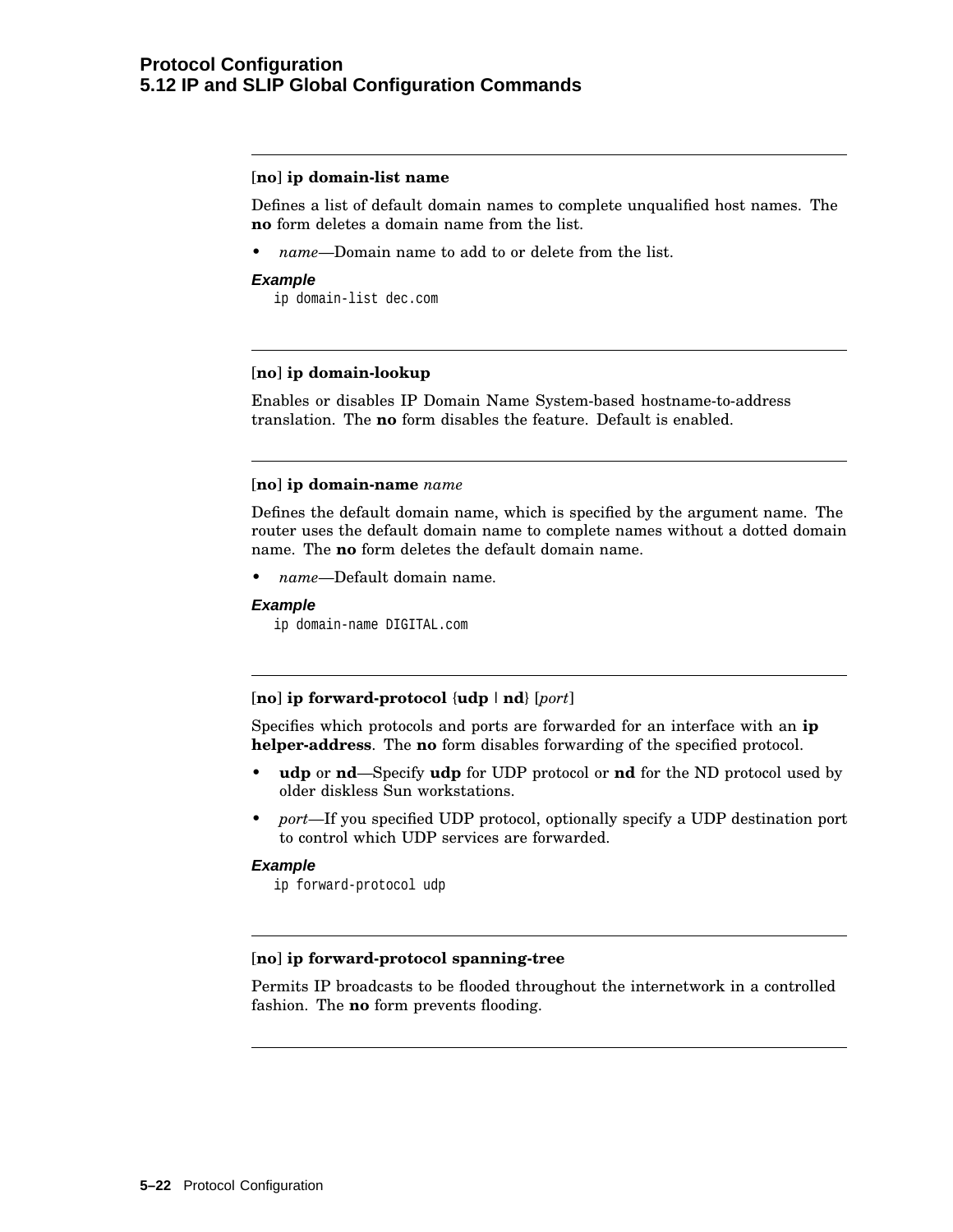[**no**] **ip host** *name* [*TCP-port-number*] *IP-address1* | [*IP-address2... IP-address8*] Defines a static hostname-to-address mapping in the host cache.

- *name*—Host name.
- *TCP-port-number*—TCP port number. Default is 23 (Telnet).
- *IP-address*—IP address associated with the host name. Up to eight addresses can be supplied.

#### **Example**

ip host croff 192.31.7.18

## [**no**] **ip hp-host** *hostname IP-address*

Enables or disables the use of the proxy service.

- *hostname*—Name of the Hewlett-Packard host in the host table.
- *IP-address*—IP address of the host.

#### **Example**

ip hp-host bl4zip 131.24.6.27

## [**no**] **ip ipname-lookup**

Specifies or removes the IP IEN-116 Name Server hostname-to-address translation. Default is disabled.

[**no**] **ip name-server** *server-address 1* [*server-address 2...server-address 6*]

Specifies the addresses of the name servers to use for name and address resolution. Default: all-ones broadcast address (255.255.255.255).

• *server-address*—Internet addresses of up to six name servers in dotted decimal format.

### **Example**

ip name-server 131.108.1.111 131.108.1.2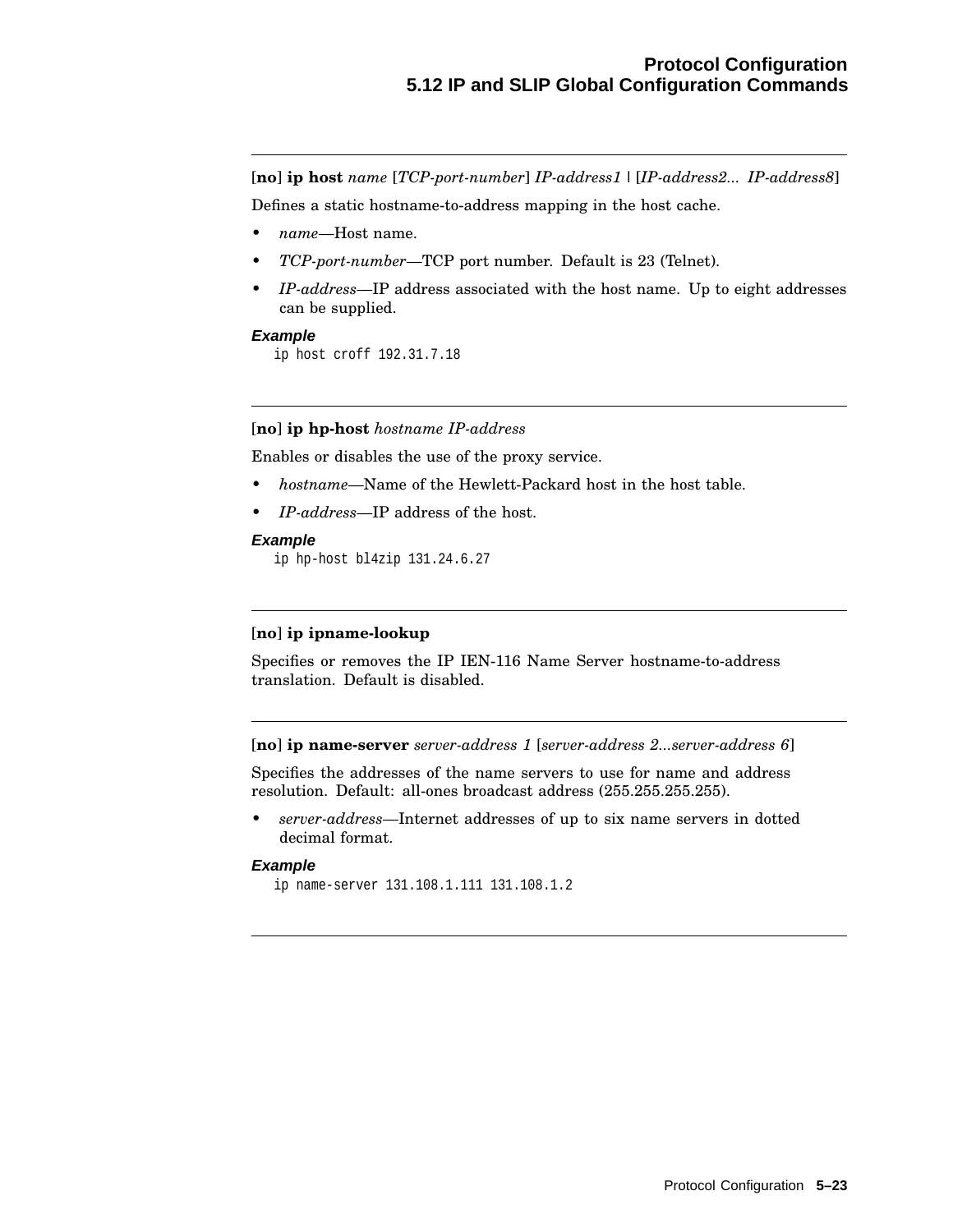## **Protocol Configuration 5.12 IP and SLIP Global Configuration Commands**

## [**no**] **ip routing**

Enables or disables IP routing. If the system has optional bridging-enabled software, use the **no** form to set up a system to bridge (not route) IP datagrams. Default is enabled.

#### [**no**] **ip source-route**

Controls the handling of IP datagrams with source routing header options. The **no** form instructs the system to discard IP datagrams containing a source-route option. Default is enabled.

### [**no**] **ip subnet-zero**

Enables or disables the ability to configure and route to "subnet zero" subnets. Default is disabled.

# **5.13 IP Interface Subcommands**

#### [**no**] **arp** {**arpa** |**probe** | **snap**}

Controls the interface-specific handling of IP address resolution into 48-bit Ethernet hardware addresses. Default is **arpa**.

- **arpa**—Specifies standard Ethernet-style ARP (RFC 826).
- **probe**—Specifies the HP Probe for IEEE-802.3 networks.
- **snap**—Specifies ARP packets conforming to RFC 1042.

#### **Example**

```
arp probe
```
#### [**no**] **arp timeout** *seconds*

Sets the number of seconds an ARP cache entry will stay in the cache. The **no** form restores the default of 14,400 seconds (4 hours).

• *seconds*—Number of seconds used to age an ARP cache entry for this interface.

#### **Example**

arp timeout 7200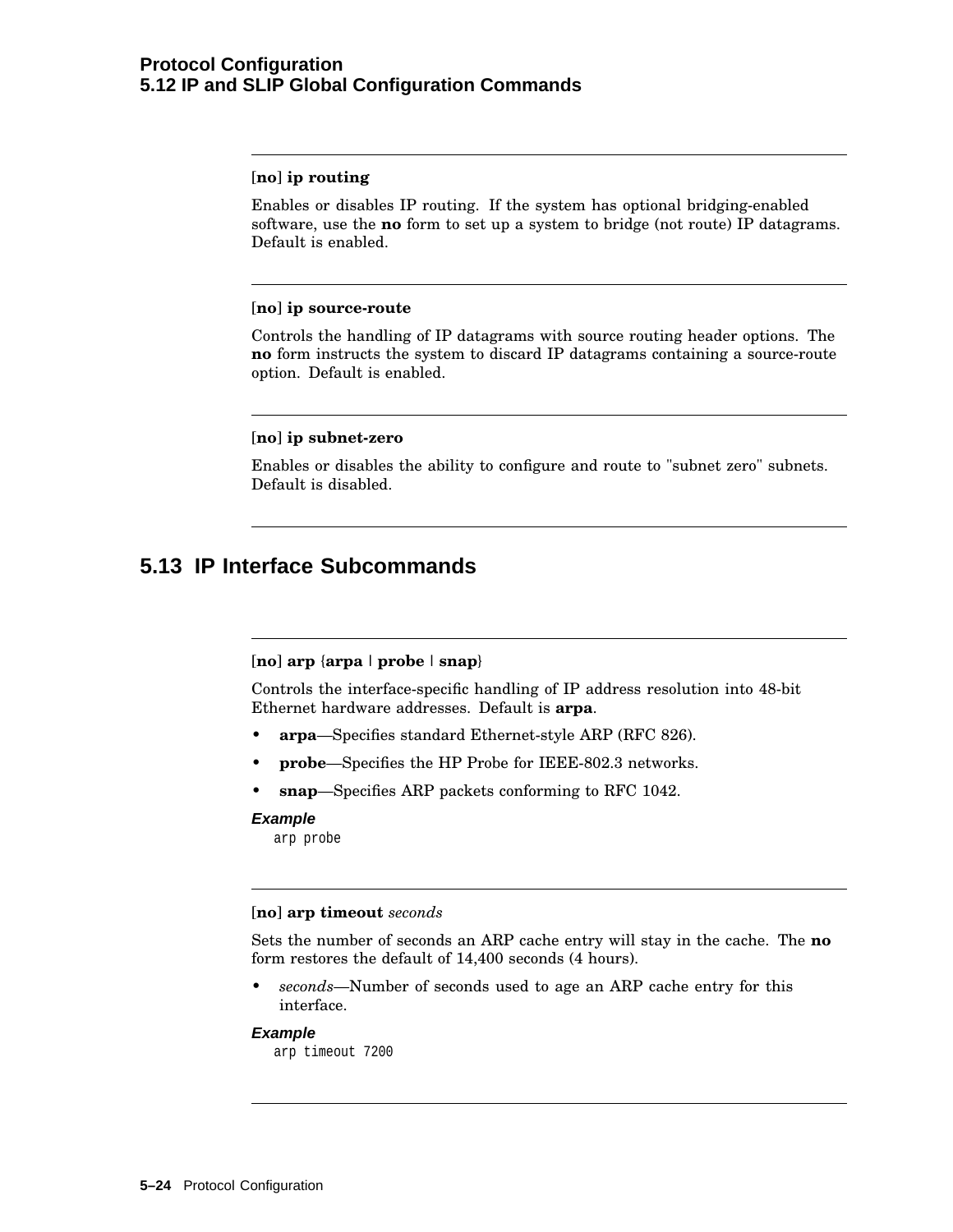## [**no**] **ip access-group** *list*

Defines an IP access group.

• *list*—Standard or extended IP access list number from 1 to 199.

#### **Example**

access-group 101

## [**no**] **ip accounting**

Enables or disables IP accounting on an interface.

## [**no**] **ip address** *IP-address net-mask* [**secondary**]

Sets an IP address for an interface.

- *IP-address*—IP address.
- *net-mask*—Subnet mask for the associated network. The subnet mask must be the same for all interfaces connected to subnets of the same network.
- **secondary**—Include this keyword for all IP addresses other than the first.

#### **Examples**

```
ip address 131.108.1.27 255.255.255.0
ip address 192.31.7.17 255.255.255.0 secondary
```
## [**no**] **ip broadcast-address** [*IP-broadcast-address*]

Defines a broadcast address. If you use the **no** form or do not specify a broadcast address, the system uses the default of all ones (255.255.255.255).

• *IP-broadcast-address*—IP broadcast address for the network.

#### **Example**

```
ip broadcast-address 121.24.43.2
```
## [**no**] **ip directed-broadcast**

Enables or disables forwarding of directed broadcasts on the interface. Default is enabled.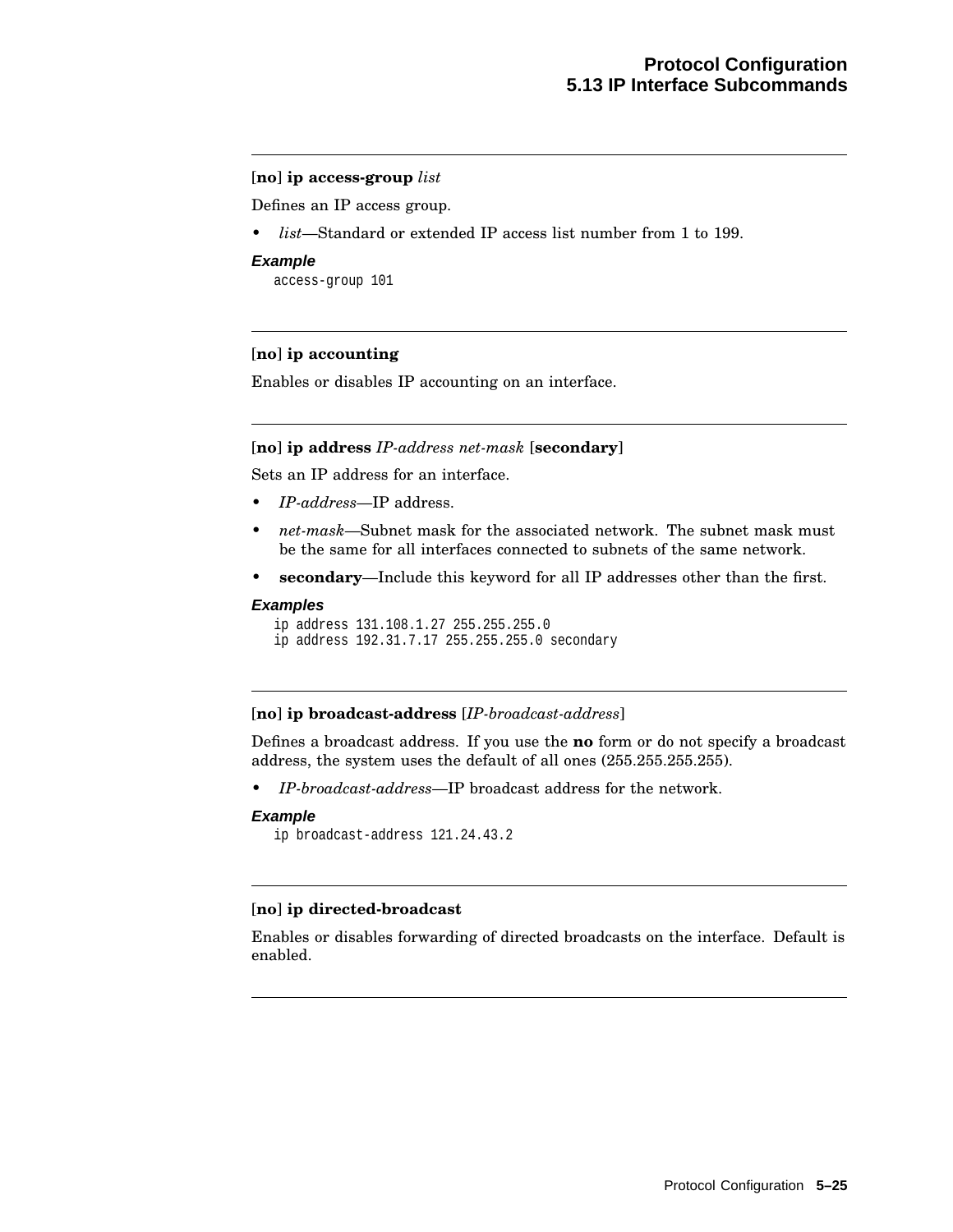## [**no**] **ip helper-address** *address*

Defines a helper address for a specified address. The helper address defines the selective forwarding of UDP broadcasts received on the interface. The **no** form deletes the helper address.

• *address*—Destination broadcast or host address that the router should use when forwarding datagrams.

## **Example**

ip helper-address 128.24.17.111

## [**no**] **ip mask-reply**

Sets the interface to send ICMP Mask Reply messages. Default is disabled.

## [**no**] **ip mtu** *bytes*

Sets the maximum transmission unit (MTU) or size of IP packets sent on an interface. The **no** form restores the default, which depends on the interface medium.

• *bytes*—Maximum packet size for this interface from 128 to one less than the maximum for the interface.

#### **Example**

ip mtu 300

## [**no**] **ip probe proxy**

Enables or disables HP Probe support, which allows a router to respond to HP Probe Proxy Name requests. Default is disabled.

## [**no**] **ip proxy arp**

Enables or disables proxy ARP on the interface. Default is enabled.

## [**no**] **ip redirects**

Enables or disables the sending of ICMP redirects on this interface. Default is enabled.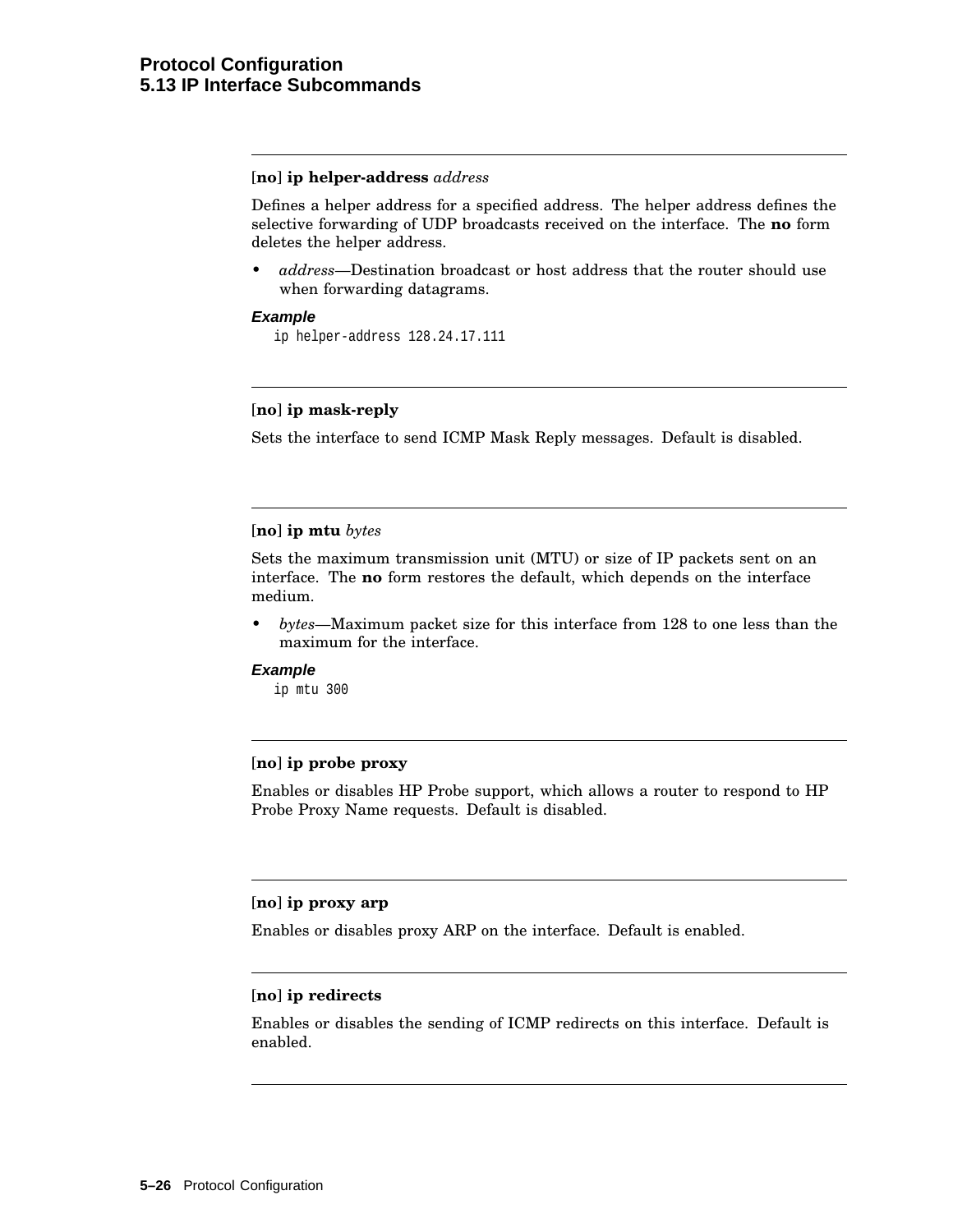## [**no**] **ip route-cache**

Controls the use of outgoing packets on a high-speed switching cache for IP routing. The cache is enabled by default and allows load-balancing for individual destinations; autonomous switching is disabled by default. The **no** form disables fast-switching, enabling load-balancing on a per-packet basis.

## [**no**] **ip security**

Restores an interface to its default state, dedicated, unclassified Genser, with no extended state allowed.

## [**no**] **ip security add**

Adds a basic security option to all datagrams leaving the router on the specified interface. The **no** form disables this function.

#### **ip security dedicated** *level authority* [*authority...*]

Sets or removes the requested level of classification and authority on the interface.

- *level*—Degree of sensitivity of information: **reserved4, TopSecret, Secret, Confidential, Reserved3, Reserved2, Unclassified,** or **Reserved1**.
- *authority*—Organization that defines the set of security levels that will be used in a network: **Genser, Sio-Esi, SCI,** or **NSA**.

#### **Example**

ip security dedicated confidential Genser

#### [**no**] **ip security extended-allowed**

Allows or rejects datagrams with an extended security option on the specified interface.

### [**no**] **ip security first**

Prioritizes the presence of security options on a datagram.

#### [**no**] **ip security ignore-authorities**

Sets an interface to ignore the authority fields of all incoming datagrams. The **no** form removes the setting.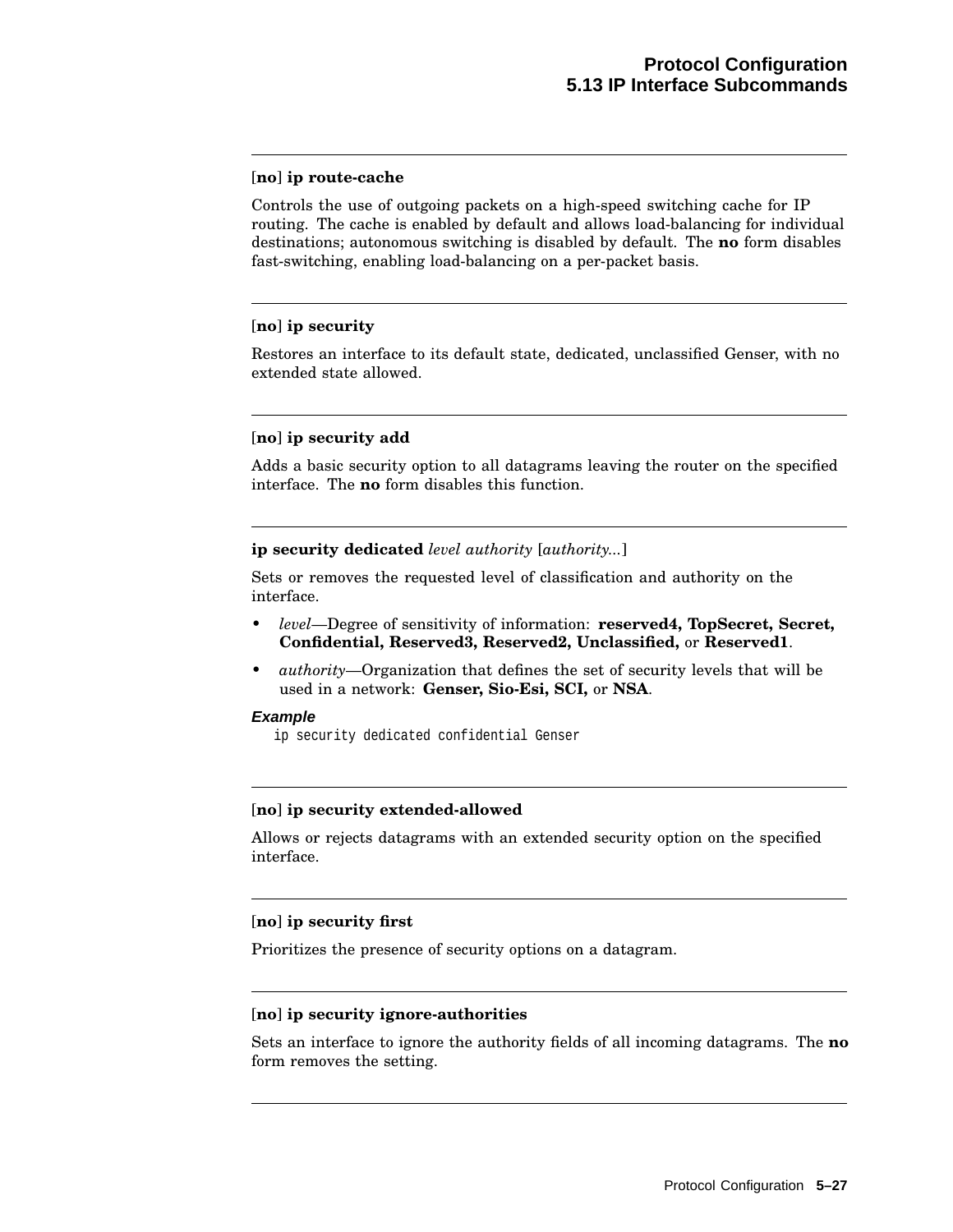[**no**] **ip security implicit-labelling** [*level authority* [*authority* [*authority...*]]]

Sets the interface to accept datagrams, even if the packets do not include a security option. The **no** form removes the setting.

- *level*—Degree of sensitivity of information: **reserved4, TopSecret, Secret, Confidential, Reserved3, Reserved2, Unclassified,** or **Reserved1**.
- *authority*—Organization that defines the set of security levels that will be used in a network: **Genser, Sio-Esi, SCI,** or **NSA**.

#### **Example**

ip security implicit-labelling confidential Genser

#### **ip security multilevel** *level1* [*authority...*] **to** *level2 authority2* [*authority3...*]

Sets the requested range of classification and authority on the interface. Traffic entering or leaving the system must have a security option that belongs in the specified range. The **no** form removes the setting.

- *level*—Degree of sensitivity: **reserved4, TopSecret, Secret, Confidential, Reserved3, Reserved2, Unclassified,** or **Reserved1**.
- *authority*—Organization that defines the set of security levels that will be used in a network: **Genser, Sio-Esi, SCI,** or **NSA**.

### **Example**

ip security multilevel Confidential Genser to TopSecret Genser

#### [**no**] **ip security strip**)

Removes any basic security option on all datagrams leaving the router on the specified interface. The **no** form disables the function.

## [**no**] **ip split-horizon**

Enables or disables the split horizon mechanism. The default for interfaces without frame relay or SMDS encapsulation is enabled. The default for all other interfaces is disabled.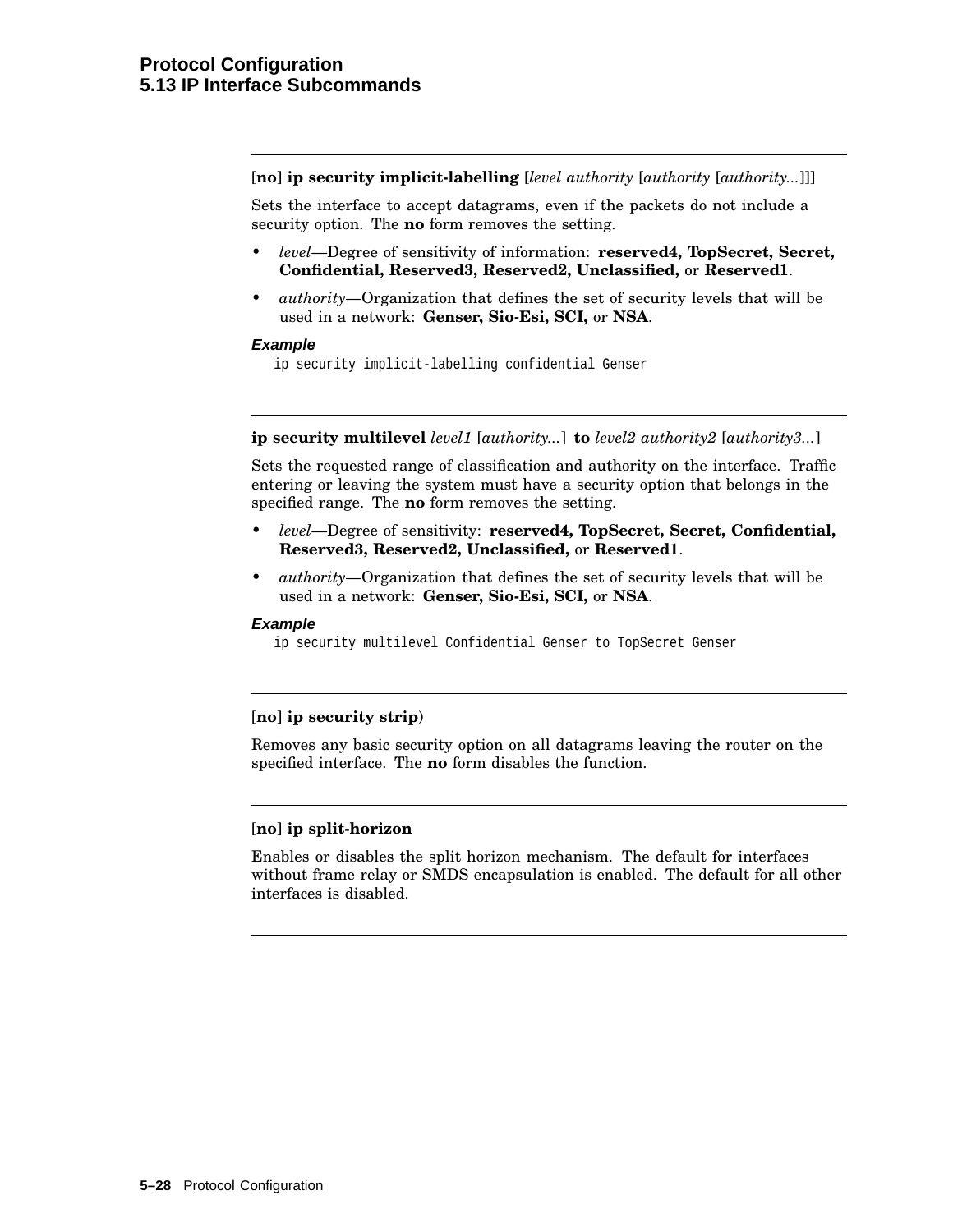#### [**no**] **ip tcp compression-connections** *number*

Sets the maximum number of connections per interface that the compression cache can support. Default is 16.

• *number*—Number of connections from 3 to 256.

#### **Example**

ip tcp compression-connections 256

## [**no**] **ip tcp header-compression** [**passive**]

Enables TCP header compression. The **no** form disables the compression. Default is disabled.

• **passive**—Sets the interface to compress outgoing traffic on the inter- face only when incoming traffic is compressed.

#### **Example**

ip tcp header-compression passive

#### [**no**] **ip unnumbered** *interface-name*

Enables or disables IP processing on a serial interface, but does not assign an explicit IP address to the interface.

• *interface-name*—Name of another interface on which the router has assigned an IP address. Do not use this interface or another unnumbered interface.

#### **Example**

ip unnumbered ethernet 0

## [**no**] **ip unreachables**

Enables or disables the ability to send ICMP unreachable messages on an interface. Default is enabled.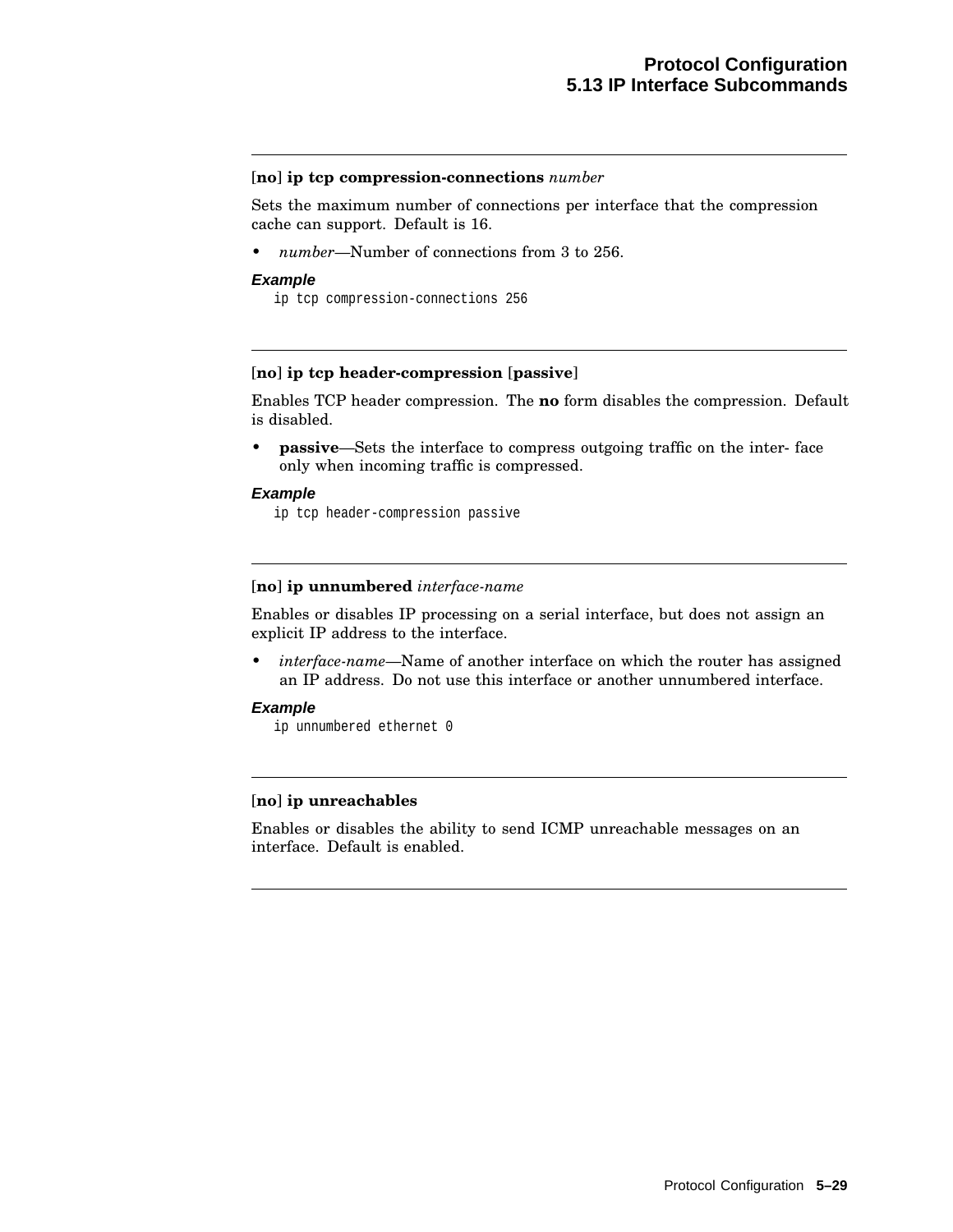## **transmit-interface** *interface-name*

Assigns a transmit interface to a receive-only interface.

• *interface-name*—Name of the interface to which you want to convert the interface designated as the source of the route.

#### **Example**

transmit-interface ethernet 0

# **5.14 IP Line Subcommand**

#### [**no**] **access-class** *list* {**in**| **out**}

Restricts incoming and outgoing connections between a particular virtual terminal line and the addresses in an access list.

- *list*—An integer from 1 to 99 that identifies a specific access list of Internet addresses.
- **in** or **out**—Use the keyword in to restrict incoming connections; use the keyword out to restrict outgoing Telnet connections.

#### **Example**

access class 23 in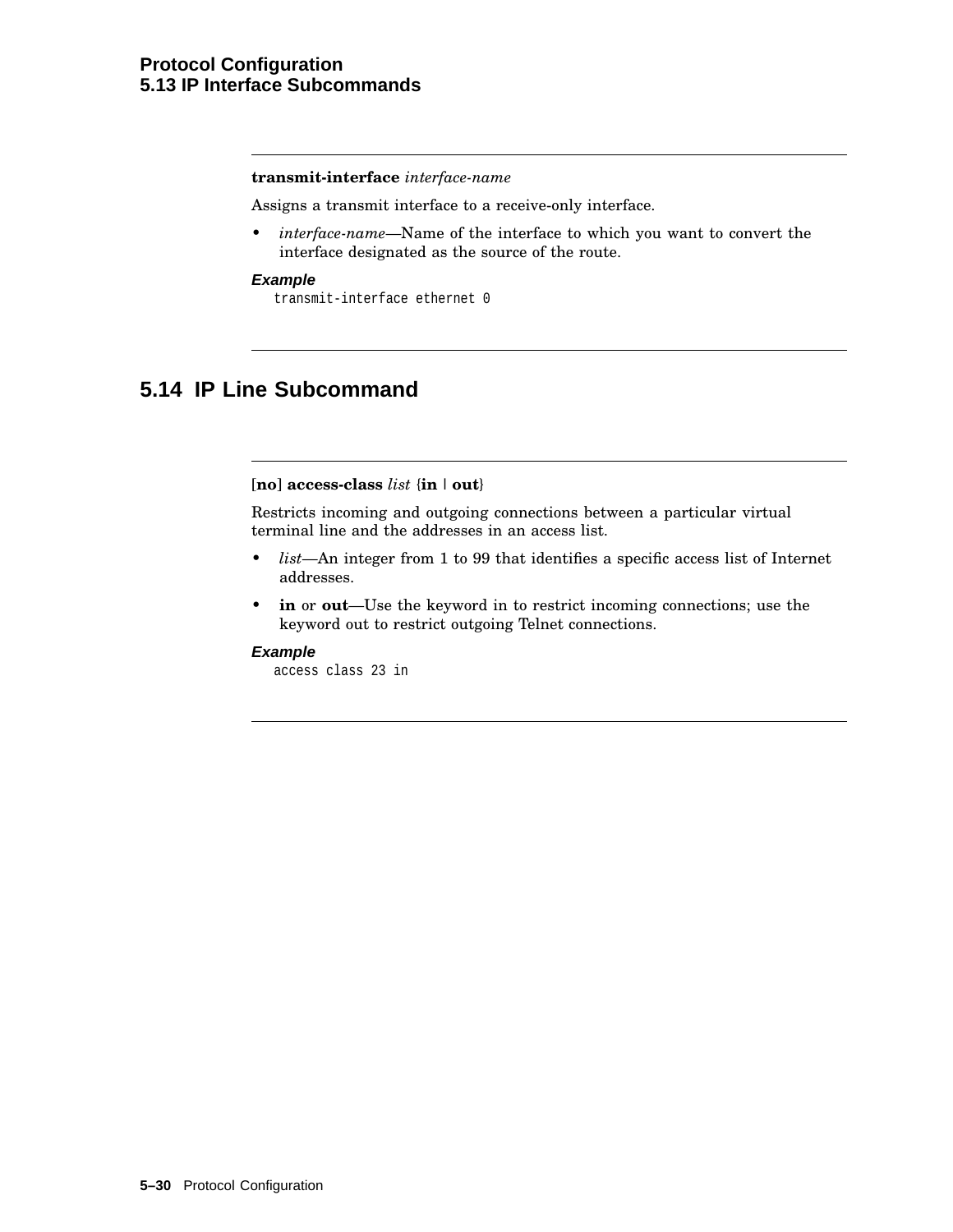# **5.15 IP Routing Protocols Global Configuration Commands**

#### [**no**] **autonomous-system** *local-AS*

Specifies an autonomous system (AS) number. The no form removes the AS number.

• *local-AS*—Local autonomous system number to which the router belongs.

#### **Example**

autonomous-system 109

## [**no**] **ip as-path access-list** *list* {**permit** |**deny**} *as-regular-expression*

Defines a BGP-related access list.

- *list*—Access list number.
- **permit** or **deny**—Specifies the permit or deny condition.
- *as-regular-expression*—A regular expression as described in the X25 ROUTE command.

#### **Example**

```
ip as-path access-list 4 permit ^109
```
#### [**no**] **ip default-network** *network-number*

Instructs a smart router to generate dynamic default information and pass it to other routers. The no form removes the instruction.

• *network-number*—Network number.

#### **Example**

```
ip default-network 128.99.0.0
```
[**no**] **ip route** *IP-address mask* {*IP-address* | *interface*} [*distance*]

Allows a static route to be overridden by dynamic routing information.

- *IP-address*—Network address; specify target network address first, then neighbor network address.
- *mask*—Network mask.
- *interface*—Interface name.
- *distance*—Administrative distance.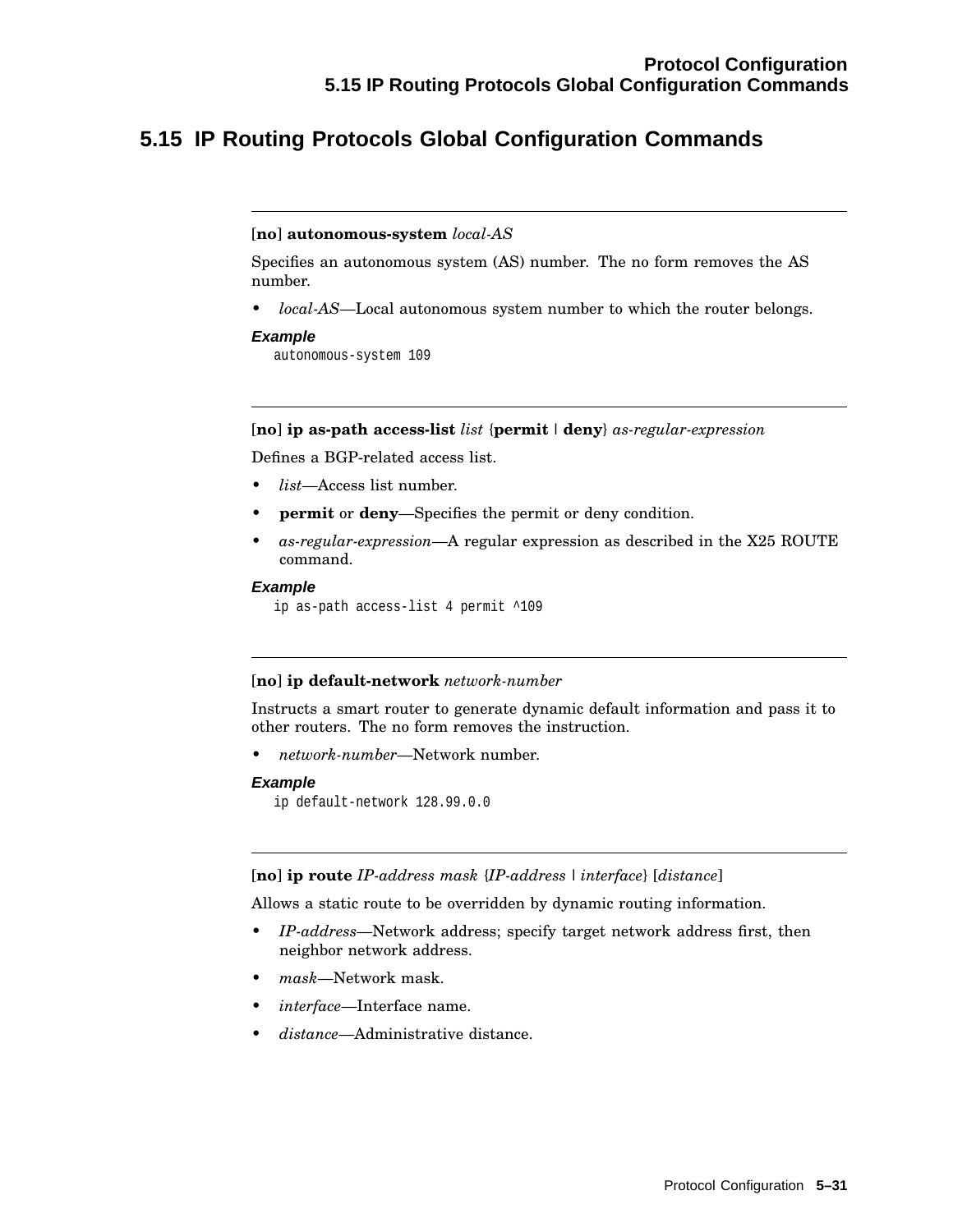## **Example**

```
ip route 131.161.7.12 255.0.0.0 131.108.3.4 110
```
[**no**] **router** *protocol* [*autonomous-system*]

Selects the IP routing process. Must be entered before the router subcommands that further define and tune the routing process.

- *protocol*—Protocol-type keyword: **rip, egp, hello, bgp, igp,** or **igrp**.
- *autonomous-system*—For IGRP, BGP, OSPF, or EGP protocols only: the number of an autonomous system.

#### **Examples**

router igrp 120 router hello

## [**no**] **router egp 0**

A specific version of the router global configuration command that specifies a core gateway. Allows a specific router to have an EGP process that will enable it to behave like a peer to any reachable autonomous system.

## [**no**] **router ospf** *ospf-process-id*

Enables OSPF for the router. You can specify multiple OSPF routing processes in each router.

• *ospf-process-id*—An internally used identification parameter expressed as a positive integer.

#### **Example**

router ospf 109

# **5.16 IP Routing Protocols Interface Subcommands**

## [**no**] **ip gdp**

Enables or disables GDP routing with all default parameters.

#### [**no**] **ip gdp holdtime** *seconds*

Enables or disables GDP routing, keeping priority and reporting interval at their default settings.

• *seconds*—Holdtime in seconds.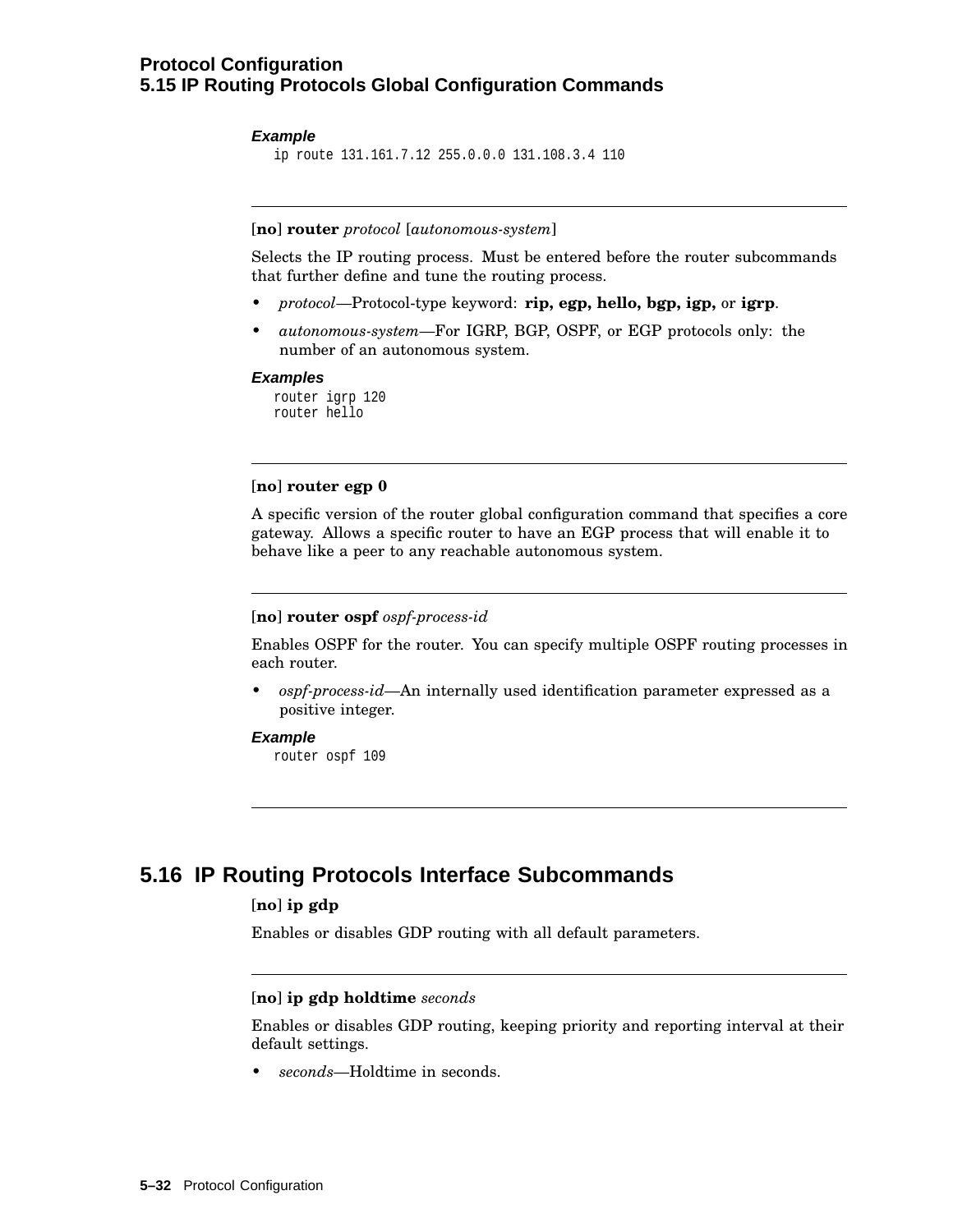## **Example**

ip gdp holdtime 20

## [**no**] **ip gdp priority** *number*

Enables or disables GDP routing, maintaining report time at 5 seconds and holdtime at 15 seconds for Ethernet networks.

• *number*—Priority number.

## **Example**

ip gdp priority 95

## [**no**] **ip gdp reporttime** *seconds*

Enables or disables GDP routing maintaining a priority of 100 and hold time of 15 seconds.

seconds—Report time.

### **Example**

ip gdp reporttime 10

## [**no**] **ip irdp**

Enables or disables ICMP Router Discover Protocol (IRDP) processing on an interface. Default is disabled. When enabled, default values are used. These values are as follows:

| <b>Function</b>                         | Default Value          |
|-----------------------------------------|------------------------|
| router preference                       | 100 (range $0-255$ )   |
| maximum interval between advertisements | 600 seconds            |
| minimum interval between advertisements | $\{item\}$ 400 seconds |

You can change these values using the IP IRDP PREFERENCE, IP IRDP MAXADVERTINTERVAL, and IP IRDP MINADVERTINTERVAL commands.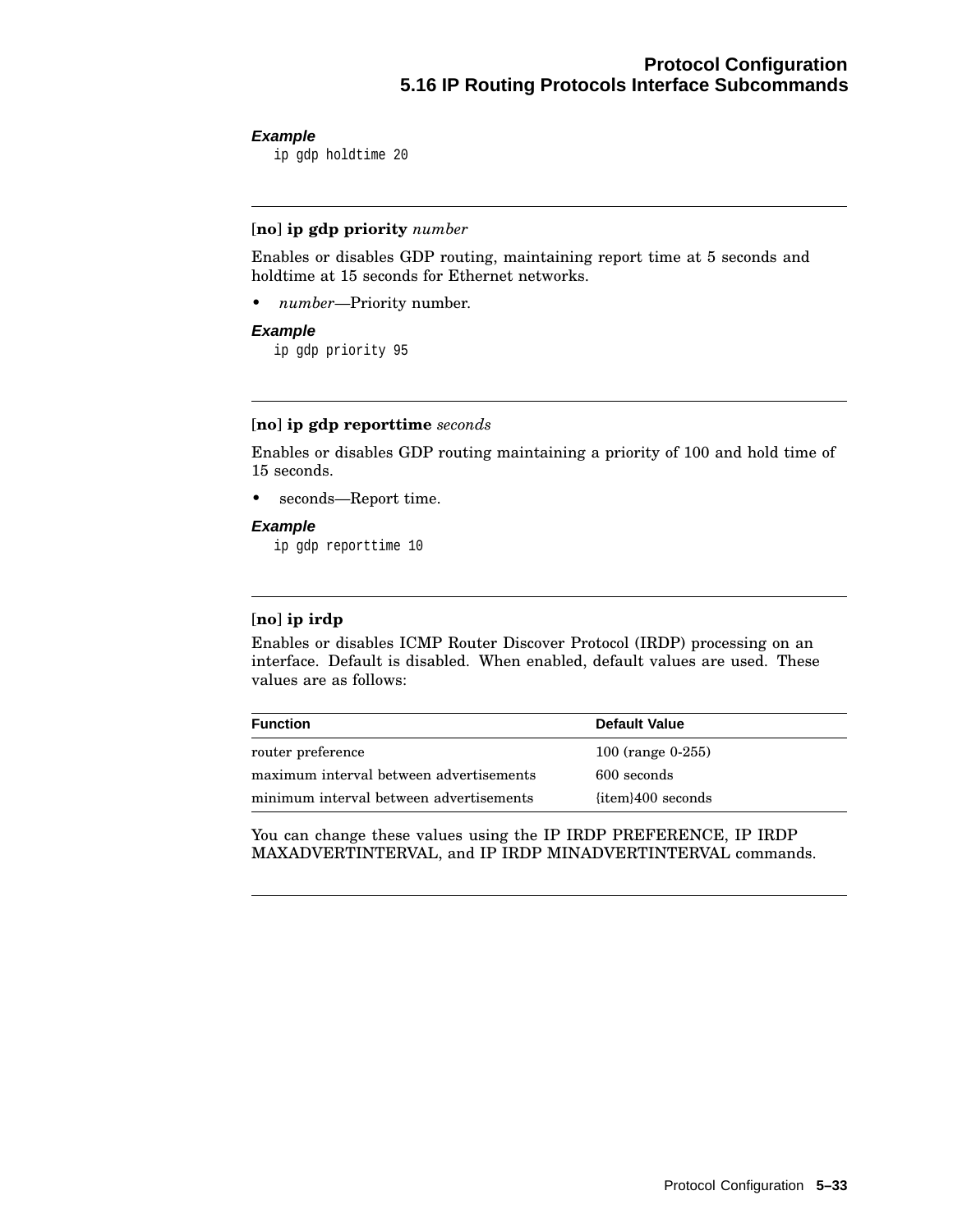## **Protocol Configuration 5.16 IP Routing Protocols Interface Subcommands**

[**no**] **ip irdp address** *IP-address* [*number*]

Specifies an address to proxy-advertise and its preference value when IRDP processing is enabled.

- *IP-address*—IP address to proxy-advertise.
- *number*—Preference value to assign to the address.

## **Example**

ip irdp address 131.108.14.6 50

## [**no**] **ip irdp holdtime** *seconds*

Determines how long the advertisements are valid when IRDP processing is enabled.

• *seconds*—Valid time in seconds.

## **Example**

ip irdp holdtime 6000

#### [**no**] **ip irdp maxadvertinterval** *seconds*

Changes the default maximum interval between advertisements when IRDP processing is enabled. Default is 600.

• *seconds*—Interval in seconds.

#### **Example**

```
ip irdp maxadvertinterval 400
```
#### [**no**] **ip irdp minadvertinterval** *seconds*

Changes the default minimum interval between advertisements when IRDP processing is enabled. Default is 400. If you change the maximum interval between advertisements, this value defaults to two-thirds of the new value.

• *seconds*—Interval in seconds.

## **Example**

ip irdp minadvertinterval 100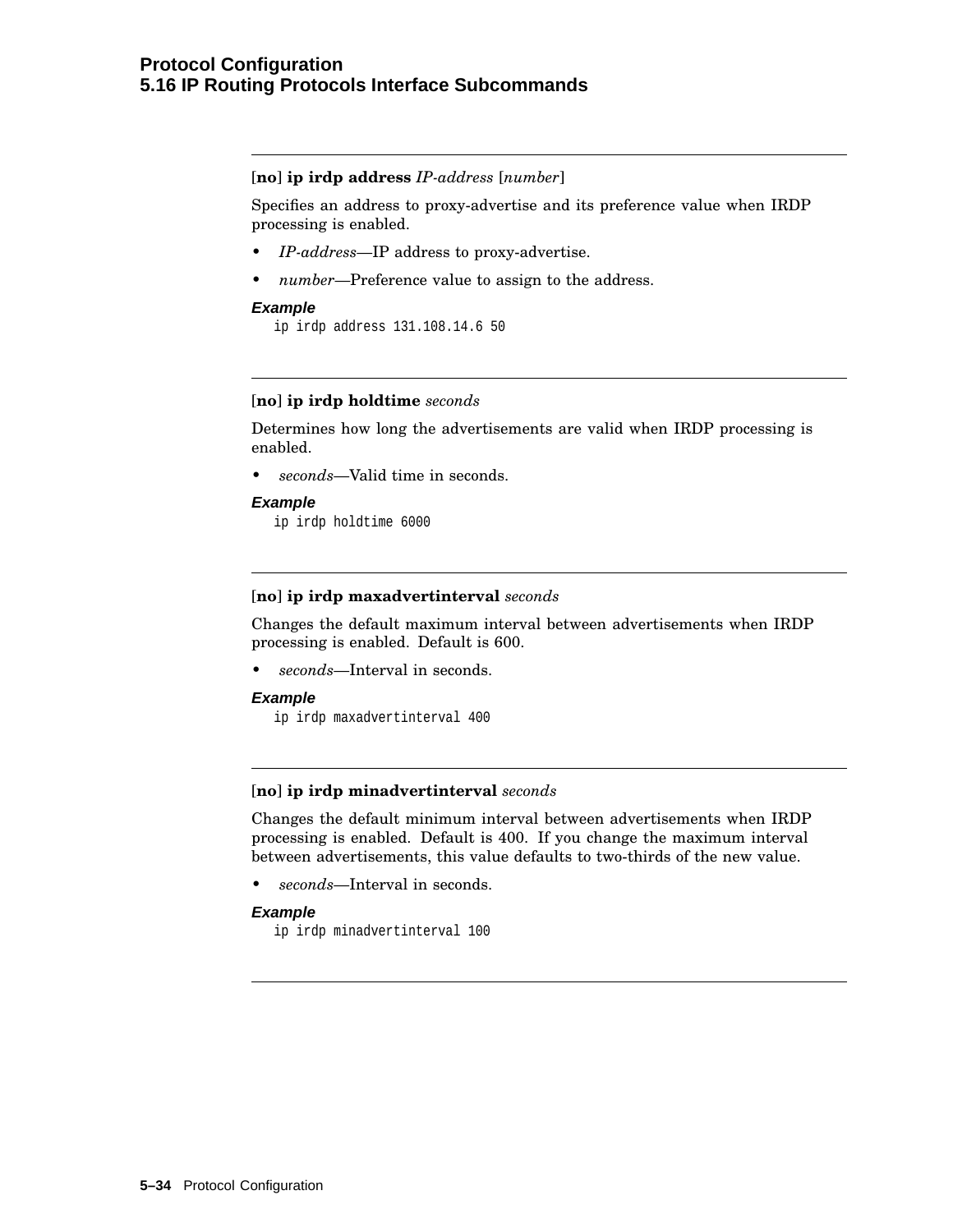## [**no**] **ip irdp preference** *number*

Changes the default router preference level when IRDP processing is enabled. A lower value increases the preference level. Default is 100.

• *number*—Number designating the value in the range 0 through 255.

#### **Example**

ip irdp preference 50

## [**no**] **ip ospf authentication-key** *8-bytes-of-password*

Assigns or cancels a password to be used by neighboring routers on a wire that employs OSPF's simple password authentication.

• 8-bytes-of-password—Password you enter from the keyboard for authentication. It can be up to eight bytes in length.

#### **Example**

ip ospf authentication-key yourpassword

## [**no**] **ip ospf cost** *cost*

Specifies or removes the cost of sending a packet on an interface.

• cost—Link state metric advertised as the link cost in the router's router links advertisement. The software does not support Type of Service (TOS), so you can assign only one cost per interface.

In general, the path cost is calculated as follows:

10 to the eighth/Bandwidth

The following table lists the media types supported and their default costs.

| <b>Media</b>                | <b>Default Cost</b> |
|-----------------------------|---------------------|
| 56-kbps Serial Link         | 1785                |
| 64-kbps Serial Link         | 1562                |
| T1 (1.544-Mbps Serial Link) | 65                  |
| E1 (2.048-Mbps Serial Link) | 48                  |
| Ethernet                    | 10                  |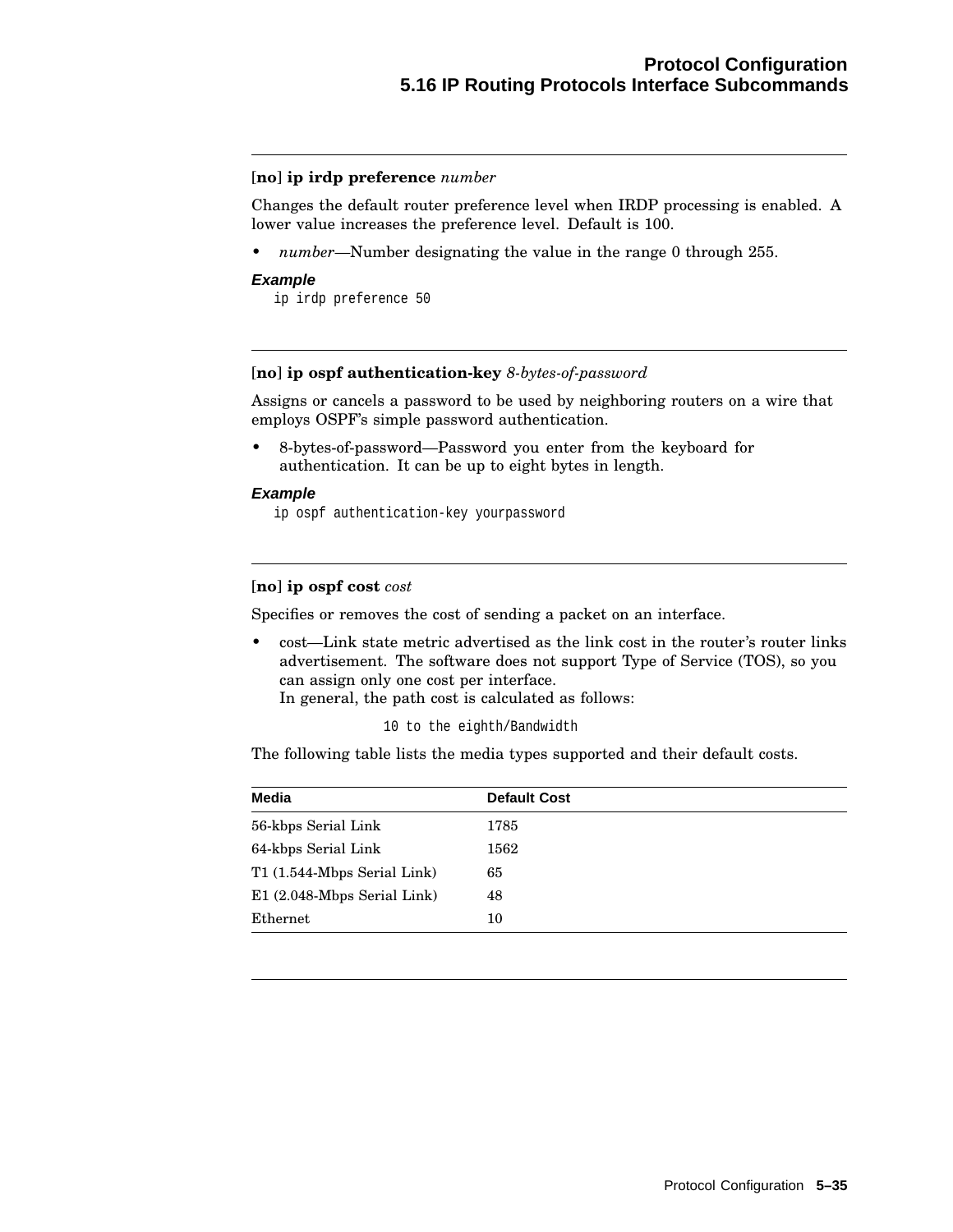[**no**] **ip ospf dead-interval** *number-of-seconds*

Sets or cancels the number of seconds that neighboring routers wait after seeing this router's Hello packets before declaring the router down. This value is advertised in the router's Hello packets in the DeadInt field and must be the same for all routers attached to a common network. Default is four times the Hello interval.

• *number-of-second*—Unsigned integer value. [list-element]...

#### **Example**

```
is ospf dead-interval 60
```
## [**no**] **ip ospf hello-interval** *number-of-seconds*

Sets or cancels the number of seconds between the Hello packets that the router sends on the interface. This value is advertised in the router's Hello packets and must be the same for all routers attached to a common network.

• *number-of-second*—Unsigned integer value.

#### **Example**

is ospf hello-interval 15

## [**no**] **ip ospf priority** *8-bit-number*

Establishes or cancels a Router Priority, which helps determine the Designated Router for a network. Default is zero.

• *8-bit-number*—8-bit unsigned integer.

#### **Example**

```
ip ospf priority 4
```
## [**no**] **ip ospf retransmit-interval** *number-of-seconds*

Sets the number of seconds between link state advertisement retransmissions for adjacencies belonging to the interface. Default is 5 seconds.

• *number-of-seconds*—Number of seconds. Should be greater than the expected round-trip delay between any two routers on the attached network. The value should be larger for serial lines and virtual links.

#### **Example**

ip ospf retransmit-interval 7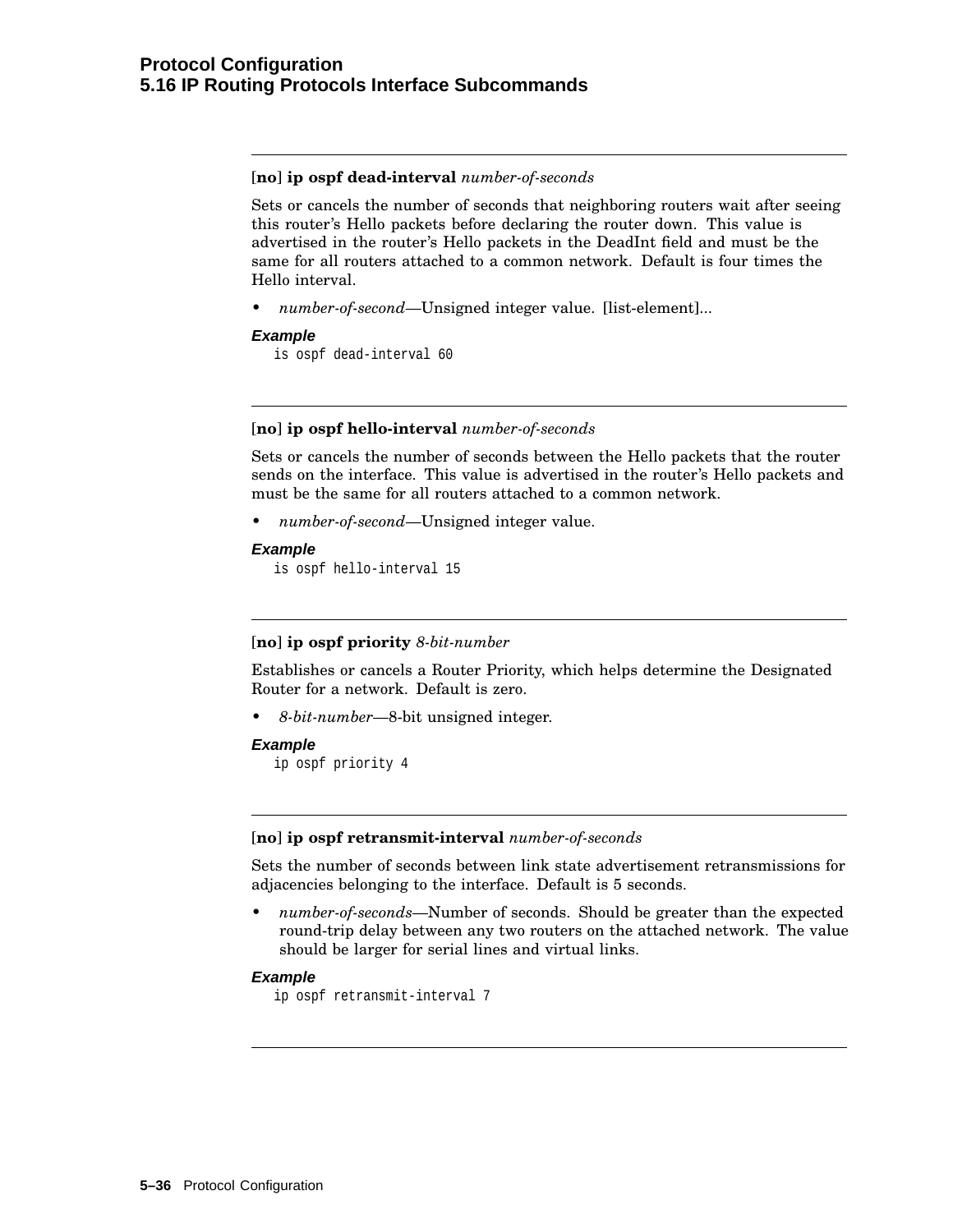### [**no**] **ip ospf transmit-delay** *number-of-seconds*

Sets or cancels the estimated number of seconds it takes to transmit a link state update packet on the interface. The value should include the trans- mission and propagation delays for the interface. Default is 1 second.

• *number-of-seconds*—Number of seconds; an integer.

### **Example**

ip ospf transmit-delay 2

# **5.17 IP Routing Protocols Router Subcommands**

## [**no**] **area** *area-id* **authentication**

Enables authentication for an area; for OSPF only. The authentication type (AuType0 or AuType1) must be the same for all routers in an area.

• *area-id*—The Area ID of the area for which authentication is to be enabled.

## **Example**

area 12 authentication

## [**no**] **area** *area-id* **stub** [**no**] **area** *area-id* **default-cost** *cost*

The two commands define an area as a stub area; for OSPF only. This command is used only on an area border router attached to a stub.

- *area-id*—The Area ID for the stub area specified as either a decimal value or an IP address.
- *cost*—Cost for the default external route used for the stub area expressed as a 32-bit number.

## **Example**

```
area 12 stub
area 12 default-cost 1001
```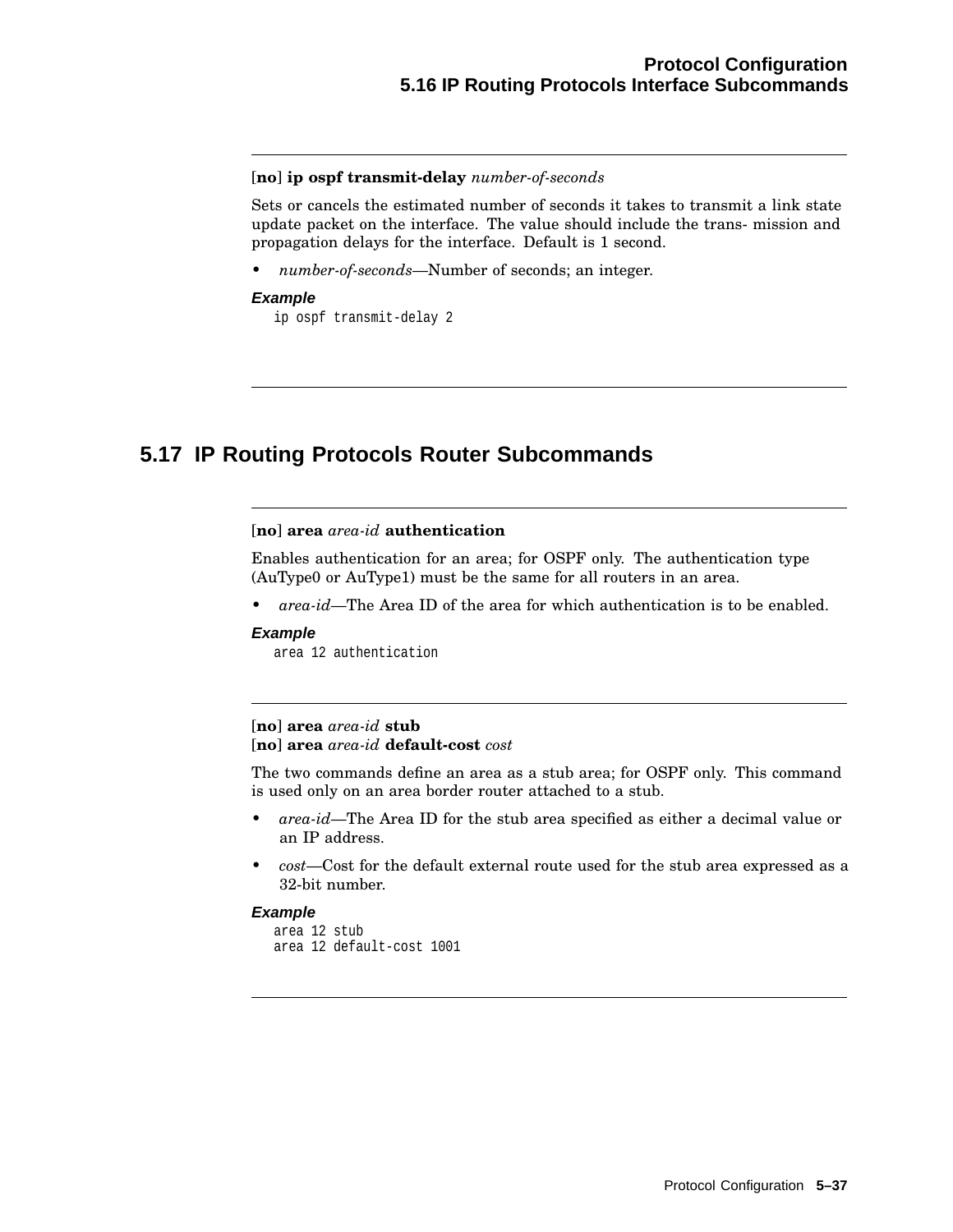[**no**] **area** *area-id* **range** *IP-address mask*

Advertises a single summary route to other areas; for OSPF only. This command is used only with area border routers.

- *area-ID*—Area ID for the area about which routes are to be summarized specified as either a decimal value or an IP address.
- *IP-address*—-Standard IP address.
- *mask*—Standard IP mask.

#### **Example**

area 9 range 131.120.18.0 255.255.0.0

[**no**] **area** *area-id* **virtual-link** *router-id* [**hello-interval** *number-of-seconds*] [**retransmit-interval** *number-of-seconds*] [**transmit-delay** *number-of-seconds*] [**dead-interval** *number-of-seconds*] [**authentication-key** *8-bytes-of-password*]

Defines virtual links; for OSPF only.

- *area-id*—Area ID assigned to the transit area for the virtual link.
- *router-id*—Router ID associated with the virtual link neighbor.
- *number-of-seconds*—Number of seconds between the Hello packets that the router sends on the interface expressed as an unsigned integer. This value must be the same for all routers attached to a common network. Default is 10 seconds.
- *8-bytes-of-password*—String of characters that you can enter from the keyboard up to eight bytes in length.

#### [**no**] **default-information allowed** {**in**| **out**}

Controls the handling of default information between multiple IGRP processes. Default is enabled.

• **in** or **out**—Use the **in** keyword with the **no** form to suppress IGRP exterior or default routes when received by an IGRP process. Use the **out** keyword with the **no** form to suppress IGRP exterior routes in updates.

#### **Example**

no default-information allowed out

#### [**no**] **default-information originate**

Configures EGP to generate a default route. If the next hop for the default route can be advertised as a third party, it is included as a third party.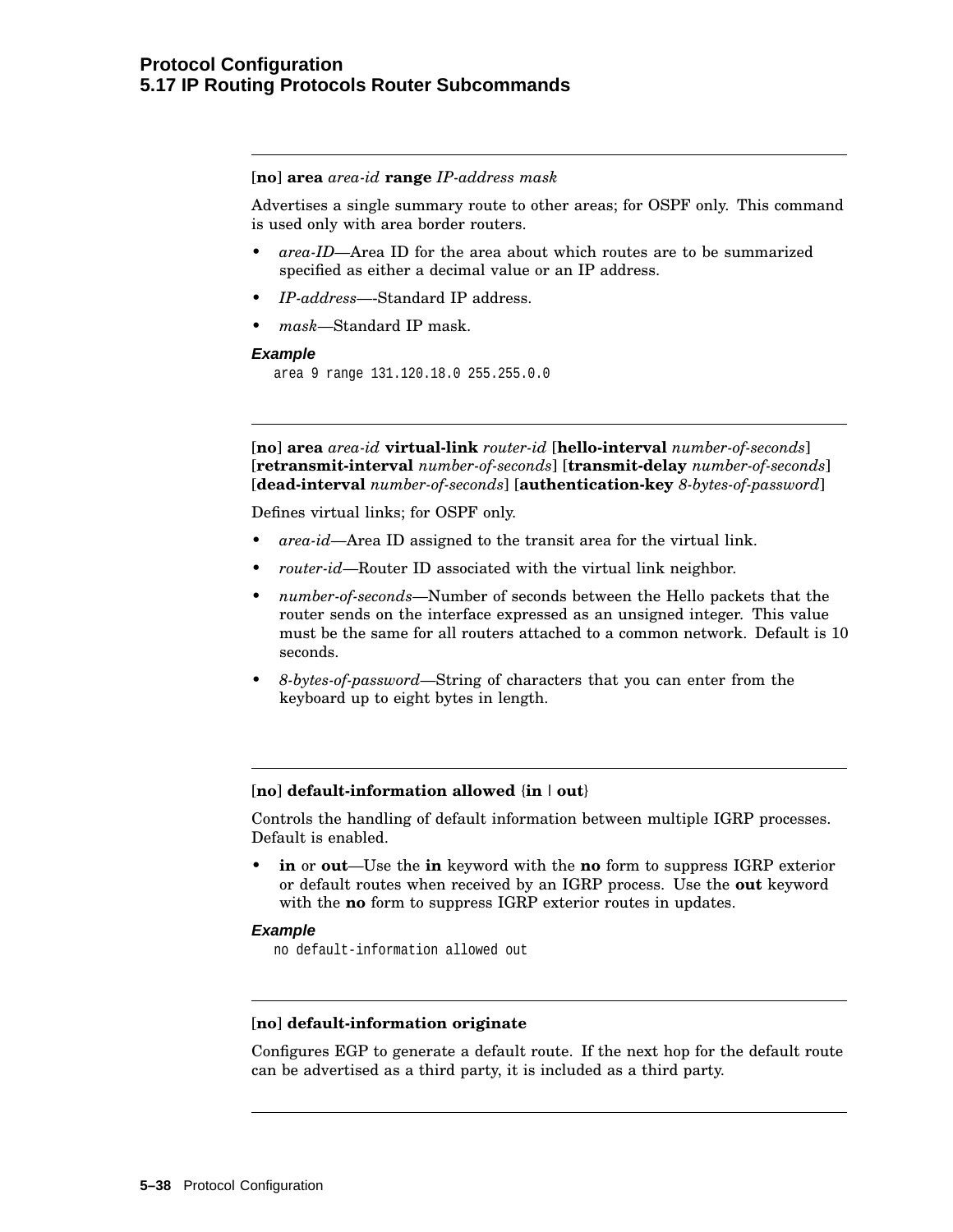[**no**] **default-information originate metric** *metric-value* **metric-type** *typevalue*

Enables or disables the generation of a default route into an OSPF domain. Must be used with a redistribute command.

- **metric** *metric-value*—Specifies the link state cost to be assigned to the default route. The argument metric-value is a dimensionless link state cost formed as a 24-bit decimal.
- **metric-type** *type-value*—Specifies the external link type associated with the default route advertised into the OSPF routing domain. The type-value argument can be 1 (Type 1 external route) or 2 (Type 2 external route). Default is 2.

## **Example**

```
default-information originate metric 100
 metric-type 1
```
**default-metric** *bandwidth delay reliability loading mtu*

Sets metrics for IGRP only.

- *bandwidth*—Minimum bandwidth of the route in kilobits per second.
- *delay*—Route delay in tens of microseconds.
- *reliability*—Likelihood of successful packet transmission expressed as a number between 0 and 255 where 255 is 100 percent reliability.
- *loading*—Effective bandwidth of the route in kilobits per second.
- *mtu*—Minimum Maximum Transmission Unit (MTU) of the route.

#### **Example**

default-metric 10000 2000 254 1 1500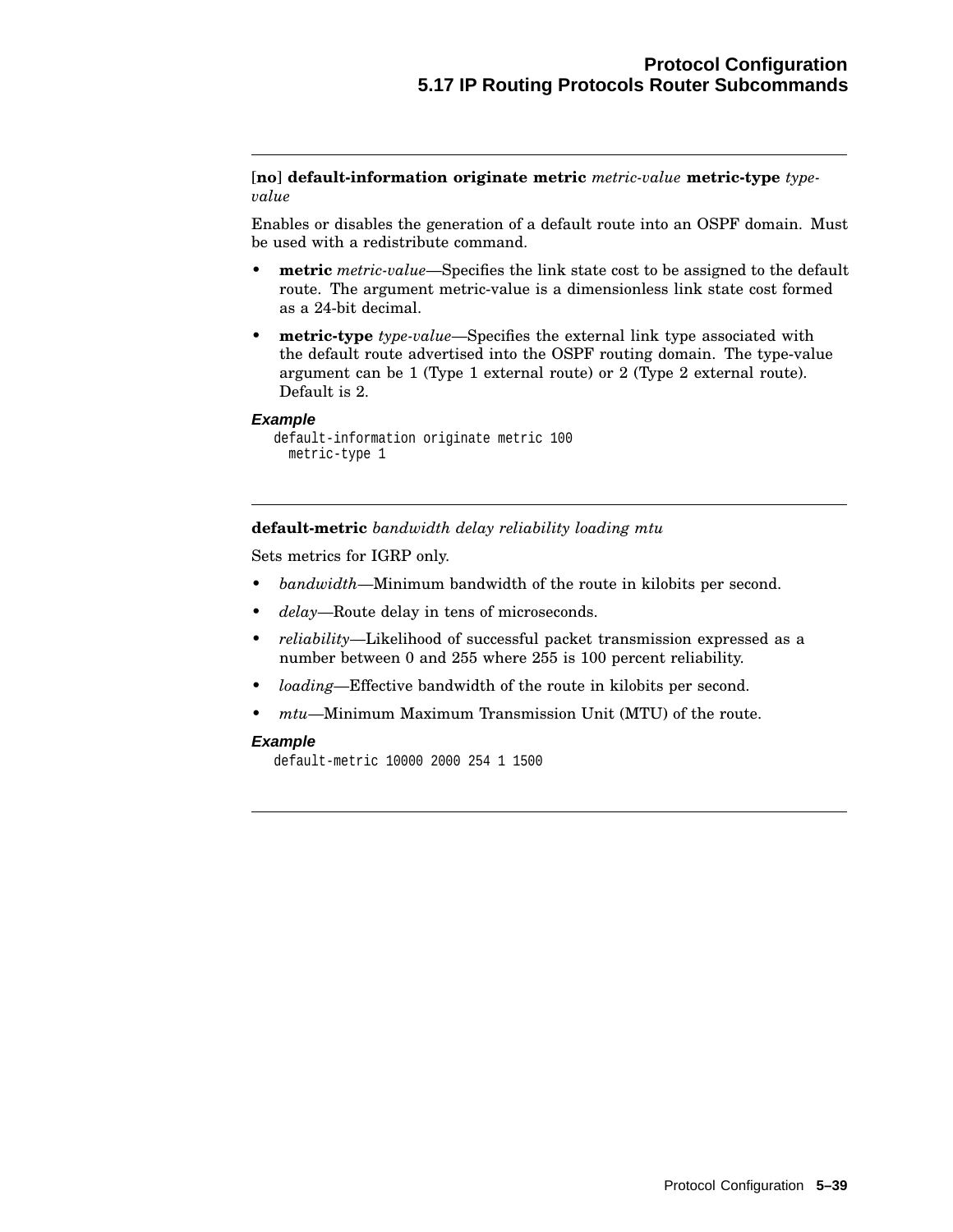### **default-metric** *number*

Sets metrics for RIP, EGP, BGP, and HELLO, which use scalar, single-valued metrics.

• *number*—Default metric value appropriate for the specified routing protocol expressed as an unsigned integer.

#### **Example**

default-metric 10000

### **no default-metric**

Instructs the current routing protocol to resume using the built-in automatic metric translations.

[**no**] **distance** *weight* [[*IP-source-address IP-address-mask*] [access-list-number)]]

Defines or deletes an administrative distance.

- *weight*—Integer from 10 to 255 that specifies a default administrative distance that the router uses when no other specification exists for a routing information source.
- *IP-source-address*—Internet address that identifies a router, network, or subnet to which the weight value applies.
- *IP-address-mask*—A mask that specifies which bits, if any, to ignore in the address value in dotted-decimal format.
- *access-list-number*—Number of a standard IP access list.

#### **Example**

distance 90 192.31.7.0 0.0.0.255

[**no**] **distance bgp** *external-distance internal-distance local-distance*

Specifies administrative distance.

- *external-distance*—Value for BGP external routes. Default is 20.
- *internal-distance*—Value for BGP internal routes. Default is 200.
- *local-distance*—Value for BGP local routes. Default is 200.

#### **Example**

distance bgp 40 200 200

[**no**] **distribute-list** *access-list-number* **in** [*interface-name*]

Filters networks received in updates, or cancels the filter.

• *access-list-number*—Standard IP access list number.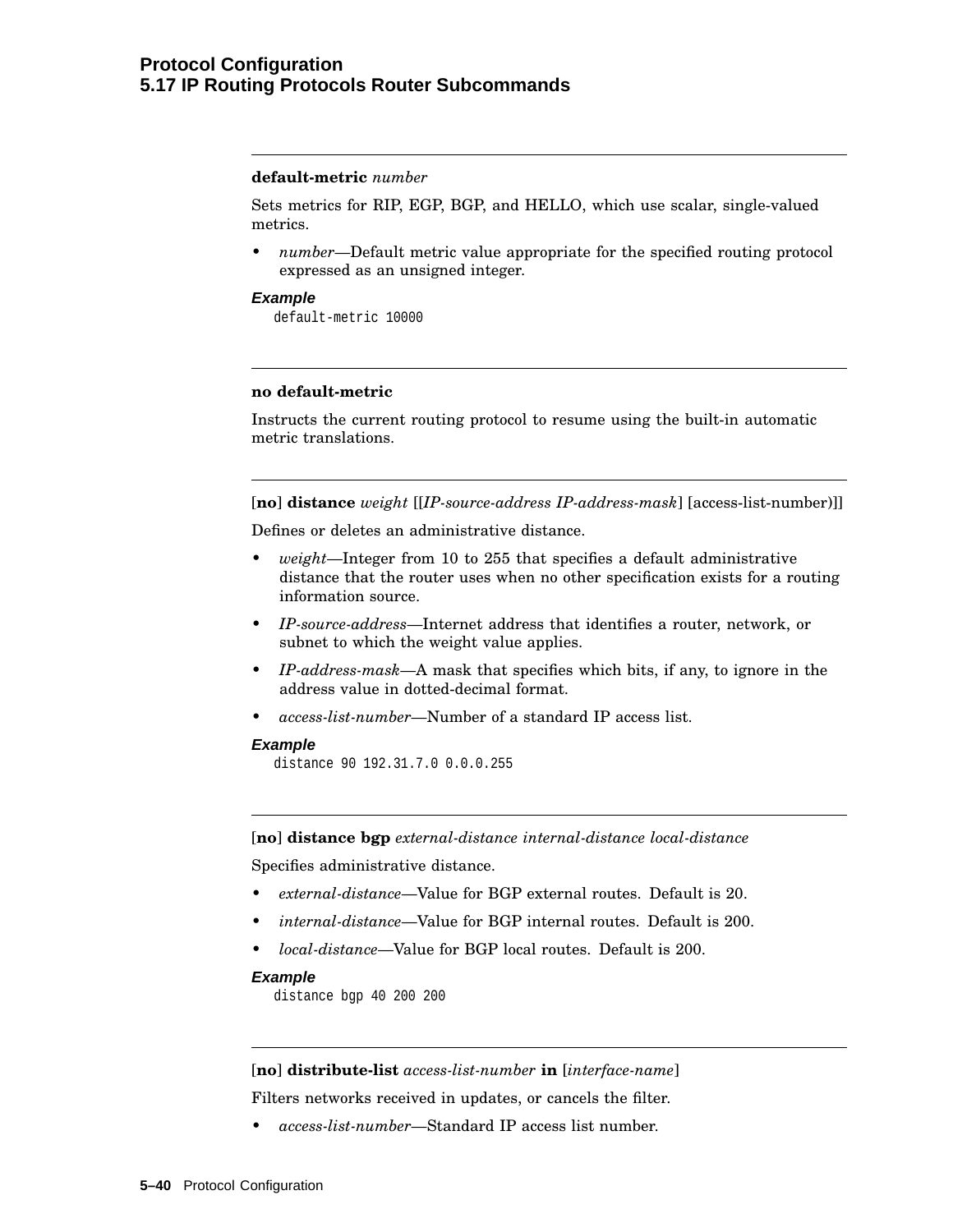• *interface-name*—Interface on which the access list should be applied to incoming updates. If no interface is specified, the access list is applied to all incoming updates.

#### **Example**

distribute-list 1 in Ethernet 0

[**no**] **distribute-list** *access-list-number* **out** [*interface-name* | *routing-process*]

Suppresses networks so that they are not sent in updates.

- access-list-number—Standard IP access list number.
- interface-name or routing-process—To restrict the routing updates sent to a specific interface, specify the interface. To redistribute networks, specify the routing process name.

#### **Example**

distribute-list 3 out igrp 109

#### [**no**] **metric holddown**

For IGRP only. Disables or re-enables holddown. Use this command only if the entire autonomous system (AS) is running Version 8.2(5) or later.

#### [**no**] **metric maximum-hops** *hops*

For IGRP only. Causes the IP routing software to advertise as unreachable those routes with a hop count greater than the assigned value.

• *hops*—Hop count from 1 to 255. Default is 100.

#### **Example**

metric maximum-hops 150

## [**no**] **metric weights** *TOS K1 K2 K3 K4 K5*

Allows the tuning of the IGRP metric calculation for a particular Type of Service (TOS).

- *TOS*—Use the parameter 0.
- *K1-K5*—Constants for the equation that converts an IGRP metric vector into a scalar quantity. By default,  $K1 = 1$ ,  $K2 = 0$ ,  $K3 = 1$ ,  $K4 = 0$ , and  $K5 = 0$ .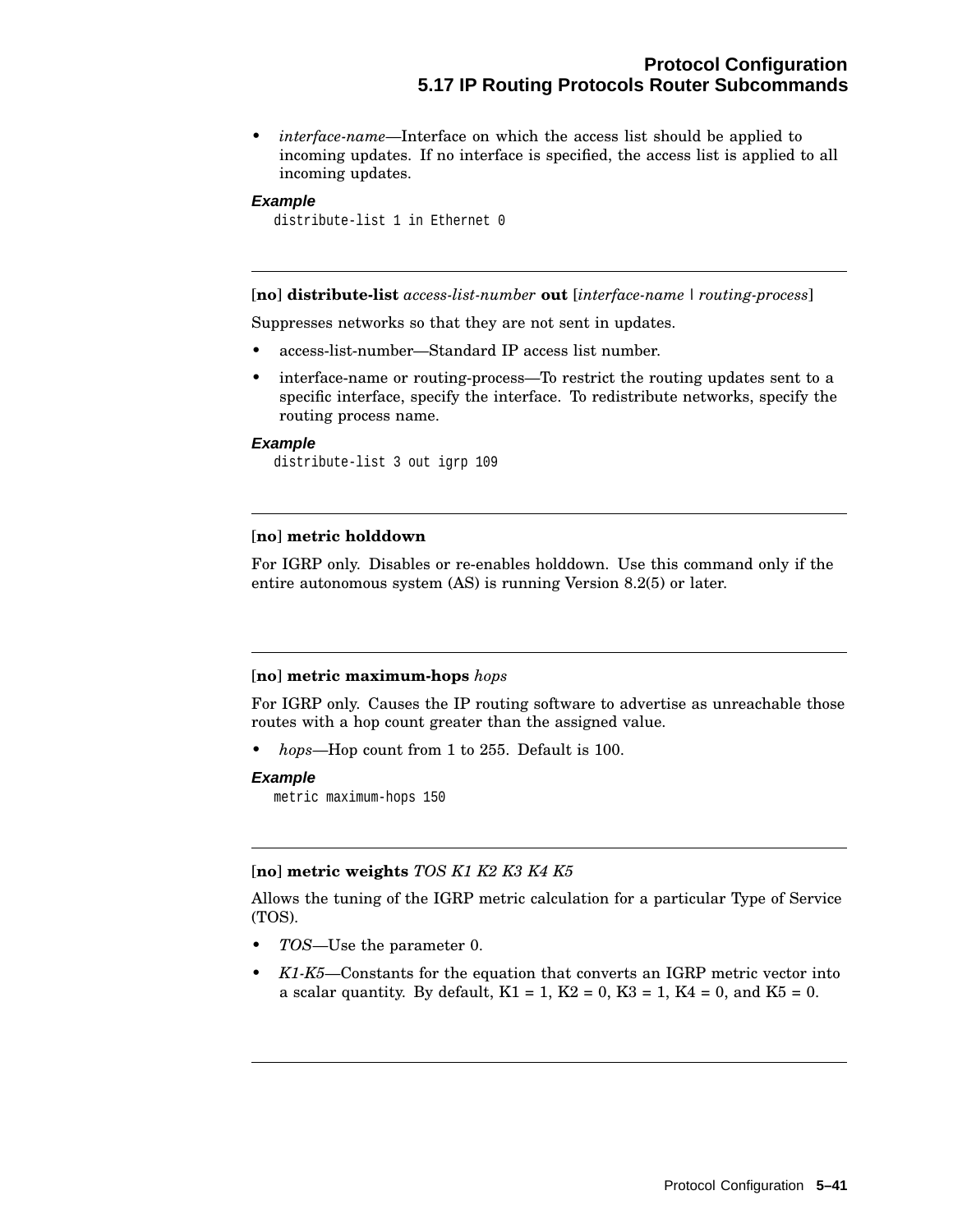[**no**] **neighbor any** [*list*]

Controls how an BGP process determines which neighbors will be treated as peers.

• *list*—Access list number.

## [**no**] **neighbor any** [*list*] [**no**] **neighbor any third-party** *IP-address* [**internal** | **external**]

Controls how an EGP process determines which routers to treat as peers. Used with the router egp 0 router subcommand.

- *list*—Access list number. When this argument is supplied, the neighbor is accepted by the access list to be allowed to peer with the EGP process.
- **third-party** *IP-address*—Provides the IP address to be used as the next hop in EGP advertisements.
- **internal** or **external**—Indicates whether the third-party router should be listed in the internal or external section of the EGP update.

#### **Examples**

```
neighbor any 2
neighbor any third-party 10.1.1.1
```
## [**no**] **neighbor** *IP-address*

Creates a list of neighbor routers. The no form removes the entry.

• *IP-address*—IP address of a peer router with which routing information will be exchanged.

#### **Example**

neighbor 192.31.7.0

#### [**no**] **neighbor** *IP-address* **distribute-list** *list* {**in**| **out**}

Distributes neighbor information as specified in an address list for BGP.

- *IP-address*—IP address of the neighbor router.
- list—Access list to be applied to incoming or outgoing updates.
- **in** or **out**—If the access list is to be applied to incoming updates, use the keyword **in**. If the access list is to be applied to outgoing updates, use the keyword **out**.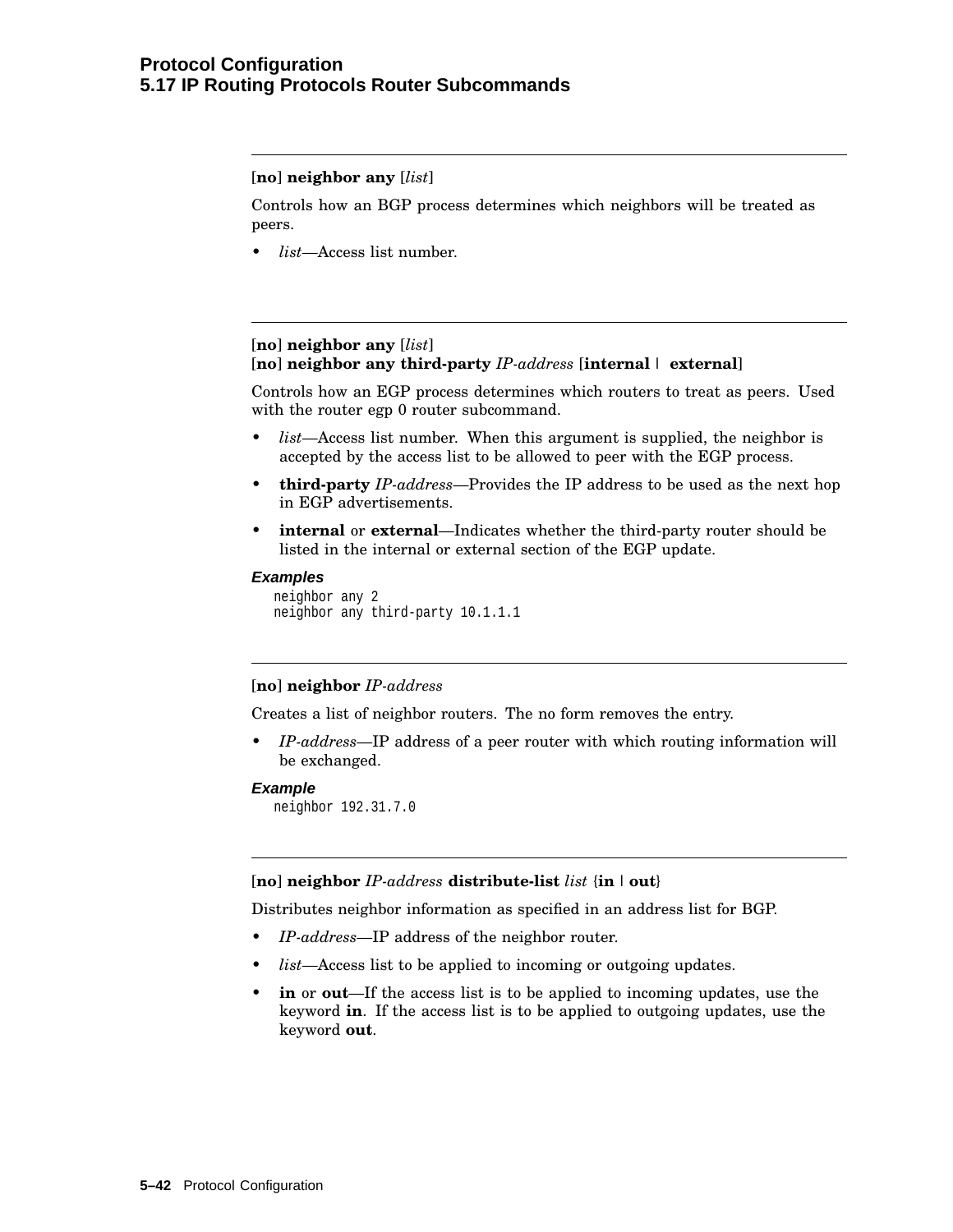#### **Examples**

```
neighbor 192.31.7.0 distribute-list 41 out
neighbor 120.23.4.1 distribute-list 39 in
```
#### [**no**] **neighbor** *IP-address* **filter-as** *number* **deny**

Filters neighbor information for an address in a specific autonomous system (AS) for BGP. Instructs the router to ignore the information learned about the network.

- *IP-address*—IP address of the neighbor router.
- *number*—Autonomous system number of the neighbor routers that you want to filter.

#### **Example**

neighbor 120.23.4.1 filter-as 20 deny

## [**no**] **neighbor** *IP-address* **filter-as** *number* **permit** *weight*

Filters neighbor information for an address in a specific autonomous system (AS) for BGP. Allows incoming information to be added to the routing table.

- *IP-address*—IP address of the neighbor router.
- *number*—Autonomous system number of the neighbor routers that you want to filter.
- *weight*—Weight associated with incoming information that is added to the routing table.

#### **Example**

neighbor 120.23.4.1 filter-as 20 permit 60

[**no**] **neighbor** *IP-address* **filter-list** *list* {**in**| **out**} [**no**] **neighbor** *IP-address* **filter-list** *list* **weight** *weight*

Establishes or removes filters. You can specify multiple weight filters for a single neighbor, but only one in or out filter.

- *IP-address*—IP address of the neighbor router.
- *list*—Predefined BGP access list number.
- **in** or **out**—If the access list is to be applied to incoming updates, use the keyword **in**. If the access list is to be applied to outgoing updates, use the keyword **out**.
- **weight** *weight*—Assigns a relative importance to a specific list.

#### **Examples**

```
neighbor 192.31.7.0 filter-list 41 out
neighbor 120.23.4.1 filter-list weight 10
```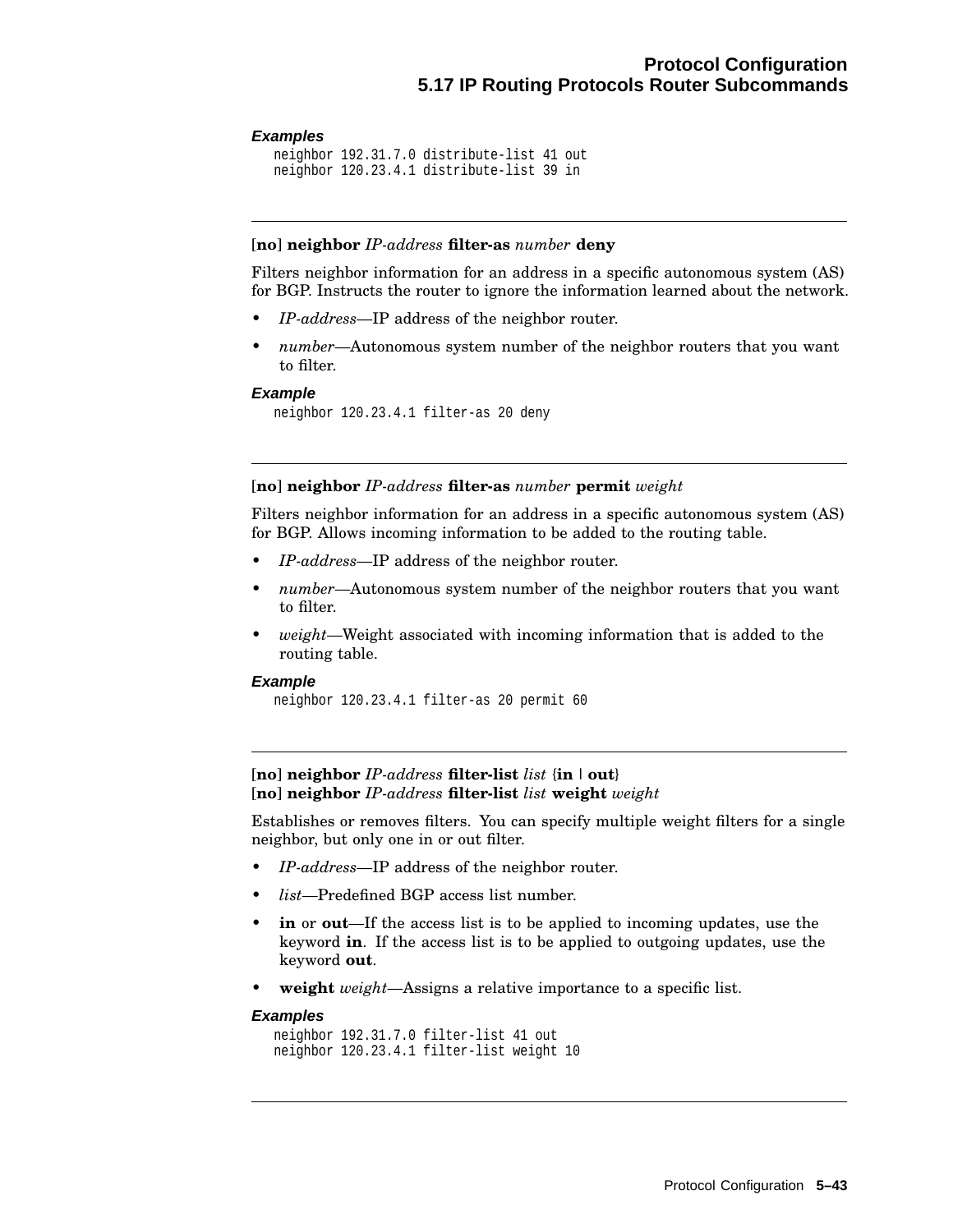## **Protocol Configuration 5.17 IP Routing Protocols Router Subcommands**

[**no**] **neighbor** *IP-address* **interface** *interface* [**priority** *8-bit-number*] [**pollinterval** *number-of-seconds*]

Configures routers interconnecting to non-broadcast networks; for OSPF only. The no form removes the neighbor with the specified IP address from the list.

- *IP-address*—Neighbor's IP address.
- **interface** *interface*—Specifies interface type and unit number.
- **priority** *8-bit-number*—Router Priority value of the the nonbroadcast neighbor associated with the specified IP address.
- **poll-interval** *number-of-seconds*—Specifies the interval at which hello packets are sent to a neighboring router that has become inactive. This interval should be much larger then the Hello Interval. Default is 120 seconds.

#### **Example**

neighbor 120.23.4.77 interface ethernet 2

#### [**no**] **neighbor** *IP-address* **remote-as** *autonomous-system*

Adds a neighbor entry to the routing table for BGP.

- *IP-address*—IP address of the neighbor router.
- *autonomous-system*—Autonomous system number of the neighbor router.

#### **Example**

```
neighbor 131.108.1.2 remote-as 109
```
[**no**] **neighbor** *IP-address* **third-party** *third-party-IP-address* [**internal** | **external**]

Adds third-party information to EGP routing updates.

- *IP-address*—IP address of the EGP peer.
- *third-party-IP-address*—Address of the third party on the network shared by the router and the EGP peer.
- **internal** or **external**—Indicates whether the third-party router should be listed in the internal or external section of the EGP update.

#### **Example**

```
neighbor 131.108.6.5 third-party 131.108.6.99
internal
```
### [**no**] **neighbor** *IP-address* **version** *value*

Configures the router to handle only Version 2 of the BGP protocol. The **no** form returns the version to the default state for that neighbor.

- *IP-address*—Address of the BGP-speaking neighbor
- *value*—Version number; must be 2 or 3.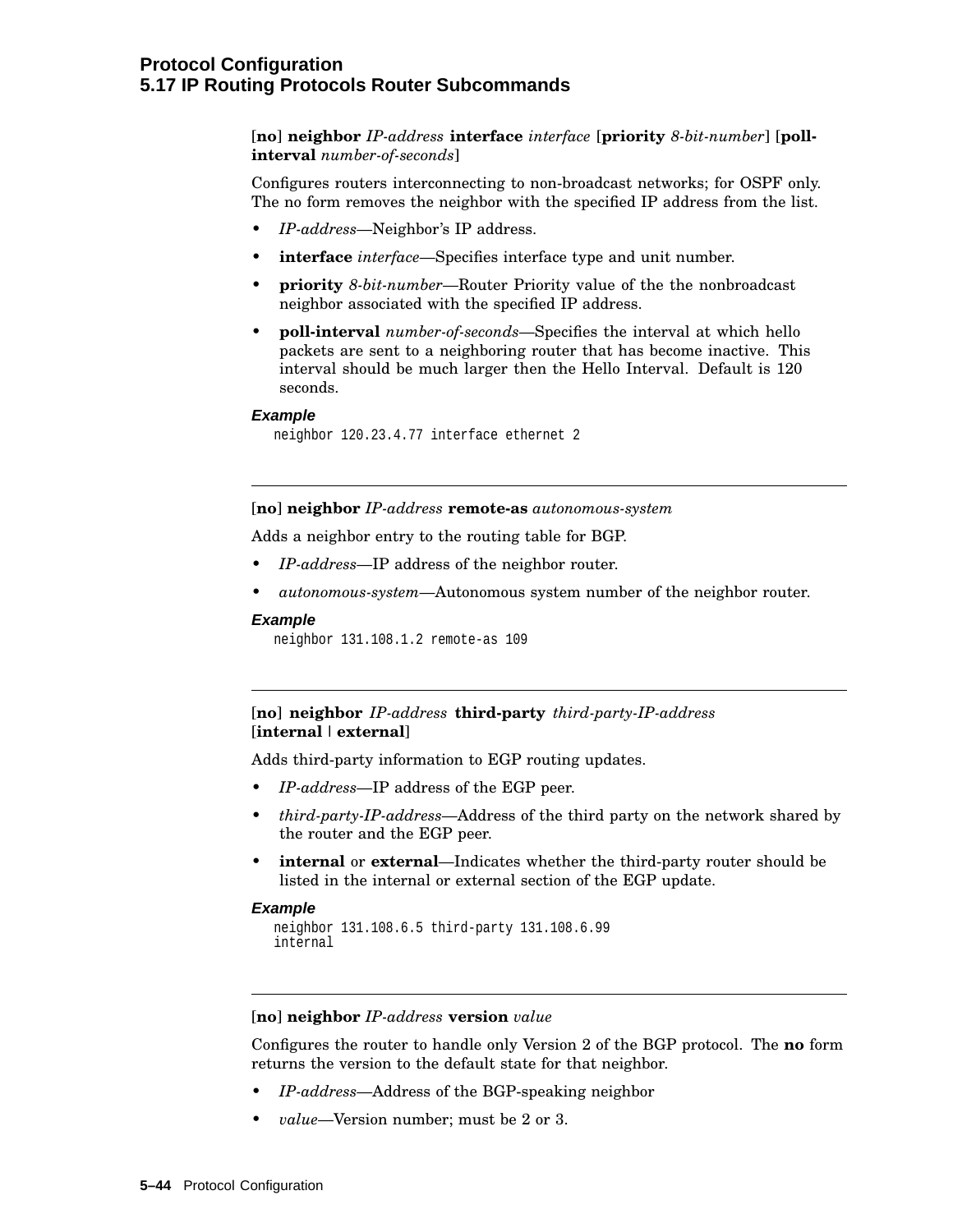## **Example**

```
neighbor 131.104.27.2 version 2
```
## [**no**] **neighbor IP-address weight** *weight*

Specifies a weight to assign to all routes learned from this neighbor. The router chooses as the preferred route the route with the highest weight.

- *IP-address*—Specific neighbor connection to which you want to assign the weight.
- *weight*—Weight to assign.

## **Example**

neighbor 131.99.87.2 weight 50

## [**no**] **network** *IP-address*

Specifies a list of networks to be advertised as originating within an AS for BGP. For EGP, it specifies the network to be advertised to the EGP peers of an EGP routing process. For IGRP, HELLO, and RIP, it specifies the interface on which to run the protocol and the networks to advertise. The no form removes an entry from the list.

• *IP-address*—IP address.

#### **Example**

```
network 129.140.0.0
```
#### [**no**] **network** *IP-address wildcard-mask* **area** *area-id*

Specifies a range of IP addresses for any area in which OSPF is used as a routing protocol.

- *IP-address*—IP address.
- *wildcard-mask*—An IP-address-type mask that includes "don't care" bits.
- *area-id*—An area to be associated with the OSPF address range specified as either a decimal value or an IP address.

## **Example**

```
network 131.108.20.0 0.0.0.255 area 10.9.50.0
network 131.108.0.0. 0.0.255.255 area 2
```
## [**no**] **network** *IP-address* **backdoor**

Specifies to BGP that a back-door route will provide better information about the network.

• *IP-address*—Address of the network to which you want to set up a backdoor route.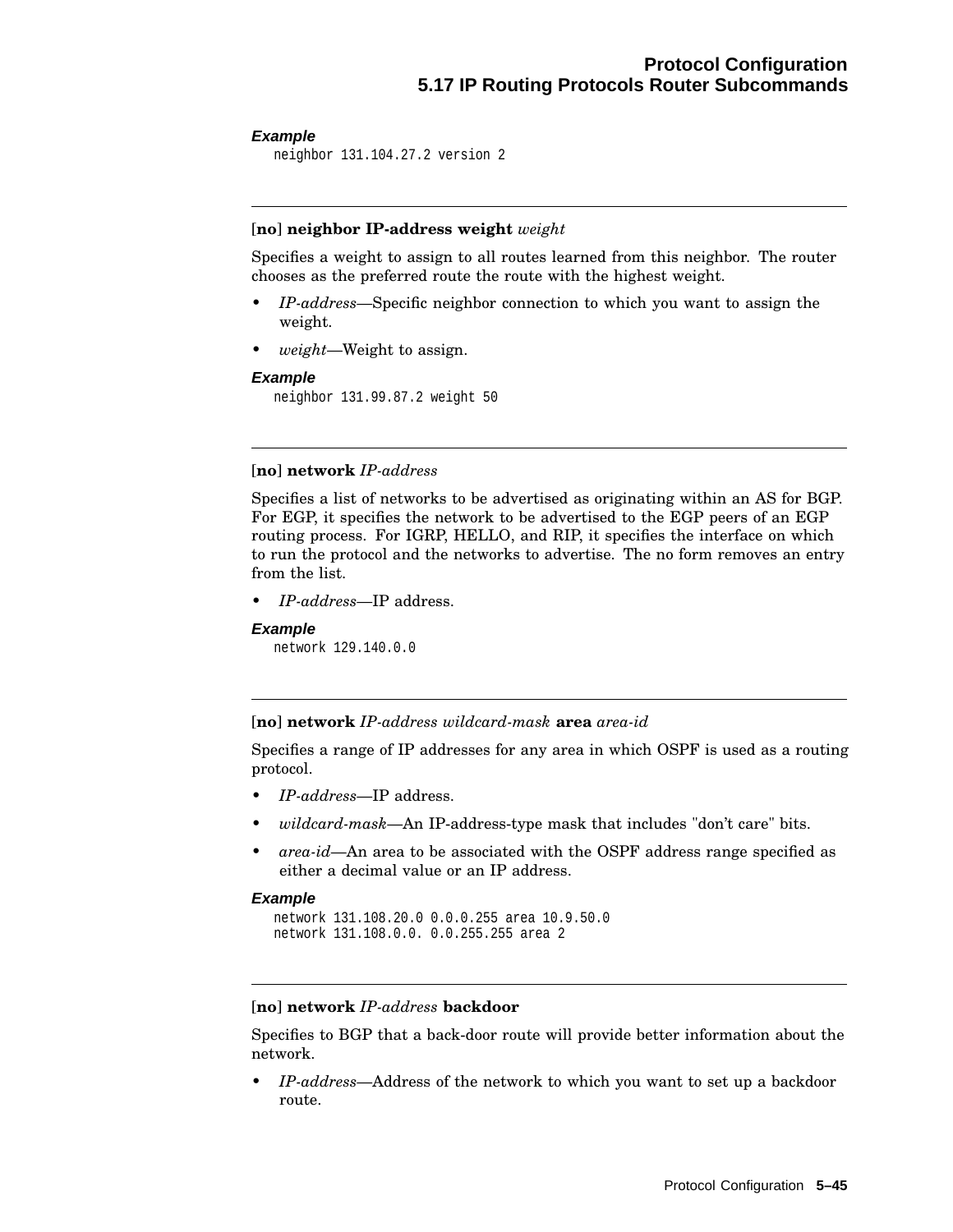## **Protocol Configuration 5.17 IP Routing Protocols Router Subcommands**

## **Example**

network 192.31.7.0 backdoor

## [**no**] **offset-list** *list* {**in**| **out**} *offset*

For IGRP, RIP, and HELLO only. Adds or removes a positive offset to incoming and outgoing metrics for networks matching an access list.

- *list*—Access list. Specify zero to apply the offset to all metrics.
- **in** or **out**—Indicate whether the offset applies to incoming (**in**) or outgoing (**out**) metrics.
- *offset*—Offset. For IGRP, the offset is added to the delay component only.

#### **Example**

offset-list 121 out 110

#### [**no**] **passive-interface** *interface*

Disables or enables the routing of updates on an interface.

• *interface*—Interface name.

#### **Example**

passive-interface fddi 1

#### [**no**] **redistribute** *process-name* [*AS-number*]

Passes routing information among routing protocols.

- *process-name*—Routing information source: **static, rip, egp, hello,** or **igrp**.
- *AS-number*—If you specified **igrp, bgp,** or **egp**, supply the autonomous system number.

#### **Example**

```
redistribute egp 4
redistribute static
```
[**no**] **redistribute** *protocol* [*source-id*] [**metric** *metric-value*] **metric-type** *typevalue*] **tag** *tag-value*] [**subnets**]

Redistributes routes from other OSPF routing domains and non-OSPF routing domains into a specific OSPF routing domain.

- *protocol*—Source protocol from which routes are being distributed: **bgp, egp, hello, igrp, ospf, rip,** or **static**.
- *source-id*—Autonomous system (IGRP, BGP, or EGP) or an OSPF process ID from which routes are to be redistributed. Do not include this argument if you used the keyword hello or rip.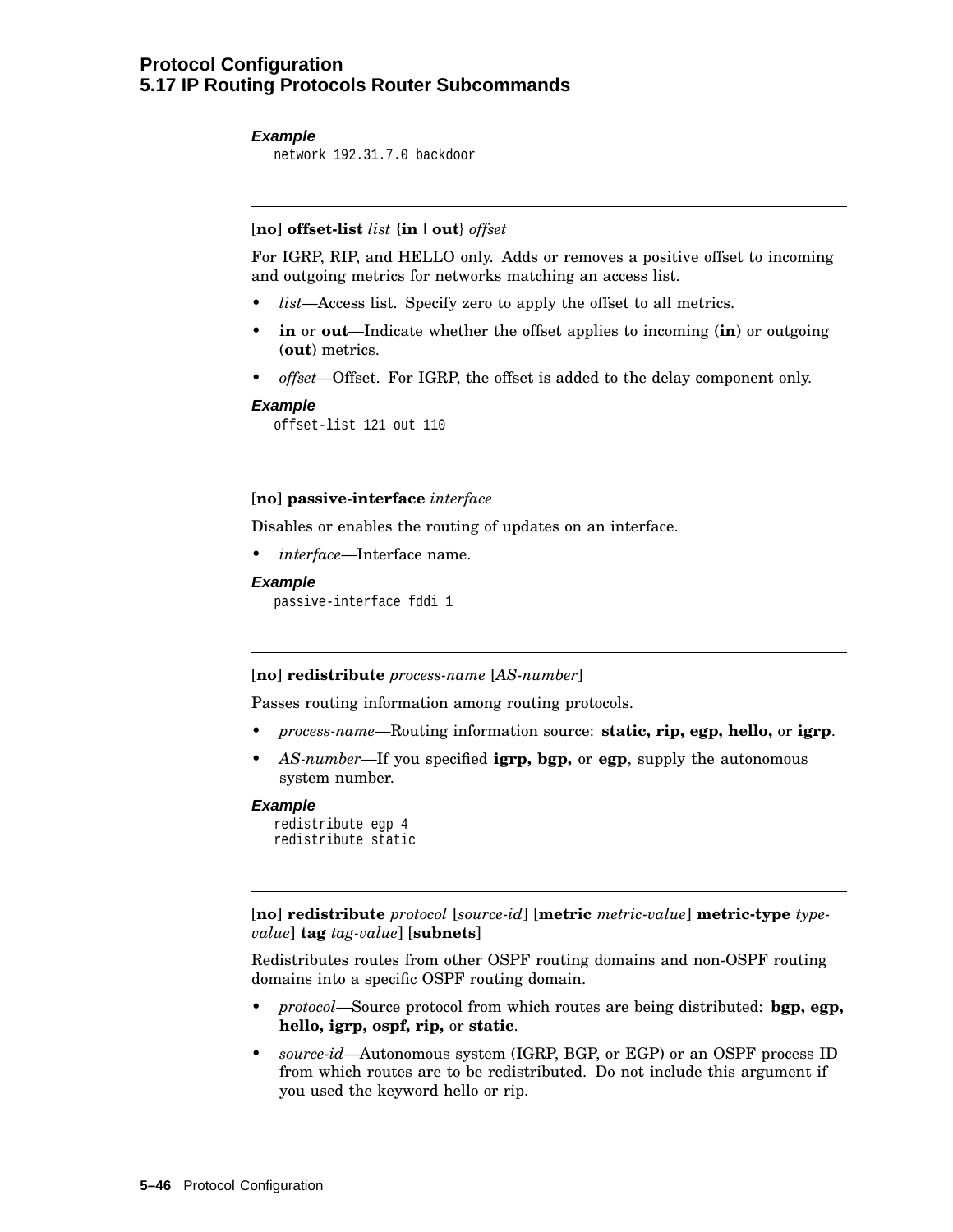- **metric** *metric-value*—Specifies the link state cost to be assigned to the default route. The argument *metric-value* is a dimensionless link state cost formed as a 24-bit decimal.
- **metric-type** *type-value*—Specifies the external link type associated with the default route advertised into the OSPF routing domain. The *type-value* argument can be 1 (Type 1 external route) or 2 (Type 2 external route). Default is 2.
- **tag** *tag-value*—32-bit decimal value attached to each external route.
- **subnets**—Specifies the scope of redistribution for the specified protocol.

## **Example**

```
redistribute hello metric 100 metric-type 1
```
## [**no**] **synchronization**

Enables or disables the synchronization between BGP and your IGRP. Synchronization allows a router within an AS to have the route before BGP makes it available to other ASes. It can also be used when there are routers in the AS that do not speak BGP. Disable to allow the router to advertise a network route without waiting for the IGP. The default is enabled.

#### [**no**] **timers basic** *update invalid holddown flush sleeptime*

Adjusts timers. Use the SHOW IP PROTOCOLS command to display defaults and current values. The **no** form restores the default.

- *update*—Rate at which updates are sent.
- *invalid*—Number of seconds after which a route is declared invalid. The value of *invalid* should be three times the value of *update*.
- *holddown*—Number of seconds during which routing information regarding better paths is suppressed. The value of *holddown* should be at least three times the value of *update*.
- *flush*—Number of seconds that must pass before the route is removed from the routing table. The value of *flush* should be equal to or greater than the sum of the values of *invalid* and *holddown*.
- *sleeptime*—Number of milliseconds to postpone routing updates.

#### **Example**

timers basic 5 15 15 30 100

#### [**no**] **timers bgp** *keepalive holdtime*

Adjusts BGP timers. The no form restores the default.

• *keepalive*—Frequency with which the router sends keepalive messages to its peer. Default is 60 seconds.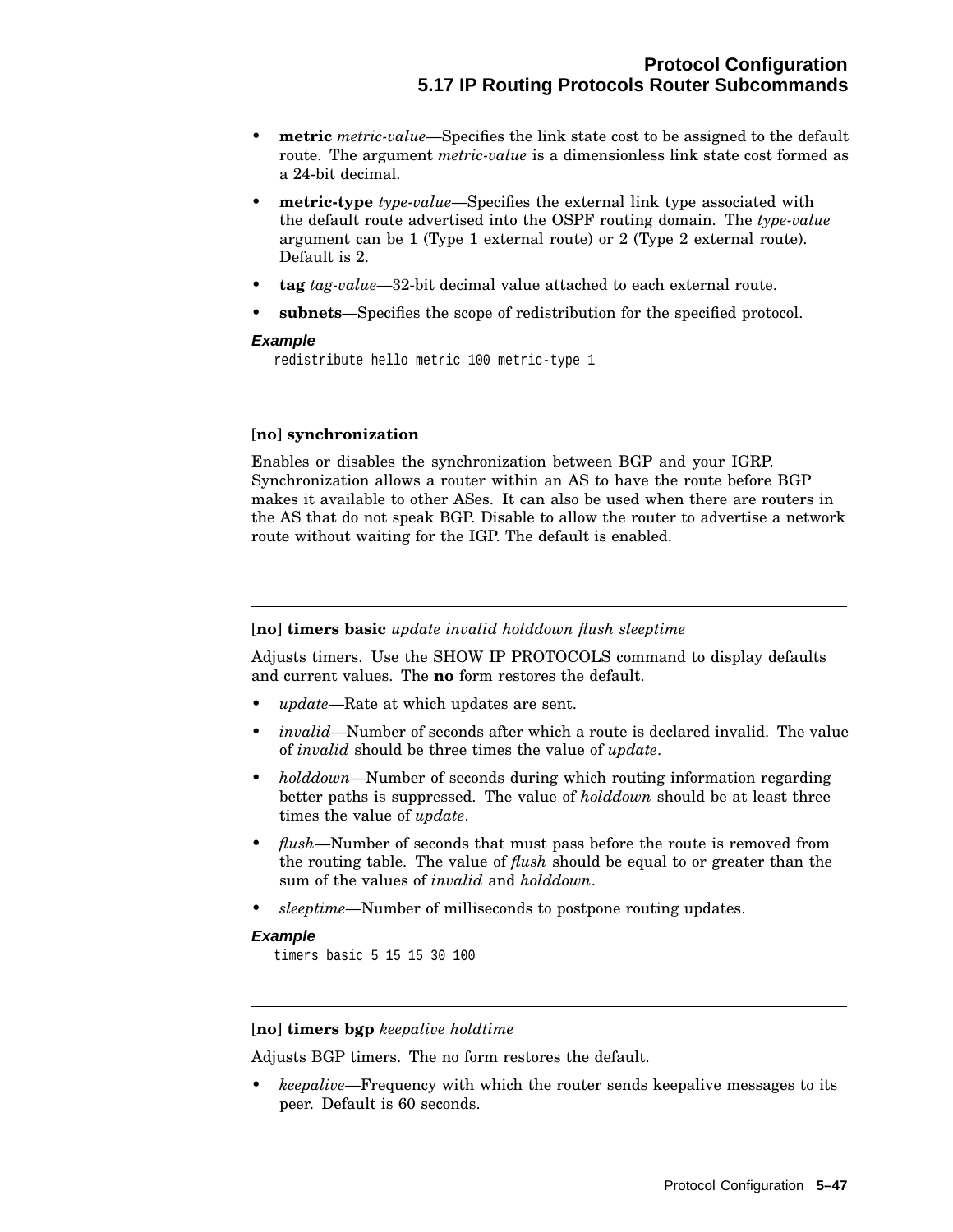## **Protocol Configuration 5.17 IP Routing Protocols Router Subcommands**

• *holdtime*—Number of seconds that the router waits for a keepalive message before declaring a peer dead. Default is 180 seconds.

## **Example**

timers bgp 50 100

## [**no**] **timers egp** *hello poll*

Adjusts EGP timers. The no form restores the default.

- *hello*—Interval at which hello packets are sent. Default is 60 seconds.
- *poll*—Interval at which polling is performed. Default is 180 seconds.

#### **Example**

timers egp 30 90

## **variance** *multiplier*

Controls the amount of load balancing that IGRP can perform. Default is 1.

- *multiplier*—Nonzero positive integer.
- **Example**

variance 5

## **5.18 IP and SLIP Show Commands**

| <b>Command</b>                              | <b>Display</b>                                                                                                                   |
|---------------------------------------------|----------------------------------------------------------------------------------------------------------------------------------|
| show access-lists                           | Contents of IP access lists.                                                                                                     |
| show hosts                                  | Default domain name, style of name lookup service, list<br>of name server hosts, and cached list of host names and<br>addresses. |
| show ip accounting<br>[checkpoint]          | Active IP accounting database.                                                                                                   |
| show ip aliases                             | Internet addresses mapped to TCP ports.                                                                                          |
| show ip arp                                 | Address Resolution Protocol (ARP) cache.                                                                                         |
| show ip bgp [network]                       | Networks in the BGP routing table.                                                                                               |
| show ip bgp neighbors<br>$[network]$ routes | Routes learned from the specified neighbor.                                                                                      |
| show ip bgp paths                           | All BGP paths in the database.                                                                                                   |
| show ip bgp summary                         | Status of all BGP connections.                                                                                                   |
| show ip cache                               | Routing table cache used to fast switch Internet traffic.                                                                        |
| show ip egp                                 | Statistics about EGP connections.                                                                                                |
| show ip interface<br>[ <i>interface</i> ]   | IP parameters configured on the interface.                                                                                       |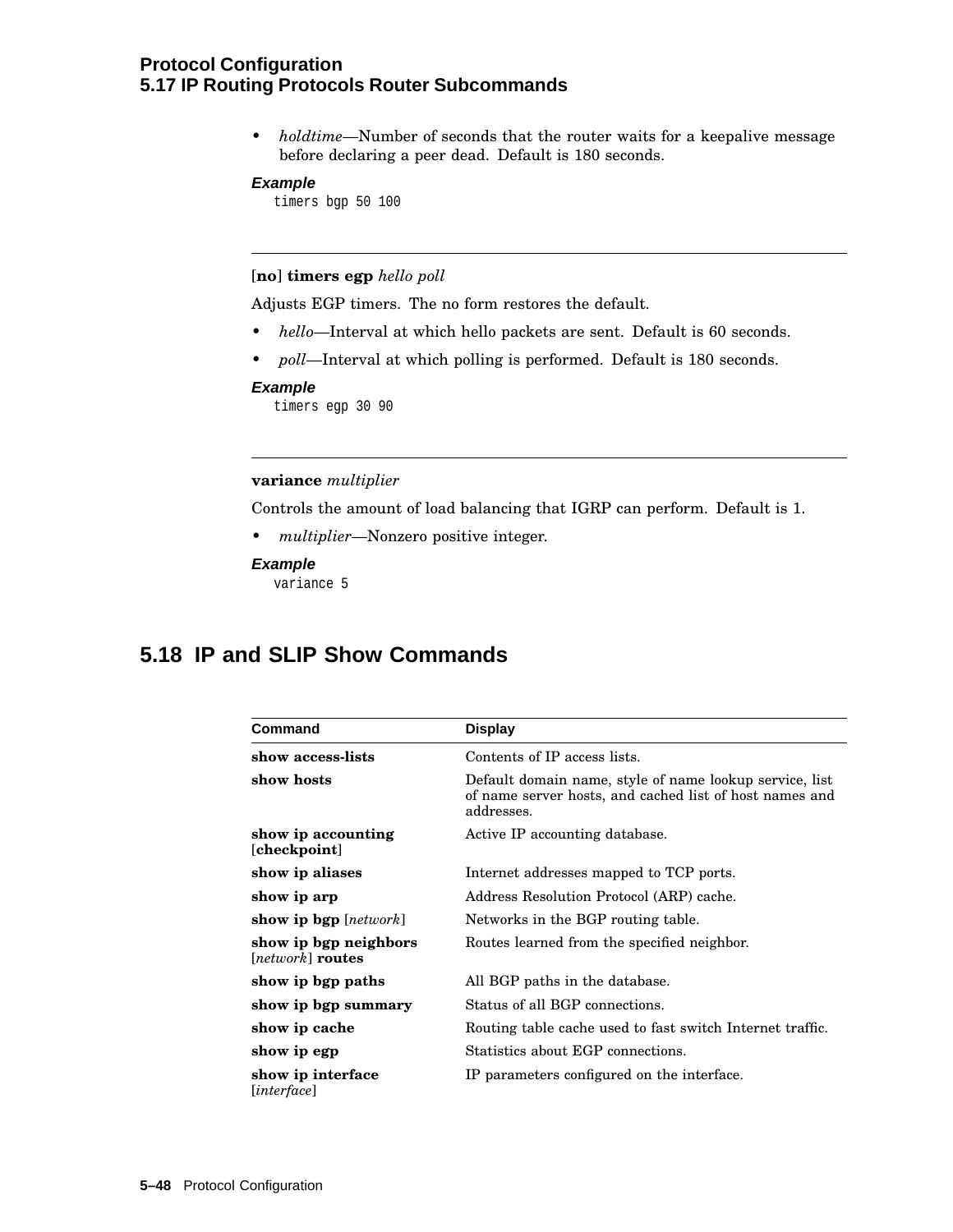# **Protocol Configuration 5.18 IP and SLIP Show Commands**

| <b>Command</b>                                 | <b>Display</b>                                                          |
|------------------------------------------------|-------------------------------------------------------------------------|
| show ip irdp                                   | <b>IRDP</b> values.                                                     |
| show ip masks [address]                        | Masks used for network addresses.                                       |
| show ip ospf [options]                         | OSPF routing processes.                                                 |
| show ip ospf interface<br>[ <i>interface</i> ] | OSPF parameters configured on the interface.                            |
| show ip ospf neighbor<br>[ <i>interface</i> ]  | OSPF neighbor information on a per-interface basis.                     |
| show ip protocols                              | Parameters and current state of the active routing<br>protocol process. |
| show ip route [ <i>options</i> ]               | IP routing table.                                                       |
| show ip top header-<br>compression             | IP compression statistics.                                              |
| show ip traffic                                | IP protocol statistics.                                                 |
| show tep [line-number]                         | Status of TCP connections.                                              |

# **5.19 ISO CLNS Global Configuration Commands**

# [**no**] **clns configuration-time** *seconds*

Specifies the rate at which ESH and ISH packets are sent. The no form restores the default of 60.

• *seconds*—Number of seconds.

### **Example**

clns configuration-time 45

### [**no**] **clns holding-time** *seconds*

Allows the sender of an ESH or ISH packet to specify the length of time during which the information in the hello packets will be believed. The no form restores the default of 300 seconds.

• *seconds*—Number of seconds.

# **Example**

```
clns holding-time 240
```
# **clns host** *name nsap*

Creates a name for a Network Service Access Point (NSAP). The name can be used instead of the long set of numbers associated with an NSAP.

• *name*—Name for the NSAP.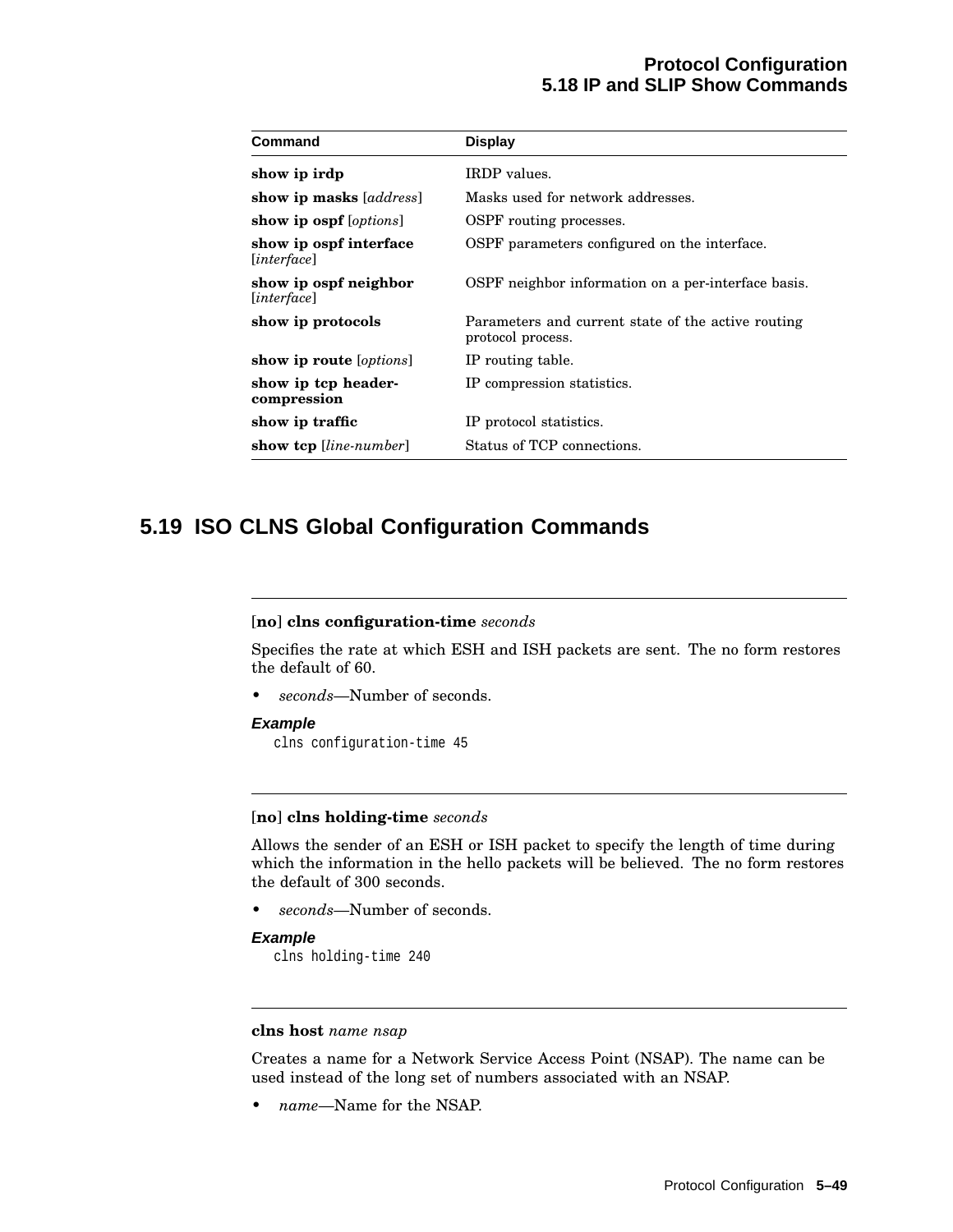• *nsap*—Numbers associated with the NSAP.

### **Example**

clns host nsap1 47.0004.004d.3132.3334.3536.00

### [**no**] **clns net** *NET-address*

Assigns static network addresses. If a router is configured to support ISO CLNS and is not configured to dynamically route CLNS packets using a ISO-IGRP or IS-IS, you must use this command to assign an address to the router. The NO CLNS NET command removes any previously configured NET address. Default is none.

• *NET-address*—Network Entity Title (NET) address.

### **Example**

clns net 47.0005.0001.0000.0001.000.00

# [**no**] **clns packet-lifetime** *number*

Specifies the initial lifetime for locally generated packets. Default is 64.

• *number*—Number of seconds.

# **Example**

clns packet-lifetime 32

# [**no**] **clns routing**

Enables or disables routing of CLNS packets.

# [**no**] **clns want-erpdu**

Specifies whether the router requests error PDUs on packets sourced by the router. Default is enabled.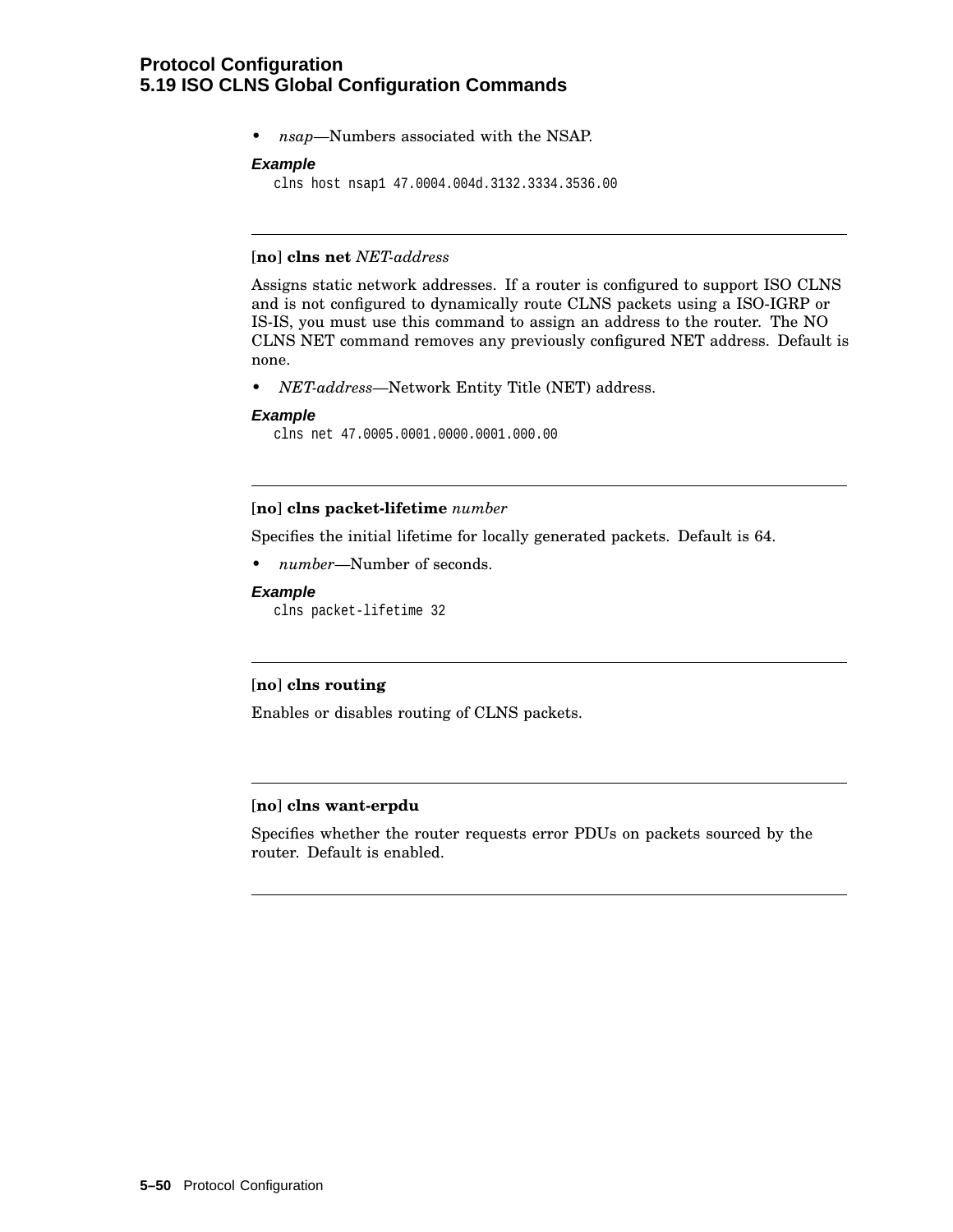# **5.20 ISO CLNS Interface Subcommands**

### [**no**] **clns checksum**

Enables or disables checksum generation when ISO CLNS routing soft-ware sources a CLNS packet. The **no** form restores the default, which is disabled.

### [**no**] **clns cluster-alias**

Configures or cancels DECnet Phase V cluster aliasing. When enabled, the router can advertise the same system identifier as other systems in end-system hello messages.

# [**no**] **clns congestion-threshold** *number*

Sets the congestion experience bit if the output queue contains more than the specified number of packets. The **no** form prevents this bit from being set. Default is 4.

• *number*—Maximum number of packets that are accepted before the router sets the congestion experience bit.

### **Example**

clns congestion-threshold 3

# [**no**] **clns enable**

Enables static or dynamic routing. The **no** form configures the interface to pass ISO CLNS packet traffic to end systems.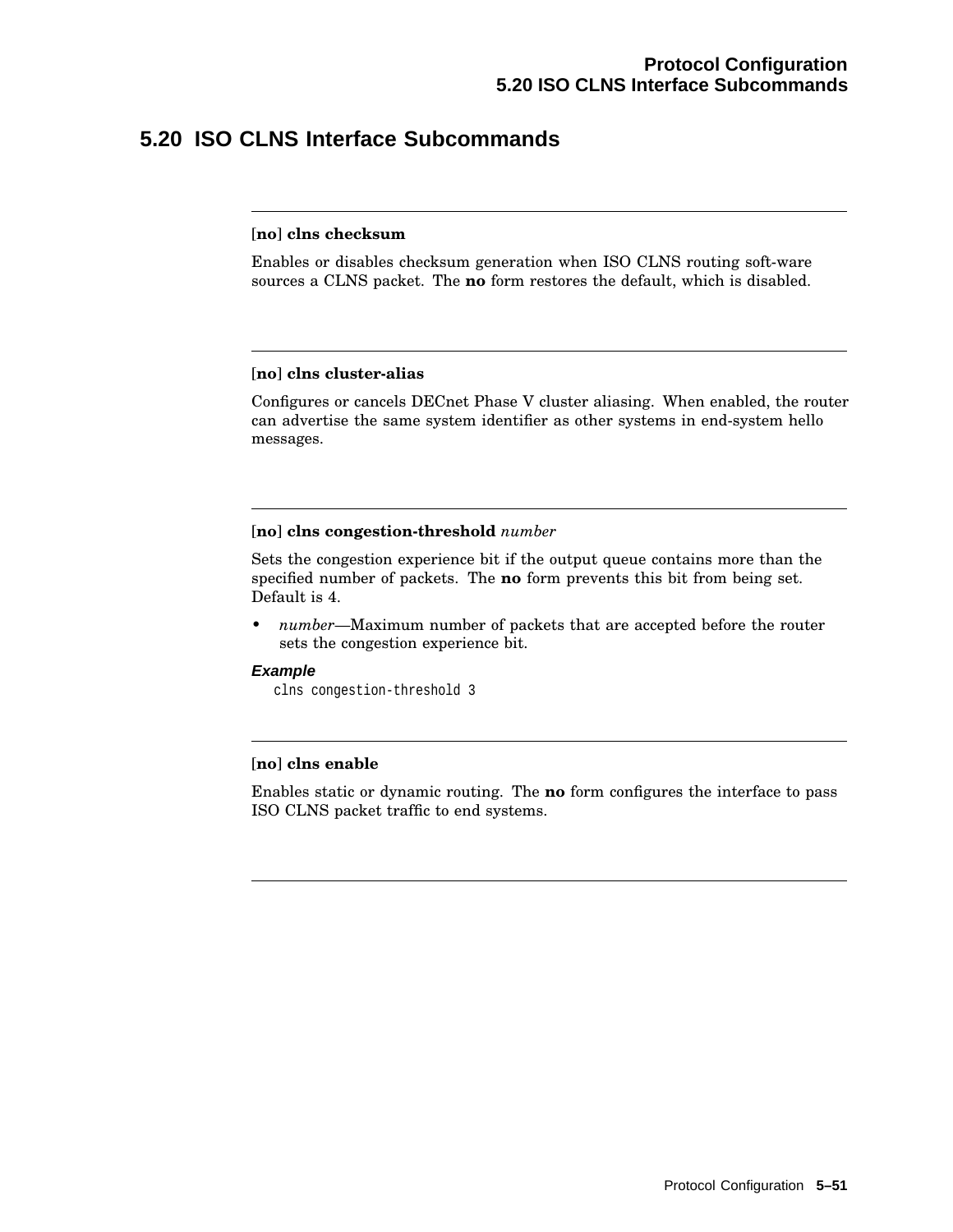### [**no**] **clns erpdu-interval** *milliseconds*

Determines the minimum interval time in milliseconds between ERPDUs. The no form turns off the interval rate and sets no limit. Default is 10.

• *milliseconds*—Number of milliseconds between ERPDUs.

#### **Example**

```
clns erpdu-interval 5
```
### [**no**] **clns** {**es-neighbor** | **is-neighbor**} *nsap snpa* [*X.25-facilities-info*]

Lists all End Systems or Intermediate Systems that will be used when mapping information is statically entered. The SNPAs are the X.25 network addresses (X.121 addresses). These are usually assigned by the X.25 network provider.

- **es-neighbor** or **is-neighbor**—Specify **es-neighbor** for End Systems or **is-neighbor** for Intermediate Systems.
- *nsap*—CLNS address.
- *snpa*—MAC addresses.
- *X.25-facilities-info*—Specifies nondefault packet and window size, reverse charge information, and so on.

### **Examples**

```
clns is-neighbor 47.0004.0021.0001.0000.0000.00
  3101
clns is-neighbor 47.0004.0021.0001.0000.0000.00
  3101 windowsize 7 7 packetsize 512 512
clns is-neighbor 47.0004.004d.3132.3334.3536.00
  310117
```
# [**no**] **clns mtu** *size*

Sets the MTU packet size for the interface. The **no** form restores the default, which is the maximum packet size for the interface.

• *size*—MTU packet size for the interface. The minimum value is 512.

### **Example**

```
clns mtu 512
```
[**no**] **clns net** {*NSAP-address* | *name*}

Assigns an NSAP address or node name for a router interface. The **no** form removes any previously configured NSAP address.

- *NSAP-address*—NSAP address.
- *name*—Node name.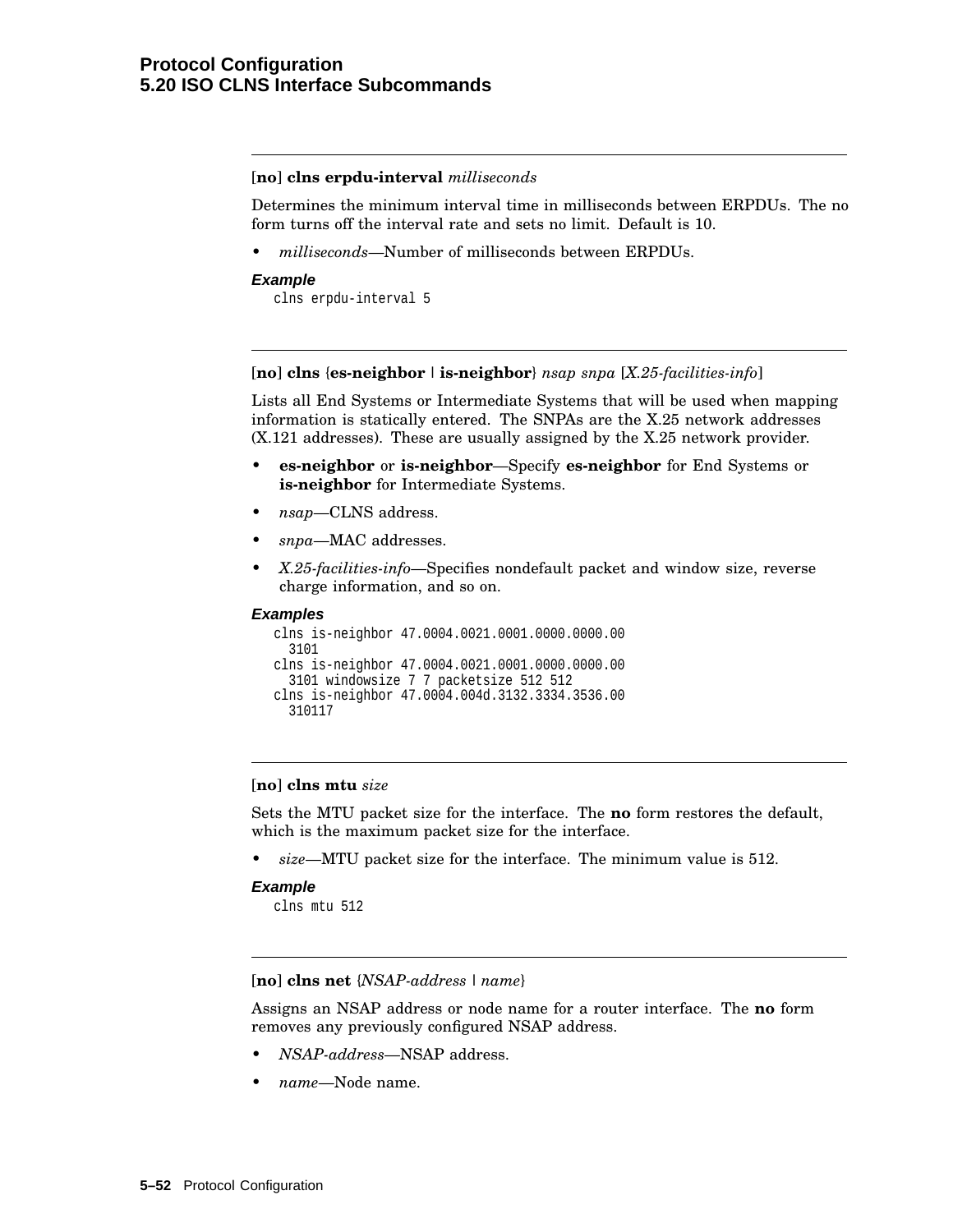### **Example**

clns net 47.0004.004D.0003.0000.0C00.62E6.00

# [**no**] **clns rdpdu-interval** *milliseconds*

Determines the minimum interval time in milliseconds between RDPDUs. The no form sets no limit. Default is 100.

• *milliseconds*—Minimum interval time.

# **Example**

clns rpdu-interval 50

# [**no**] **clns rdpdu-mask**

Enables or disables the address mask on RDPDUs.

# [**no**] **clns route-cache**

Enables or disables fast switching through the cache. Default is enabled.

# [**no**] **clns send-erpdu**

Allows CLNS to send an error PDU when it detects an error in a data PDU. The **no** form disables the function. Default is enabled.

# [**no**] **clns send-rdpdu**

Allows CLNS to send redirect PDUs when a better route for a given host is known. The no form disables the function. Default is enabled.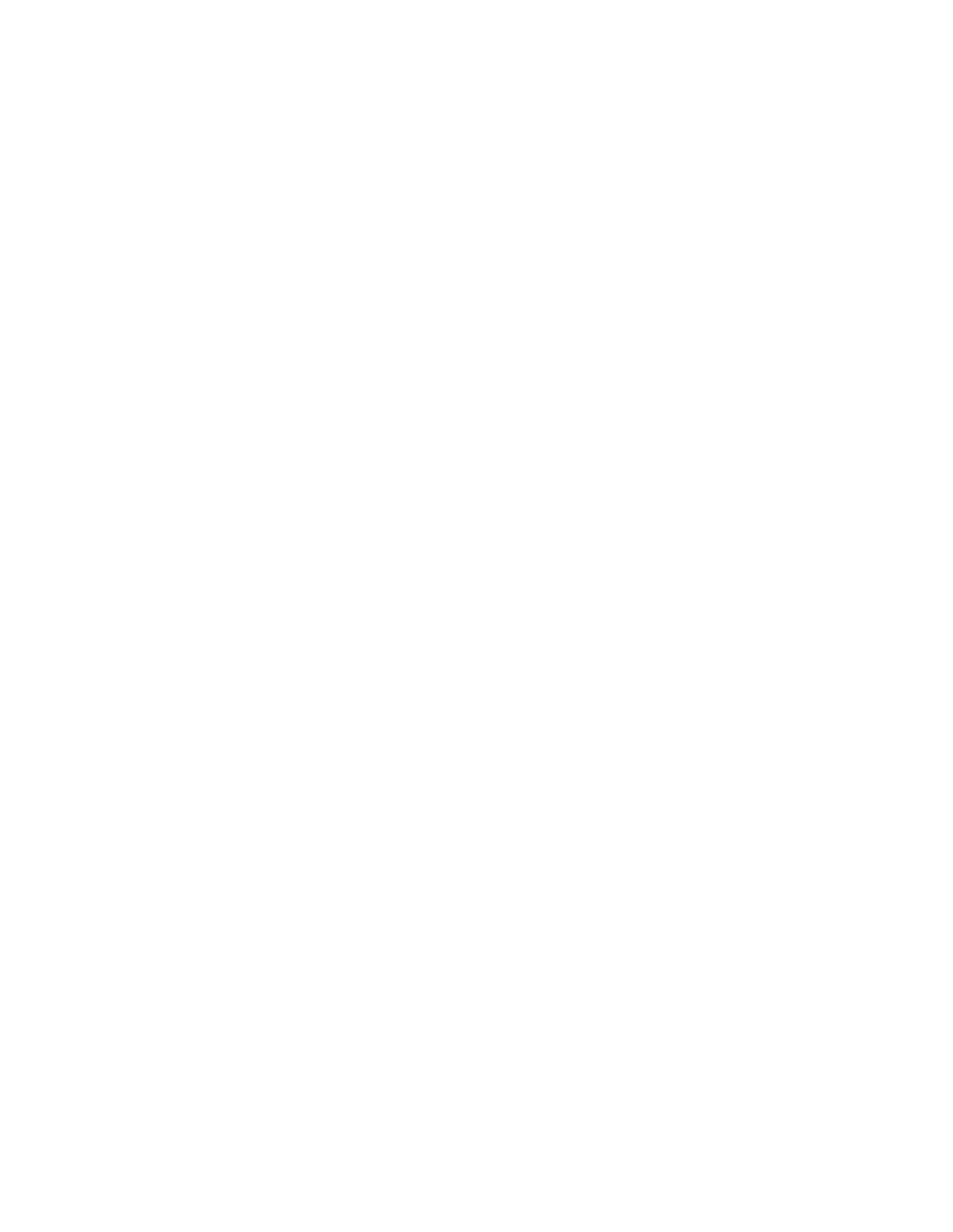# **ISO CLNS Routing Protocols**

# **6.1 Global Configuration Commands**

[**no**] **clns route** *NSAP-prefix interface-type unit* [*SNPA-address*]

Creates a static route for a specific interface. The **no** form with the NSAP-prefix argument cancels the static route.

- *NSAP-prefix*—Prefix of NSAPs to be forwarded.
- *interface-type*—Interface type.
- *unit*—Interface number.
- *SNPA-address*—SNPA address to which the NSAPs are forwarded. This argument is required for multiaccess networks. It is not required for serial interface routes.

#### **Examples**

clns route 38.0002 serial 0 clns route 38.0003 ethernet 0 0000.0c00.1550 clns route 39.0003 serial 1 4085551212

[**no**] **clns route** *NSAP-prefix* {*next-hop-NET*| *name*}

Establishes a specific static route.

- *NSAP-prefix*—Prefix of NSAPs to be forwarded.
- *next-hop-NET*—NET where forwarded NSAPs are sent.
- *name*—Name of interface where forwarded NSAPs are sent.

### **Examples**

```
clns route 47.0004.000c 47.0005.0001.0000.0001. 0000.00
clns route 39.0001 serial 0
```
# [**no**] **clns route** *NSAP-prefix* **discard**

Tells a router to discard packets with the specified NSAP-prefix.

• *NSAP-prefix*—Prefix of NSAPs to be forwarded.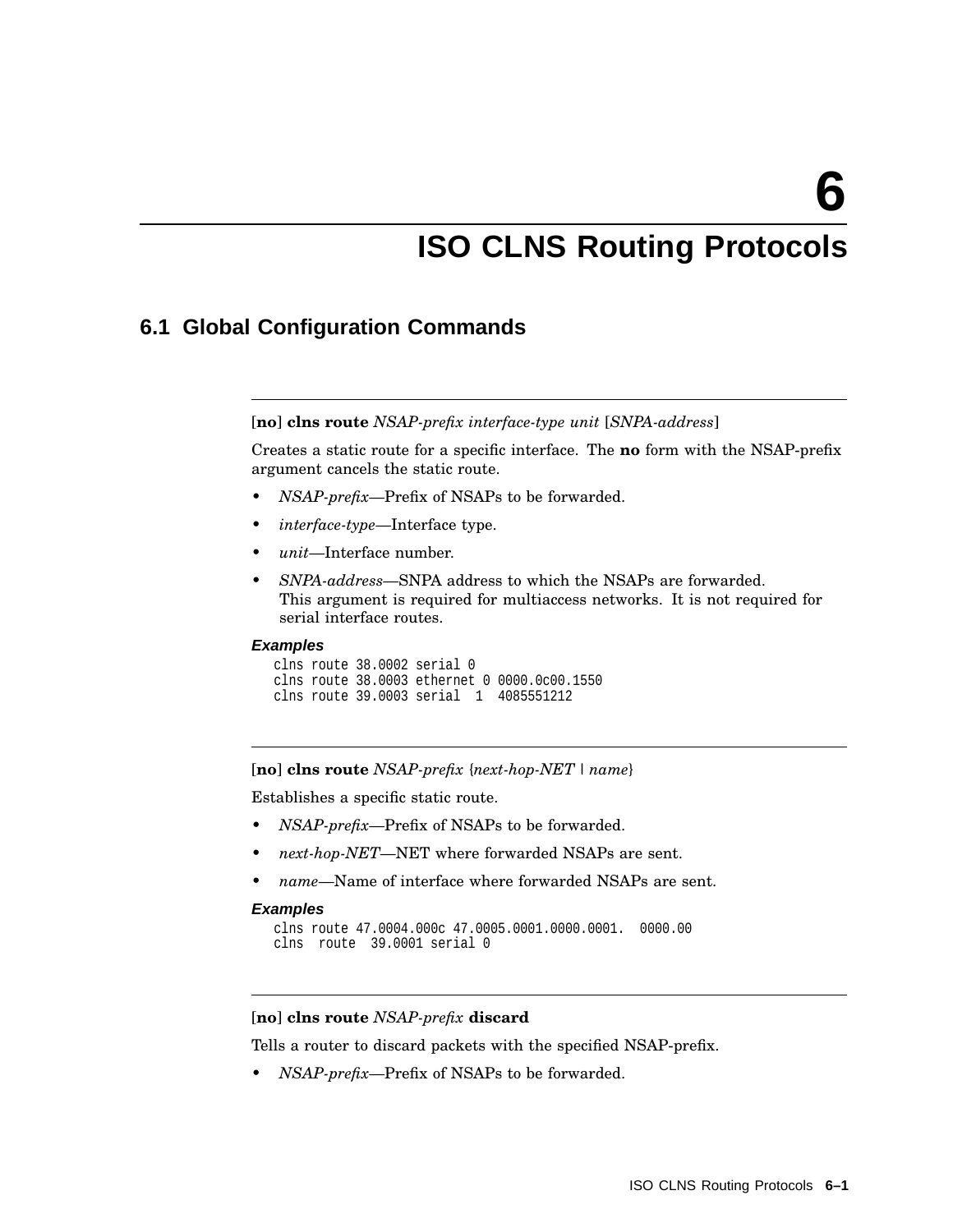# **ISO CLNS Routing Protocols 6.1 Global Configuration Commands**

# **Example**

clns route 47.0004.000c discard

### [**no**] **router** [**isis** | **iso-igrp**] *area-tag*

Identifies the area the router will work in and lets the router know that it will be routing dynamically rather than statically.

- **isis** and **iso-igrp**—The keyword **isis** specifies the IS-IS protocol. The keyword **iso-igrp** specifies the ISO-IGRP protocol.
- *area-tag*—Meaningful name for an area.

### **Example**

router isis area1

# **6.2 ISO CLNS Routing Protocols Router Subcommands**

[**no**] **distance** *value*

Assigns or deletes an administrative distance for a particular routing protocol. The **no** form restores the following defaults: static routes = 10, ISO-IGRP routes  $= 100$ , IS-IS routes  $= 110$ .

### [**no**] **is-type** [**level-1** | **level-1-2** | **level-2-only**]

Configures the level at which the router should operate. The NO IS-TYPE command resets routing level to the default, which is Level 1 and 2.

• **level-1** | **level-1-2** | **level-2-only**—If **level-1** is specified, the router acts as an station router. If **level-1-2** is specified, the router acts as both an station router and a router that routes between areas. If **level-2-only** is specified, the router acts as an interarea router only.

# **Example**

is-type level-1

# [**no**] **net** *NET*

Configures a Network Entity Title (NET) for the routing process.

• *NET*—Network Entity Title, which defines the area addresses for the ISO-IGRP area.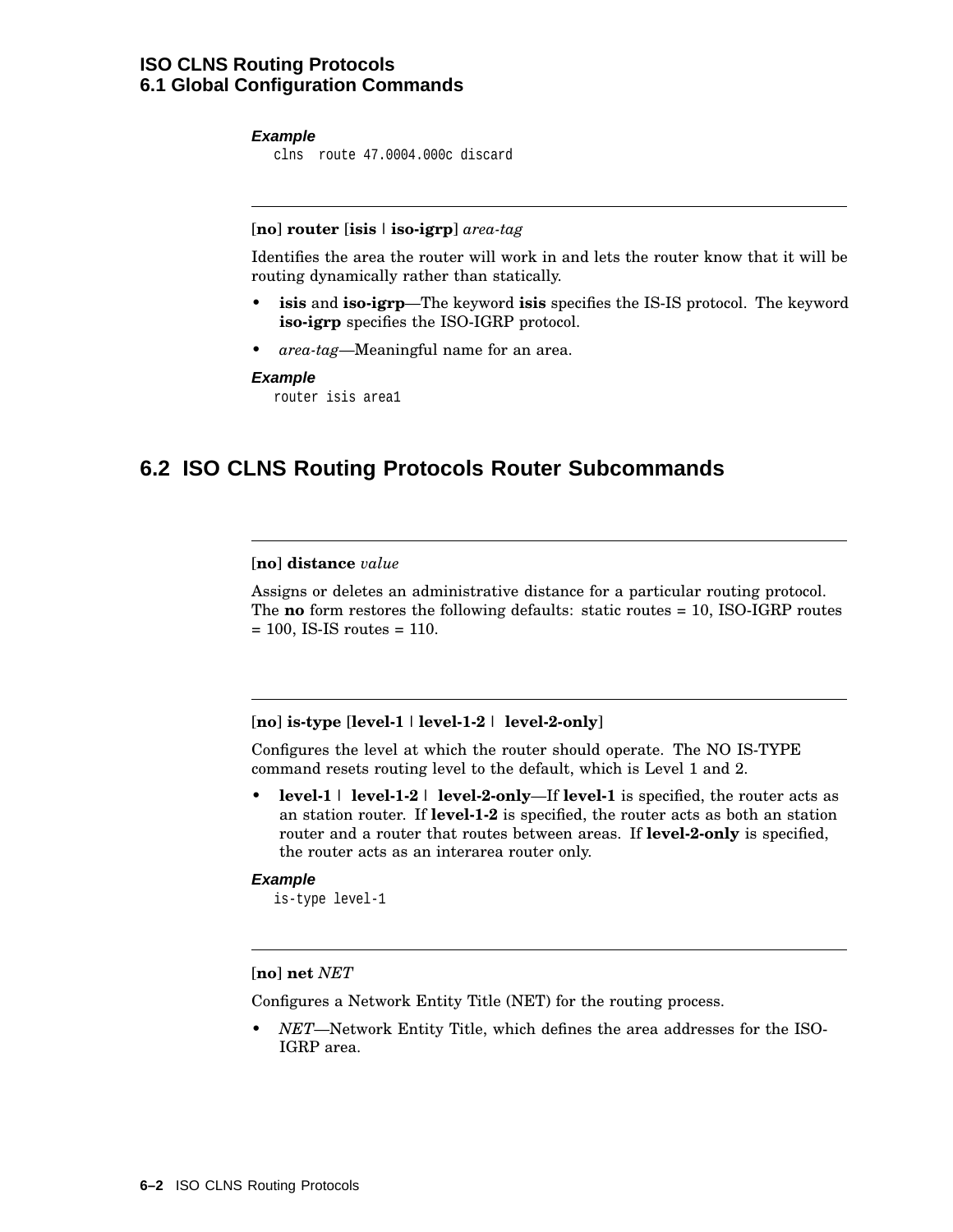### **Example**

net 47.0004.004d.0001.0000.0c11.1111.00

# [**no**] **redistribute** [**iso-igrp** | **isis**] *area-tag*

Redistributes routing information throughout a routing area. The no form disables this CLNS routing protocol on this interface.

• *area-tag*—Defined tag for the areas from which the routing information is to be redistributed.

# **Example**

redistribute iso-igrp area2

### [**no**] **redistribute static**

Causes the router to inject any static CLNS routes into the domain. The no form stops redistribution.

# **6.3 ISO CLNS Routing Protocols Interface Subcommands**

[**no**] **clns route** *NSAP-prefix interface-type unit* [*SNPA-address* | *X.121-address*]

Establishes a specific static route for a named interface.

- *nsap-prefix*—Prefix of NSAPs to be forwarded.
- *interface-type unit*—Name and number of interface.
- *SNPA address* or *X.121 address*—Either the SNPA address, which is required for multiaccess networks other than serial interface routes, or the X. 121 address.

### **Examples**

```
clns route 39.0001 serial 0
clns route 38.0002 ethernet 0 10000.0c00.1550
```
### [**no**] **clns router isis** *area-tag*

Enables IS-IS routing for OSI on a specific interface. The no form with an area tag disables IS-IS routing for the system.

- *area-tag*—Tag defined for the NET using the ROUTER global configuration command.
- *level2*—Specifies that the interface can advertise Level 2 information.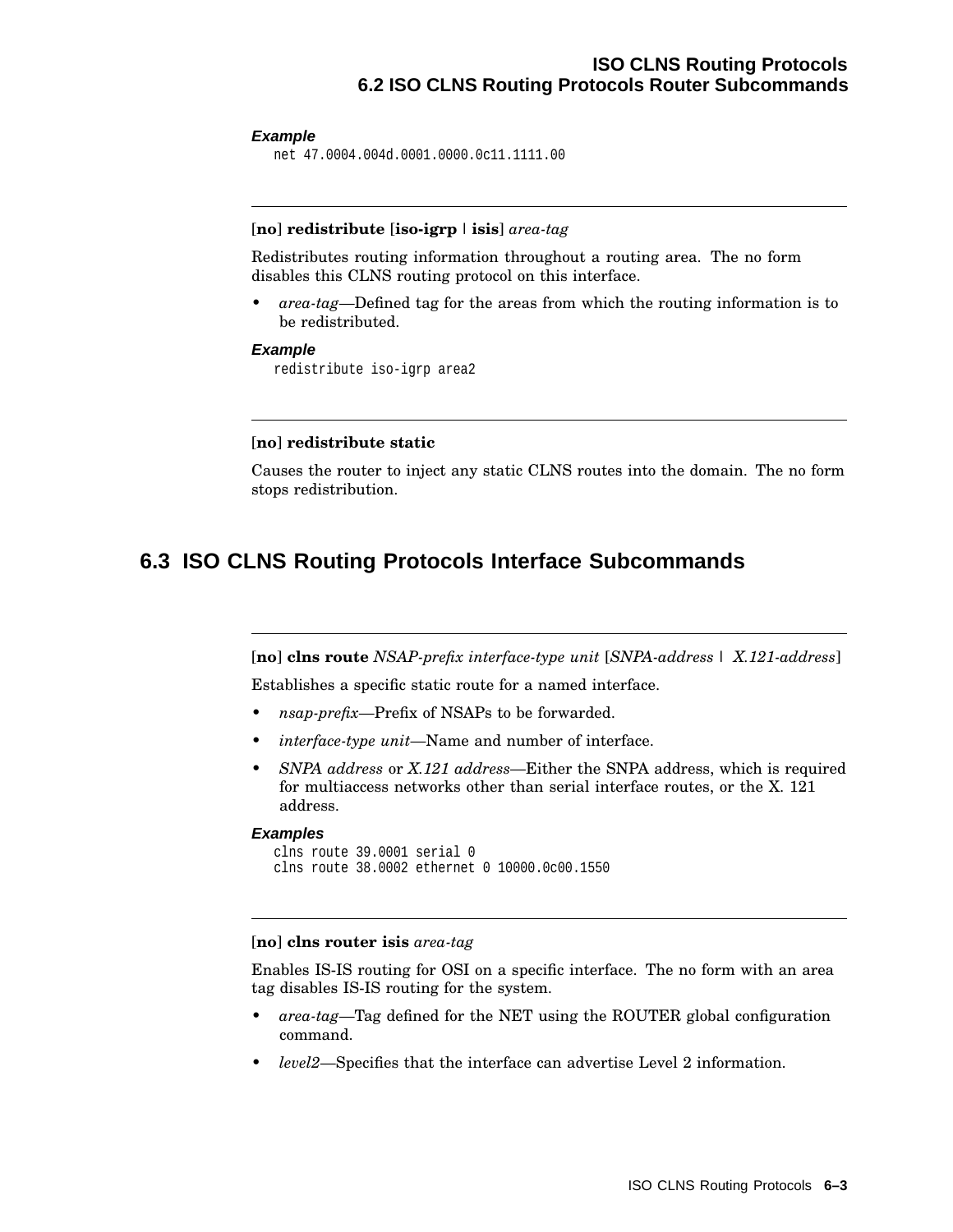# **Example**

clns router isis area1

# [**no**] **clns router iso-igrp** *area-tag* [**level2**]

Specifies ISO-IGRP routing. The **no** form with an area tag disables ISO IGRP routing for the system.

- *area-tag*—Tag defined for the NET using the ROUTER global configuration command.
- **level2**—Specifies that the interface can advertise Level 2 information.

# **Example**

clns router iso-igrp area3 level2

# [**no**] **isis circuit-type** [**level-1** | **level-1-2** | **level-2-only**]

Configures the type of adjacency desired for this interface. The **no** form restores the default, which is **level-1-2**.

- **level-1**—If **level-1** is specified and there is at least one area address in common between this system and its neighbors, at most a Level 1 adjacency can be established.
- **level-1-2**—If **level-1-2** is specified, a Level 1 and 2 adjacency is established if the neighbor is configured as **level-1-2** and there is at least one area in common. If there is no area in common, a Level 2 adjacency is established.
- **level-2-only**—If **level-2-only** is specified, a Level 2 adjacency is established if and only if the neighbor is configured exclusively to be a Level 2 router.

[**no**] **isis metric** *default-metric delay-metric expense-metric error\_metric* [**level-1** | **level-2**]

Configures the metric (or cost) for the specified interface.

- *default-metric*—Default metric value. Default is 10.
- *delay-metric*—Not currently supported.
- *expense-metric*—Not currently supported.
- *error\_metric*—Not currently supported.
- **level-1** or **level-2**—If you do not specify level-1 or level-2, the default metric applies to Level 1 and Level 2. To reset the metric for Level 1 or Level 2 only, specify the appropriate keyword.

### **Example**

isis metric 8 level-1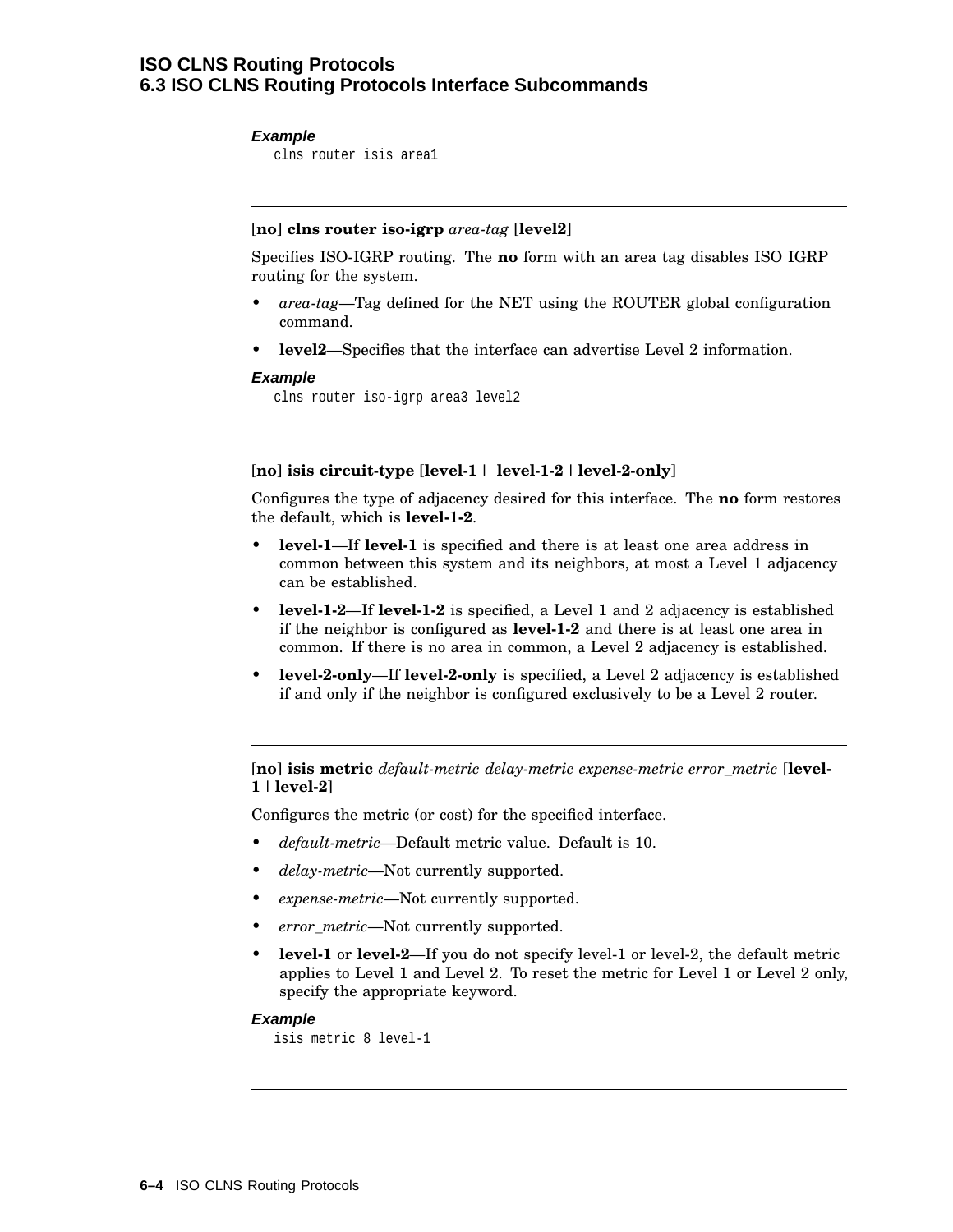### [**no**] **isis password** *password* [**level-1** | **level-2**]

Configures the authentication password for an interface. The **no** form restores the default, which is disabled.

- *password*—Password you enter for authentication. It can contain up to 80 characters.
- **level-1** or **level-2**—Indicates the level for which you want to specify the password.

### **Example**

isis password yourpassword level-1

# [**no**] **isis priority** *value* [**level-1** | **level-2**]

Sets the priority for designated router election. Priorities can be configured for Level 1 and Level 2 individually. The no form restores the default, which is 64.

- *value*—Priority value from 1 to 64.
- **level-1** or **level-2**—If you do not specify **level-1** or **level-2**, the priority applies to Level 1 and Level 2. To reset the priority for Level 1 or Level 2 only, specify the appropriate keyword.

### **Example**

isis priority 32

# **6.4 ISO CLNS Show Commands**

| Command                                                       | <b>Display</b>                                                                       |
|---------------------------------------------------------------|--------------------------------------------------------------------------------------|
| show clns cache                                               | CLNS routing cache.                                                                  |
| show clns                                                     | Information about the CLNS network.                                                  |
| show clns es-neighbor<br>[ <i>options</i> ]                   | ES neighbors that this router knows about.                                           |
| show clns interface [interface]                               | CLNS parameters configured on this interface.                                        |
| show clns is-neighbors<br>[ <i>options</i> ]                  | IS neighbors sorted according to the area in which<br>they are located.              |
| show clns neighbors [options]                                 | Information about both ES and IS neighbors.                                          |
| show clns protocol                                            | Protocol-specific information about each ISO-IGRP<br>routing process in this router. |
| show clns redirects                                           | CLNS redirect information.                                                           |
| show clns route [NSAP]                                        | All destinations to which this router knows how to<br>route packets.                 |
| show clns traffic                                             | List of CLNS packets this router has seen.                                           |
| show isis database [level-1  <br>$level-2$   11   12   detail | IS-IS link state database.                                                           |
| show isis routes                                              | IS-IS Level 1 routing table.                                                         |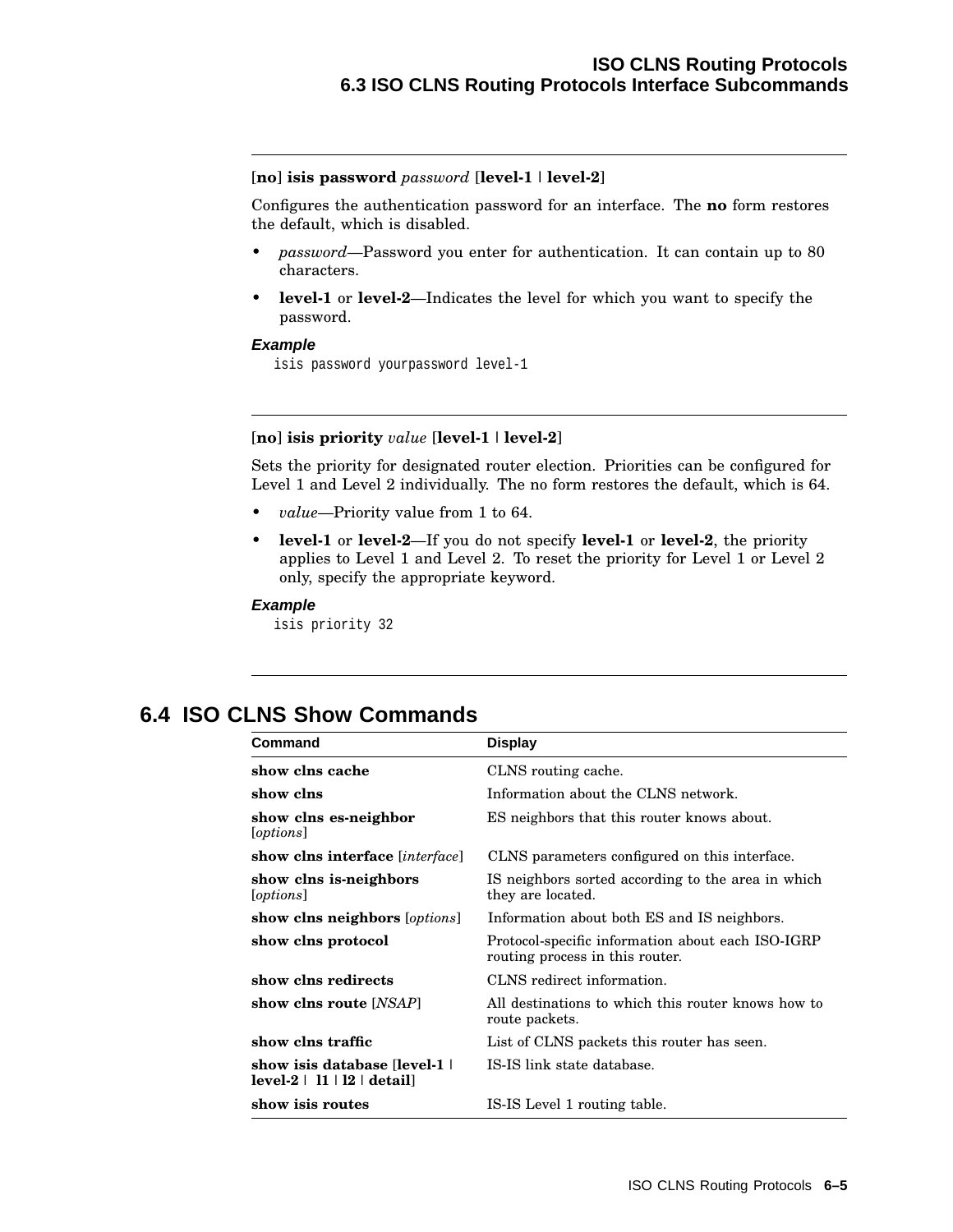# **6.5 Novell Global Commands**

[**no**] **access-list** *number* {**deny** |**permit**} *novell-source-network*[*.source-address* [*source-mask*]] *novell-destination-network* [*.destination-address* [*destinationmask*]]

Specifies standard Novell IPX access lists. The **no** form removes any access list in the current image with the specified number.

- *number*—A unique number for this access list from 800 to 899.
- **deny** or **permit**—Specifies the deny or permit condition.
- *novell-source-network*—Source network.
- *.source-address*—Address of the source network.
- *source-mask*—Mask for the *source-address*.
- *novell-destination-network*—Destination network.
- *.destination-address*—Address of the destination network.
- *destination-mask*—Mask for the *destination-address*.

### **Examples**

```
access list 800 deny -1 2
access list 800 deny 1.0000.0c00.1111
access-list 800 permit 1.1111.1111.1111
0000.0000.0000 2.2222.2222.2222 0000.0000.0000
```
[**no**] **access-list** *number* {**deny** |**permit**} *novell-protocol source-network* [*.sourceaddress* [*source-mask*]] *source-socket destination-network* [*.destination-address* [*destination-mask*]]*destination-socket*

Specifies extended Novell IPX access lists. The **no** form removes any access list in the current image with the specified number.

- *number*—A unique number for this extended access list from 900 to 999.
- **deny** or **permit**—Specifies the deny or permit condition.
- *novell-protocol*—Novell protocol number.
- *source-network*—Source network.
- *.source-address*—Address of the source network. A network number of 1 matches all networks.
- *source-mask*—Mask for the *source-address*.
- *source-socket*—Socket number. A socket number of zero matches all sockets.
- *destination-network*—Destination network.
- *.destination-address*—Address of the destination network.
- *destination-mask*—Mask for the *destination-address*.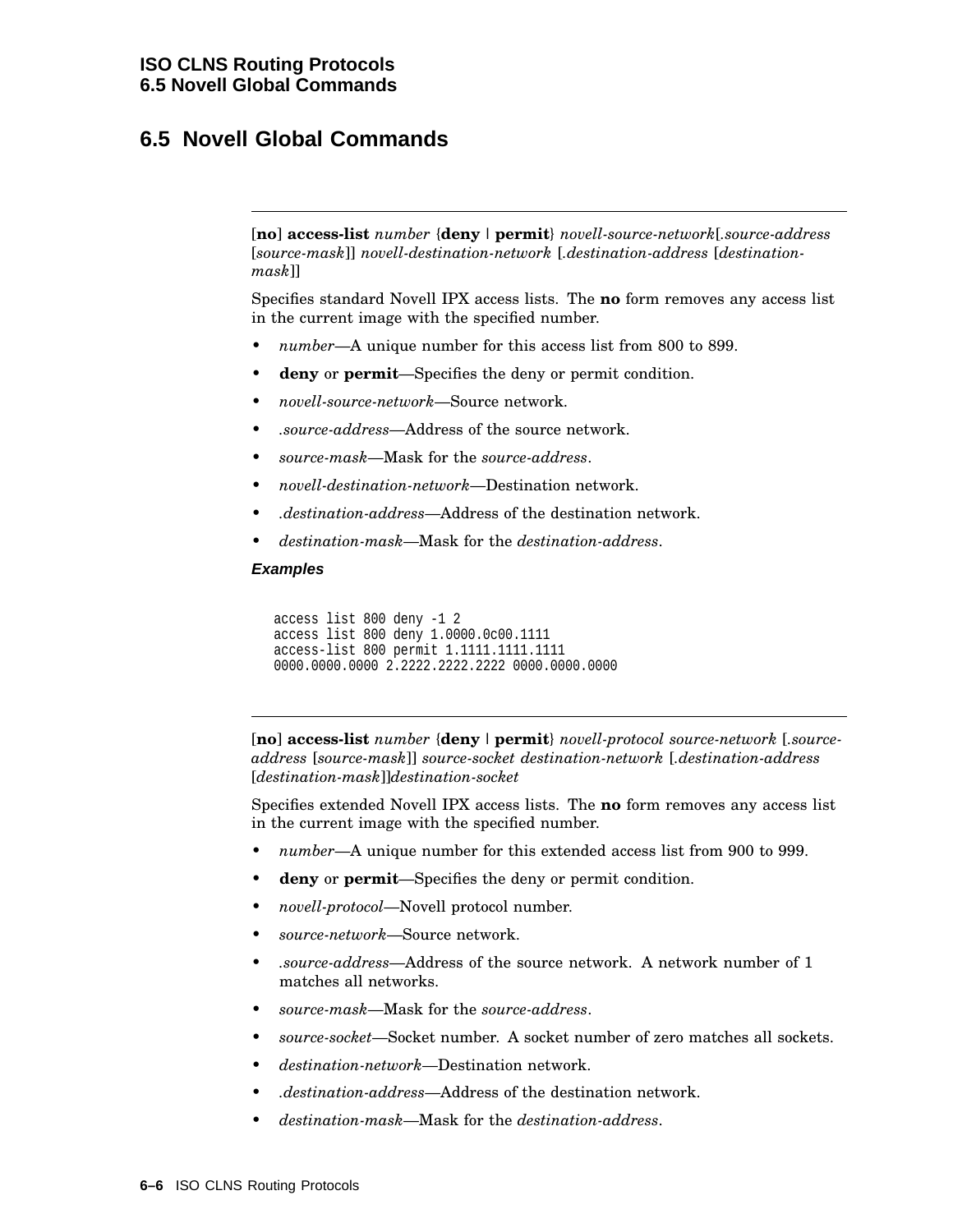• *destination-socket*—Destination socket number. A socket number of zero matches all sockets.

# **Examples**

```
access list 900 deny 1 1 1234 2 1234
access list 900 deny 1 1.1111.1111.1111 0000.0000.
0000 1234 2.2222.2222.2222 0000.0000.0000 1234
```
[**no**] **access-list** *number* {**permit** | **deny**} *network* [*.address*] [*service-type*]

Defines an access list for filtering SAP-based messages generated by Novell servers and DECbrouter 90 routers as they broadcast their capabilities.

- *number*—A unique decimal number from 1000 to 1099.
- **permit** or **deny**—Specifies the type of access desired. Permit or deny access is based on the data provided.
- *network*—A hexadecimal Novell network number. The value zero defines the local network; the value 1 defines all networks.
- *.address*—Novell host address.
- *service-type*—The service type to filter in hexadecimal format. The value zero represents all services.

# **Example**

```
access-list 1001 deny -1 4
access-list 1001 permit -1
```
### [**no**] **novell maximum-paths** *paths*

Follows the NOVELL ROUTING command to set the maximum number of multiple paths that the router will remember and use. The no form restores the default, which is 1.

• *paths*—Number of paths to be remembered.

### **Example**

novell maximum-paths 3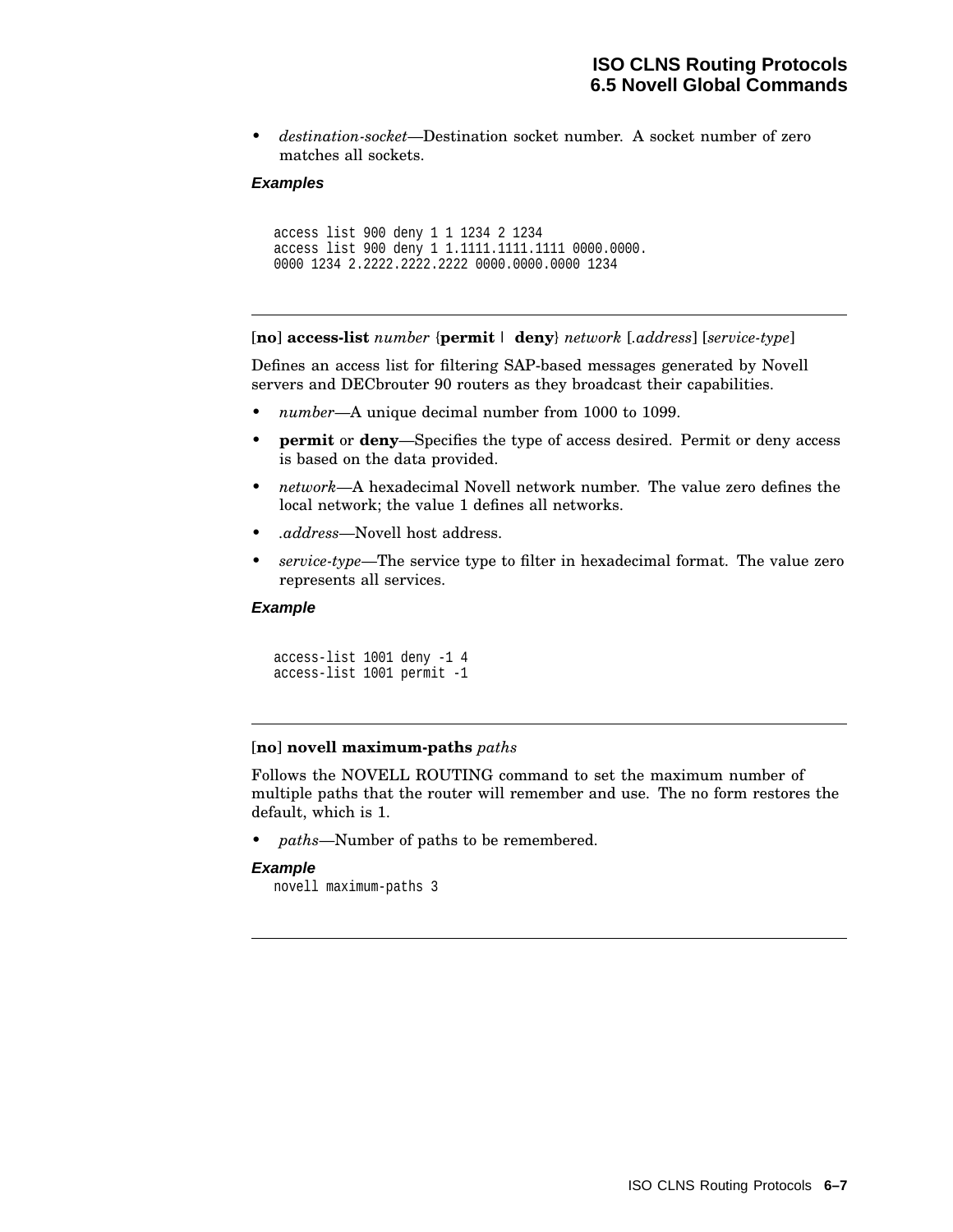[**no**] **novell route** *network network.address*

Specifies or removes static routes for a Novell network.

- *network*—The network whose messages you want to forward.
- *network.address*—The network address of the router to which you want to forward network traffic.

# **Example**

novell route 5e 3abc.0000.0c00.1ac9

### [**no**] **novell routing** [*host-address*]

Enables or disables Novell routing and Novell RIP routing and SAP services.

• *host-address*—System-wide host address. If you do not specify an address, the MAC address of the first Ethernet, Token Ring, or FDDI interface is used. The address must not be multicast.

# **Example**

novell routing 0000.0c00.23fe

[**no**] **novell sap** *service-type name net.address socket hop-count*

Specifies or removes static Novell SAP table entries.

- *service-type*—SAP service-type number.
- *name*—Service name.
- *net.address*—Network and host address of the server.
- *socket*—Socket number for this service
- *hop-count*—Server is this number of hops away.

#### **Example**

novell sap 107 MAILSERV 160.0000.0c01.2b72 8104 1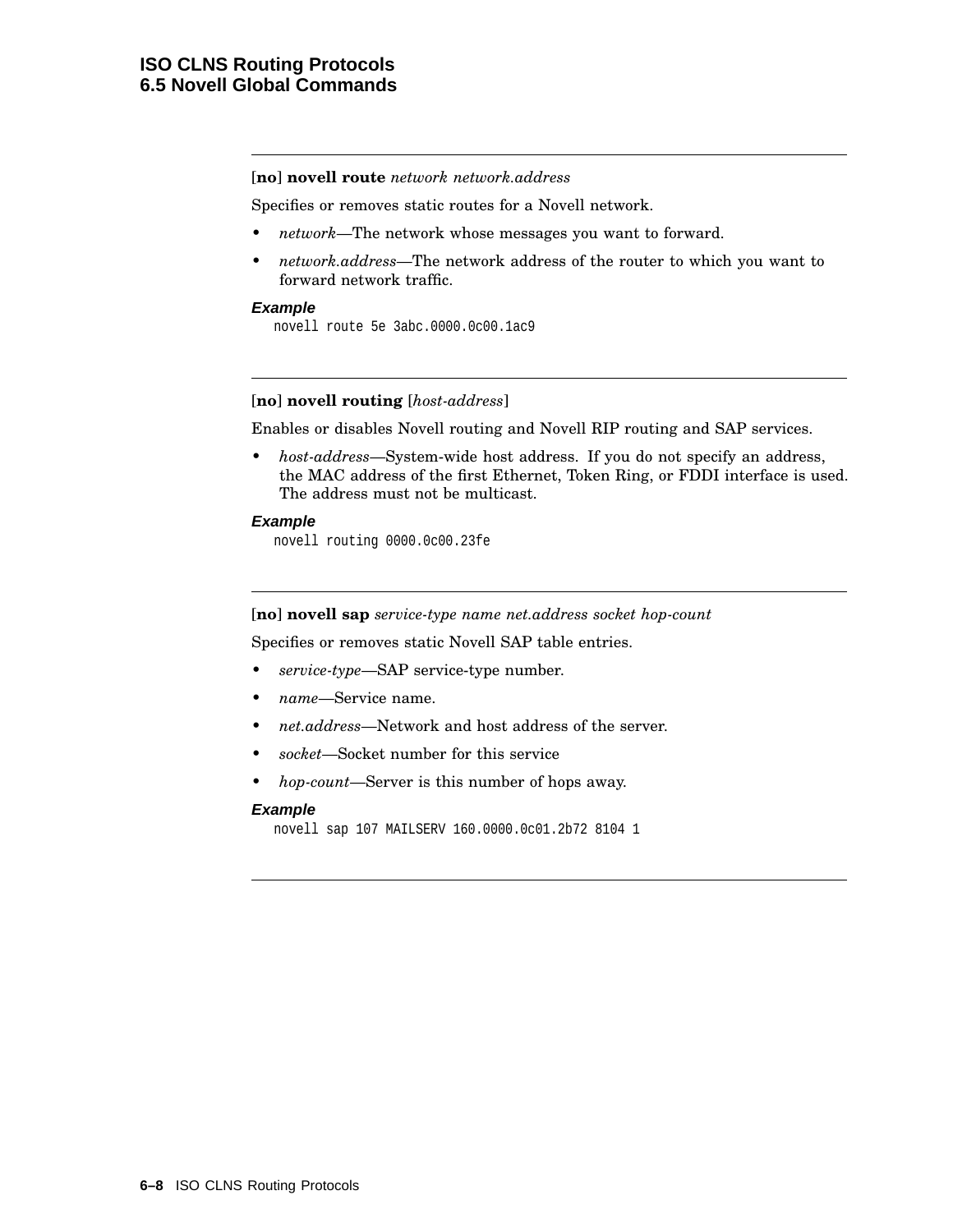# **6.6 Novell Interface Subcommands**

### [**no**] **novell access-group** *number*

Assigns a Novell IPX access list group number to a specific interface. The **no** form removes the number.

• *number*—Novell access list number. All outgoing packets forwarded through the interface will be filtered by this access list.

#### **Example**

novell access-group 815

# **novell encapsulation** {**novell-ether** | **arpa**}

Selects which data format or encapsulation is used on an Ethernet interface. Default is Novell IPX over Ethernet using Novell's variant of IEEE 802.2 encapsulation.

Choose one of these keywords:

- **novell-ether**—Enter to specify Novell IPX over Ethernet using Novell's variant of IEEE 802.2 encapsulation.
- **arpa**—Enter when the Novell systems must communicate with other vendors' systems such as Digital VAX/VMS. In this case, Ethernet-style encapsulation is used with a protocol type of 8137.

### **Example**

novell encapsulation arpa

### [**no**] **novell helper-address** *net.host*

Forwards broadcast packets that match the access list specified by the NOVELL HELPER-LIST subcommand. Useful for hosts that use a protocol other than SAP to advertise their availability.

• *net.host*—The network and host address to which broadcast packets are forwarded.

### **Example**

novell helper-address 3abc.0000.0c00.1ac9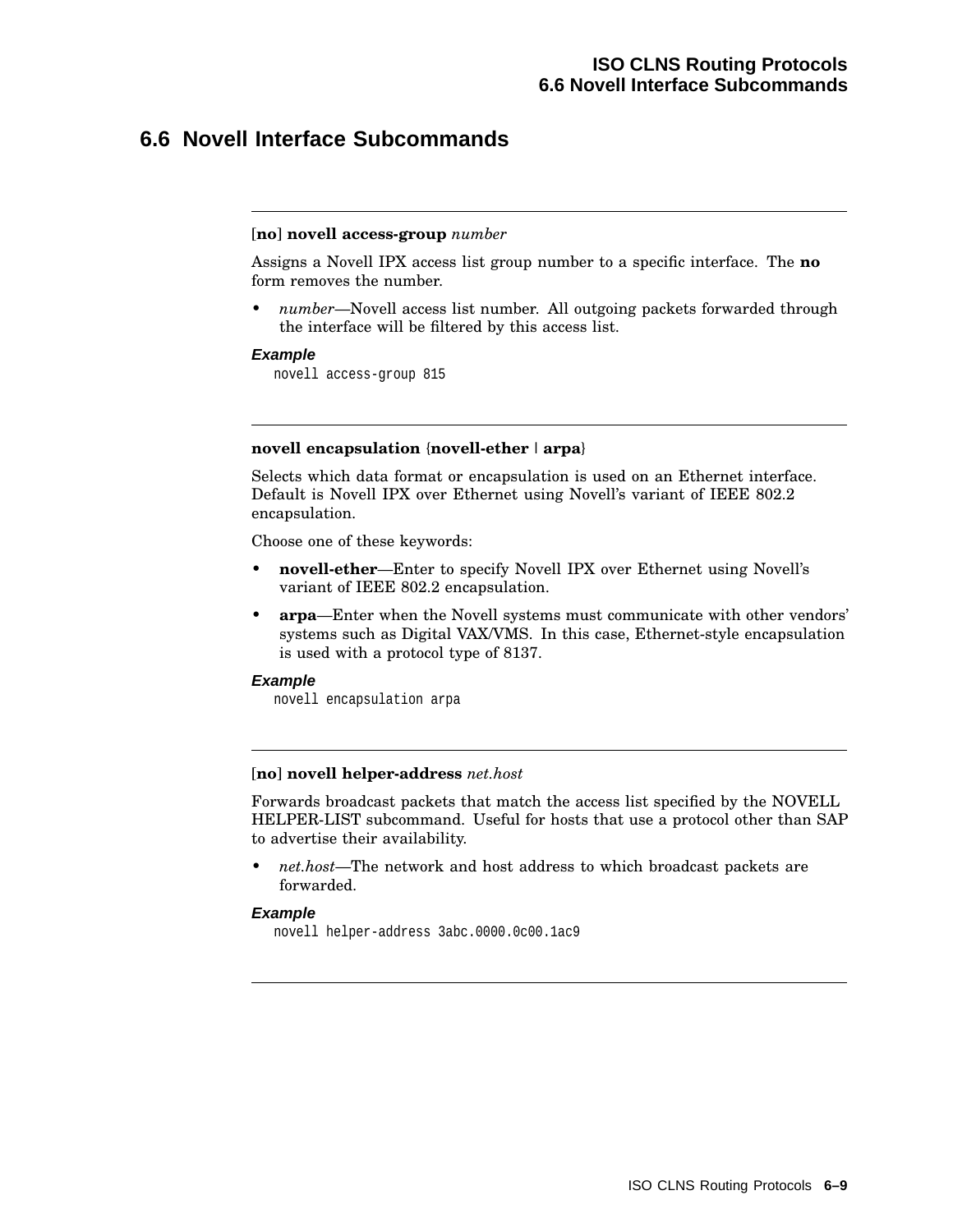### [**no**] **novell helper-list** *access-list-number*

Forwards packets that pass the specified Novell access list to the Novell helper host. The **no** form disables the function.

• *access-list-number*—The access list number specified in the Novell ACCESS-LIST command.

### **Example**

novell helper-list 801

### [**no**] **novell input-network-filter** *access-list-number*

Interface subcommand that explicitly specifies the networks that are added to the Novell IPX routing table. The **no** form disables the function.

• *access-list-number*—The access list number specified in the NOVELL ACCESS-LIST command.

### **Example**

novell input-network-filter 801

### [**no**] **novell input-sap-filter** *access-list-number*

Explicitly specifies the services that are added to the Novell SAP table. The **no** form disables this function.

• *access-list-number*—A SAP access list number from 1000 to 1099.

### **Example**

novell input-sap-filter 1000

### [**no**] **novell network** *number*

Enables and disables Novell routing on a particular interface.

• *number*—Number of the Novell network to which the interface is attached.

#### **Example**

novell network 5e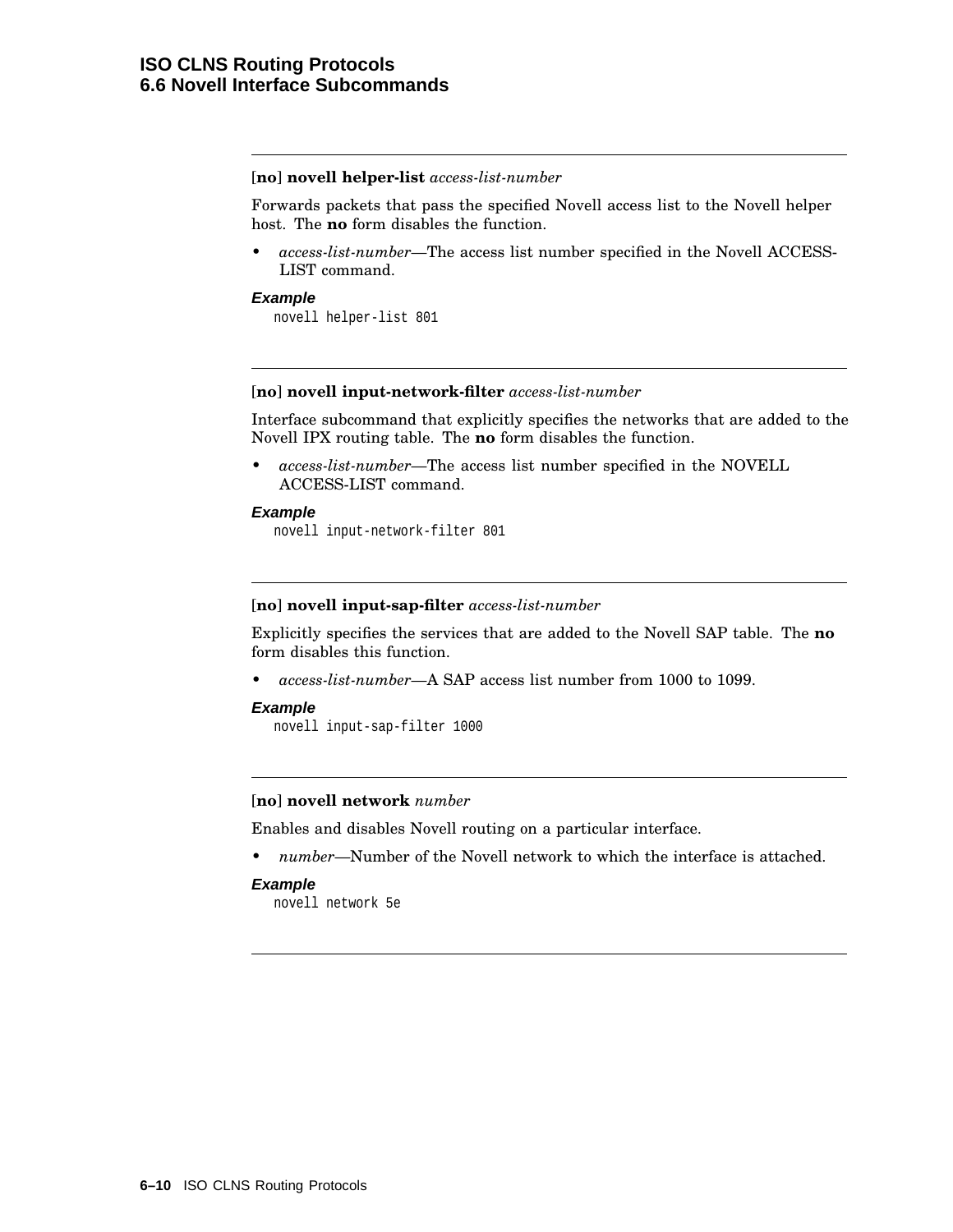### [**no**] **novell output-network-filter** *access-list-number*

Explicitly specifies the list of networks that are sent in routing updates. The **no** form disables the function.

• *access-list-number*—The access list number specified in the novell ACCESS-LIST command.

### **Example**

novell output-network-filter 821

# [**no**] **novell output-sap-delay** *delay*

Establishes a delay between SAP packets so that the router interface operates at the slower speed of the Novell server. The **no** form disables the mechanism.

• *delay*—The delay between SAP packets in milliseconds.

### **Example**

novell output-sap-delay 200

### [**no**] **novell output-sap-filter** *access-list-number*

Explicitly specifies the list of services that are included in a SAP update. The **no** form disables this function.

• *access-list-number*—A SAP access list number from 1000 to 1099.

#### **Example**

novell input-sap-filter 1000

# [**no**] **novell route-cache**

Enables or disables Novell fast switching. Default is enabled.

### [**no**] **novell router-filter** *access-list-number*

Interface subcommand that specifies or removes the list of routers from which data will be accepted.

• *access-list-number*—Access list number specified in the NOVELL ACCESS-LIST command.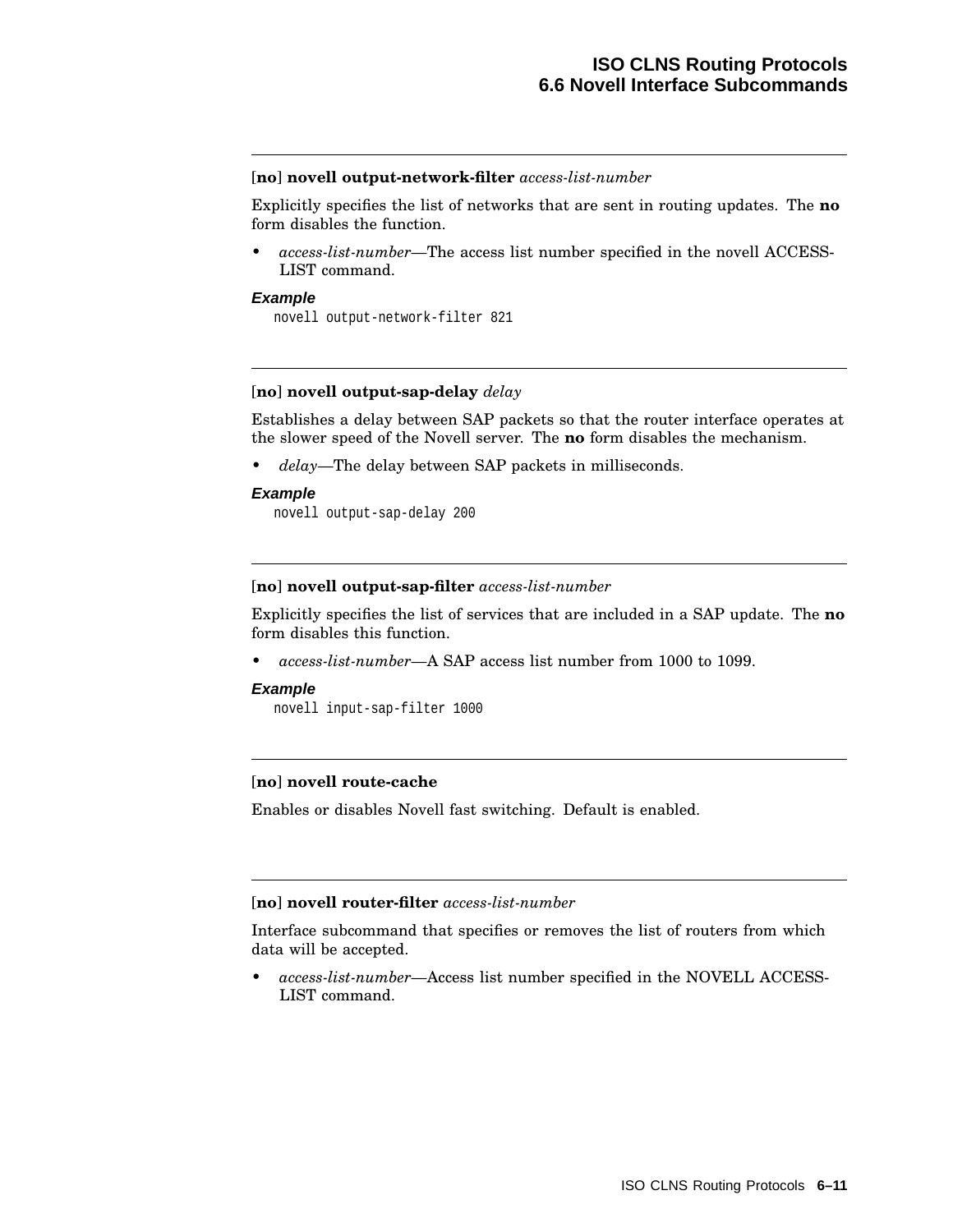### **Example**

novell router-filter 823

# [**no**] **novell router-sap-filter** *access-list-number*

Configures the routers to filter Novell SAP messages. The **no** form removes the filters.

• *access-list-number*—A SAP Novell access list from 1000 to 1099. Defines the specific router from which SAP updates will be accepted or denied.

### **Example**

novell router-sap-filter 1000

### **novell sap-interval** *interval*

Establishes less frequent SAP update interval for use over slow links. Default is 1 minute.

• *interval*—Number of minutes between SAP updates. If *interval* is 0, periodic updates are not sent. A message is sent only when the server first appears and when it goes down.

### **Example**

novell sap-interval 5

# [**no**] **novell source-network-update**

When enabled, repairs corrupted network numbers by setting the source network field of any packet with a hop count of zero to the local network number.

### [**no**] **novell update-time** *seconds*

Allows the Novell routing update timers to be set individually for each interface. This command can be used only with all DECbrouter 90 or a combination of Cisco routers and DECbrouter 90s environment, and all timers should be the same for routers connected to the same network segment. The **no** form restores the default of 60 seconds.

• *seconds*—The interval between updates. Minimum is 10.

# **Example**

novell update-time 40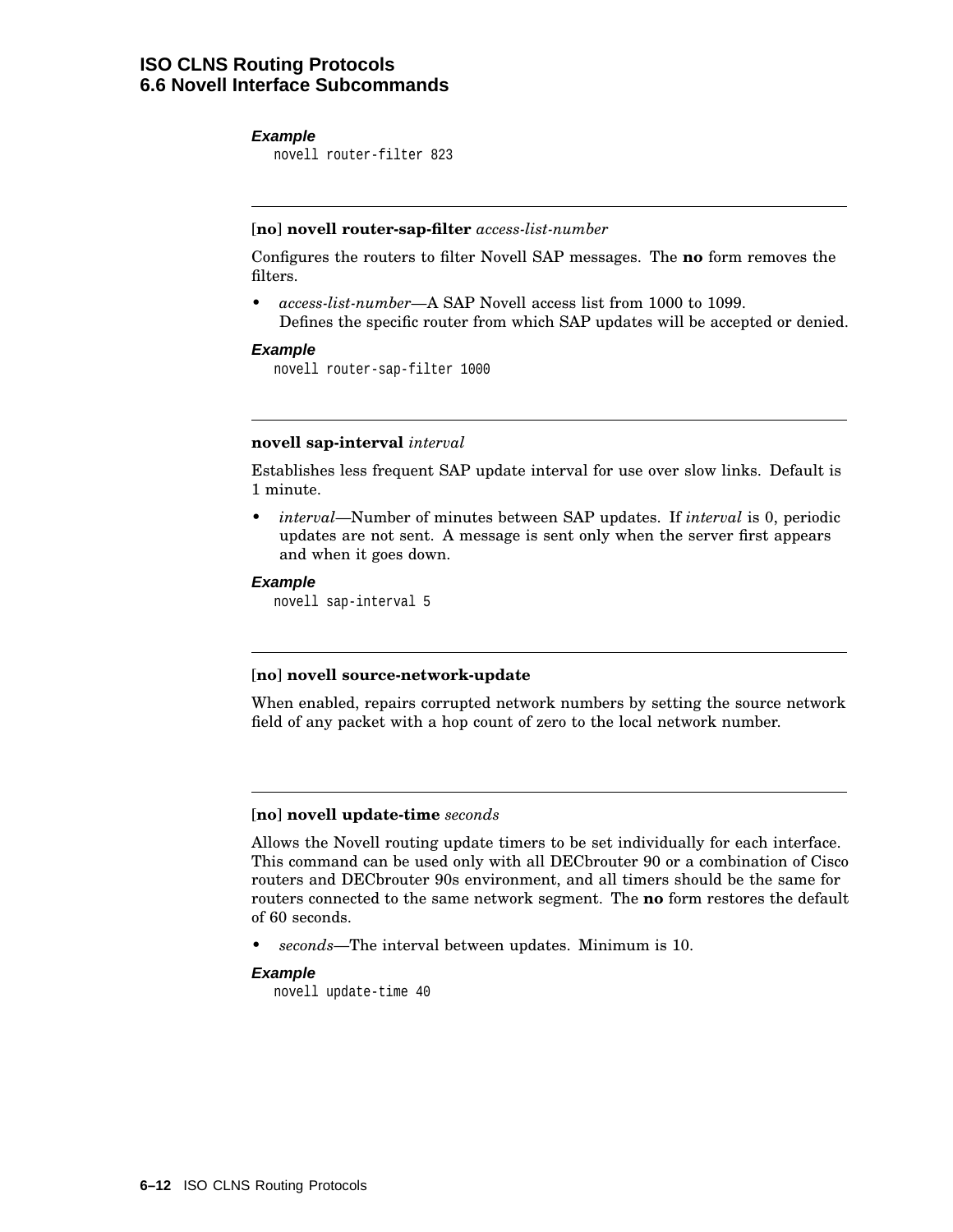# **ISO CLNS Routing Protocols 6.7 Novell Show Commands**

# **6.7 Novell Show Commands**

| <b>Command</b>                                | <b>Display</b>                                                                          |  |
|-----------------------------------------------|-----------------------------------------------------------------------------------------|--|
| show novell cache                             | List of fast-switching cache entries.                                                   |  |
| show novell interface<br>[ <i>interface</i> ] | Novell parameters configured on the interface.                                          |  |
| show novell route                             | Novell routing table.                                                                   |  |
| show novell servers                           | Servers discovered through SAP advertisements.                                          |  |
| show novell traffic                           | Information about Novell packets transmitted and received<br>including number and type. |  |

# **6.8 PUP Commands**

# [**no**] **pup routing**

Enables or disables PUP routing.

# [**no**] **pup** *address*

Enables or disables PUP routing on a particular interface.

• *address*—The desired PUP address of the interface.

### **Example**

pup 10#371

# [**no**] **pup helper-address** *address*

Sets the helper address so that broadcasts to the PUP Miscellaneous Services socket can be forwarded to another network (the helper address) where the appropriate servers can be found.

• *address*—The PUP address of the desired server.

# **Example**

pup helper-address 10#371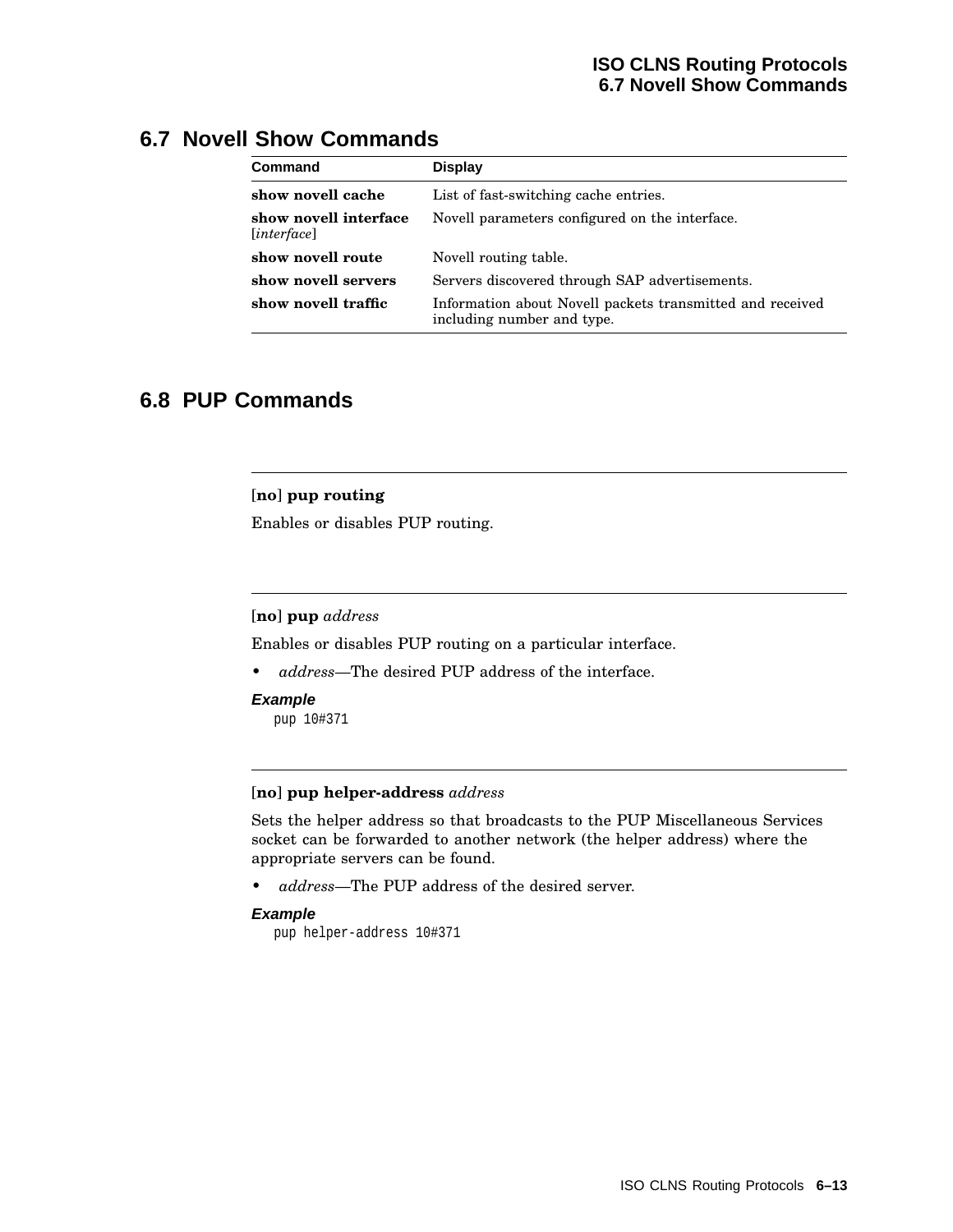# **6.9 PUP Show Commands**

| Command          | <b>Display</b>                                          |
|------------------|---------------------------------------------------------|
| show pup arp     | PUP-specific ARP entries.                               |
| show pup route   | Routing entries obtained from the PUP routing protocol. |
| show pup traffic | Statistical summaries of PUP packets.                   |

# **6.10 VINES Global Configuration Commands**

[**no**] **vines access-list** *number* {**permit** |**deny**} **IP** *source-address source-mask dest-address dest-mask*

[**no**] **vines access-list** *number* {**permit** |**deny**} *protocol source-address sourcemask source-port dest-address dest-mask dest-port*

Commands create or delete a VINES access list.

- *number*—Access list number from 1 to 100.
- **permit** or **deny**—Specifies the permit or deny condition.
- *protocol*—An integer between 1 and 255, or one of the following protocols:
- **SPP**—Sequence Packets Protocol
- **RTP**–Routing Table Protocol
- **ARP**—Address Resolution Protocol
- **IPC**—Interprocess Communications
- **ICP**—Internet Control Protocol
- *source-address* and *dest-address*—VINES addresses written in the standard form.
- *source-mask* and *dest-mask*—VINES addresses that indicate the bits in the corresponding address that should be ignored.
- *source-port* and *dest-port*—Port numbers expressed as integers from 0 to 65535.

#### **Examples**

```
vines access-list 1 permit IP 0:1 ffffffff:0 0:1 ffffffff:0
vines access-list 1 deny IP 0:0 fffffffffffff 0:0 ffffffffffffff
no vines access-list 1
```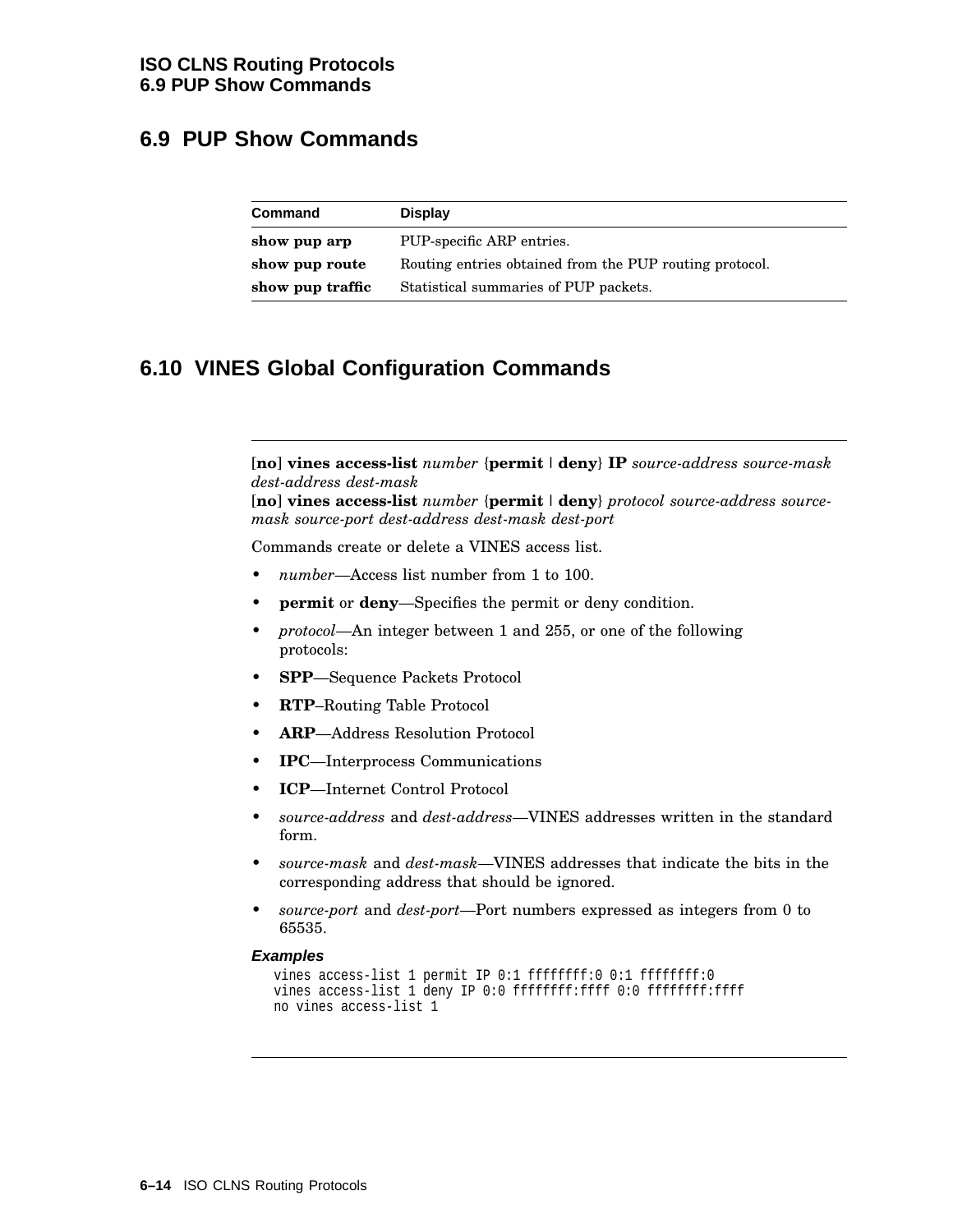### [**no**] **vines host** *name address*

Adds or deletes an entry in the VINES name-to-address mapping table. Once entered, a VINES name can be used anywhere that a VINES address is requested.

- *name*—The name of a VINES host. It can be any length.
- *address*—The VINES address expressed in the form *network:subnet*.

#### **Example**

vines host STUFF 0027AF92:8001

# [**no**] **vines routing** [*address*]

Enables or disables VINES routing.

• *address*—Specifies the VINES address of the router. The format is *network:subnet*. The *subnet* must always be 1. The *address* argument is not necessary for Ethernet interfaces, because the router automatically maps itself into the VINES address space that is reserved for the router.

#### **Example**

vines routing 3001082D:1

# **6.11 VINES Interface Subcommands**

[**no**] **vines access-group** *list*

Assigns an outgoing VINES access list to the defined interface. The **no** form removes the access list.

• *list*—Number of an access list defined with the vines access-list command.

### **Example**

```
vines access-group 2
```
### [**no**] **vines arp-enable**

Enables or disables the processing of ARP packets received on the defined interface. When enabled, the router responds to ARP packets and assigns network addresses to clients.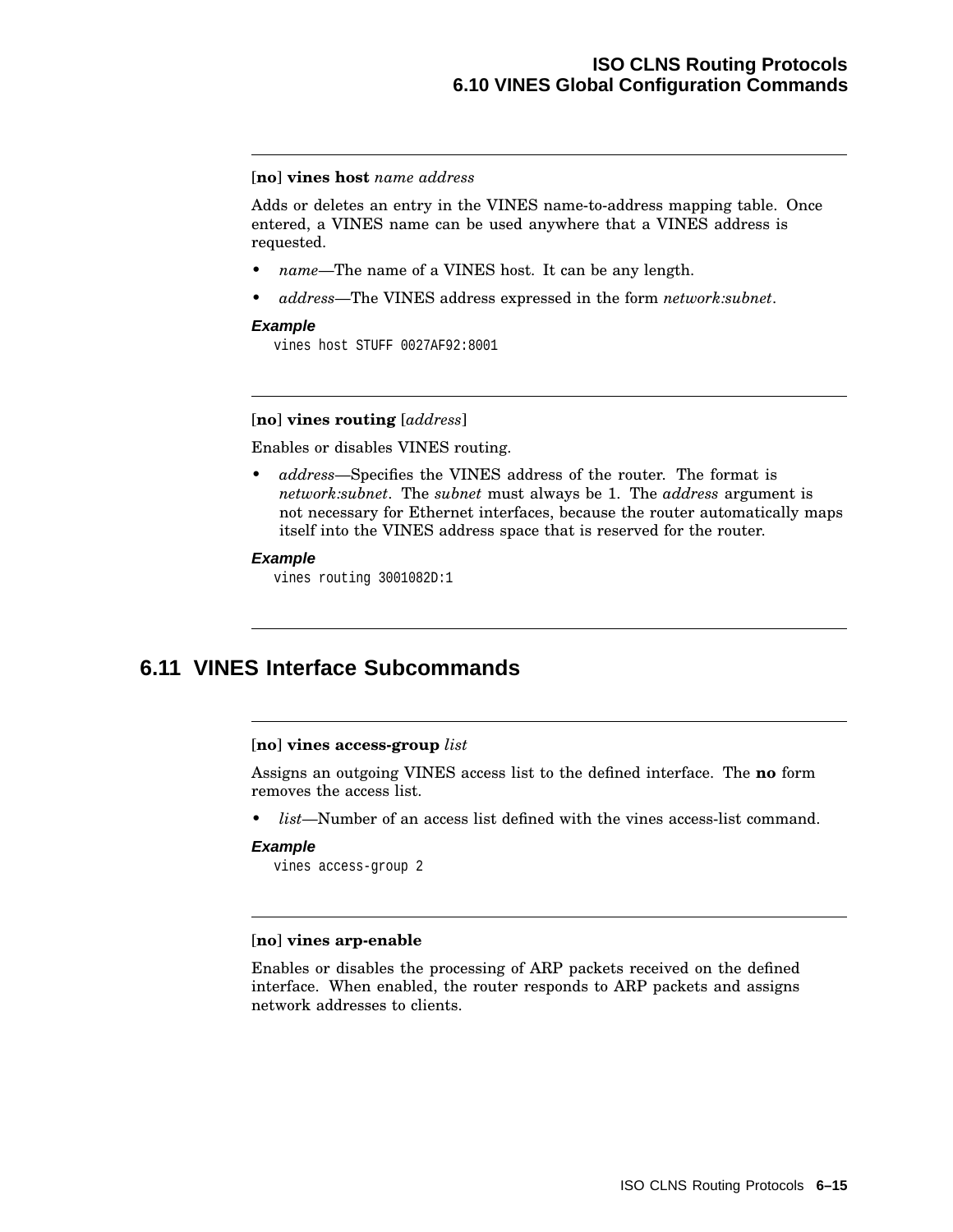# **vines encapsulation** {**arpa** | **snap** | **vines-tr**}

Sets the MAC-level encapsulation used for VINES broadcasts on the defined interface. The current defaults are: **arpa** for Ethernet lines, and **snap** for IEEE 802.2 media.

# [**no**] **vines metric** [*number*]

Enables or disables the processing of VINES processing on this interface.

• *number*—The VINES delay metric, which is used in routing updates. If this argument is not supplied, the system automatically chooses a reasonable metric value based on the delay value set for the defined interface.

# [**no**] **vines redirect-interval** [*number*]

Determines how frequently the router sends an ICP redirect message on a given interface.

• *number*—The minimum number of seconds that must pass before the router sends *redirect* messages. If the value for *number* is 0, the router will never send redirects on this interface.

# **Example**

vines redirect-interval 0

# [**no**] **vines serverless**

Configures a Banyan VINES network without a server. This command can be used on several routes to build a path to a network that contains servers. The NO VINES SERVERLESS command is the default.

# **6.12 VINES Show Commands**

| Command                                                | <b>Display</b>                                                     |
|--------------------------------------------------------|--------------------------------------------------------------------|
| show vines host [name]                                 | Contents of the VINES name table.                                  |
| show vines interface<br>[ <i>interface</i> ]           | VINES parameters configured on the interface.                      |
| show vines neighbors<br><i><u><b>[address]</b></u></i> | Contents of the VINES neighbor table maintained by<br>this router. |
| show vines route [address]                             | Contents of the VINES routing table.                               |
| show vines traffic                                     | Statistics kept about VINES protocol traffic.                      |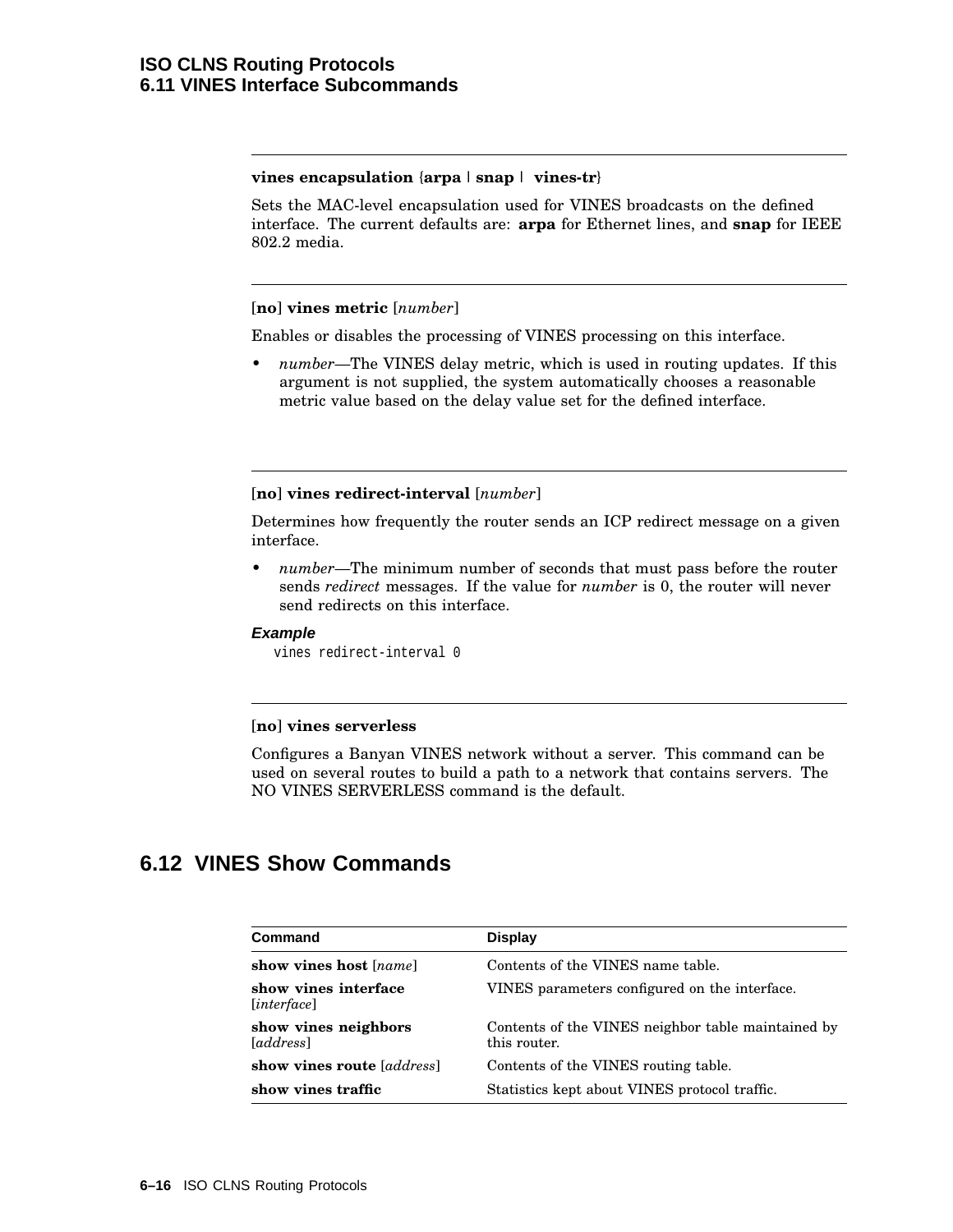# **6.13 XNS Global Configuration Commands**

[**no**] **access-list** *number* {**permit** |**deny**} *XNS-source-network* [*.source-address* [*source-mask*]] *XNS-destination-network* [*.destination-address*[*destination-mask*]]

Configures or removes an XNS access list.

- number—Access list number in the range from 400 to 499.
- **permit** or **deny**—Specifies the filtering action.
- *XNS-source-network*—The XNS source network.
- *.source-address*—Address of the *XNS-source-network*.
- *source-mask*—Mask for the *source-address*.
- *XNS-destination-network*—The XNS destination network.
- *.destination-address*—Address of the *XNS-destination-network*.
- *destination-mask*—Mask for the *destination-address*.

#### **Examples**

```
access-list 400 deny -1 2
access-list 400 deny 21.0000.0c00.1111
access-list 400 deny 21.011.1622.0015 0000.0000.0000 31.01D3.020C.0022 0000.
0000.0000
```
[**no**] **access-list** *number* {**deny** |**permit**} *XNS-protocol source-network*[*.sourceaddress* [*source-mask*]] *source-socket destination-network*[*.destination-address* [*destination-mask*]] *destination-socket*

Configures or removes an extended XNS access list.

- number—Access list number in the range from 500 to 599.
- **permit** or **deny**—Specifies the filtering action.
- *XNS-protocol*—XNS protocol number.
- *source-network*—The XNS source network.
- *.source-address*—Address of the *XNS-source-network*.
- *source-mask*—Mask for the *source-address*.
- *destination-network*—The XNS destination network.
- *.destination-address*—Address of the *XNS-destination-network*.
- *destination-mask*—Mask for the *destination-address*.

#### **Examples**

```
access-list 500 deny 1 1 1234 2 1234
access-list 500 deny 1 21.110011.1622.001500.0000.
0000 31.01D3.020C.0022 0000.0000.0000. 1234
```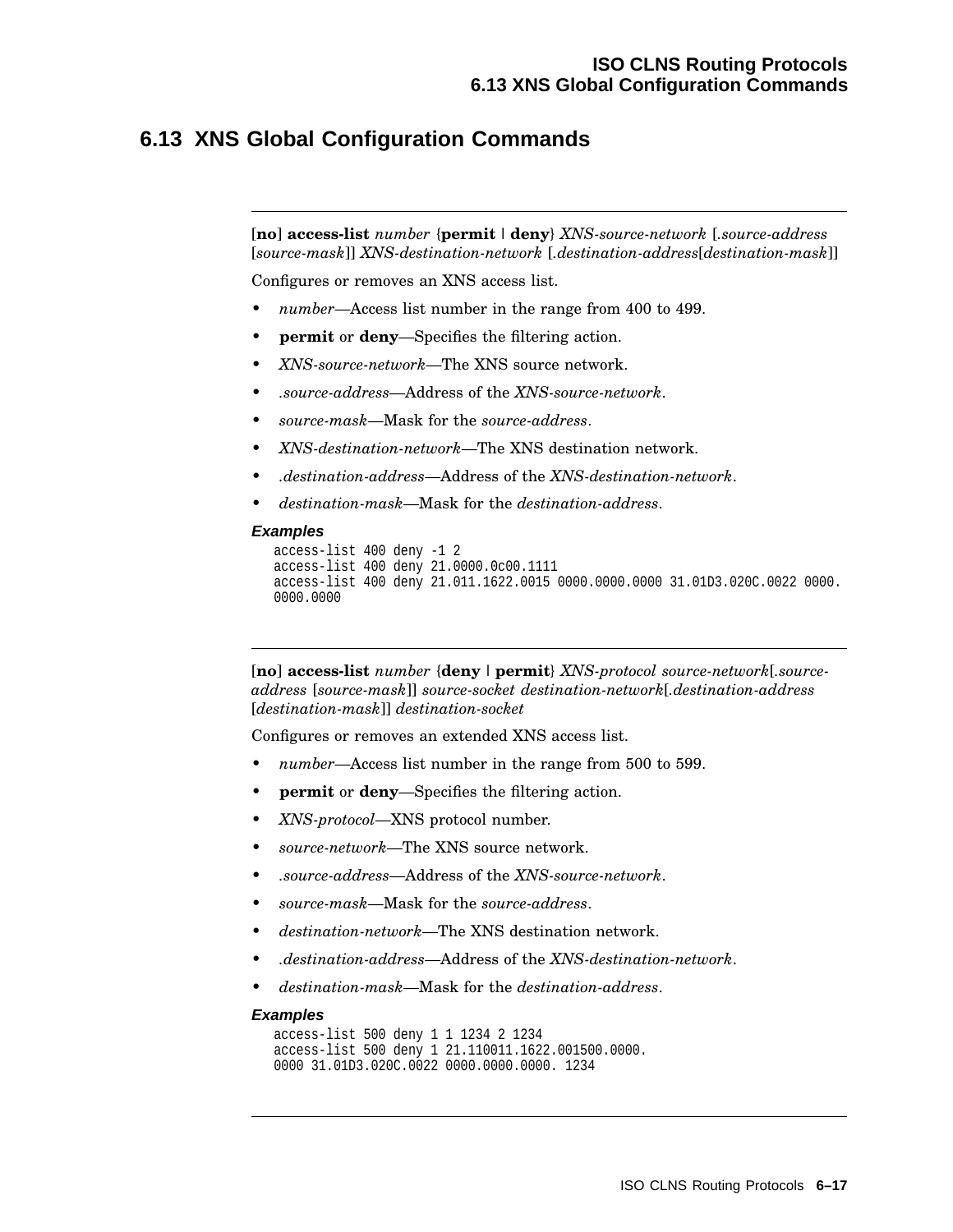# **ISO CLNS Routing Protocols 6.13 XNS Global Configuration Commands**

### **no access-list** *number*

Removes the specified XNS access list.

• *number*—Access list number.

#### **Example**

no access-list 401

### [**no**] **xns forward-protocol** *type*

Defines the protocol types that will be forwarded when a broadcast is received on an interface that has an XNS helper address. The **no** form disables forwarding of the specified protocol.

• *type*—A decimal number corresponding to an appropriate XNS protocol.

# **Example**

```
xns forward-protocol 2
```
### [**no**] **xns maximum-paths** *paths*

Sets the maximum number of equal-cost paths the router will use. Default is 1.

• *paths*—Maximum number of paths.

#### **Example**

xns maximum-paths 2

# [**no**] **xns route** *network host-address*

Adds a static route to the XNS routing table.

- *network*—The destination XNS network number expressed in decimal format.
- *host-address*—A decimal XNS network number and the hexadecimal host number.

### **Example**

```
xns route 25 51.0456.acd3.1243
```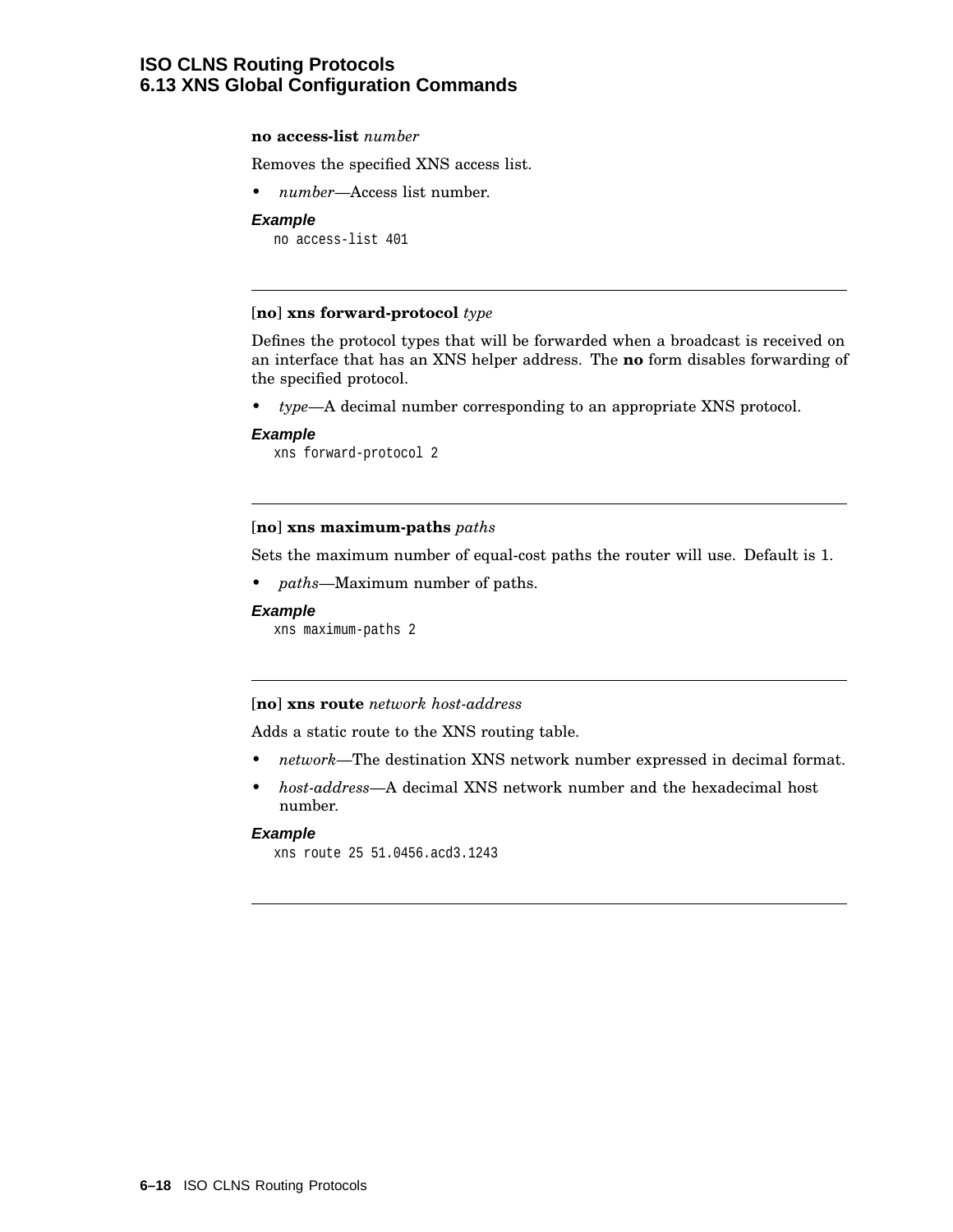# [**no**] **xns routing** [*address*]

Enables XNS routing. The **no** form disables all XNS packet processing.

• *address*—XNS address the router should use. If the argument address is omitted, the router uses the first Ethernet interface hardware address it finds.

### **Example**

xns routing 0123.4567.abcd

[**no**] **xns ub-emulation** Enables Ungermann-Bass Net/One routing. Causes hello packets and routing updates in Ungermann-Bass format to be sent out through all the interfaces on which XNS is enabled. Also causes the router to get its routing information for remote networks from Ungermann-Bass updates. The **no** form restores the router to standard XNS mode.

# [**no**] **xns ub-routing**

Makes the router behave exactly as it would if you issued the XNS UB-EMULATION command for the system as a whole, as well as the XNS HEAR-RIP, XNS FLOOD BROADCAST ALLNETS, and XNS FLOOD SPECIFIC ALLNETS commands for all interfaces on which XNS is enabled.

# **6.14 XNS Interface Subcommands**

#### [**no**] **xns access-group** *number*

Assigns an XNS access list number to an interface. Also compares all XNS packets that ordinarily would have been forwarded by the router through this interface to the access list. If the packet fails the access list, it is discarded and not transmitted.

• *number*—Access list number.

### **Example**

xns access-group 500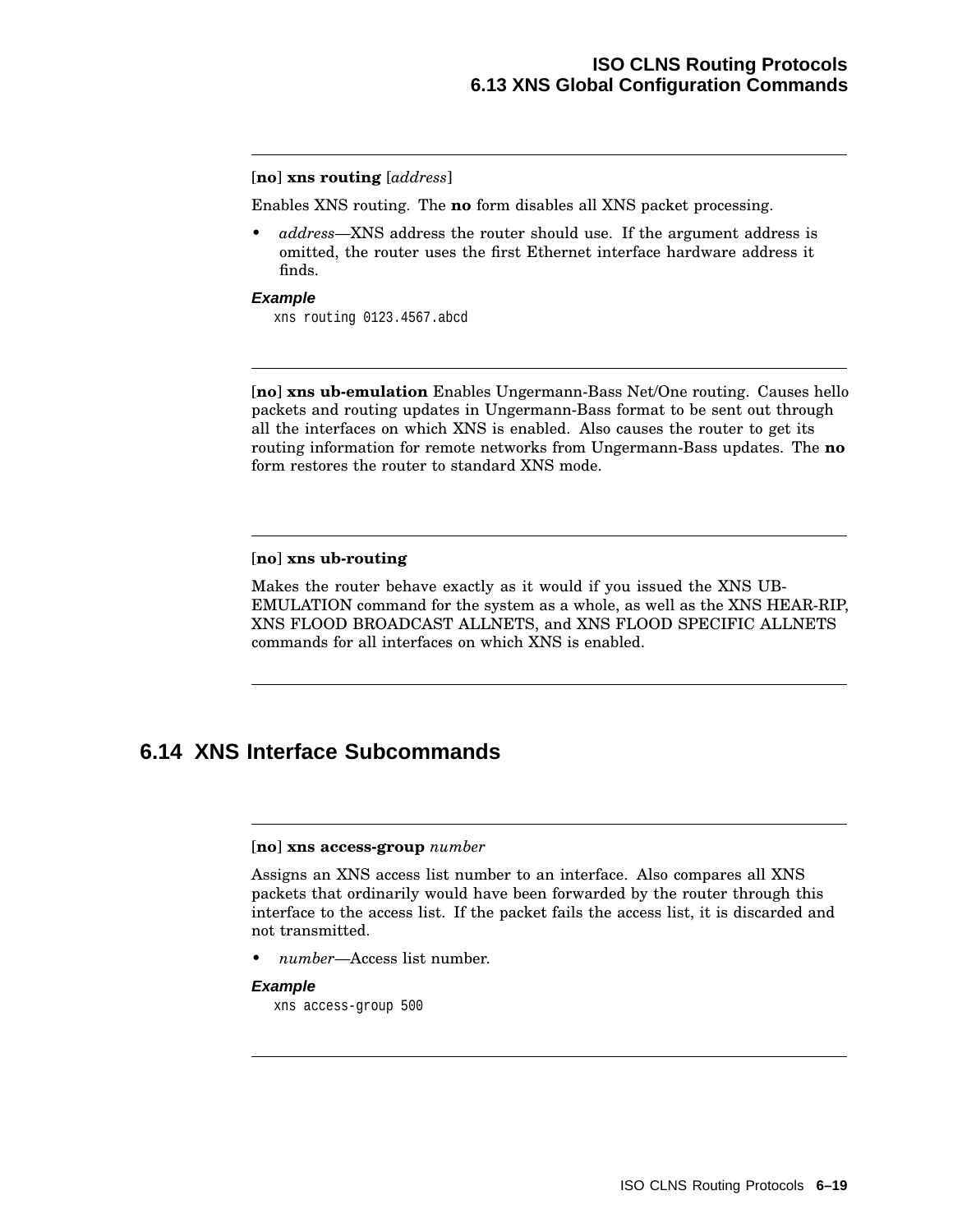# **ISO CLNS Routing Protocols 6.14 XNS Interface Subcommands**

# [**no**] **xns flood broadcast allnets**

Floods packets with destinations of -1.FFFF.FFFF.FFFF.

# [**no**] **xns flood broadcast net-zero**

Floods packets with destinations of 0.FFFF.FFFF.FFFF.

# [**no**] **xns flood specific allnets**

Floods packets with destinations of -1.

# [**no**] **xns hear-rip** [*access-list*]

Configures the router to receive RIP updates on some interfaces as if they were Ungermann-Bass updates.

• *access-list*—XNS access list. Include this argument when you only want certain routes to be learned through standard RIP.

# [**no**] **xns helper-address** *host-address*

Sets a helper address to forward broadcasts. The **no** form disables XNS helpering.

• *host-address*—Combination of the network and host addresses in dotted decimal format.

# **Example**

```
xns helper-address -1.FFFF.FFFF.FFFF
```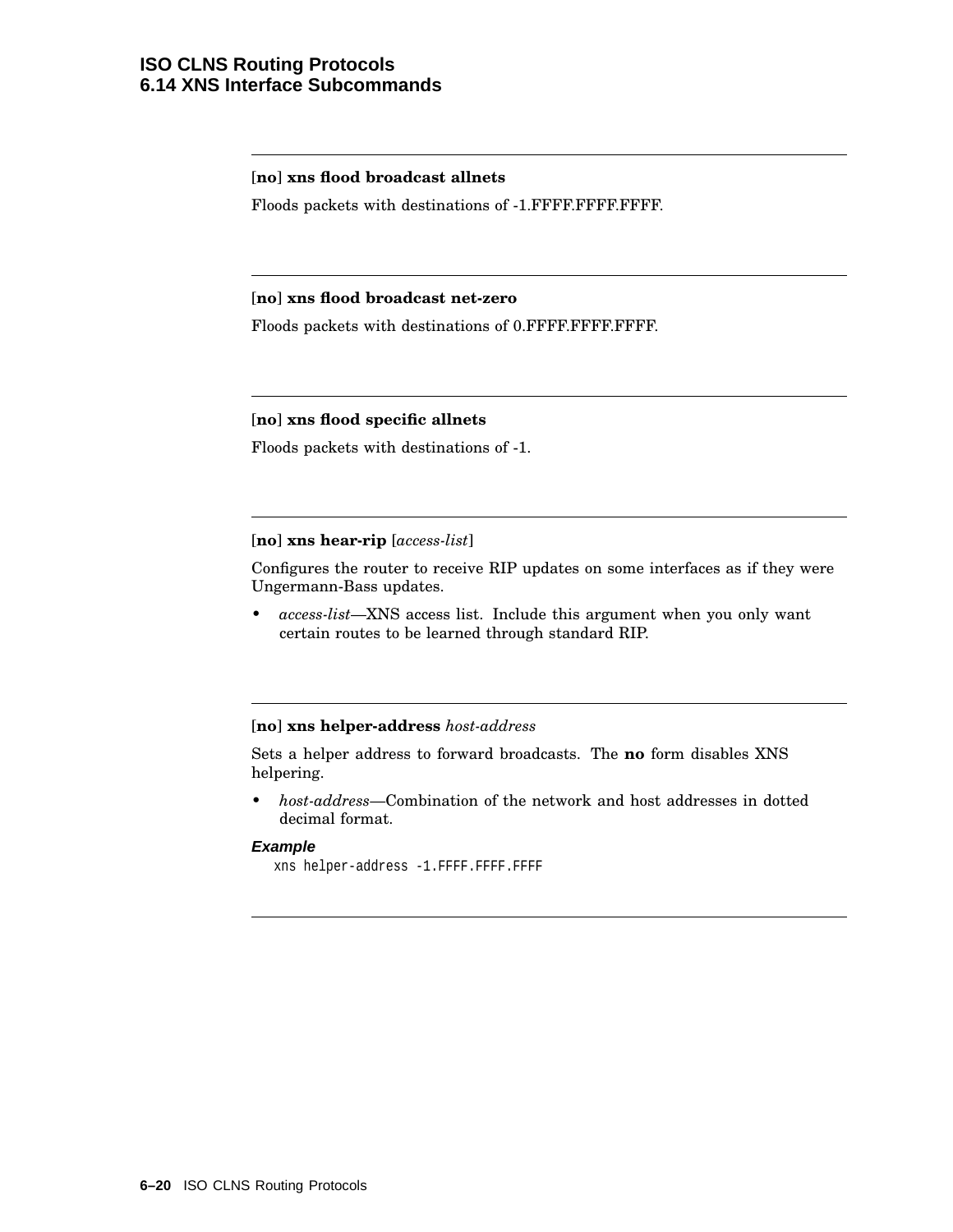### [**no**] **xns input-network-filter** *access-list-number*

Defines the networks that are added to your router's routing table.

• *access-list-number*—Access list number specified in the XNS ACCESS-LIST command.

#### **Example**

xns input-network-filter 429

### [**no**] **xns network** *number*

Assigns a decimal XNS network number to an interface, thereby enabling that interface to run XNS protocols.

• *number*—Network number in decimal format.

#### **Example**

xns network 20

#### [**no**] **xns output-network-filter** *access-list-number*

Defines the list of networks your router sends out in routing updates.

• *access-list-number*—Access list number.

#### **Example**

```
xns output-network-filter 439
```
# [**no**] **xns route-cache**

Enables or disables fast switching.

### [**no**] **xns router-filter** *access-list-number*

Controls the list of routers from which data will be accepted.

• *access-list-number*—Access list number specified in the XNS ACCESS-LIST command.

### **Example**

xns router-filter 466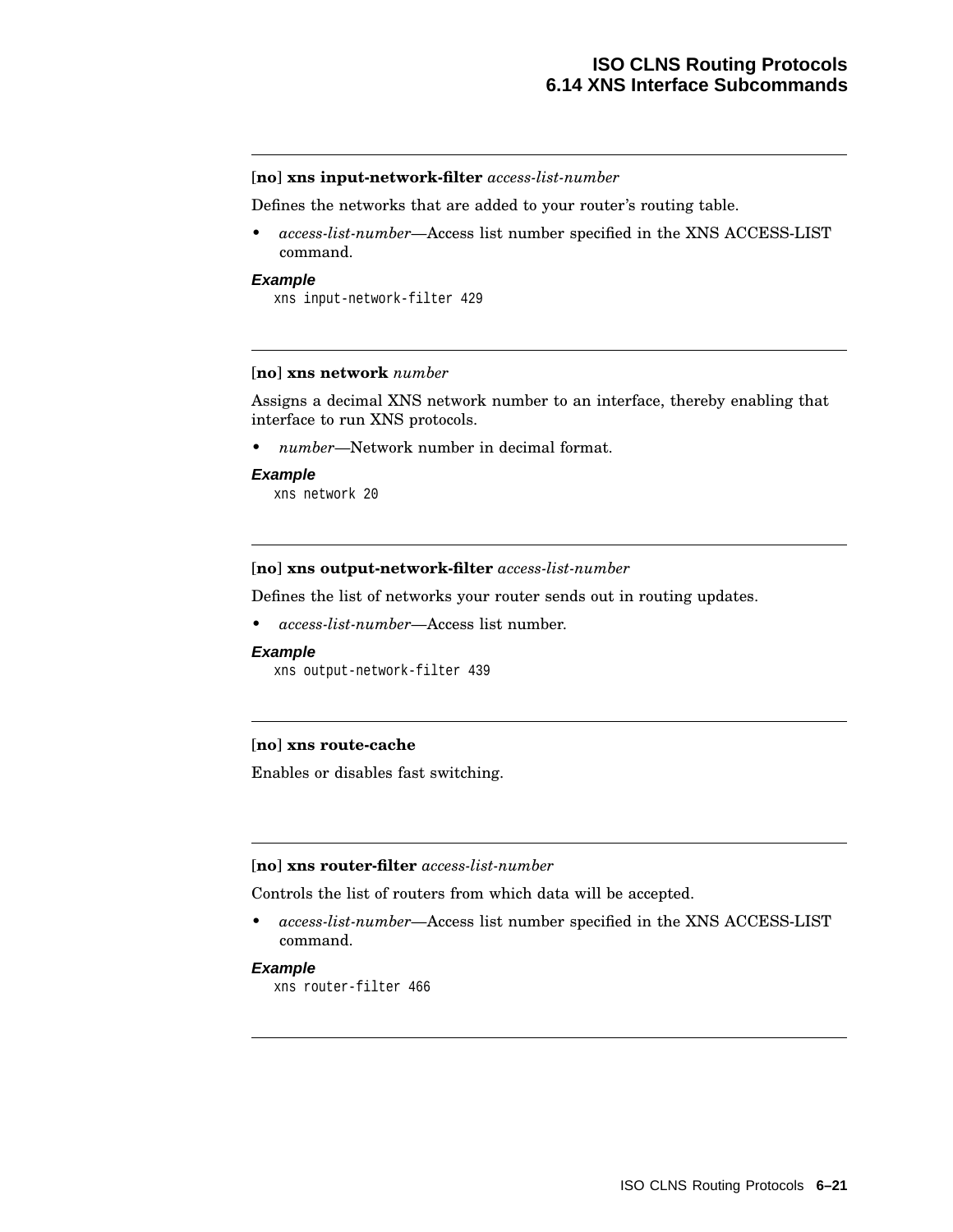# **xns update-time** *seconds*

Sets the XNS routing update timers. Use this command only in an environment that is all DECbrouter 90 or a mixture of DECbrouter 90 and Cisco routers. Make sure that all timers are the same for routers attached to the same network segment. Default is 30 seconds.

• *seconds*—Frequency with which RIP sends routing table updates to its neighbor routers. Must be greater than or equal to 10 seconds.

## **Example**

xns update-time 20

# **6.15 XNS Show Commands**

| Command                           | <b>Display</b>                                                        |
|-----------------------------------|-----------------------------------------------------------------------|
| show xns cache                    | List of fast-switching cache.                                         |
| show xns interface [interface]    | XNS parameters configured on the interface                            |
| show xns route [ <i>network</i> ] | XNS routing table.                                                    |
| show xns traffic                  | Packet statistics including packets sent, received, and<br>forwarded. |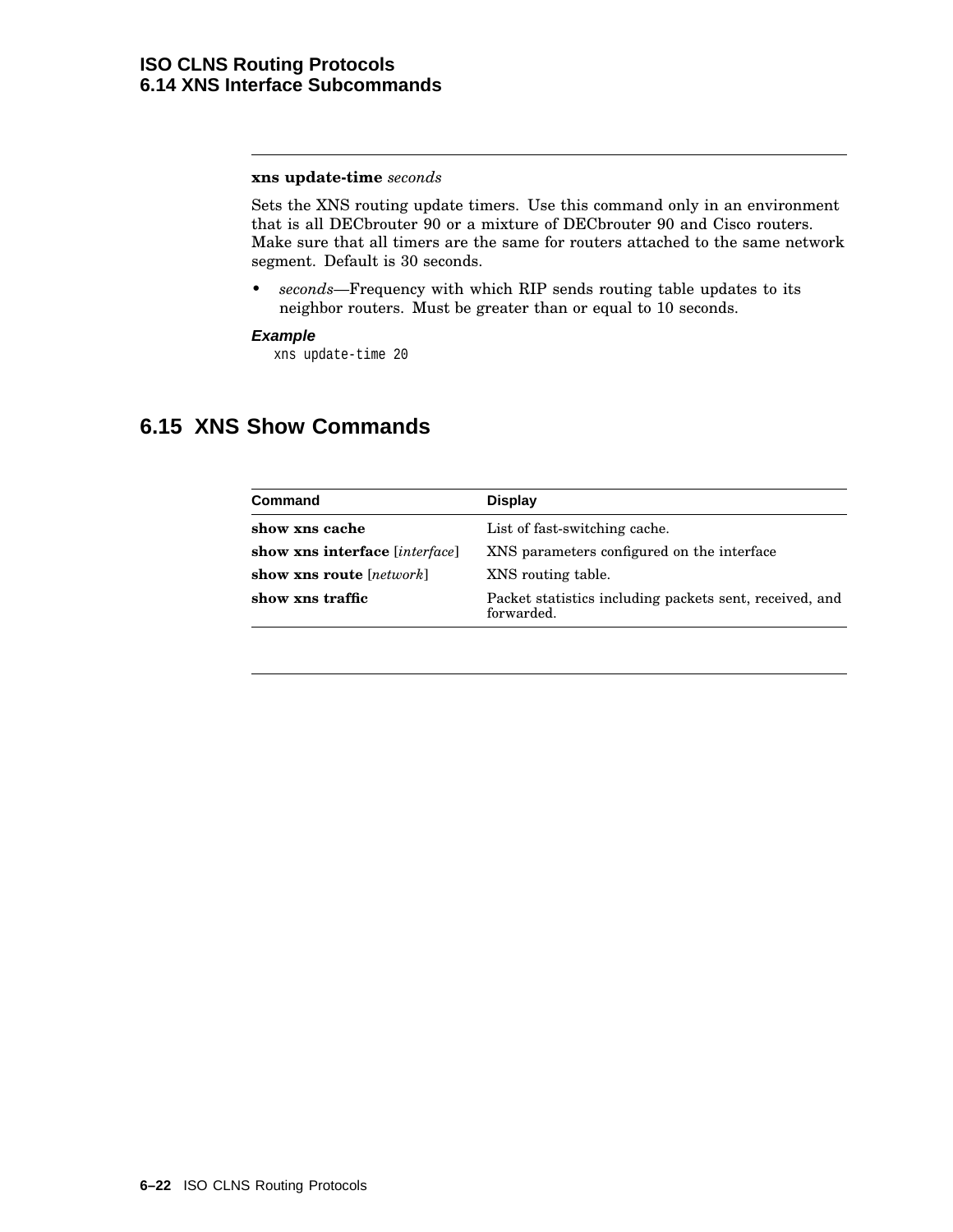# **7 Bridging Configuration**

# **7.1 Transparent Bridging Global Configuration Commands**

[**no**] **access-list** *list* {**permit** |**deny**} *address mask*

Prepares access control information for filtering of frames by canonical (Ethernet ordered) MAC address. The **no** form removes a single access list entry.

- *list*—An integer from 700 to 799 selected for the list.
- **permit** or **deny**—Indicates whether the frame is permitted or denied.
- *address*—48-bit canonical MAC address written in dotted triplet form.
- *mask*—48-bit canonical MAC address written in dotted triplet form. The ones bits in the mask argument are the *address* bits to be ignored. [list-element]...

### **Examples**

```
access-list 700 deny 0800.2000.0000 0000.00FF.
  FFFF
access-list 700 permit 0000.0000.0000 FFFF.FFFF.
 FFFF
```
[**no**] **access-list** *list* {**permit** |**deny**} *type-code wild-mask*

Prepares access control information for filtering frames by protocol type. The **no** form removes a single access list entry.

- *list*—Unique number from 200 to 299 that identifies the list.
- **permit** or **deny**—Indicates whether the frame is permitted or denied.
- *type-code*—16-bit hexadecimal number with a leading "0x."
- *wild-mask*—16-bit hexadecimal number whose ones bits correspond to bits in the *type-code* argument that the router should ignore when making a comparison.

### **Examples**

```
access-list 201 permit 0x6005 0x0000
access-list 201 deny 0x0000 0xFFFF
```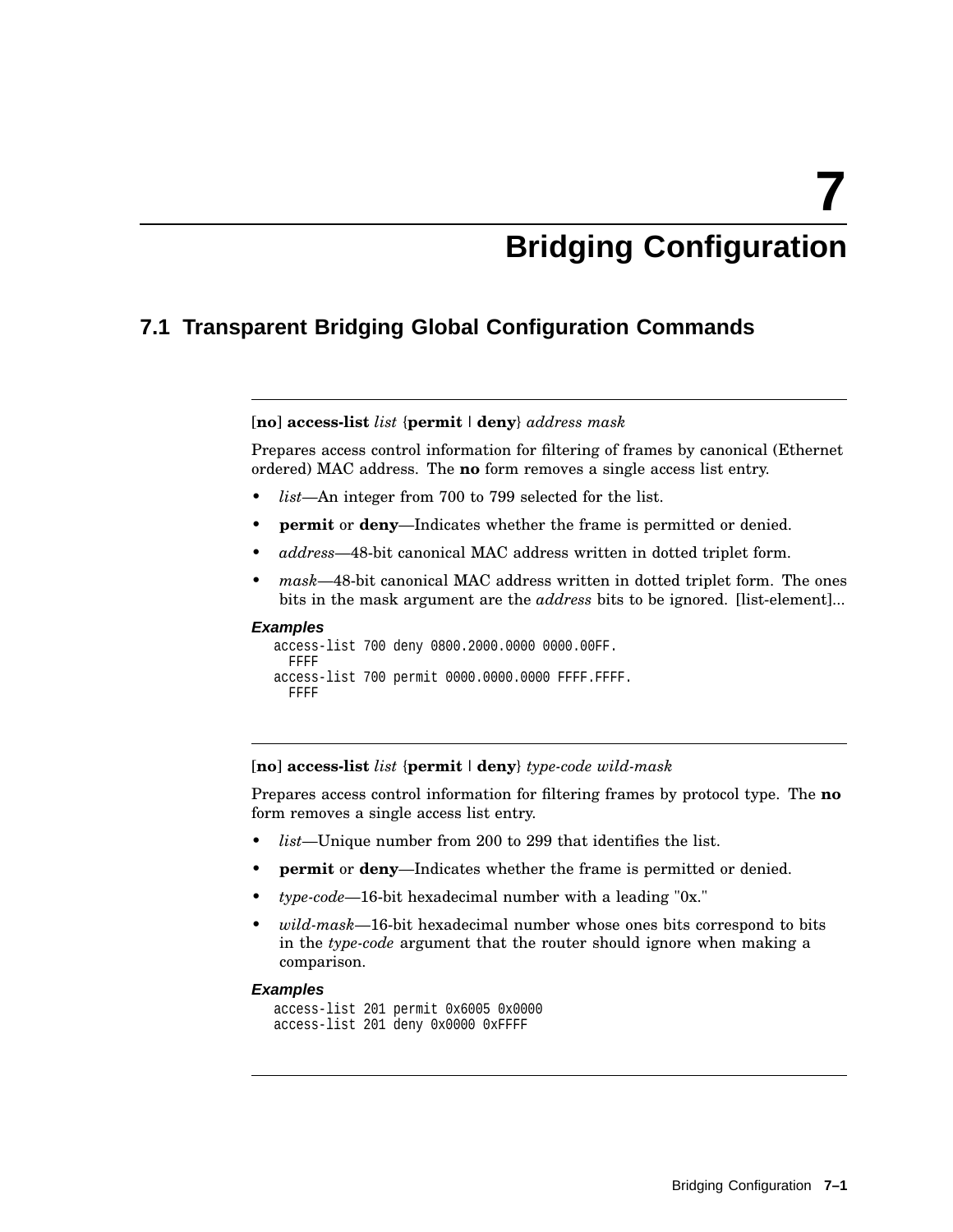# **Bridging Configuration 7.1 Transparent Bridging Global Configuration Commands**

[**no**] **access-list** *list* {**permit** |**deny**} *source-addr source-mask dest dest-mask offset-into-packet size:1-4 operation operand*

Defines an extended access list for finer control of bridged traffic.

- *list*—An integer from 1100 through 1199.
- **permit** or **deny**—Indicates whether the frame is permitted or denied.
- *source-addr*—MAC Ethernet address in the form xxxx.xxxx.xxxx.
- *source-mask*—Mask of MAC Ethernet source address bits to be ignored.
- *dest*—MAC Ethernet values used for matching the destination address of a packet.
- *dest-mask*—Mask of MAC Ethernet destination address bits to be ignored.
- *offset-into-packet*—With the size argument, defines a range of values that must be satisfied in the access list. Specified in decimal or hexadecimal format in the form *0xnn*.
- *size*—An integer from 1 to 4. The argument *operator* can be one of these keywords:

**lt**—less than

**gt**—greater than

**eq**—equal

**neq**—not equal

**and**—bitwise and

**xor**—bitwise exclusive or

The argument *operand* is a value to be compared to or masked against.

### **Example**

```
access-list 1102 permit 000c.1b00.0000 0000.00ff.
ffff 0000.0000.0000 ffff.ffff.ffff 0x1e 2 lt
0x55aa
```
# [**no**] **bridge** *group* **acquire**

Enables or disables the dynamic learning process. Default is enabled.

• *group*—Spanning tree group number.

#### **Example**

bridge 1 acquire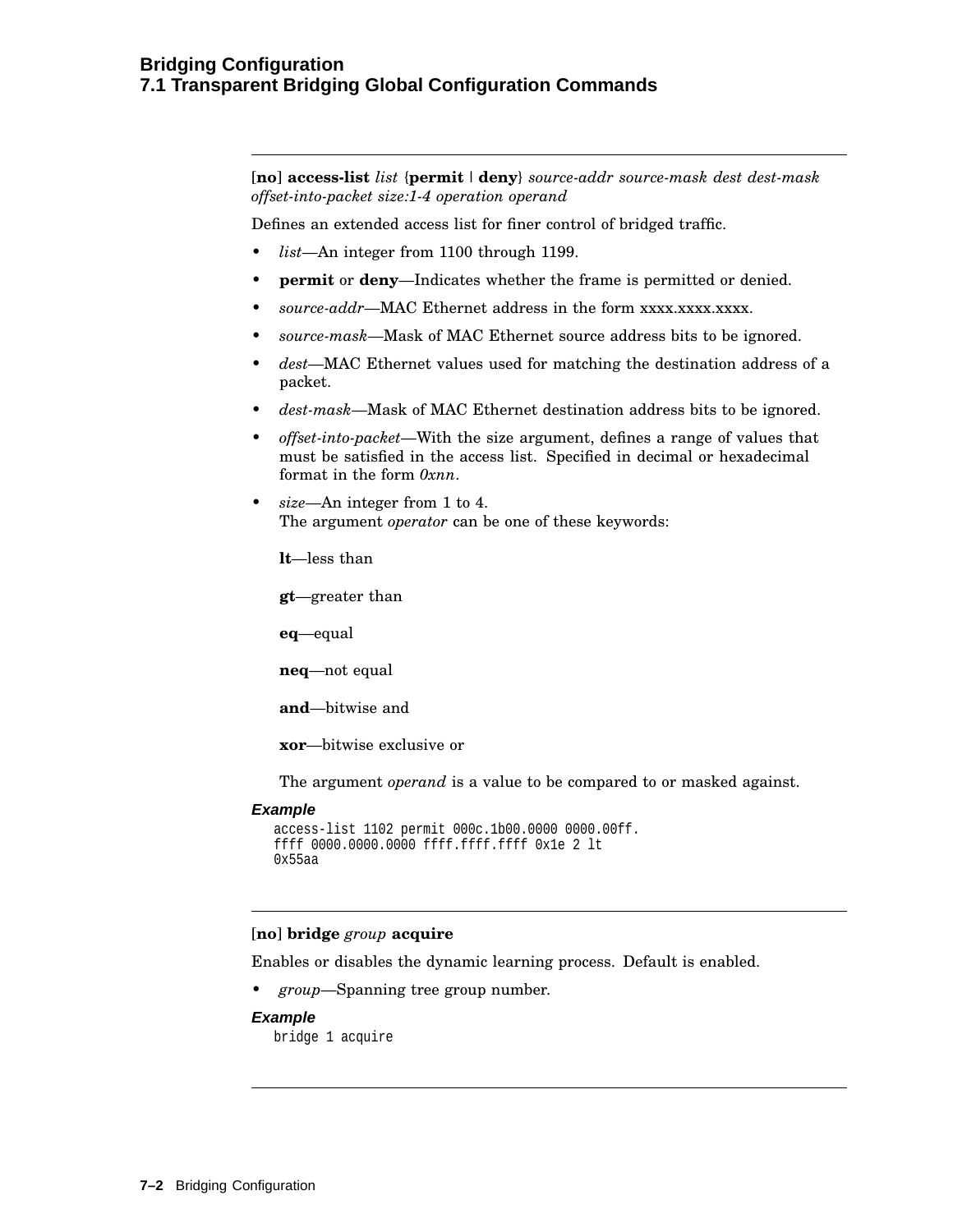[**no**] **bridge** *group* **address** *MAC-address* [**forward**|**discard**] [*interface*]

Adds or removes an address from the forwarding database. The **no** form followed by the MAC address removes an address from the forwarding database.

- *group*—Spanning tree group number.
- *MAC-address*—48-bit dotted triplet canonical (Ethernet ordered) hardware address such as those displayed by the EXEC SHOW ARP command. The address can be a station address, the broadcast address, or a multicast destination address.
- **forward**—Enables the bridge to forward a frame sent from or destined for the specified address.
- **discard**—Instructs the bridge to discard frames sent from or destined for the specified address without further processing.
- *interface*—Specifies an interface on which the address can be reached.

# **Example**

bridge 1 address 0800.cb00.45e9 forward ethernet 1

[**no**] **bridge** *group* **domain** *domain-number*

Enables or disables multiple domain spanning trees. Only those devices in the domain can share spanning tree information. This command works only when the bridge group is running the IEEE spanning tree protocol. Non-DECbrouter 90 (except for Cisco bridges) bridges might not work correctly on networks containing DECbrouter 90 bridges' domain numbers other than zero.

- *group*—Bridge group number between 0 and 10 as specified by the BRIDGE *group* PROTOCOL IEEE command.
- *domain-number*—Unique domain number that you choose. The domain number zero is required for communicating with IEEE bridges that do not support this domain extension. Default is zero.

# **Example**

```
bridge 1 domain 3
```
# **bridge** *group* **forward-time** *seconds*

Sets the default of the forward delay interval; that is, the amount of time the bridge listens for topology change information after an interface has been activated for bridging and before forwarding actually begins. Default is 30 seconds.

- *group*—Spanning tree group number.
- *seconds*—The forward delay interval from 10 to 200 seconds.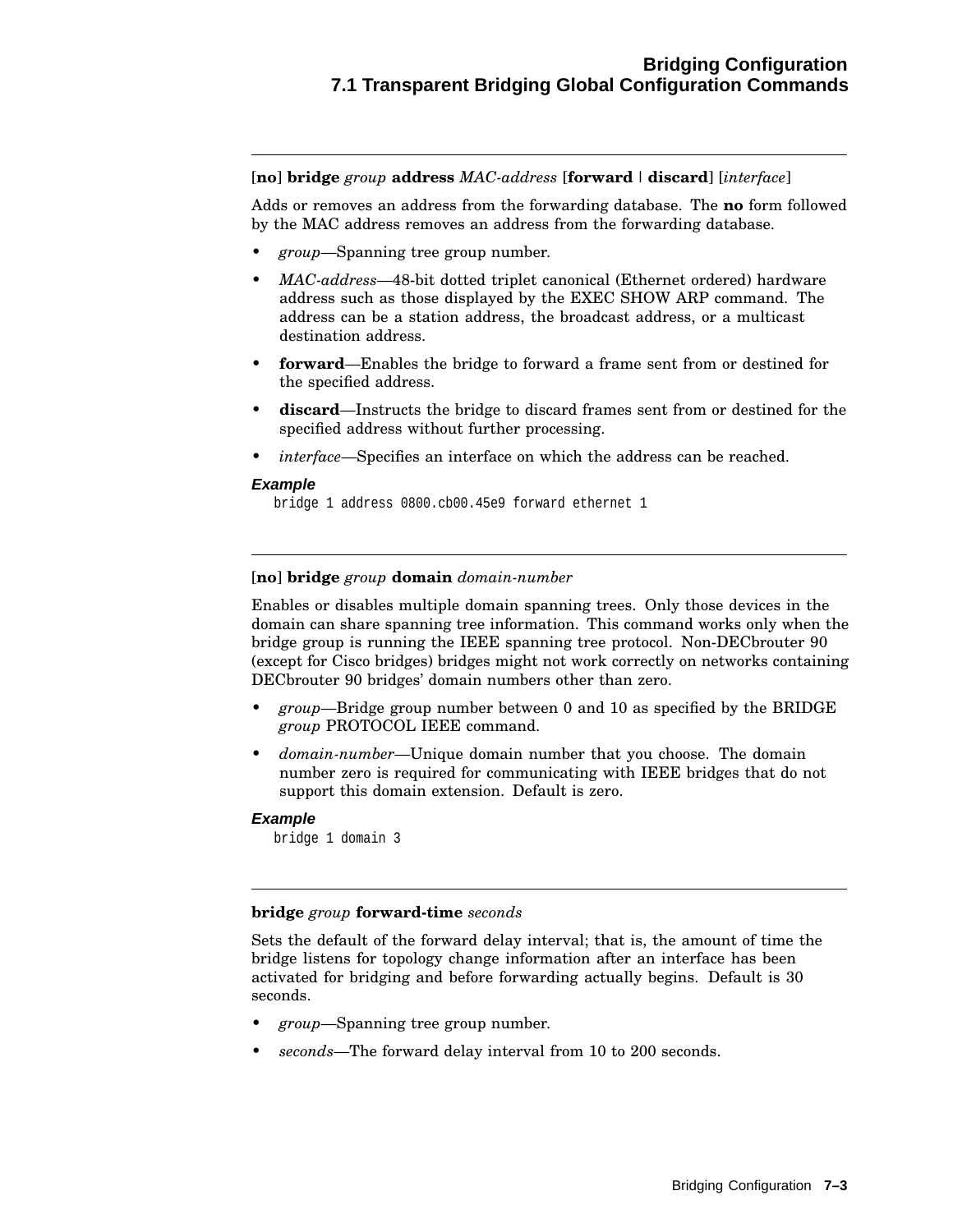# **Bridging Configuration 7.1 Transparent Bridging Global Configuration Commands**

### **Example**

bridge 1 forward-time 60

# **bridge** *group* **hello-time** *seconds*

Specifies the interval between Bridge Protocol Data Units (BPDUs). Default is 1 second.

- *group*—Spanning tree group number.
- *second*—Time interval, from 1 to 10 seconds.

### **Example**

bridge 2 hello-time 5

# [**no**] **bridge** *group* **lat-service-filtering**

Enables or disables LAT service filtering. The **no** form restores the default, which is disabled.

• *group*—Bridge group.

# **bridge** *group* **max-age** *seconds*

Specifies the interval that the bridge waits to hear BPDUs from the root bridge before recomputing the bridge spanning tree topology. Default is 15 seconds.

- *group*—Spanning tree group number.
- *second*—Interval that the bridge will wait to hear BPDUs from the root bridge.

### **Example**

```
bridge 2 max-age 20
```
### [**no**] **bridge** *group* **multicast-source**

Allows or disallows the forwarding of frames with multicast source addresses. This command does not affect the learning of frames.

• *group*—Spanning tree group number.

# **Example**

```
bridge 2 multicast-source
```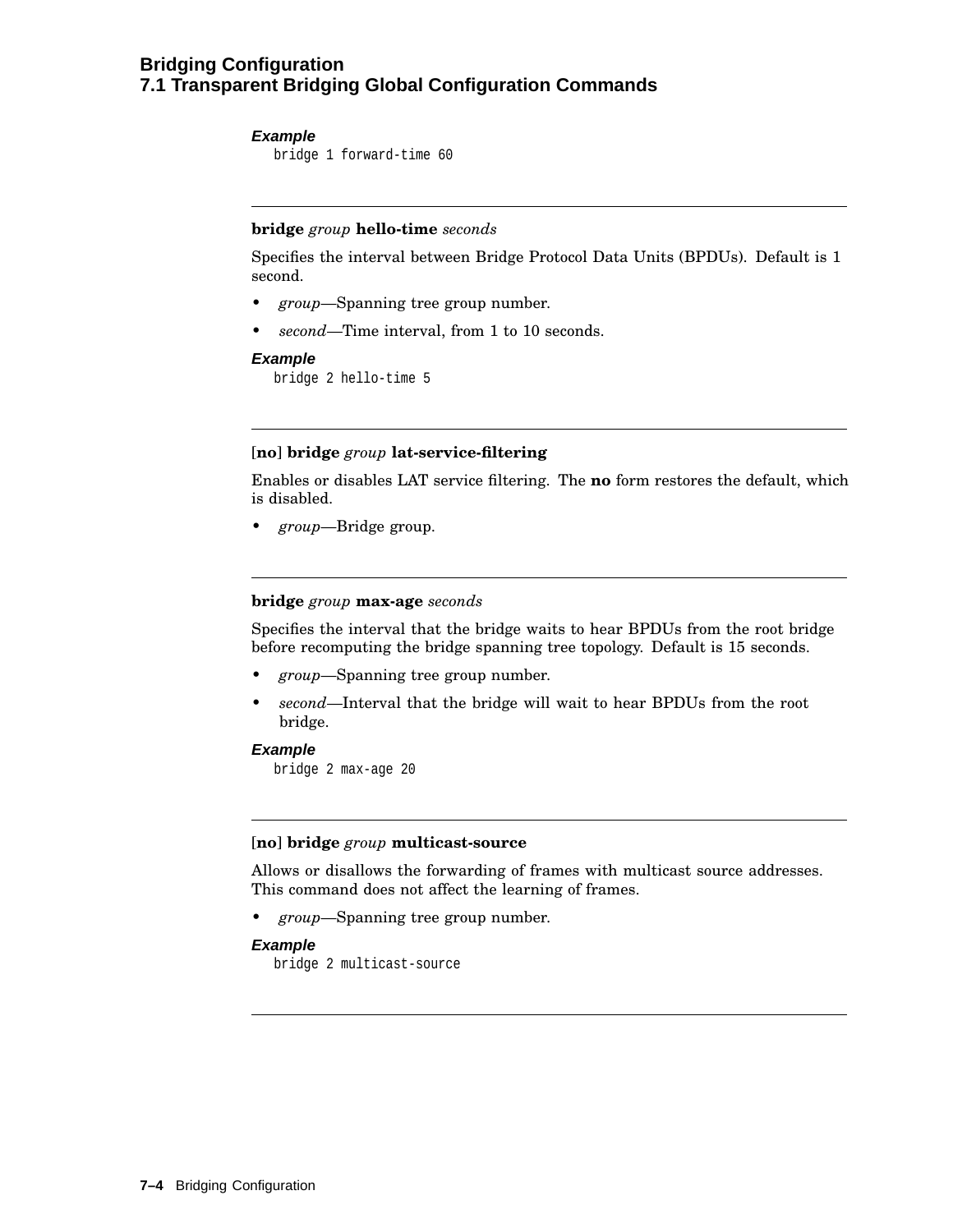# **Bridging Configuration 7.1 Transparent Bridging Global Configuration Commands**

### **bridge** *group* **priority** *number*

Sets the priority of an individual bridge for selection as the root bridge. A lower number increases the likelihood for selection. Minimum  $= 1$ , maximum  $= 65000$ ,  $default = 128.$ 

- *group*—Spanning tree group number.
- *number*—Priority number from 1 to 65000.

### **Example**

bridge 2 priority 1000

# [**no**] **bridge** *group* **protocol** {**dec** | **ieee**}

Defines or removes a spanning tree protocol and spanning tree group.

- *group*—Spanning tree group number from 1 to 9.
- **ieee** or **dec**—The protocol to use.

### **Example**

bridge 9 protocol dec

# **7.2 Transparent Bridging Interface Subcommands**

# [**no**] **bridge-group** *group*

Assigns the network interface to the spanning tree group. The **no** form removes the network interface.

• *group*—Spanning tree group number.

# **Example**

bridge-group 2

### **bridge-group** *group* **circuit** *number*

Establishes load balancing, marking a serial interface as belonging to circuit group number. Parallel serial interfaces on both bridges all must be flagged as being members of the same circuit group.

- *group*—Spanning tree group number.
- *number*—Circuit group number expressed as an integer from 1 to 9.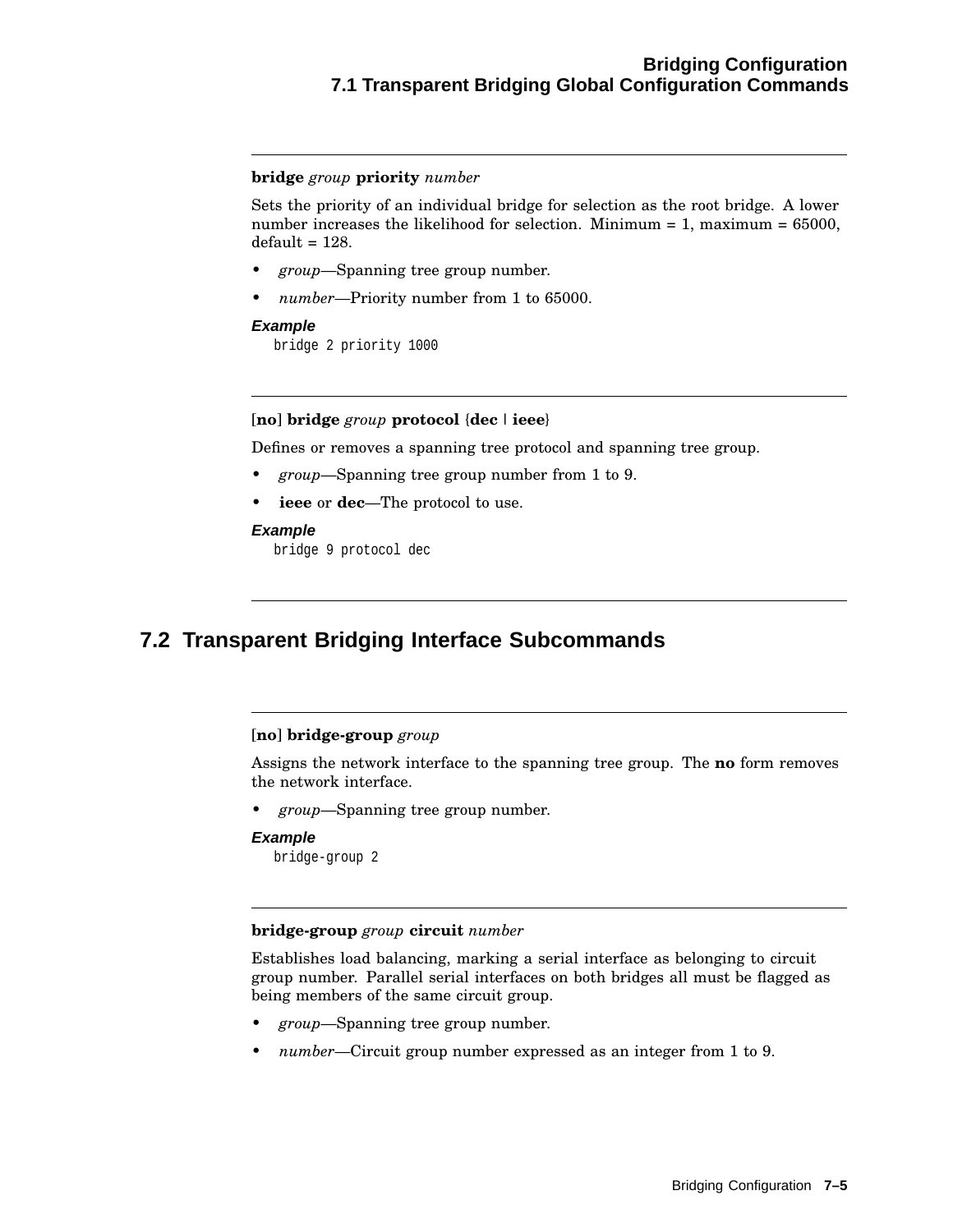# **Example**

bridge-group 3 circuit 1

# [**no**] **bridge-group** *group* **input-address-list** *list*

Assigns or removes an access list to or from a particular interface for filtering by the MAC source addresses.

- *group*—Spanning tree group number.
- *list*—Access list number between 200 and 299 assigned with the bridge ACCESS-LIST command.

# **Example**

bridge-group 1 input-address-list 200

# [**no**] **bridge-group** *group* **input-lat-service-deny** *grouplist*

Specifies the group codes with which to deny access upon input. Default is no filtering.

- *group*—Spanning tree group number.
- *grouplist*—Specifies the LAT groups. Single numbers and ranges are permitted.

### **Example**

```
bridge-group 1 input-lat-service-deny 1 5 12-14
```
# [**no**] **bridge-group** *group* **input-lat-service-permit** *grouplist*

Specifies the group codes with which to permit access upon input. Default is no filtering.

- *group*—Spanning tree group number.
- *grouplist*—Specifies the LAT groups. Single numbers and ranges are permitted.

### **Example**

```
bridge-group 1 input-lat-service-permit 1 5 12-14
```
# **bridge-group** *group* **input-lsap-list** *list*

Adds or removes a filter for IEEE 802-encapsulated packets on input. This access list is applied to all IEEE 802 frames received on that interface prior to the bridge-learning process.

- *group*—Spanning tree group number.
- *list*—Access list number between 200 and 299 assigned with the bridge ACCESS-LIST command.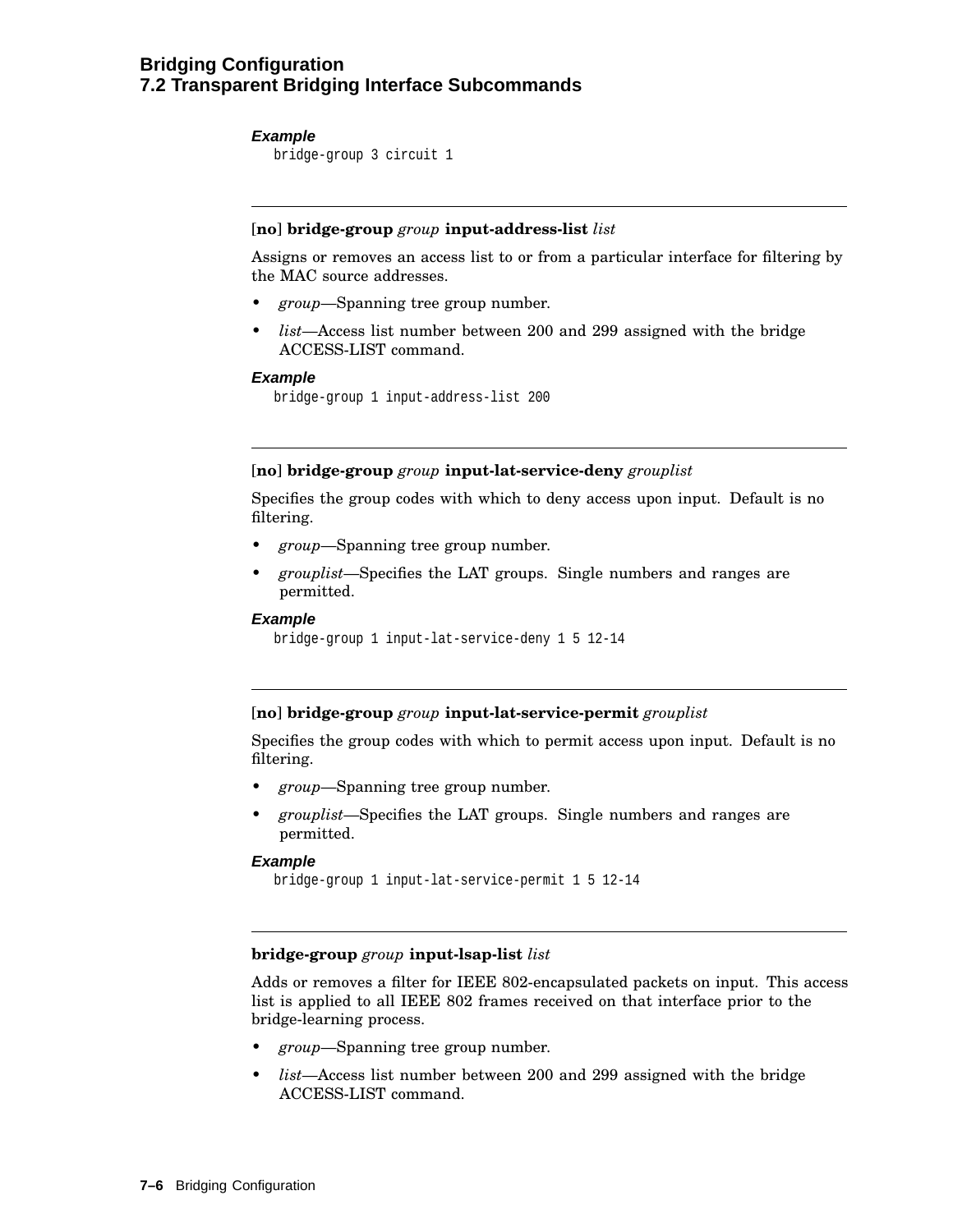# **Example**

```
bridge-group 2 input-lsap-list 250
```
# **bridge-group** *group* **input-type-list** *list*

Adds or removes a filter for Ethernet- and SNAP-encapsulated packets on input. The bridge applies the access list to all Ethernet frames received on that interface prior to the bridge learning process.

- *group*—Spanning tree group number.
- *list*—Access list number between 200 and 299 assigned with the bridge ACCESS-LIST command.

### **Example**

bridge-group 4 input-type-list 200

# [**no**] **bridge-group** *group* **lat-compression**

Reduces the amount of bandwidth that LAT traffic consumes on serial interfaces. LAT compression can be specified for serial compression only.

• *group*—Spanning tree group number.

# **Example**

bridge-group 2 lat-compression

# [**no**] **bridge-group** *group* **output-address-list** *list*

Assigns or removes an access list to or from a particular interface for filtering by the MAC destination addresses.

- *group*—Spanning tree group number.
- *list*—Access list number between 200 and 299 assigned with the bridge ACCESS-LIST command.

### **Example**

```
bridge-group output-address-list 204
```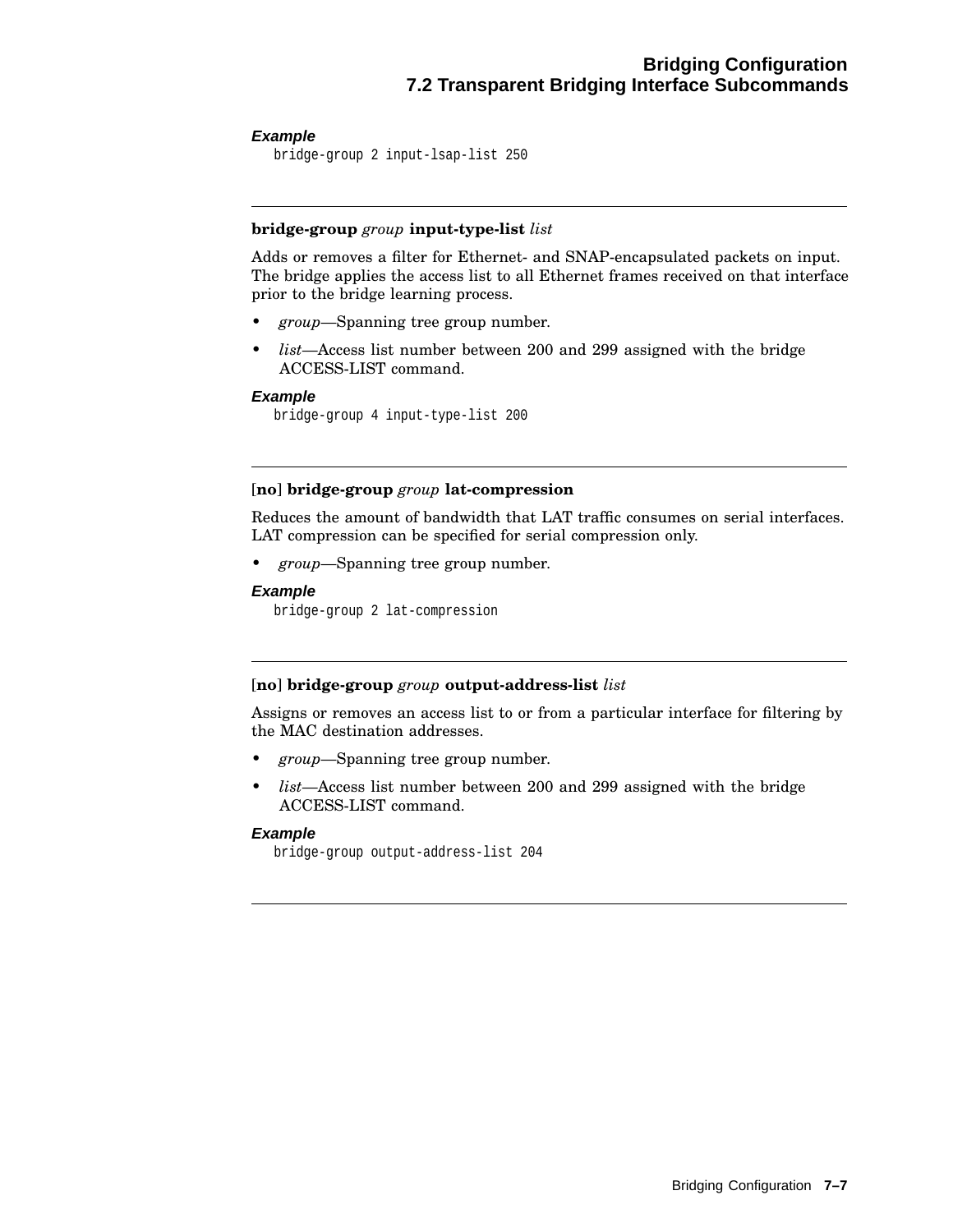# **bridge-group** *group* **output-lat-service-deny** *grouplist*

Specifies the group codes with which to deny access upon output. Default is no filtering.

- *group*—Spanning tree group number.
- *grouplist*—Specifies the LAT groups. Single numbers and ranges are permitted.

# **Example**

```
bridge-group 1 output-lat-service-deny 1 5 12-14
```
# **bridge-group** *group* **output-lat-service-permit** *grouplist*

Specifies the group codes with which to permit access upon output. Default is no filtering.

- *group*—Spanning tree group number.
- *grouplist*—Specifies the LAT groups. Single numbers and ranges are permitted.

### **Example**

```
bridge-group 1 output-lat-service-permit 1 5 12-14
```
# **bridge-group** *group* **output-lsap-list** *list*

Adds or removes a filter for IEEE 802-encapsulated packets on output. This access list is applied just before sending out a frame to an interface.

- *group*—Spanning tree group number.
- *list*—Access list number between 200 and 200 assigned with the bridge ACCESS-LIST command.

### **Example**

```
bridge-group 3 output-lsap-list 223
```
### **bridge-group** *group* **output-type-list** *list*

Adds or removes a filter for Ethernet- and SNAP-encapsulated packets on output. The bridge applies the access list just before sending out a frame to an interface.

- *group*—Spanning tree group number.
- *list*—Access list number between 200 and 299 assigned with the bridge ACCESS-LIST command.

# **Example**

```
bridge-group 5 output-type-list 299
```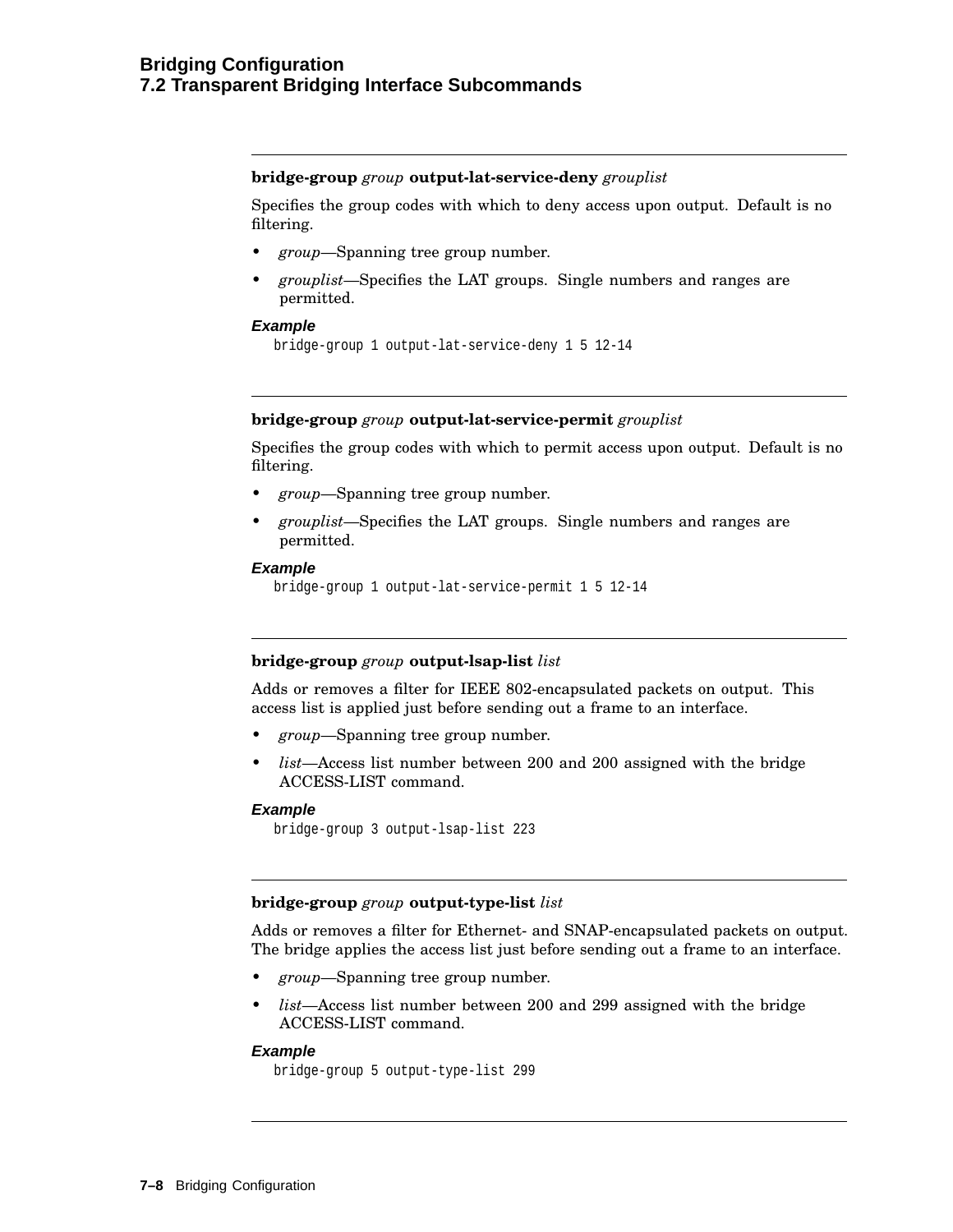### [**no**] **bridge-group** *group* **path-cost** *cost*

Sets or removes a different path cost. Default is 100.

- *group*—Spanning tree group number.
- *cost*—Integer from 0 to 65535. Higher values indicate higher costs.

#### **Example**

bridge-group 2 path-cost 20

#### **bridge-group** *group* **priority** *number*

Assigns a priority to an interface. This priority is used in tie-breaking when computing a network topology. Default is 0.

- *group*—Spanning tree group number.
- *number*—Priority value expressed as an integer from 0 to 255. The lower the number, the more likely it is that the bridge on this interface will be chosen as the root.

### **Example**

bridge-group 1 priority 10

### **7.3 Transparent Bridging Show Commands**

| Command                        | <b>Display</b>                                                                                            |
|--------------------------------|-----------------------------------------------------------------------------------------------------------|
| show bridge [ <i>options</i> ] | Classes of entries in the bridge-forwarding database.                                                     |
| show span                      | Current, known spanning-tree topology, including whether or<br>not LAT group code filtering is in effect. |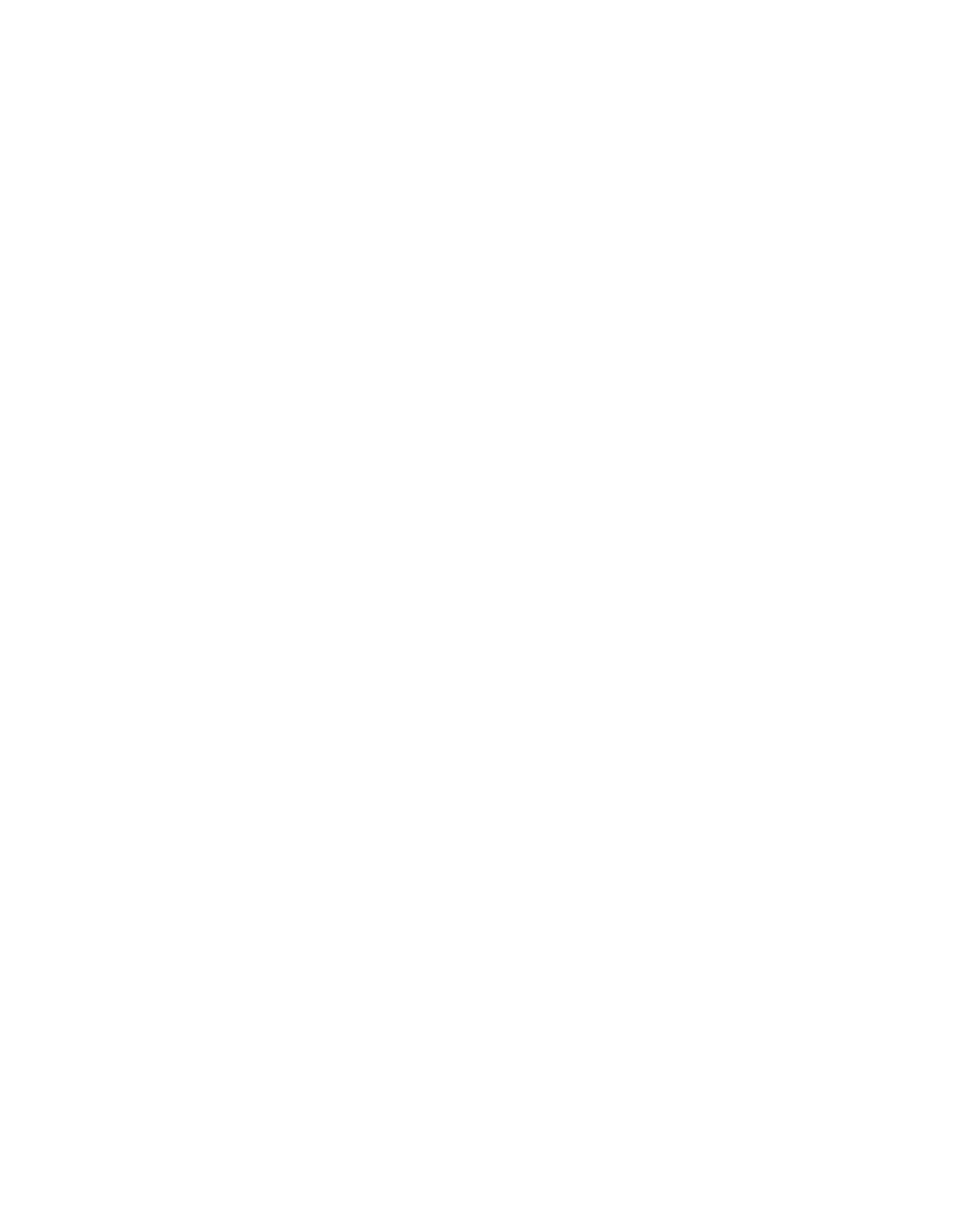# **8 IBM Connectivity**

### **8.1 LLC2 Interface Subcommands**

### **llc2 ack-delay-time** *milliseconds*

Controls the maximum amount of time that the router allows incoming I-frames to stay unacknowledged. Minimum = 1, maximum =  $60000$ , default =  $3200$ .

• *milliseconds*—Number of milliseconds that the router allows incoming Iframes to stay unacknowledged, even if it has not received the number of frames specified with the LLC2 ACK-MAX command.

#### **Example**

llc2 ack-delay-time 800

#### **llc2 ack-max** *packet-count*

Controls the maximum number of information frames (I-frames) received by the router before it must send an acknowledgment to these frames. Minimum = 1, maximum =  $255$ , default =  $3$ .

• *packet-count*—The number of frames.

#### **Example**

llc2 ack-max 5

### **llc2 idle-time** *milliseconds*

Controls the frequency of polls during periods of idle traffic. Minimum  $= 1$ ,  $maximum = 60000, default = 10000.$ 

• *milliseconds*—The number of milliseconds that pass when there is no traffic before the LLC2 station sends a Receiver Ready frame.

### **Example**

llc2 idle-time 1500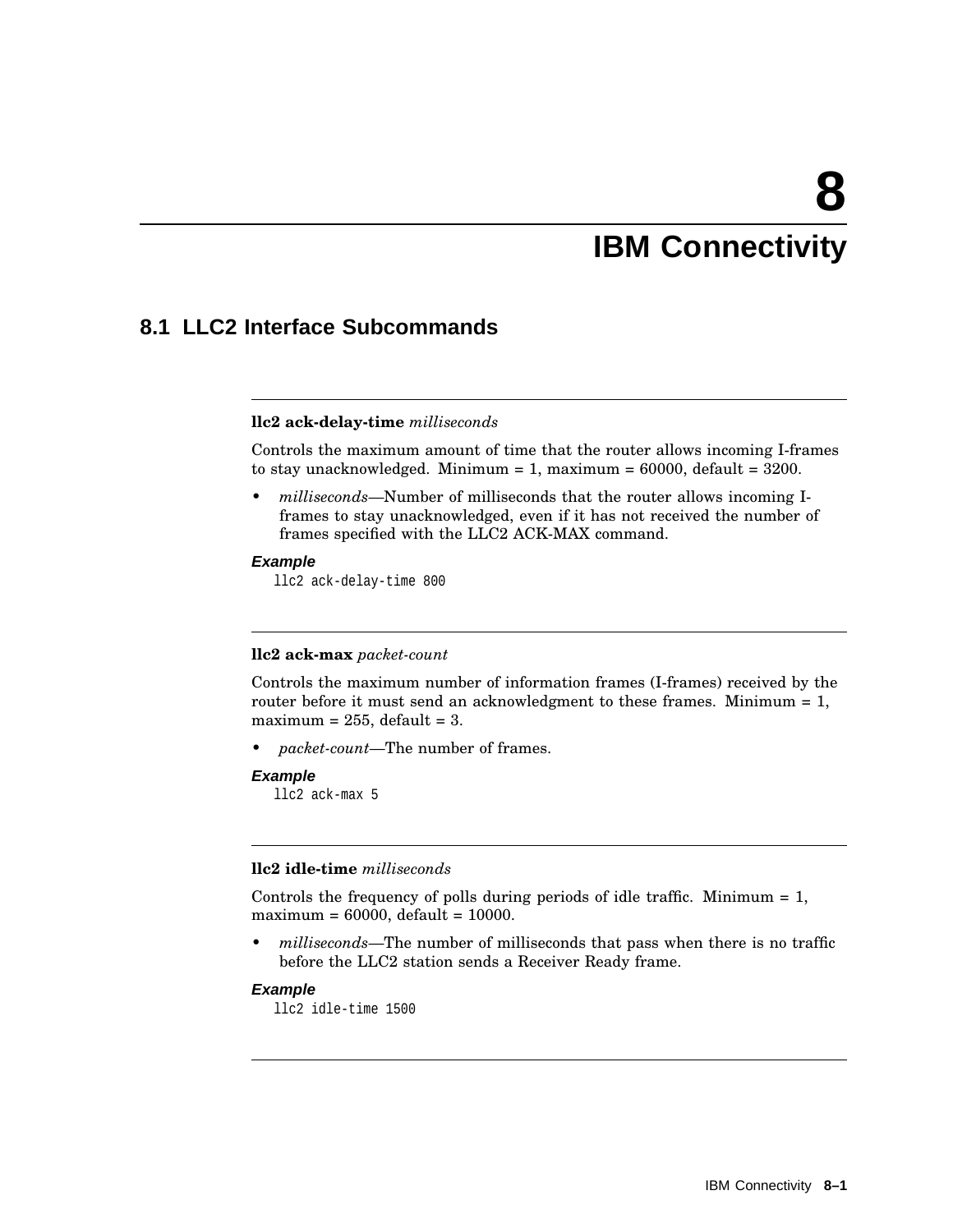#### **llc2 local-window** *packet-count*

Controls the maximum number of information frames sent by the router before it waits for an acknowledgment to these frames. Minimum = 1, maximum = 127,  $default = 7$ .

• *packet-count*—Maximum number of I-frames that can be sent before the router must wait for an acknowledgment.

### **Example**

llc2 local-window 5

### **llc2 n2** *retry-count*

Controls the number of times the router retries operations such as sending an unacknowledged frame or polling a remote busy station. Minimum = 1, maximum  $= 255$ , default = 8.

• *retry-count*—Number of times router should retry various operations.

#### **Example**

llc2 n2 5

### **llc2 t1-time** *milliseconds*

Controls how long the router waits for an acknowledgment to transmitted Iframes. Minimum = 1, maximum =  $60000$ , default =  $1000$ .

• *milliseconds*—Maximum number of milliseconds the T1 timer should wait for an acknowledgment from the receiver that an I-frame has been received.

### **Example**

```
llc2 t1-time 10000
```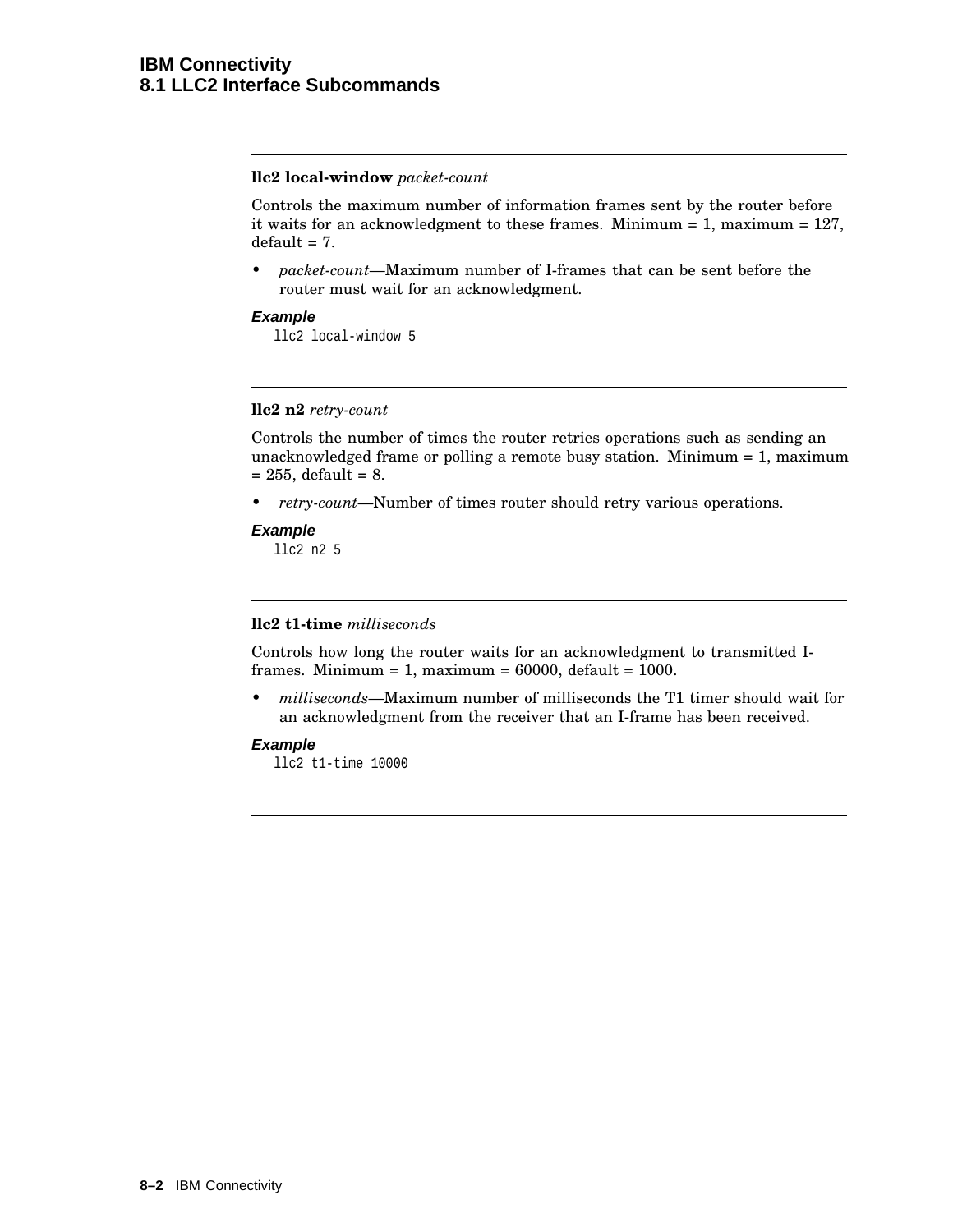### **llc2 tbusy-time** *milliseconds*

Controls the amount of time that the router waits while the other LLC2 station is in a busy state before attempting to poll the remote station again. Minimum  $= 1$ , maximum = 60000, default = 9600.

• *milliseconds*—Number of milliseconds that the router waits.

### **Example**

llc2 tbusy-time 10000

### **llc2 tpf-time** *milliseconds*

Controls the amount of time the router waits for a final response to a poll frame that it sent before the router resends the original poll frame. Minimum  $= 1$ ,  $maximum = 60000$ , default = 1000.

- *milliseconds*—Number of milliseconds that the router waits.
- **Example**

llc2 tpf-time 10000

### **llc2 trej-time** *milliseconds*

Controls the amount of time the router waits for a resend of a rejected frame before sending the reject (REJ) command to the remote station. Minimum  $= 1$ , maximum =  $60000$ , default =  $3200$ .

• *milliseconds*—Number of milliseconds that the router waits.

#### **Example**

llc2 trej-time 30000

### **llc2 xid-neg-val-time** *milliseconds*

Controls the frequency of exchange of identification (XID) frame transmissions by the router. It is recommended that you do not change this parameter unless asked to by technical personnel. Minimum = 1, maximum =  $60000$ , default = 0.

• *milliseconds*—Number of milliseconds after which the router transfers XID frames to other LLC2-speaking stations.

### **Example**

llc2 xid-neg-val-time 10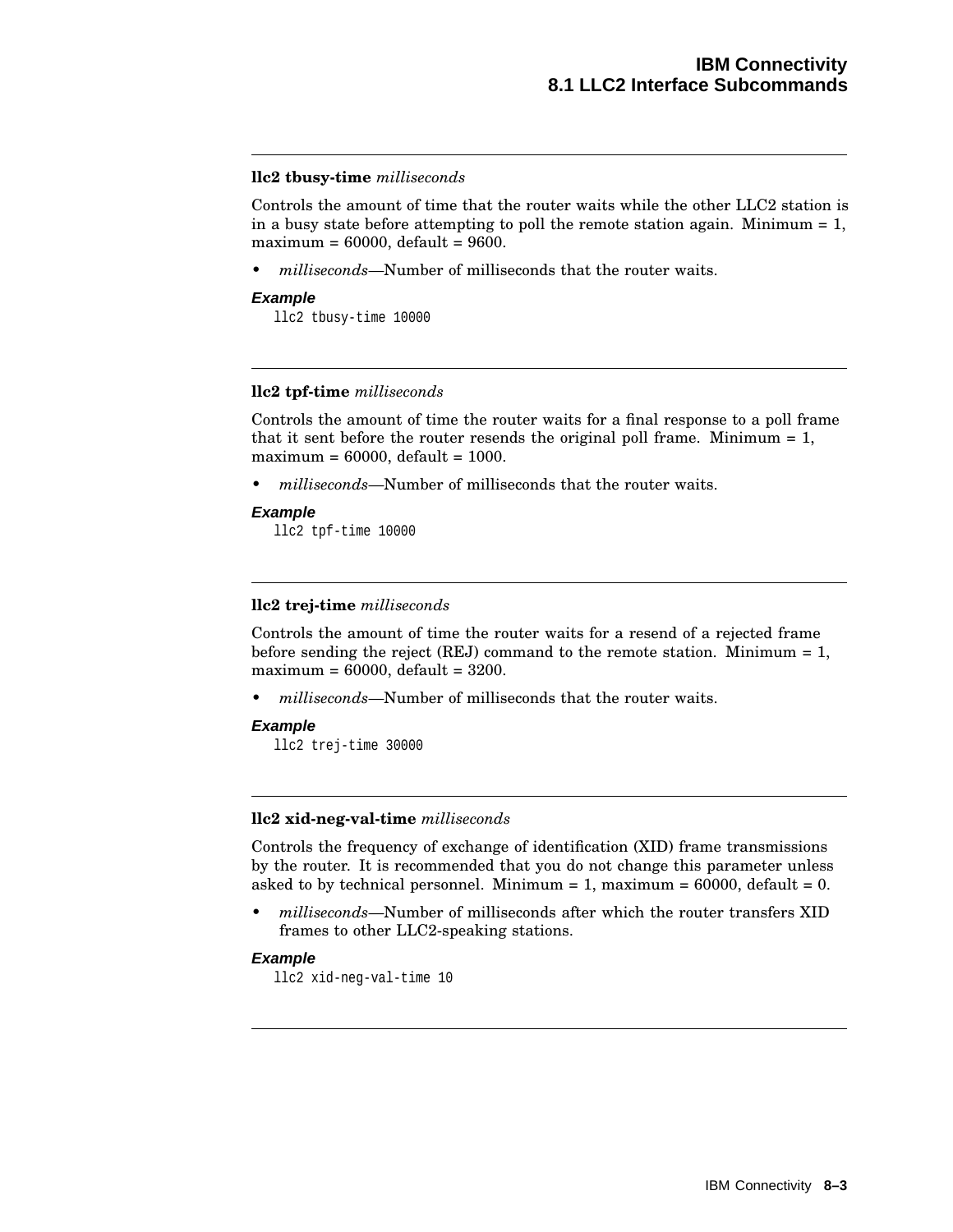### **llc2 xid-retry-time** *milliseconds*

Controls how long the router waits for a reply to the exchange of identification  $(KID)$  frames that it sends to remote stations. Minimum = 1, maximum = 60000,  $default = 60000.$ 

• *milliseconds*—Maximum number of milliseconds that the router should wait. The value for this command should be larger than the value in the T1-TIME command.

### **Example**

llc2 xid-retry-time 10000

# **8.2 LLC2 Show Command**

| Command   | <b>Display</b>                 |
|-----------|--------------------------------|
| show llc2 | State of the LLC2 connections. |

### **8.3 SDLC Interface Subcommands**

[**no**] **sdlc address** *hexbyte*

Assigns the set of secondary stations attached to the serial link.

• *hexbyte*—The hexadecimal address of the secondary station.

### **Example**

sdlc address c1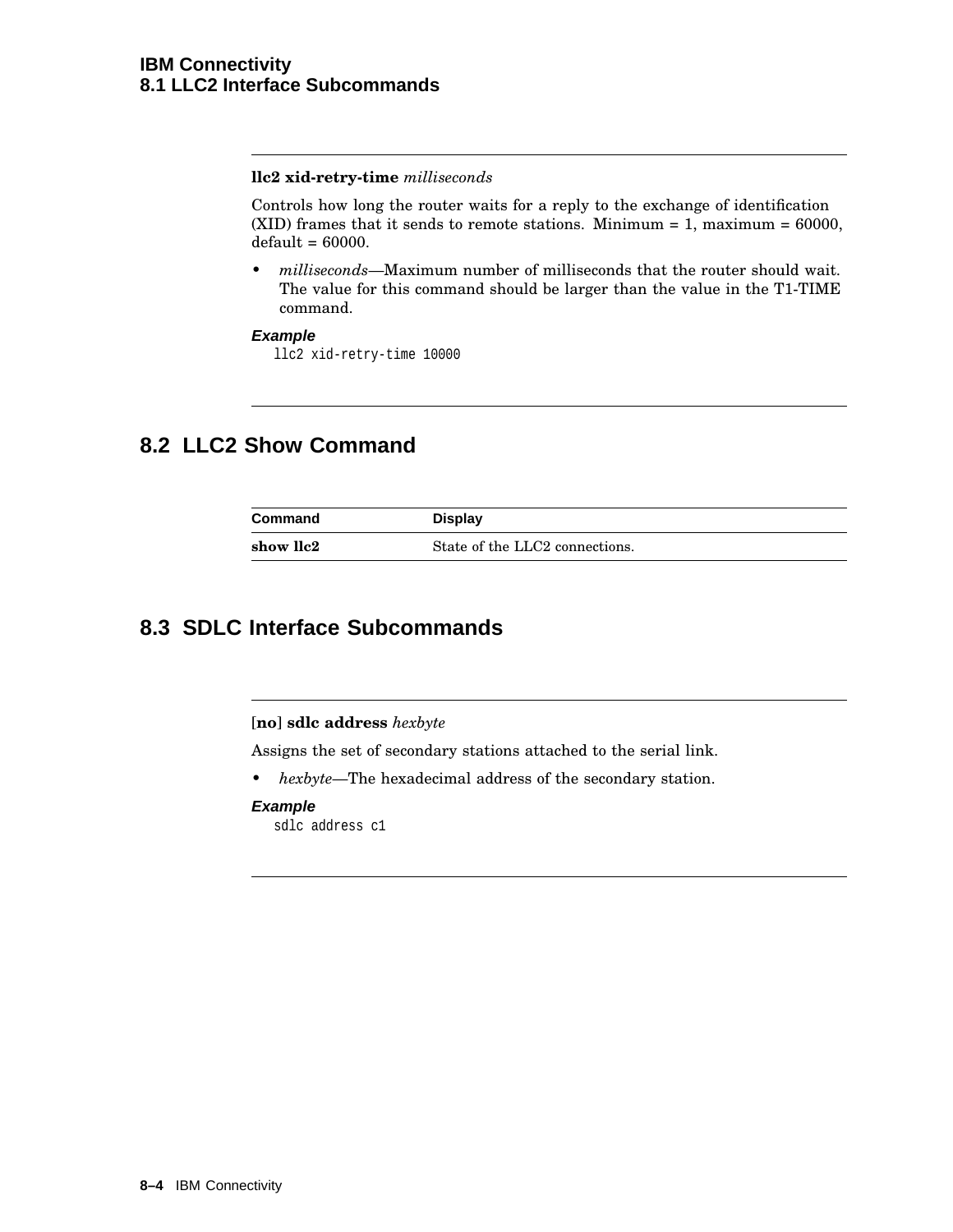### [**no**] **sdlc fair-poll-timer** *milliseconds*

Specifies how long the router can continue to send output before it begins polling the secondary station for input. The **no** form restores the default, which is 500 milliseconds. Minimum = 100, maximum = 10000.

• *milliseconds*—Number of milliseconds the router has for uninterrupted sending of output.

### **Example**

sdlc fair-poll 750

### [**no**] **sdlc frmr-disable**

Indicates whether the secondary devices off this link support Frame Rejects (FRMRs). The **no** version restores the default, which is enabled.

#### **sdlc holdq** *SDLC-address queue-size*

Controls the maximum number of outstanding packets that can be held for transmission to a remote SDLC device. Minimum = 1, maximum = none, default  $= 12.$ 

- *SDLC-address*—The SDLC address for which you want to specify a queue size.
- *queue-size*—The maximum number of outstanding packets held for transmission.

### **Example**

sdlc holdq c1 30

### **sdlc k** *windowsize*

Controls the router's local send window size. Minimum  $= 1$ , maximum  $= 7$ ,  $default = 7$ .

• *windowsize*—The maximum number of I-frames the router receives before the other end must stop sending and wait for an acknowledgment.

### **Example**

sdlc k 7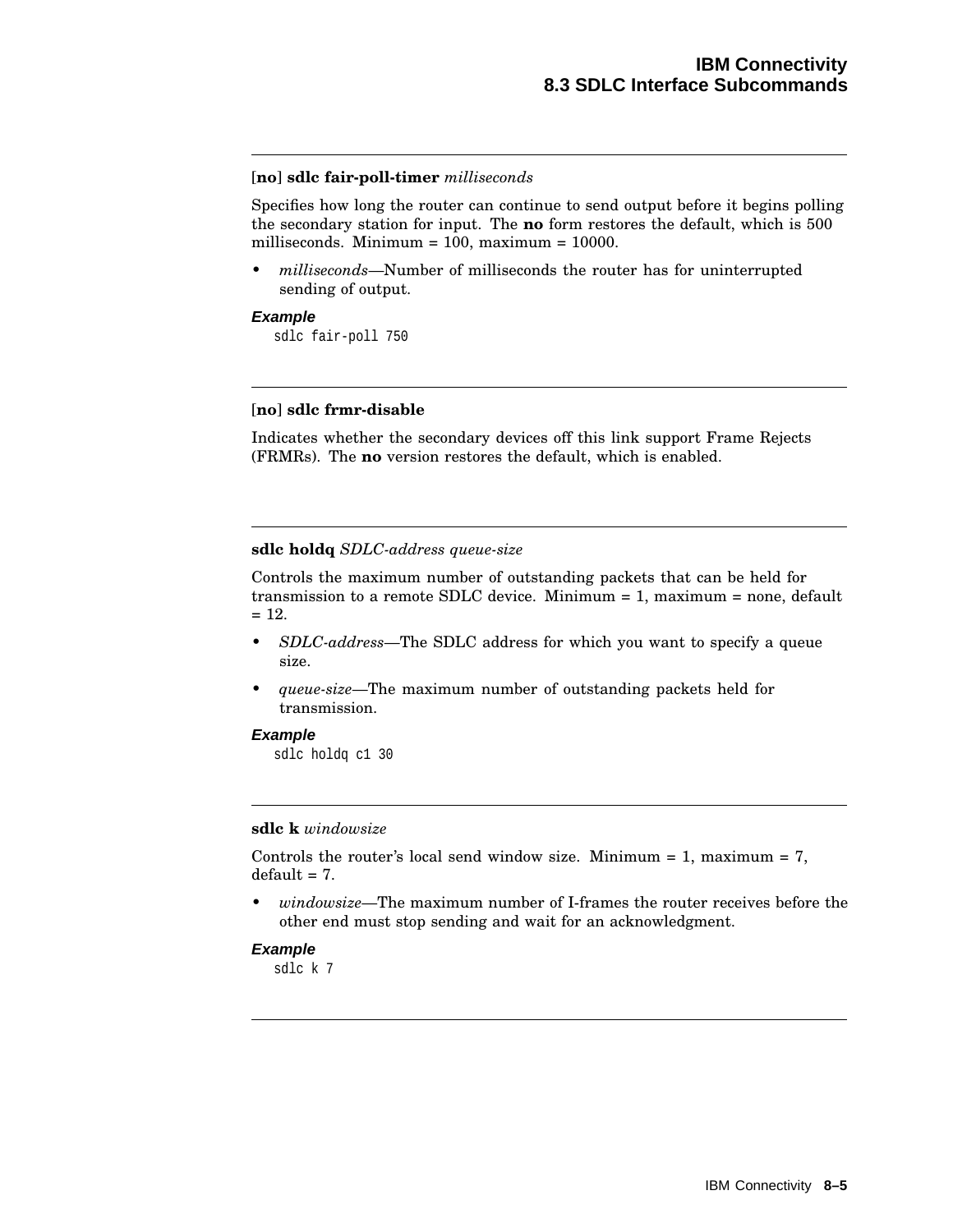### **sdlc n1** *bit-count*

Controls the maximum number of bits allowed for incoming frames on this link.  $Minimum = 1$ , maximum = 12000, default = 12000.

- *bit-count*—Maximum bit size. Frames that exceed this size are rejected.
- **Example**

sdlc n1 3000

### **sdlc n2** *retry-count*

Controls the number of times the router attempts to retry an operation that has timed out. Minimum = 1, maximum =  $255$ , default =  $20$ .

• *retry-count*—Number of retry attempts. When this number is exceeded, the SDLC station terminates its session with the other station.

### **Example**

sdlc n2 5

#### [**no**] **sdlc poll-limit-value** *count*

Controls how many times the router can poll a particular secondary station before it must poll the next station in the poll list. The **no** form restores the default, which is 1. Minimum = 1, maximum =  $10$ .

• *count*—Maximum number of times the router can poll one station before proceeding to the next.

#### **Example**

sdlc poll-limit-value 3

### [**no**] **sdlc poll-pause-timer** *milliseconds*

Controls how long the router pauses between sending each series of poll frames. The **no** version restores the default, which is 100 milliseconds. Minimum = 100,  $maximum = 10000.$ 

• *milliseconds*—Number of milliseconds that the router waits before sending.

### **Example**

sdlc poll-pause timer 150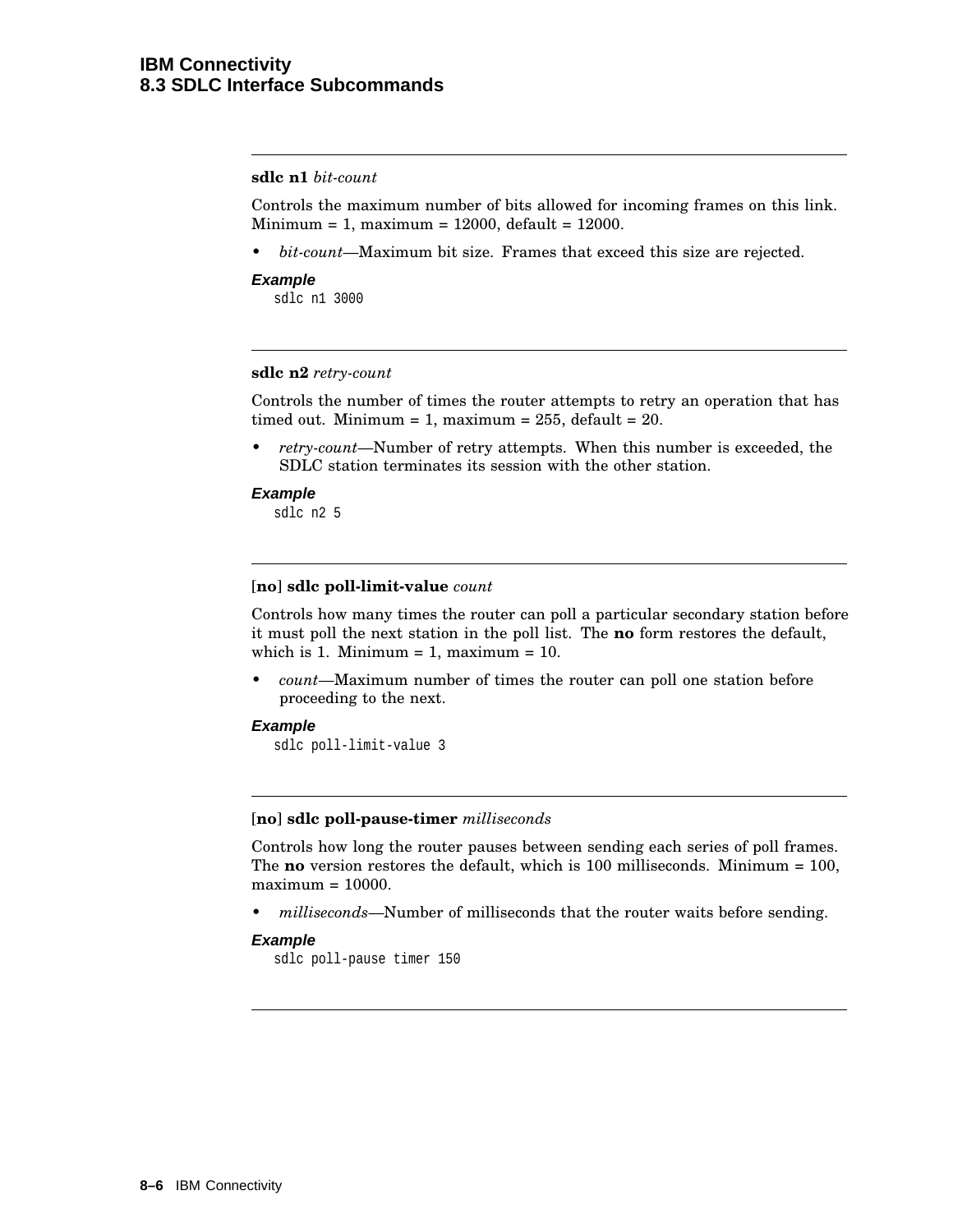### **sdlc t1** *timeout*

Controls the amount of time that the router waits for a reply to a frame or sequence of frames. Minimum = 1, maximum =  $64000$ , default =  $3000$ .

• *timeout*—The time in milliseconds that the router waits.

#### **Example**

sdlc t1 6000

### **8.4 STUN Global Configuration Commands**

### [**no**] **stun peer-name** *IP-address*

Enables or disables STUN.

• *IP-address*—IP address by which this STUN peer is known to other STUN peers that are using the TCP transport.

#### **Example**

stun peer-name 131.108.254.6

#### [**no**] **stun poll-interval** *milliseconds*

Changes the interval between each sequence of proxy polls generated on the secondary side of the connection. The **no** form restores the default, which is 20 milliseconds or 1/50th of a second.

• *milliseconds*—Number of milliseconds in the interval. The minimum value is 20.

### **Example**

```
stun poll-interval 100
```
#### [**no**] **stun primary-pass-through** *seconds*

Changes the interval between each pass-through of polls exchanged by the primary and secondary SDLC devices. The **no** form restores the default of 20 seconds.

• *seconds*—Number of seconds in the interval.

### **Example**

```
stun primary-pass-through 20
```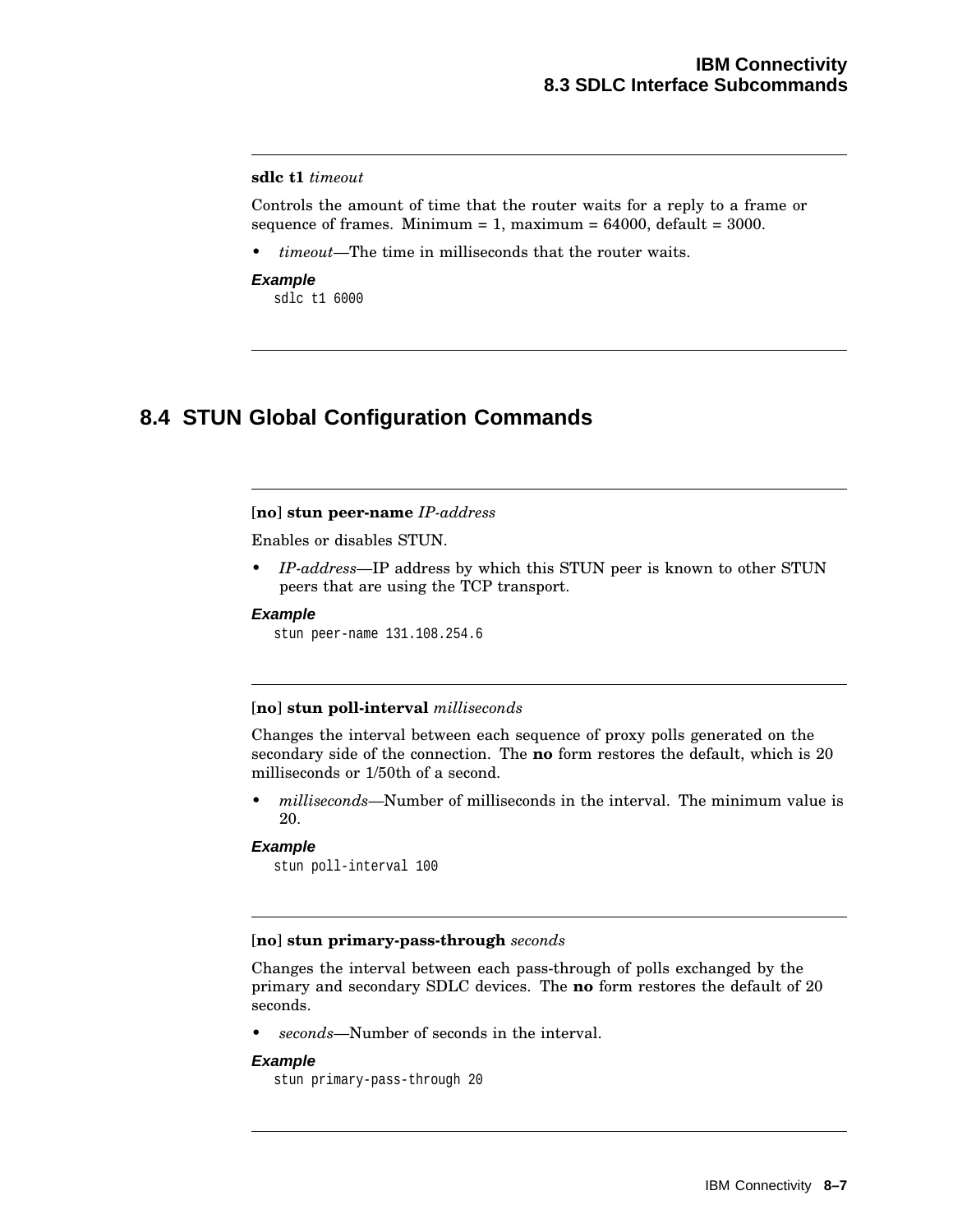[**no**] **stun protocol-group** *group-number* [*protocol*] [**sdlc-tg**]

Associates or removes group numbers with protocol names. With SDLC tag, accommodates a multilink SDLC Transmission Groups (TG) across STUN connections between IBM communications controllers.

- *group-number*—Number from 1 to 255.
- *protocol*—A predefined protocol (**basic** or **sdlc**) or a protocol that you define.
- **sdlc-tg**—Identifies the group as part of a Transmission Group.

#### **Example**

stun protocol-group 3 sdlc-tg

[**no**] **stun schema** *name* **offset** *constant-offset* **length** *address-length* **format** *format-keyword*

Specifies a format, or schema, for a user-defined protocol. The **no** form removes the schema.

- *name*—Name of the protocol.
- *constant-offset*—Constant offset in bytes for the address to be found in the frame.
- *address-length*—Length of that offset.
- *format-keyword*—Format to be used to specify and display addresses for routes on interfaces that use this STUN protocol. The allowable formats and their maximum lengths are listed in the following table.

| <b>Formats</b> | <b>Base</b>               | Length |
|----------------|---------------------------|--------|
| Decimal        | Base 10 addresses (0 9)   | 4      |
| Hexadecimal    | Base 16 addresses $(0 F)$ | 8      |
| Octal          | Base 8 addresses (0 7)    |        |

### **Example**

stun schema new-sdlc offset 0 length 1 format octal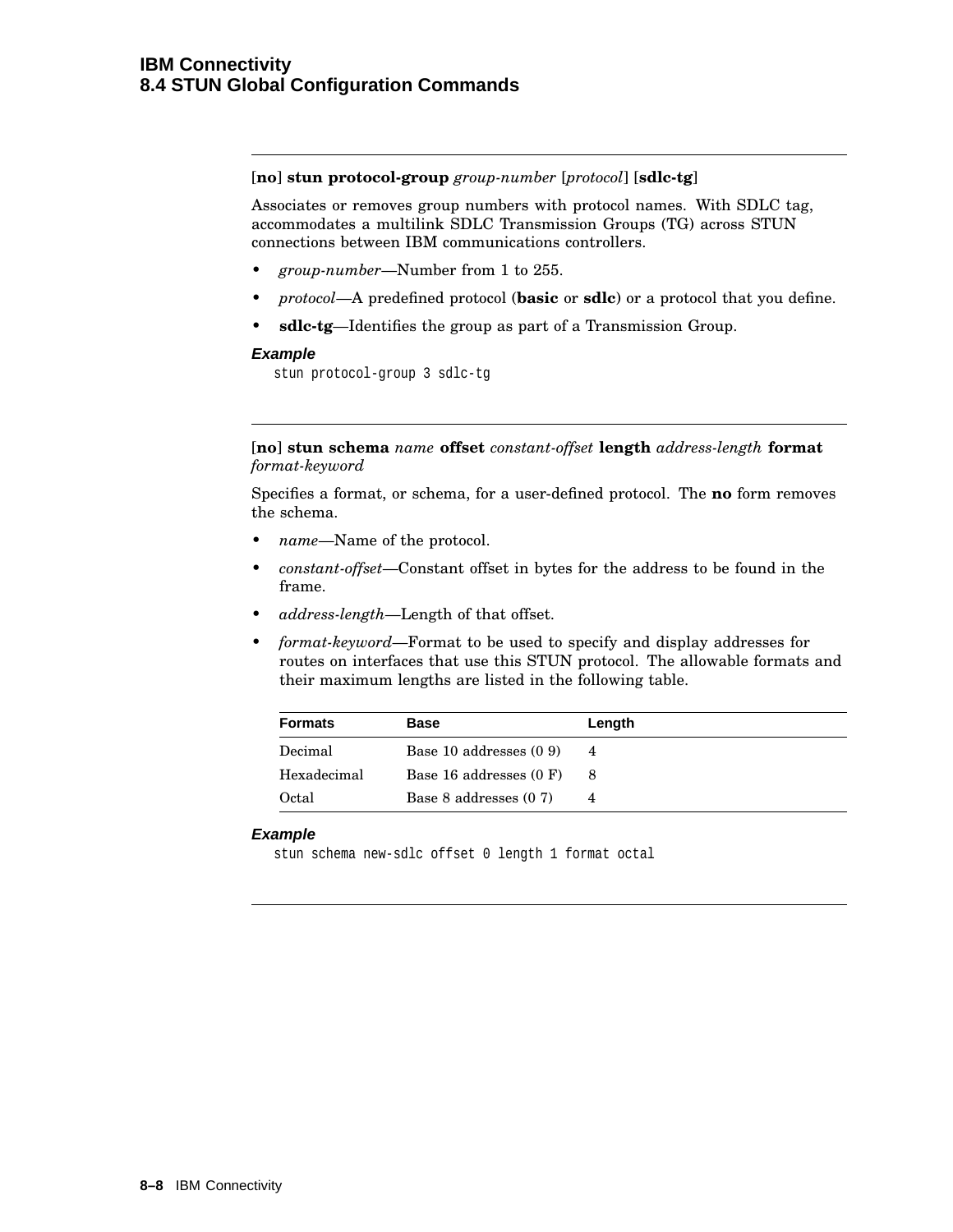### **8.5 STUN Interface Subcommands**

### [**no**] **stun group** *group-number*

Places a STUN-enabled interface in a defined group.

• *group-number*—Any number from 1 to 255.

### **Example**

stun group 20

### [**no**] **stun proxy-poll address** *address* **modulus** *modulus* {**primary** | **secondary**} [**no**] **stun proxy-poll address** *address* **discovery**

Enables or disables proxy polling. Default is disabled.

- *address*—Address of the device on which to enable proxy polling.
- *modulus*—Modulus of the link as defined by the MODULUS parameter specified in the line descriptions on the SDLC host.
- **primary** or **secondary**—Indicates whether the SDLC device is primary or secondary.
- *discovery*—Use this keyword if you do not specify primary and secondary ends and connections are negotiated.

#### **Example**

```
stun proxy-poll address C1 modulus 8 secondary
stun proxy-poll address C1 discovery
```
[**no**] **stun route all tcp** *IP-address*

[**no**] **stun route all interface serial** *interface-number*

[**no**] **stun route all interface serial** *interface-number* **direct**

[**no**] **stun route address** *address-number* **tcp** *ip-address* [**local-ack**] [**priority**]

[**no**] **stun route address** *address-number* **interface serial** *interface-number* [**no**] **stun route address** *address-number* **interface serial** *interface-number* **direct**

Enables or disables forwarding of frames on the interface.

- **all**—Specifies that all STUN traffic received on the input interface will be propagated regardless of the address contained in the SDLC frame.
- **tcp**—Causes the TCP transport mechanism to be used to propagate frames that match the entry.
- *IP-address*—Address that identifies the remote STUN peer that is connected to the far SDLC link.
- **interface serial**—Indicates that the Serial Transport method of the STUN function will be used to propagate the SDLC frame.
- *interface-number*—Serial line number connected to the router.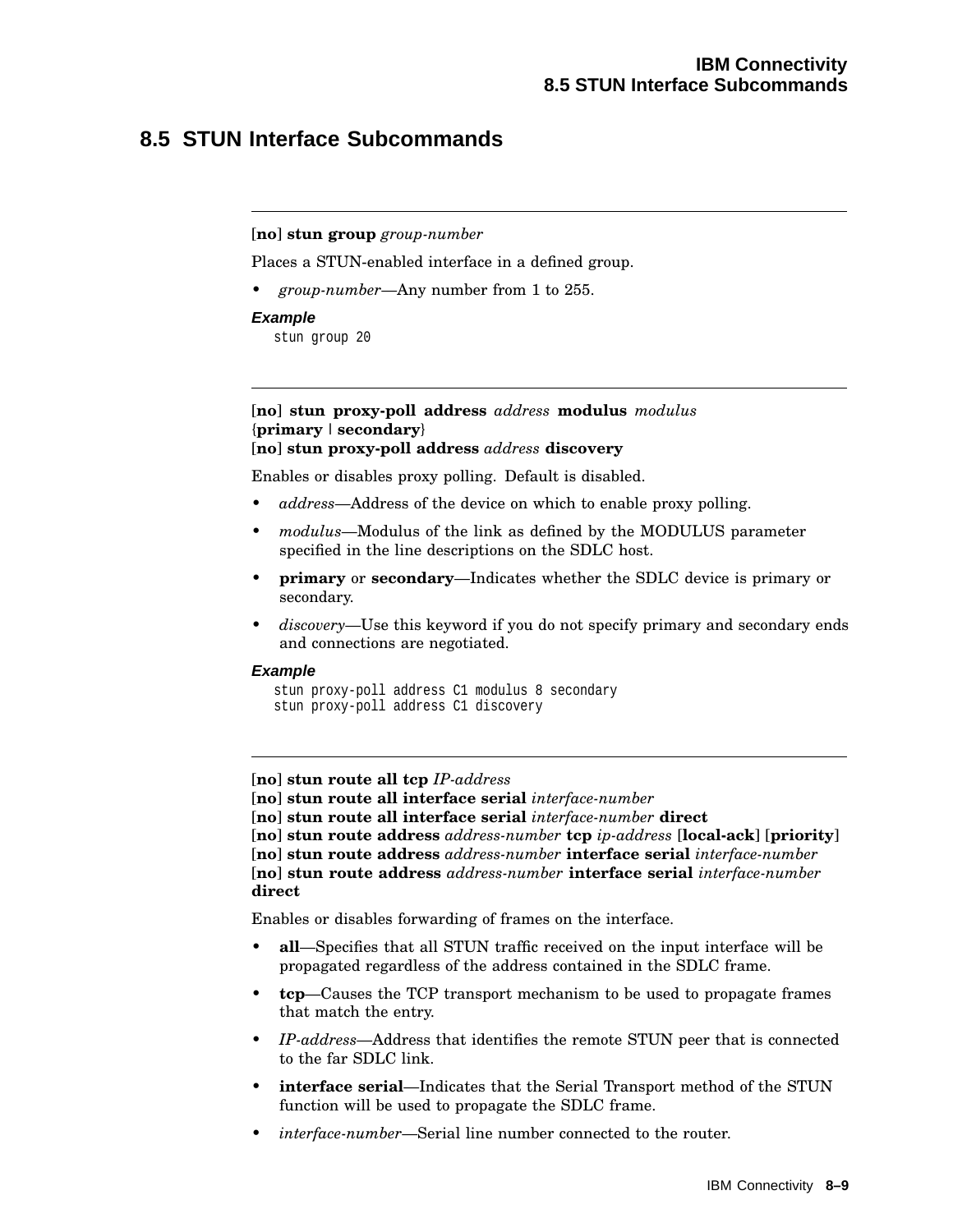### **IBM Connectivity 8.5 STUN Interface Subcommands**

- **address**—Specifies how an SDLC frame that contains a particular address is to be propagated.
- **local-ack**—Sets up SDLC Local Acknowledgment for a serial tunnel.
- **direct**—Indicates that the specified interface is a direct STUN link, not a serial connection to another peer.
- **priority**—Enables priority queuing.

### **Examples**

```
stun route address 7 interface serial 1
stun route address 10 tcp 131.108.8.1
stun route all tcp 131.108.10.1
stun route address C1 tcp 131.108.1.1
```
### **8.6 STUN Show Commands**

| <b>Command</b> | <b>Description</b>                                        |
|----------------|-----------------------------------------------------------|
| show stun      | Current status of STUN.                                   |
| show stun sdlc | Proxy state of interfaces on an address-by-address basis. |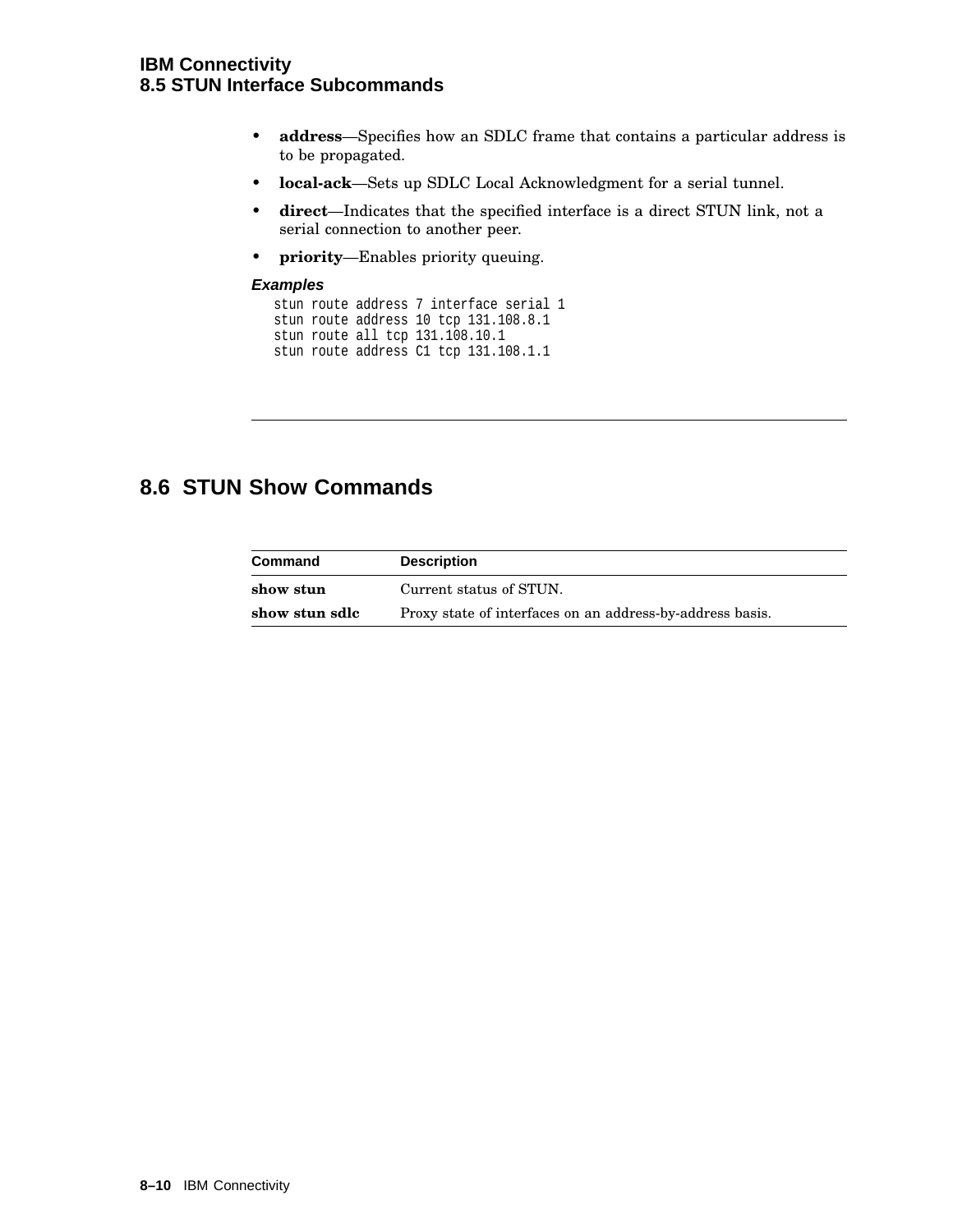# **Index**

### **A**

ACCESS-CLASS *list* {in | out}, 5–30

- ACCESS-LIST *list* {permit | deny} additional-zones , 5–3
- ACCESS-LIST *list* {permit | deny} *address mask*, 7–1
- ACCESS-LIST *list* {permit | deny} cable-range *start-end*, 5–3
- ACCESS-LIST *list* {permit | deny} *destination destination-mask*, 5–13
- ACCESS-LIST *list* {permit | deny} includes *start-end*, 5–4

ACCESS LIST *list* {permit | deny} *IP-address wildcard-mask*, 5–20

- ACCESS-LIST *list* {permit | deny} network *network*, 5–4
- ACCESS-LIST *list* {permit | deny} other-access, 5–4

ACCESS LIST *list* {permit | deny} *protocol source source-mask destination destination-mask* [*operator operand*] [established], 5–20

ACCESS-LIST *list* {permit | deny} *source-addr source-mask dest dest-mask offset-into-packet size:1-4 operation operand*, 7–2

ACCESS-LIST *list* {permit | deny} *source source-mask* [*destination destination-mask*] [*connect-entries*], 5–13

ACCESS-LIST *list* {permit | deny} *type-code wild-mask*, 7–1

ACCESS-LIST *list* {permit | deny} within *start-end*, 5–4

ACCESS-LIST *list* {permit | deny} zone *zone*, 5–5

ACCESS-LIST *number* {deny | permit} [*Novell-options*], 6–6

- ACCESS-LIST *number* {deny | permit} [*Novell SAP options*], 6–7
- ACCESS-LIST *number* {deny | permit} [*XNS options*], 6–17
- APOLLO ACCESS-GROUP *name*, 5–2
- APOLLO ACCESS-LIST *name* {permit | deny} [*firstnet*]*lastnet.host* [*wildcard-mask*], 5–1
- APOLLO MAXIMUM-PATHS *paths*, 5–1
- APOLLO NETWORK *number*, 5–2
- APOLLO ROUTE *network network.address*, 5–1
- APOLLO ROUTING *address*, 5–2 APOLLO UPDATE-TIME *seconds*, 5–2
- APPLETALK ACCESS-GROUP *access-list-number*, 5–8
- APPLETALK ADDRESS *address*, 5–9
- APPLETALK ARP INTERVAL *milliseconds*, 5–5

APPLETALK ARP [probe | request] retransmitcount *count*, 5–5

APPLETALK CABLE-RANGE *start-end* [*network.node*], 5–9

appletalk checksum, 5–5

APPLETALK DISCOVERY, 5–9

APPLETALK DISTRIBUTE-LIST *access-list-*

*number* in, 5–9 APPLETALK DISTRIBUTE-LIST *access-listnumber out*, 5–10

- APPLETALK EVENT-LOGGING, 5–6
- APPLETALK GETZONELIST-FILTER *list*, 5–10

APPLETALK IPTALK-BASEPORT *port-number*, 5–11

APPLETALK IPTALK *net.node zone*, 5–10

APPLETALK LOOKUP-TYPE *service-type*, 5–6

- APPLETALK MACIP DYNAMIC *IP-address* [*IP-address*] zone *server-zone*, 5–6
- APPLETALK MACIP SERVER *IP-address* zone *server-zone*, 5–6
- APPLETALK MACIP STATIC *IP-address* [*IP-address*] zone *server-zone*, 5–7
- APPLETALK NAME-LOOKUP-INTERVAL *seconds*, 5–7
- APPLETALK PERMIT-PARTIAL-ZONES, 5–7
- APPLETALK PROXY-NPB *network-number zonename*, 5–7

APPLETALK REQUIRE-ROUTE-ZONES, 5–8

- APPLETALK ROUTING, 5–8
- APPLETALK SEND-RTMP, 5–11
- APPLETALK STRICT-RTMP, 5–8
- APPLETALK TIMERS *update-interval*
- *valid-interval invalid-interval*, 5–8
- APPLETALK ZONES *zonename*, 5–11
- AREA *area-id* authentication, 5–37
- AREA *area-id* default-cost *cost*, 5–37
- AREA *area-id* range *IP-address mask*, 5–38
- AREA *area-id* stub, 5–37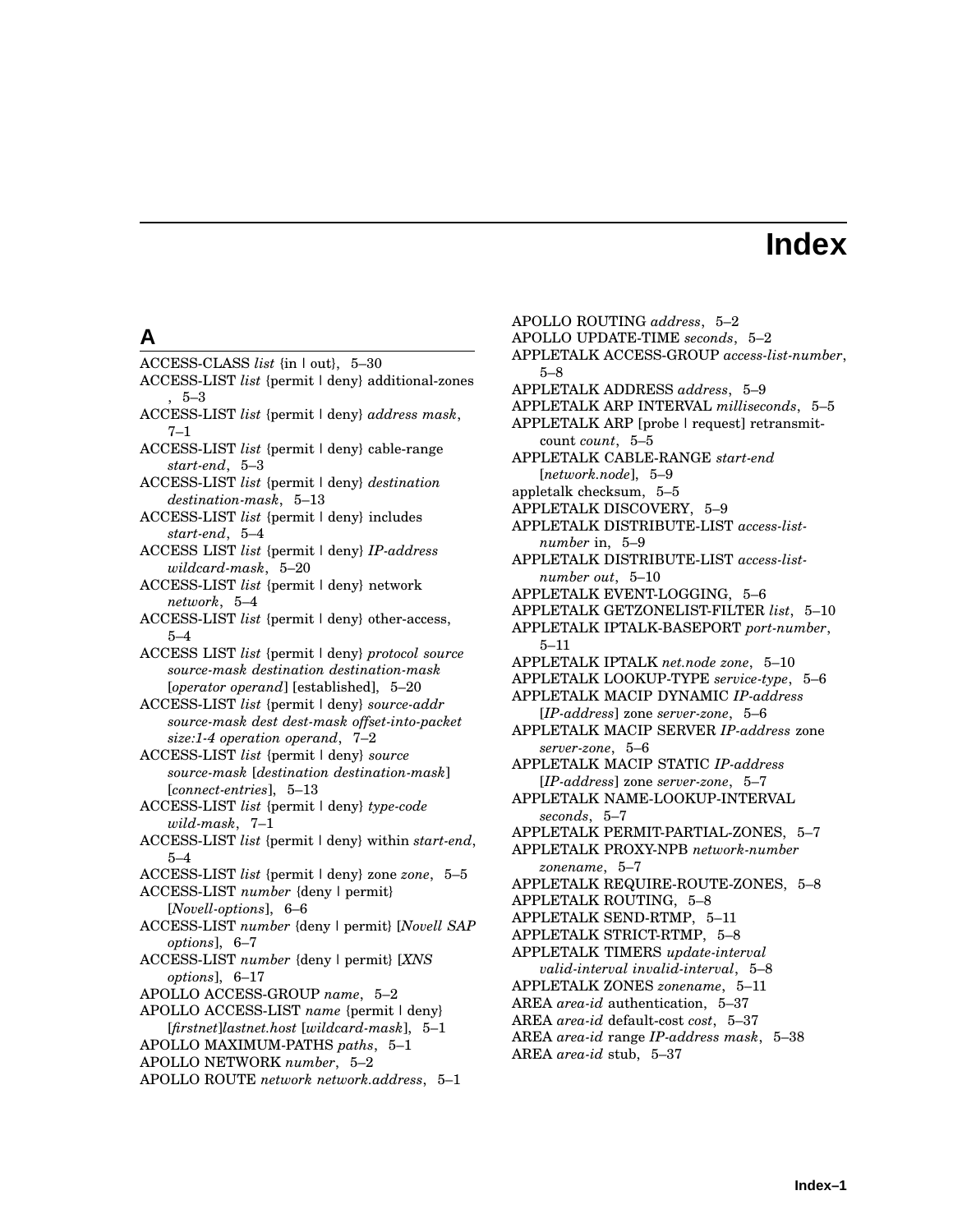AREA *area-id* virtual-link *router-id* [*options*], 5–38

ARP *IP-address hardware-address type* alias, 5–21

ARP *IP-address SMDS-address* SMDS, 4–10 ARP TIMEOUT *seconds*, 5–24 ARP {arpa | probe | snap},  $5-24$ AUTONOMOUS-SYSTEM *local-AS*, 5–31

### **B**

BACKUP DELAY {*enable-delay* | never} {*disable-delay* | never}, 4–1 BACKUP INTERFACE *interface-name*, 4–1 BACKUP LOAD {*enable-threshold* | never} {*disable-load* | never}, 4–1 BANDWIDTH *kilobits*, 4–2 BANNER EXEC *c text c*, 3–1 BANNER INCOMING *c text c*, 3–1 BANNER MOTD *c text c*, 3–1 BFE {enter | leave} *interface unit*, 4–12 BOOT BUFFERSIZE *bytes*, 3–1 BOOT SYSTEM FLASH *filename*, 3–2 BOOT SYSTEM ROM, 3–2 BOOT {host | network} *filename* [*address*], 3–1 BRIDGE *group* acquire, 7–2 BRIDGE *group* ADDRESS *MAC-address* [forward | discard] [*interface*], 7–3 BRIDGE *group* DOMAIN *domain-number*, 7–3 BRIDGE *group* FORWARD-TIME *seconds*, 7–3 BRIDGE-GROUP *group*, 7–5 BRIDGE-GROUP *group* circuit *number*, 7–5 BRIDGE-GROUP *group* INPUT-ADDRESS-LIST *list*, 7–6 BRIDGE-GROUP *group* INPUT-LAT-SERVICE-DENY *grouplist*, 7–6 BRIDGE-GROUP *group* INPUT-LAT-SERVICE-PERMIT *grouplist*, 7–6 BRIDGE-GROUP *group* INPUT-TYPE-LIST *list*, 7–7 BRIDGE-GROUP *group* LAT-COMPRESSION, 7–7 BRIDGE-GROUP *group* OUTPUT-ADDRESS-LIST *list*, 7–7 BRIDGE-GROUP *group* OUTPUT-LAT-SERVICE-DENY *grouplist*, 7–8 BRIDGE-GROUP *group* OUTPUT-LAT-SERVICE-PERMIT *grouplist*, 7–8 BRIDGE-GROUP *group* OUTPUT-LSAP-LIST *list*, 7–8 BRIDGE-GROUP *group* OUTPUT-TYPE-LIST *list*, 7–8 BRIDGE-GROUP *group* PATH-COST *cost*, 7–9 BRIDGE-GROUP *group* PRIORITY *number*, 7–9 BRIDGE *group* HELLO-TIME *seconds*, 7–4

BRIDGE *group* MAX-AGE *seconds*, 7–4 BRIDGE *group* MULTICAST-SOURCE, 7–4 BRIDGE *group* PRIORITY *number*, 7–5 BRIDGE *group* PROTOCOL {dec | ieee}, 7–5 BUFFERS HUGE SIZE *number*, 3–3 BUFFERS {small | middle | big | large | huge} {options} *number*, 3–2

### **C**

CLEAR COUNTERS [*type unit*], 4–7 CLEAR INTERFACE [*type unit*], 4–7 CLEAR LINE *line-number*, 2–1 CLNS CHECKSUM, 5–51 CLNS CLUSTER-ALIAS, 5–51 CLNS CONFIGURATION-TIME *seconds*, 5–49 CLNS CONGESTION-THRESHOLD *number*, 5–51 CLNS ENABLE, 5–51 CLNS ERPDU-INTERVAL *milliseconds*, 5–52 CLNS HOLDING-TIME *seconds*, 5–49 CLNS HOST *name nsap*, 5–49 CLNS MTU *size*, 5–52 CLNS NET *NET-address*, 5–50 CLNS NET {*NSAP-address* | *name*}, 5–52 CLNS PACKET-LIFETIME *number*, 5–50 CLNS RDPDU-INTERVAL *milliseconds*, 5–53 CLNS RDPDU-MASK, 5–53 CLNS ROUTE-CACHE, 5–53 CLNS ROUTE *NSAP-prefix* discard, 6–1 CLNS ROUTE *NSAP-prefix interface-type unit* [*SNPA-address*], 6–1 CLNS ROUTE *NSAP-prefix interface-type unit* [*SNPA-address* | *X.121-address*], 6–3 CLNS ROUTE *NSAP-prefix* {*next-hop-NET*| *name*} , 6–1 CLNS ROUTER ISIS *area-tag*, 6–3 CLNS ROUTER ISO-IGRP *area-tag* [**level2**], 6–4 CLNS ROUTING, 5–50 CLNS SEND-ERPDU, 5–53 CLNS SEND-RDPDU, 5–53 CLNS WANT-ERPDU, 5–50 CLNS {es-neighbor | is-neighbor} *nsap snpa* [*X.25-facilities-info*], 5–52 CMNS ENABLE, 4–13 CONFIG-REGISTER *value*, 3–3 configure, vii Connect *connection*, 1–1 COPY FLASH TFTP, 2–1 COPY MOP FLASH, 2–1 COPY TFTP FLASH, 2–1 COPY VERIFY, 2–1 Ctrl  $^{\wedge}$  ?, vii

BRIDGE *group* LAT-SERVICE-FILTERING, 7–4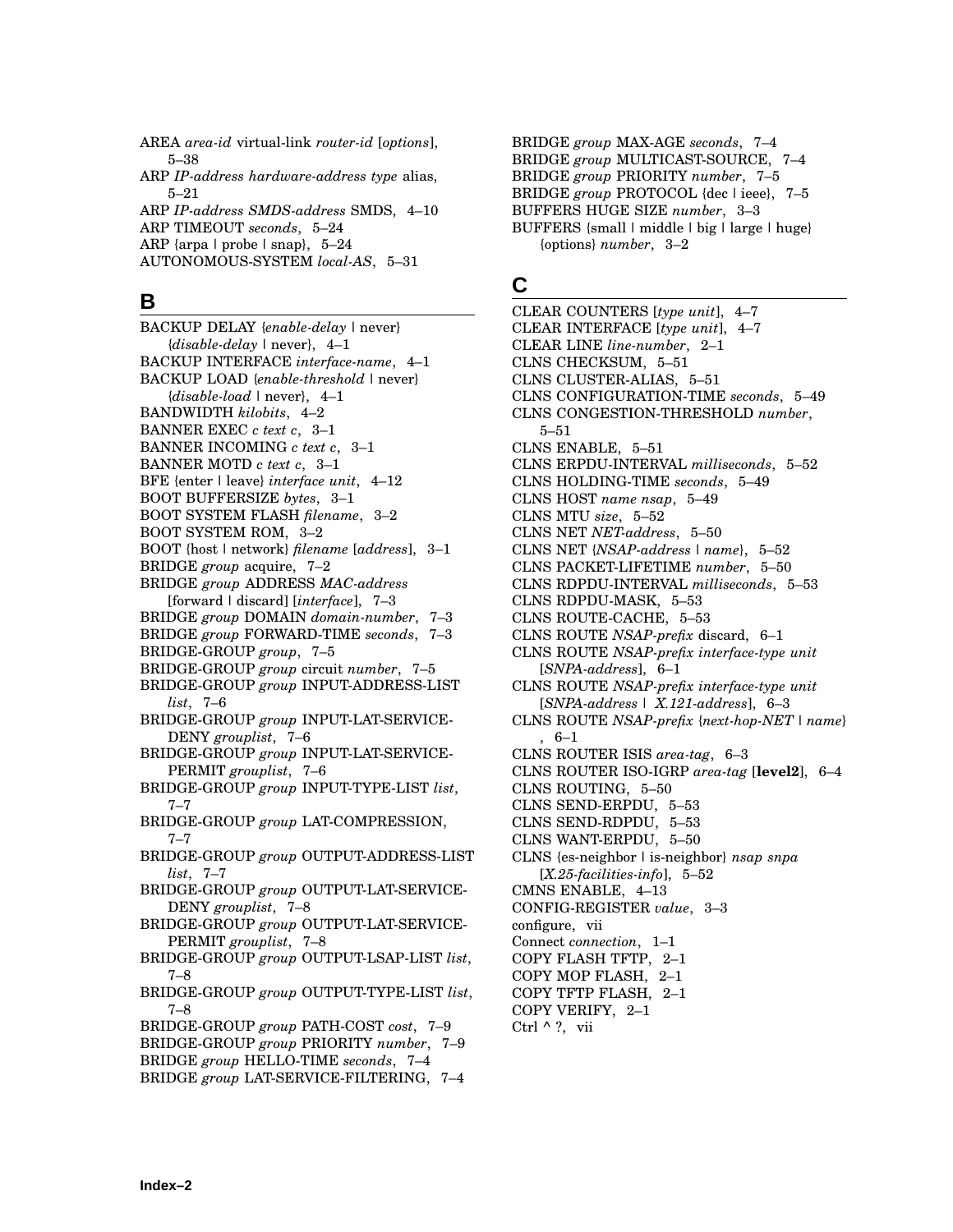### **D**

DATA-CHARACTER-BITS  $\{8 | 7\}$ , 3-15 DEBUG ?, 2–2 DECNET ACCESS-GROUP *list*, 5–18 DECNET AREA-MAX-COST *value*, 5–14 DECNET AREA-MAX-HOPS *value*, 5–14 DECNET CONVERSION *NSAP-prefix*, 5–14 DECNET COST *cost-value*, 5–18 DECNET *first-network* map *virtual-address second-network real-address*, 5–15 DECNET HELLO-TIMER *value*, 5–18 DECNET IN-ROUTING-FILTER *list*, 5–18 DECNET MAX-ADDRESS *value*, 5–15 DECNET MAX-AREA *value*, 5–15 DECNET MAX-COST *value*, 5–16 DECNET MAX-HOPS *value*, 5–16 DECNET MAX-PATHS *value*, 5–16 DECNET MAX-VISITS *value*, 5–16 DECNET *network-number keywords*, 5–15 DECNET NODE-TYPE {area | routing-iv}, 5-16 DECNET OUT-ROUTING-FILTER *list*, 5–19 DECNET PATH-SPLIT-MODE {normal | interim}, 5–17 DECNET ROUTE-CACHE, 5–19 DECNET ROUTER-PRIORITY *value*, 5–17 DECNET ROUTING *DECnet-address*, 5–17 DECNET ROUTING-TIMER *value*, 5–19 DEFAULT-INFORMATION ALLOWED {in | out}, 5–38 DEFAULT-INFORMATION ORIGINATE, 5–38 DEFAULT-INFORMATION ORIGINATE METRIC *metric-value* metric-type *type-value*, 5–39 DEFAULT-METRIC *bandwidth delay reliability loading mtu*, 5–39 DEFAULT-METRIC *number*, 5–40 DEFAULT-VALUE DATA-CHARACTER-BITS  ${8 \mid 7}, 3-3$ DEFAULT-VALUE EXEC-CHARACTER-BITS  $\{8\mid 7\},\ \ 3-3$ DEFAULT-VALUE SPECIAL-CHARACTER-BITS  ${8 \mid 7}, 3-4$ DELAY *tens-of-microseconds*, 4–2 DESCRIPTION *name-string*, 4–2 DIALER ENABLE-TIMEOUT *number-of-seconds*, 4–2 DIALER FAST-IDLE *number-of-seconds*, 4–3 DIALER-GROUP *group-number*, 4–3 DIALER IDLE-TIMEOUT *number-of-seconds*, 4–3 DIALER IN-BAND, 4–3 DIALER LIST *dialer-group* list *list-number*, 3–4 DIALER LIST *dialer-group* protocol *protocol-name*  ${permit \mid deny}, 3-4$ 

DIALER MAP *protocol next-hop-address* [username *name*] *dial-string*, 4–3

DIALER ROTARY-GROUP *number*, 4–4 DIALER STRING *dial-string*, 4–4 DIALER WAIT-FOR-CARRIER-TIME *number-of-seconds*, 4–4 disable, viii Disconnect [*connection*], 1–1 DISTANCE BGP *external-distance internaldistance local-distance*, 5–40 DISTANCE *value*, 6–2 DISTANCE *weight* [[*IP-source-address IP-address-mask*] [access-list-number]], 5–40 DISTRIBUTE-LIST *access-list-number* in [*interface-name*], 5–40 DISTRIBUTE-LIST *access-list-number* out

[*interface-name* | *routing-process*], 5–41

### **E**

enable, vii ENABLE LAST-RESORT {succeed | password}, 3–4 ENABLE PASSWORD *password*, 3–4 ENABLE USE-TACACS, 3–5 ENCAPSULATION ARPA, 4–4 ENCAPSULATION BFEX25, 4–4 ENCAPSULATION DDNX25, 4–4 ENCAPSULATION DDNX25-DCE, 4–4 ENCAPSULATION FRAME-RELAY [ietf], 4–4 ENCAPSULATION HDH, 4–4 ENCAPSULATION HDLC, 4–4 ENCAPSULATION ISO1, 4–4 ENCAPSULATION LABP-DCE, 4–4 ENCAPSULATION LAPB, 4–4 ENCAPSULATION MULTI-LAPB, 4–4 ENCAPSULATION MULTI-LAPB-DCE, 4–4 ENCAPSULATION PPP, 4–4 ENCAPSULATION SDLC-PRIMARY, 4–4 ENCAPSULATION SDLC-SECONDARY, 4–4 ENCAPSULATION SMDS, 4–4 ENCAPSULATION SNAP, 4–4 ENCAPSULATION STUN, 4–4 ENCAPSULATION X25, 4–4 ENCAPSULATION X25-DCE, 4–4 ESCAPE-CHARACTER *decimal-number*, 3–15 EXEC-BANNER, 3–15 EXEC-CHARACTER-BITS {8 | 7}, 3–15 EXEC-TIMEOUT *minutes* [*seconds*], 3–15 Exit, 1–1

### **F**

FRAME-RELAY KEEPALIVE *seconds*, 4–8 FRAME-RELAY LMI-TYPE ANSI, 4–8 FRAME-RELAY LOCAL-DLCI *number*, 4–8 FRAME-RELAY MAP BRIDGE *DLCI* broadcast, 4–8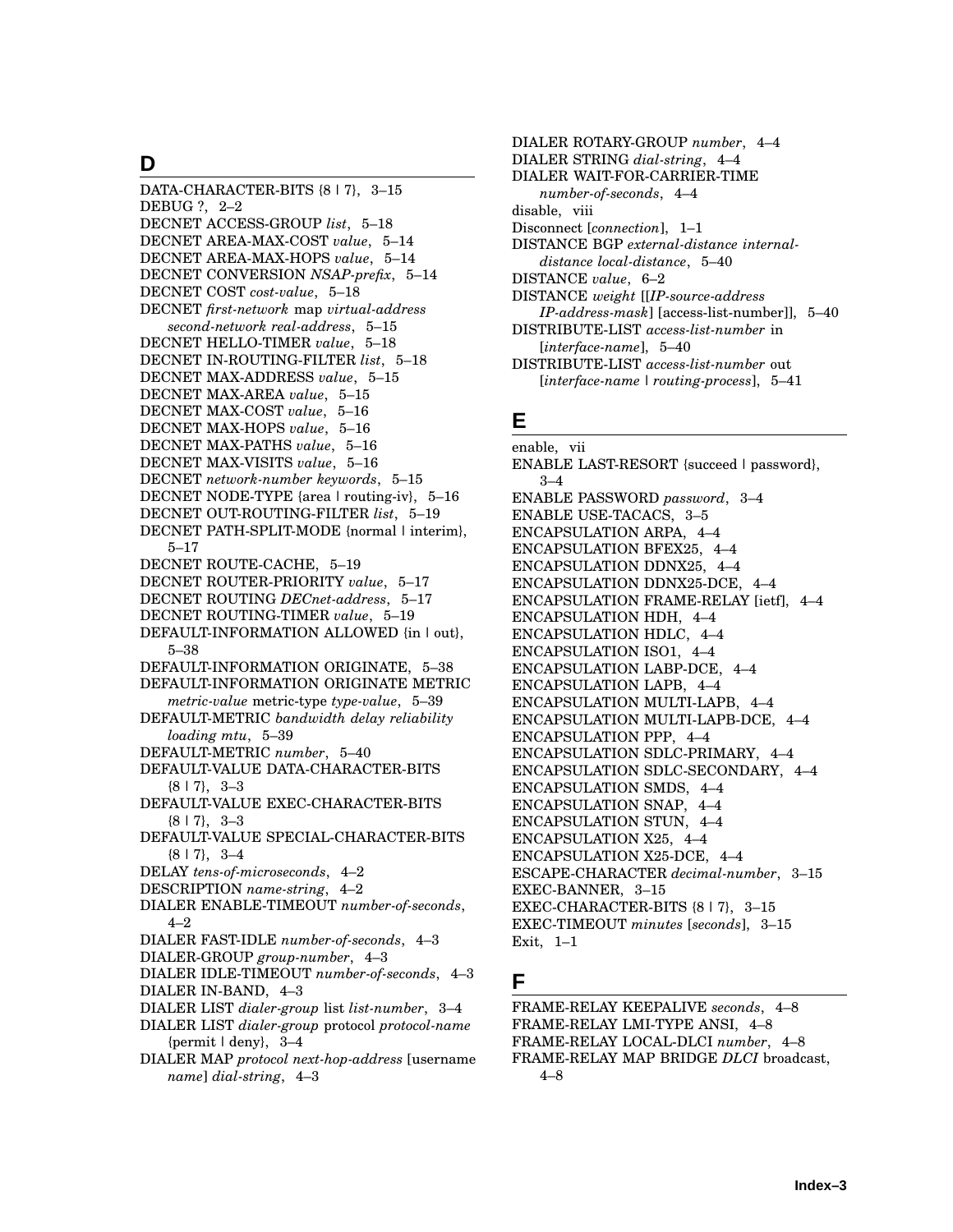FRAME-RELAY MAP CLNS *DLCI* broadcast, 4–8 FRAME-RELAY MAP *protocol protocol-address DLCI* [broadcast] [ietf], 4–8 FRAME-RELAY MULTICAST-DLCI *number*, 4–9 FRAME-RELAY SHORT-STATUS, 4–9

### **H**

HDH, **4–13** HOLD-QUEUE *length* {in | out}, 4–5 HOSTNAME *name*, 3–5

### **I**

interface, viii INTERFACE BRI 0, 3–5 INTERFACE DIALER *number*, 3–5 INTERFACE ETHERNET *unit*, 3–5 INTERFACE FDDI *unit*, 3–5 INTERFACE HSSI *unit*, 3–5 INTERFACE SERIAL *unit*, 3–5 INTERFACE TOKENRING *unit*, 3–5 INTERFACE ULTRANET *unit*, 3–5 IP ACCESS-GROUP *list*, 5–25 IP ACCOUNTING, 5–25 IP ACCOUNTING-LIST *IP-address mask*, 5–21 IP ACCOUNTING-THRESHOLD *threshold*, 5–21 IP ACCOUNTING-TRANSITS *count*, 5–21 IP ADDRESS *IP-address net-mask* [secondary], 5–25 IP AS-PATH ACCESS-LIST *list* {permit | deny} *as-regular-expression*, 5–31 IP BROADCAST-ADDRESS [*IP-broadcast-address*, 5–25 IP DEFAULT-NETWORK *network-number*, 5–31 IP DIRECTED-BROADCAST, 5–25 IP DOMAIN-LIST NAME, 5–22 IP DOMAIN-LOOKUP, 5–22 IP DOMAIN-NAME *name*, 5–22 IP FORWARD-PROTOCOL SPANNING-TREE, 5–22 IP FORWARD-PROTOCOL {udp | nd} [*port*], 5–22 IP GDP, 5–32 IP GDP HOLDTIME *seconds*, 5–32 IP GDP PRIORITY *number*, 5–33 IP GDP REPORTTIME *seconds*, 5–33 IP HELPER-ADDRESS *address*, 5–26 IP HOST *name* [*TCP-port-number*] *IPaddress1* | [*IP-address2... IP-address8*], 5–23 IP HP-HOST *hostname IP-address*, 5–23 IP IPNAME-LOOKUP, 5–23 IP IRDP, 5–33 IP IRDP ADDRESS *IP-address* [*number*], 5–34 IP IRDP HOLDTIME *seconds*, 5–34 IP IRDP MAXADVERTINTERVAL, 5–34

IP IRDP MINADVERTINTERVAL *seconds*, 5–34

- IP IRDP PREFERENCE *number*, 5–35
- IP MASK-REPLY, 5–26
- IP MTU *bytes*, 5–26
- IP NAME-SERVER *server-address 1* [*serveraddress 2...server-address 6*], 5–23
- IP OSPF AUTHENTICATION-KEY *8-bytes-ofpassword*, 5–35
- IP OSPF COST *cost*, 5–35
- IP OSPF DEAD-INTERVAL *number-of-seconds*, 5–36
- IP OSPF HELLO-INTERVAL *number-of-seconds*, 5–36
- IP OSPF PRIORITY *8-bit-number*, 5–36
- IP OSPF RETRANSMIT-INTERVAL *number-ofseconds*, 5–36
- IP OSPF TRANSMIT-DELAY *number-of-seconds*, 5–37
- IP PROBE PROXY, 5–26
- IP PROXY ARP, 5–26
- IP REDIRECTS, 5–26
- IP ROUTE-CACHE, 5–27
- IP ROUTE *IP-address mask* {*IP-address* | *interface*} [*distance*], 5–31
- IP ROUTING, 5–24
- IP SECURITY, 5–27
- IP SECURITY ADD, 5–27
- IP SECURITY DEDICATED *level authority* [*authority...*], 5–27
- IP SECURITY EXTENDED-ALLOWED, 5–27
- IP SECURITY FIRST, 5–27
- IP SECURITY IGNORE-AUTHORITIES, 5–27
- IP SECURITY IMPLICIT-LABELLING [*level*
- *authority* [*authority* [*authority...*]]], 5–28 IP SECURITY MULTILEVEL *level1* [*authority...*] to *level2 authority2* [*authority3...*], 5–28
- IP SECURITY STRIP, 5–28
- IP SOURCE-ROUTE, 5–24
- IP SPLIT-HORIZON, 5–28
- 
- IP SUBNET-ZERO, 5–24
- IP TCP COMPRESSION-CONNECTIONS *number*, 5–29
- IP TCP HEADER-COMPRESSION [passive], 5–29
- IP UNNUMBERED *interface-name*, 5–29
- IP UNREACHABLES, 5–29
- ISIS CIRCUIT-TYPE {level-1 | level-1-2 | level-2 only}, 6–4
- ISIS METRIC *default-metric delay-metric expense-metric error\_metric* {level-1 | level-2}, 6–4
- ISIS PASSWORD *password* {level-1 | level-2}, 6–5
- ISIS PRIORITY *value* {level-1 | level-2}, 6–5
- IS-TYPE  $\{level-1 \mid level-1-2 \mid level-2-only\}$ , 6–2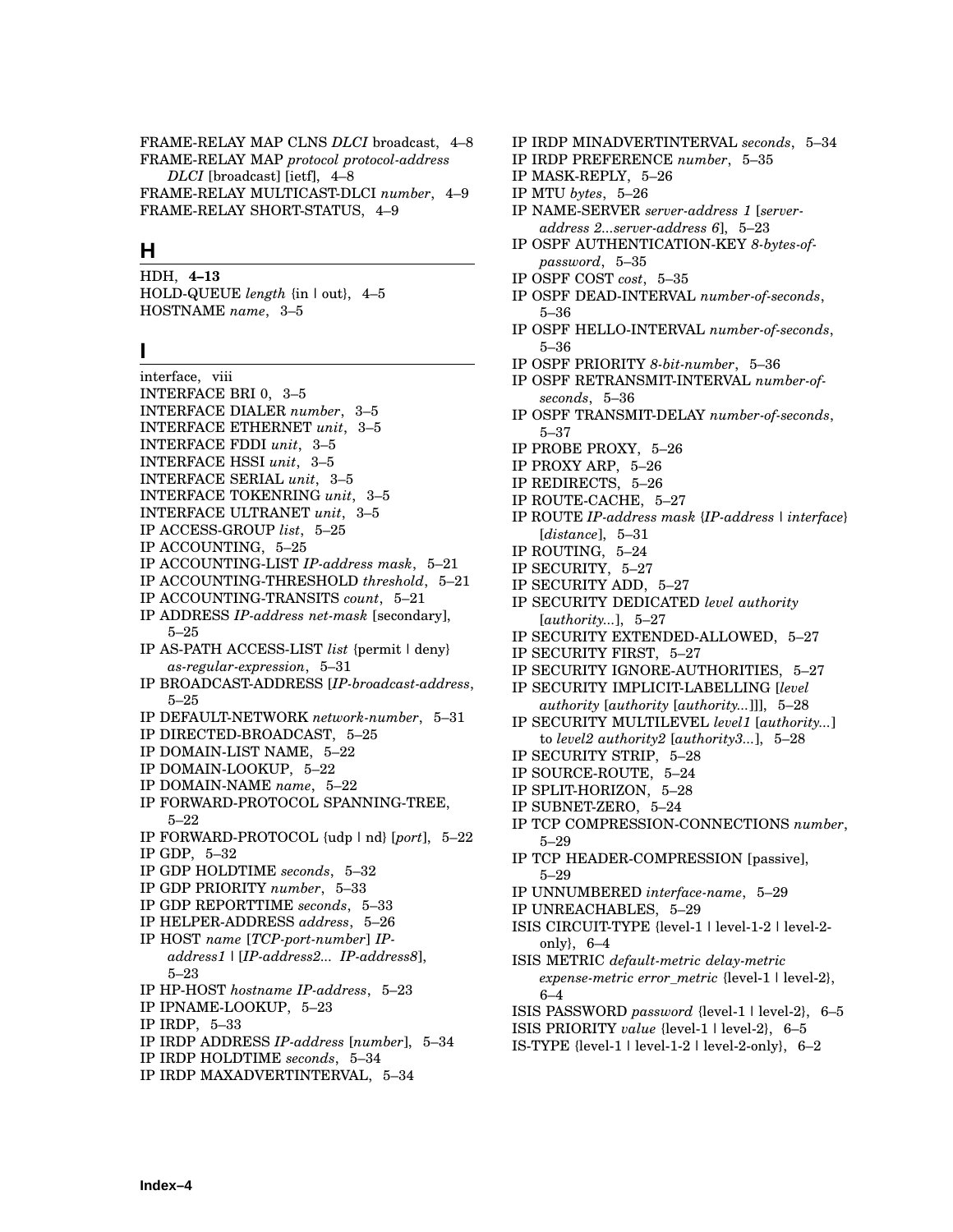**K**

KEEPALIVE [*seconds*], 4–5

### **L**

LAPB K *window-size*, 4–13 LAPB N1 *bits*, 4–14 LAPB N2 *retries*, 4–14 LAPB T1 *milliseconds*, 4–14 LENGTH *screen-length*, 3–16 LINE [*type-keyword*] *first-line* [*last-line*], 3–5 LLC2 ACK-DELAY-TIME *milliseconds*, 8–1 LLC2 ACK-MAX *packet-count*, 8–1 LLC2 IDLE-TIME *milliseconds*, 8–1 LLC2 LOCAL-WINDOW *packet-count*, 8–2 LLC2 N2 *retry-count*, 8–2 LLC2 T1-TIME *milliseconds*, 8–2 LLC2 TBUSY-TIME *milliseconds*, 8–3 LLC2 TPF-TIME *milliseconds*, 8–3 LLC2 TREJ-TIME *milliseconds*, 8–3 LLC2 XID-NEG-VAL-TIME *milliseconds*, 8–3 LLC2 XID-RETRY-TIME *milliseconds*, 8–4 LOCATION *text*, 3–16 LOGGING BUFFERED, 3–6 LOGGING CONSOLE *level*, 3–6 LOGGING *IP-address*, 3–6 LOGGING MONITOR *level*, 3–6 LOGGING ON, 3–7 LOGGING TRAP *level*, 3–7 LOGIN, 3–16 LOGIN TACACS, 3–16 Logout, 1–1 LOOPBACK, 4–5

### **M**

METRIC HOLDDOWN, 5–41 METRIC MAXIMUM-HOPS *hops*, 5–41 METRIC WEIGHTS *TOS K1 K2 K3 K4 K5*, 5–41 MTU *bytes*, 4–6

### **N**

Name-connection, 1–1 NEIGHBOR ANY THIRD-PARTY *IP-address* [internal | external], 5–42 NEIGHBOR ANY [*list*], 5–42 NEIGHBOR *IP-address*, 5–42 NEIGHBOR *IP-address* distribute-list *list* {in | out}, 5–42 NEIGHBOR *IP-address* filter-as *number* deny, 5–43 NEIGHBOR *IP-address* filter-as *number* permit *weight*, 5–43

NEIGHBOR *IP-address* filter-list *list* weight *weight*, 5–43 NEIGHBOR *IP-address* filter-list *list* {in | out}, 5–43 NEIGHBOR *IP-address* interface *interface* [*options*], 5–44 NEIGHBOR *IP-address* remote-as *autonomoussystem*, 5–44 NEIGHBOR *IP-address* third-party *thirdparty-IP-address* [internal | external], 5–44 NEIGHBOR *IP-address* version *value*, 5–44 NEIGHBOR IP-ADDRESS WEIGHT *weight*, 5–45 NET *NET*, 6–2 NETWORK *IP-address*, 5–45 NETWORK *IP-address* backdoor, 5–45 NETWORK *IP-address wildcard-mask* area *area-id*, 5–45 NO APPLETALK ARP, 5–5 NO DEFAULT-METRIC, 5–40 NOTIFY, 3–16 NOVELL ACCESS-GROUP *number*, 6–9 NOVELL ENCAPSULATION {novell-ether | arpa}, 6–9 NOVELL HELPER-ADDRESS *net.host*, 6–9 NOVELL HELPER-LIST *access-list-number*, 6–10 NOVELL INPUT-NETWORK-FILTER *access-list-number*, 6–10 NOVELL INPUT-SAP-FILTER *access-list-number*, 6–10 NOVELL MAXIMUM-PATHS *paths*, 6–7 NOVELL NETWORK *number*, 6–10 NOVELL OUTPUT-NETWORK-FILTER *access-list-number*, 6–11 NOVELL OUTPUT-SAP-DELAY *delay*, 6–11 NOVELL OUTPUT-SAP-FILTER *access-listnumber*, 6–11 NOVELL ROUTE-CACHE, 6–11 NOVELL ROUTE *network network.address*, 6–8 NOVELL ROUTER-FILTER *access-list-number*, 6–11 NOVELL ROUTER-SAP-FILTER *access-listnumber*, 6–12 NOVELL ROUTING [*host-address*], 6–8 NOVELL SAP-INTERVAL *interval*, 6–12 NOVELL SAP *service-type name net.address socket hop-count*, 6–8 NOVELL SOURCE-NETWORK-UPDATE, 6–12 NOVELL UPDATE-TIME *seconds*, 6–12

### **O**

OFFSET-LIST *list* {in | out} *offset*, 5–46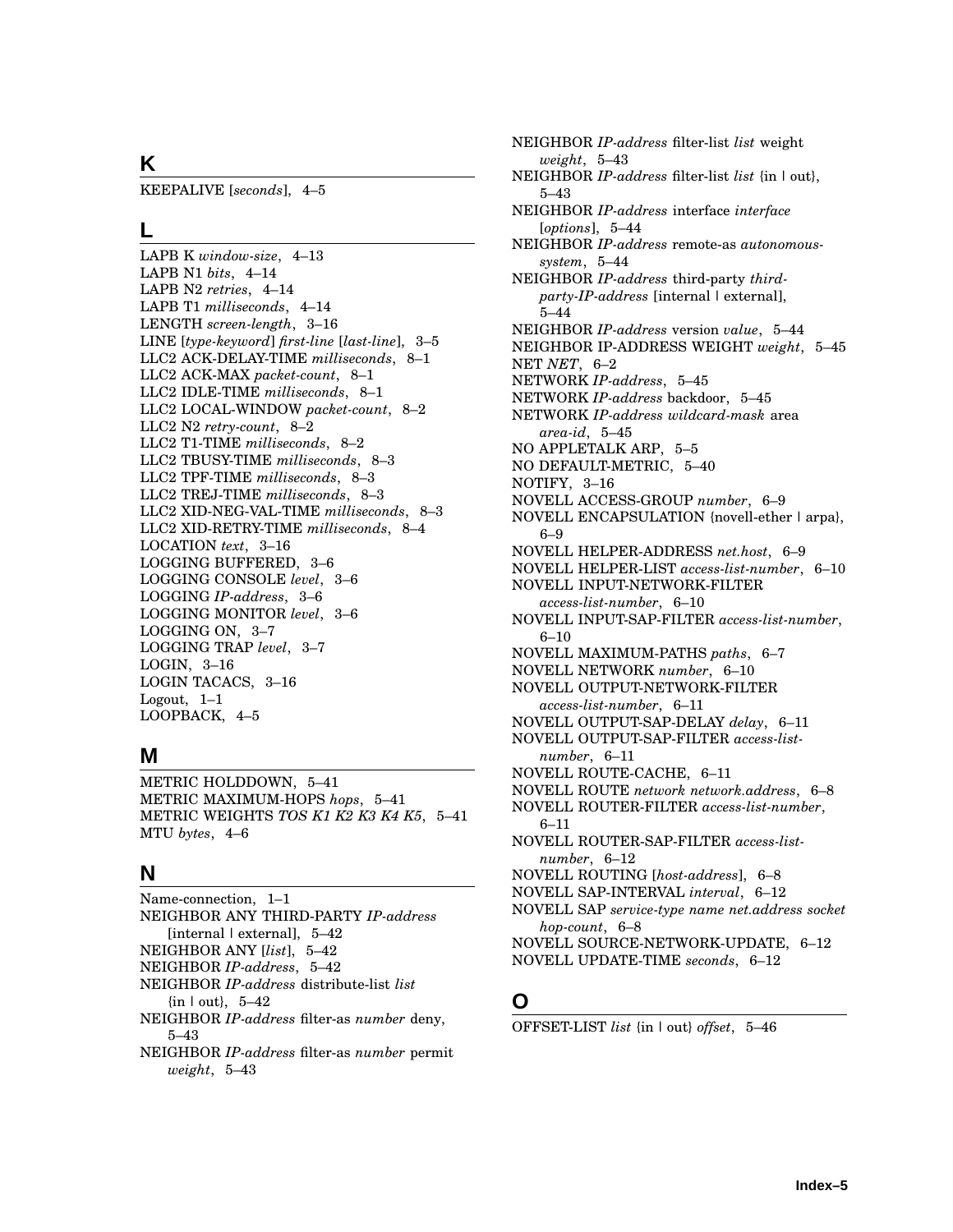### **P**

| PADDING decimal-number count, 3–16            |
|-----------------------------------------------|
| PASSIVE-INTERFACE interface, 5-46             |
| PASSWORD text, 3-17                           |
| PING, 2–2                                     |
| PPP AUTHENTICATION CHAP, 4-6                  |
| PRIORITY-GROUP list, 4-6                      |
| PRIORITY-LIST list default queue-keyword, 3–7 |
| PRIORITY-LIST list interface interface-name   |
| queue-keyword, 3–7                            |
| PRIORITY-LIST list protocol protocol-name     |
| queue-keyword [args], 3-7                     |
| PRIORITY-LIST list queue-limit high-limit     |
| medium-limit normal-limit low-limit, 3-8      |
| PRIORITY-LIST list stun queue-keyword address |
| group-number address-number, 3-9              |
| PULSE-TIME seconds, 4–6                       |
| PUP address, 6–13                             |
| PUP HELPER-ADDRESS address, 6-13              |
| PUP ROUTING, 6-13                             |
|                                               |

## **Q**

Quit, 1–1

# **R**

REDISTRIBUTE *process-name* [*AS-number*], 5–46 REDISTRIBUTE *protocol* [*options*], 5–46 REDISTRIBUTE STATIC, 6–3 REDISTRIBUTE [iso-igrp | isis] *area-tag*, 6–3 Resume [*connection*], 1–2 router, viii ROUTER BGP [*autonomous-system*], 5–32 ROUTER CHAOS, 5–12 ROUTER EGP 0, 5–32 ROUTER EGP [*autonomous-system*], 5–32 ROUTER HELLO, 5–32 ROUTER IGP [*autonomous-system*], 5–32 ROUTER IGRP [*autonomous-system*], 5–32 ROUTER OSPF *ospf-process-id*, 5–32 ROUTER RIP, 5–32 ROUTER {isis | iso-igrp} *area-tag*, 6–2

### **S**

SCHEDULER-INTERVAL *milliseconds*, 3–9 SDLC ADDRESS *hexbyte*, 8–4 SDLC FAIR-POLL-TIMER *milliseconds*, 8–5 SDLC FRMR-DISABLE, 8–5 SDLC HOLDQ *SDLC-address queue-size*, 8–5 SDLC K *windowsize*, 8–5 SDLC N1 *bit-count*, 8–6 SDLC N2 *retry-count*, 8–6

SDLC POLL-LIMIT-VALUE *count*, 8–6 SDLC POLL-PAUSE-TIMER *milliseconds*, 8–6 SDLC T1 *timeout*, 8–7 SERVICE CONFIG, 3–9 SERVICE DECIMAL-TTY, 3–9 SERVICE FINGER, 3–9 SERVICE PASSWORD-ENCRYPTION, 3–9 SERVICE TCP-KEEPALIVES, 3–9 SERVICE TIMESTAMPS, 3–9 SHOW ?, 2–2 SHOW ACCESS-LISTS, 5–48 SHOW APOLLO ARP, 5–3 SHOW APOLLO INTERFACE [*interface unit*], 5–3 SHOW APOLLO ROUTE, 5–3 SHOW APOLLO TRAFFIC, 5–3 SHOW APPLE ACCESS-LISTS, 5–12 SHOW APPLE ADJACENT-ROUTES, 5–12 SHOW APPLE ARP, 5–12 SHOW APPLE CACHE, 5–12 SHOW APPLE GLOBAL, 5–12 SHOW APPLE INTERFACE [interface], 5–12 SHOW APPLE MACIP-CLIENTS, 5–12 SHOW APPLE MACIP-SERVERS, 5–12 SHOW APPLE NAME-CACHE, 5–12 SHOW APPLE NBP, 5–12 SHOW APPLE NEIGHBOR [address], 5–12 SHOW APPLE ROUTE [network], 5–12 SHOW APPLE SOCKET [socket], 5–12 SHOW APPLE TRAFFIC, 5–12 SHOW APPLE ZONE, 5–12 SHOW ASYNC-BOOTP, 5–48 SHOW BRIDGE, 7–9 SHOW BUFFERS [interface], 2–4 SHOW CHAOS-ARP, 5–12 SHOW CLNS, 6–5 SHOW CLNS CACHE, 6–5 SHOW CLNS ES-NEIGHBOR [*options*], 6–5 SHOW CLNS INTERFACE [*interface*], 6–5 SHOW CLNS IS-NEIGHBORS [*options*], 6–5 SHOW CLNS NEIGHBORS [*options*], 6–5 SHOW CLNS PROTOCOL, 6–5 SHOW CLNS REDIRECTS, 6–5 SHOW CLNS ROUTE [*NSAP*], 6–5 SHOW CLNS TRAFFIC, 6–5 SHOW CMNS, 4–25 SHOW CONFIGURATION, 2–4 SHOW CONTROLLERS SERIAL, 4–7 SHOW DEBUGGING, 2–4 SHOW DECNET INTERFACE [*interface*], 5–19 SHOW DECNET MAP, 5–19 SHOW DECNET ROUTE, 5–19 SHOW DECNET TRAFFIC, 5–19 SHOW DIALER INTERFACE [*interface unit*], 4–7 SHOW ENVIRONMENT, 2–4 SHOW ENVIRONMENT LAST, 2–4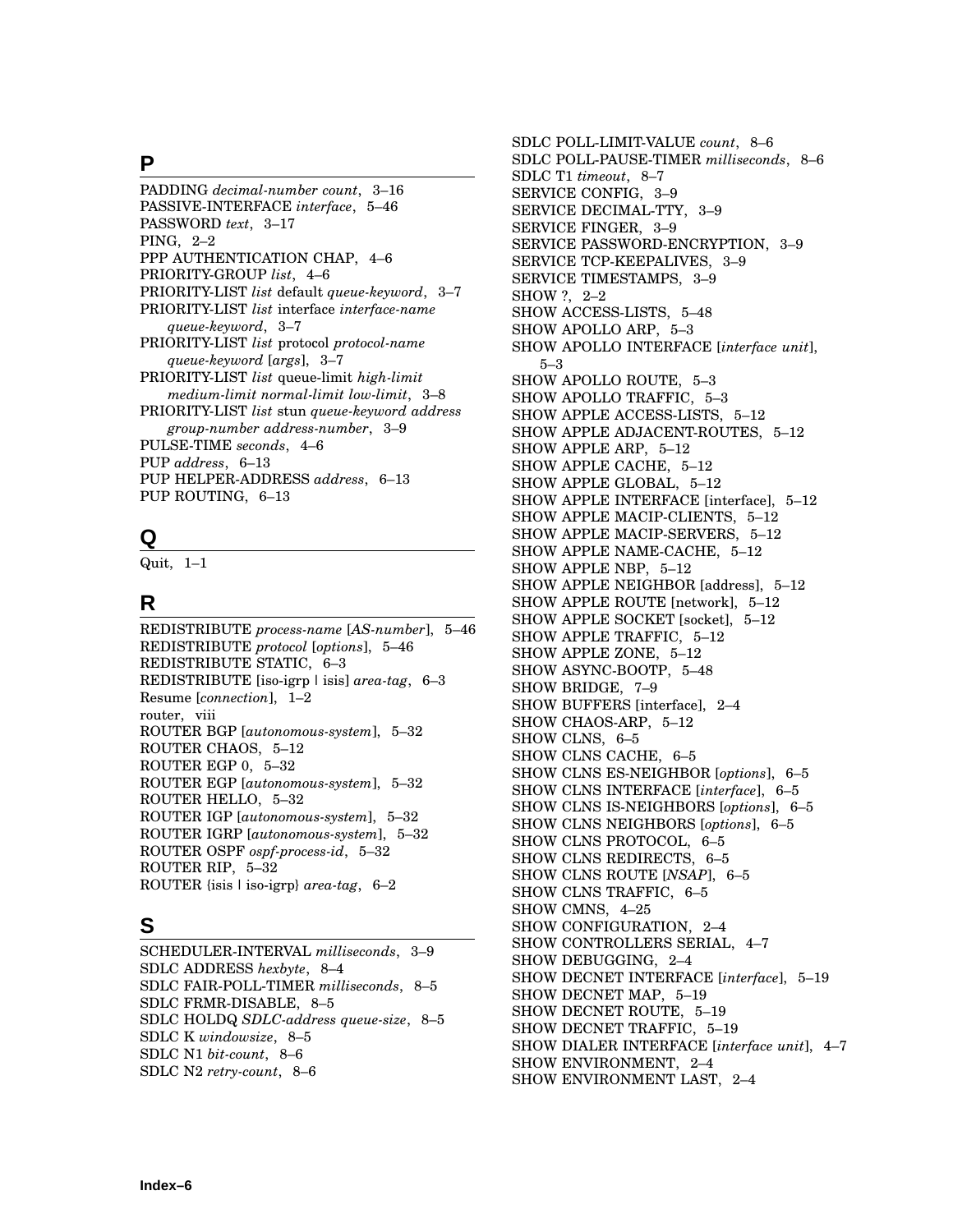SHOW FLASH, 2–4 SHOW FLASH ALL, 2–4 SHOW FLASH ERROR, 2–4 SHOW FRAME-RELAY MAP, 4–9 SHOW FRAME-RELAY TRAFFIC, 4–9 SHOW HOSTS, 5–48 SHOW IMP-HOSTS, 4–25 SHOW INTERFACES ETHERNET [*unit*], 4–7 SHOW INTERFACES *interface unit* [accounting], 4–7 SHOW INTERFACES SERIAL [*unit*], 4–7 SHOW IP ACCOUNTING [checkpoint], 5–48 SHOW IP ALIASES, 5–48 SHOW IP ARP, 5–48 SHOW IP BGP NEIGHBORS [*network*] routes, 5–48 SHOW IP BGP PATHS, 5–48 SHOW IP BGP SUMMARY, 5–48 SHOW IP BGP [*network*], 5–48 SHOW IP CACHE, 5–48 SHOW IP EGP, 5–48 SHOW IP INTERFACE [*interface*], 5–48 SHOW IP IRDP, 5–48 SHOW IP MASKS [*address*], 5–48 SHOW IP OSPF INTERFACE [*interface*], 5–48 SHOW IP OSPF NEIGHBOR [*interface*], 5–48 SHOW IP OSPF [*options*], 5–48 SHOW IP PROTOCOLS, 5–48 SHOW IP ROUTE [*options*], 5–48 SHOW IP TCP HEADER-COMPRESSION, 5–48 SHOW IP TRAFFIC, 5–48 SHOW ISIS DATABASE [level-1 | level-2 | l1 | l2 | detail], 6–5 SHOW ISIS ROUTES, 6–5 SHOW LINE, 2–4 SHOW LLC2, 8–4 SHOW LOGGING, 2–4 SHOW MEMORY, 2–4 SHOW NOVELL CACHE, 6–13 SHOW NOVELL INTERFACE [*interface*], 6–13 SHOW NOVELL ROUTE, 6–13 SHOW NOVELL SERVERS, 6–13 SHOW NOVELL TRAFFIC, 6–13 SHOW PROCESSES, 2–4 SHOW PROCESSES MEMORY, 2–4 SHOW PROTOCOL, 2–4 SHOW PUP ARP, 6–14 SHOW PUP ROUTE, 6–14 SHOW PUP TRAFFIC, 6–14 SHOW SESSIONS, 1–4 SHOW SMDS ADDRESSES, 4–11 SHOW SMDS MAP, 4–11 SHOW SMDS TRAFFIC, 4–11 SHOW SPAN, 7–9 SHOW STACKS, 2–4 SHOW STUN, 8–10

SHOW STUN SDLC, 8–10 SHOW TERMINAL, 1–4 SHOW TERMINAL ALL, 1–4 SHOW USERS, 1–4 SHOW USERS ALL, 1–4 SHOW VERSION, 1–4 SHOW VINES HOST [*name*], 6–16 SHOW VINES INTERFACE [*interface*], 6–16 SHOW VINES NEIGHBORS [*address*], 6–16 SHOW VINES ROUTE [*address*], 6–16 SHOW VINES TRAFFIC, 6–16 SHOW X25 MAP, 4–25 SHOW X25 REMOTE-REDS, 4–25 SHOW X25 ROUTE, 4–25 SHOW X25 VC, 4–25 SHOW XNS CACHE, 6–22 SHOW XNS INTERFACE [*interface*], 6–22 SHOW XNS ROUTE [*network*], 6–22 SHOW XNS TRAFFIC, 6–22 SHUTDOWN *interface*, 4–6 SMDS ADDRESS *SMDS-address*, 4–10 SMDS d15-mode, 4–10 SMDS ENABLE-ARP, 4–10 SMDS MULTICAST *protocol-type SMDS-groupaddress*, 4–11 SMDS STATIC-MAP *protocol-type protocol-address SMDS-address*, 4–11 SNMP-SERVER ACCESS-LIST *list*, 3–10 SNMP-SERVER COMMUNITY [*string* [RO | RW] [*list*]], 3–10 SNMP-SERVER HOST *IP-address communitystring* [snmp | tty], 3–10 SNMP-SERVER PACKETSIZE *bytes*, 3–11 SNMP-SERVER QUEUE-LENGTH *length*, 3–11 SNMP-SERVER SYSTEM-SHUTDOWN, 3–11 snmp-server trap-authentication, 3–11 SNMP-SERVER TRAP-TIMEOUT *seconds*, 3–11 SPECIAL-CHARACTER-BITS {8 | 7}, 3–17 STUN PEER-NAME *IP-address*, 8–7 STUN POLL-INTERVAL *milliseconds*, 8–7 STUN PRIMARY-PASS-THROUGH *seconds*, 8–7 STUN PROTOCOL-GROUP *group-number* [*protocol*] [sdlc-tg], 8–8 STUN PROXY-POLL ADDRESS *address* discovery, 8–9 STUN PROXY-POLL ADDRESS *address* modulus *modulus* {primary | secondary}, 8–9 STUN ROUTE ADDRESS *address-number* interface serial *interface-number*, 8–9 STUN ROUTE ADDRESS *address-number* interface serial *interface-number* direct, 8–9 STUN ROUTE ADDRESS *address-number* tcp *IP-address* [*options*], 8–9 STUN ROUTE ALL INTERFACE SERIAL *interface-number*, 8–9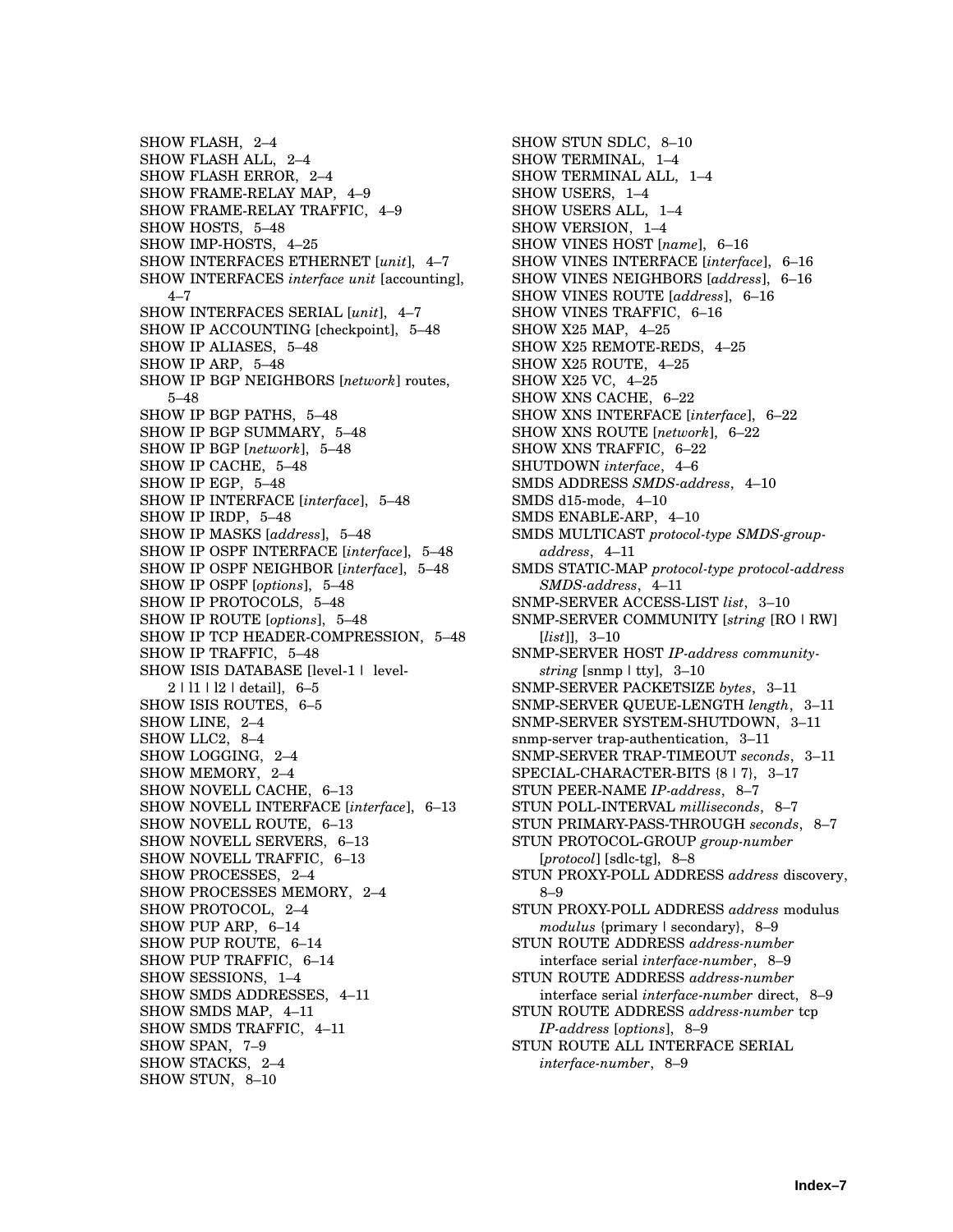STUN ROUTE ALL INTERFACE SERIAL *interface-number* direct, 8–9 STUN ROUTE ALL TCP *IP-address*, 8–9 STUN SCHEMA *name* bold *constant-offset* length *address-length* format *format-keyword*, 8–8 SYNCHRONIZATION, 5–47 SYSTAT, 1–4 SYSTAT ALL, 1–4

### **T**

TACACS-SERVER ATTEMPTS *count*, 3–12 TACACS-SERVER AUTHENTICATE {connect | enable}, 3–12 TACACS-SERVER EXTENDED, 3–12 TACACS-SERVER HOST *name*, 3–12 TACACS-SERVER LAST-RESORT {password | succeed}, 3–12 TACACS-SERVER NOTIFY {connect | enable | logout}, 3–13 TACACS-SERVER OPTIONAL-PASSWORDS, 3–13 TACACS-SERVER RETRANSMIT *retries*, 3–13 TACACS-SERVER TIMEOUT *seconds*, 3–13 Telnet *connection*, 1–1 Terminal ?, 1–2 Terminal data-character-bits {8 | 7}, 1–2 Terminal escape-character *decimal-number*, 1–2 Terminal exec-character-bits {8 | 7}, 1–3 Terminal length *screen-length*, 1–3 Terminal monitor, 1–3 Terminal notify, 1–3 Terminal padding *decimal-number count*, 1–3 Terminal special-character-bits {8 | 7}, 1–4 Terminal terminal-type *terminal-name*, 1–4 Terminal width *columns*, 1–4 Test interfaces, 2–2 TFTP-SERVER SYSTEM *filename ip-access-list*, 3–14 TIMERS BASIC *update invalid holddown flush sleeptime*, 5–47 TIMERS BGP *keepalive holdtime*, 5–47 TIMERS EGP *hello poll*, 5–48 TRACE [*destination*], 2–2 TRANSMIT-INTERFACE *interface-name*, 5–30 TRANSMITTER-DELAY *hdlc-flags*, 4–6

### **U**

UNDEBUG *option*, 2–2 USERNAME *name* password *secret*, 3–14 USERNAME *name* [accesslist *number*], 3–14 USERNAME *name* [autocommand *command*], 3–14 USERNAME *name* [noescape] [nohangup], 3–14 USERNAME *name* [nopassword | password *encryptiontype password*], 3–14

### **V**

VACANT-MESSAGE [*c message c*], 3–17 VARIANCE *multiplier*, 5–48 VINES ACCESS-GROUP *list*, 6–15 VINES ACCESS-LIST *number* {permit | deny} [*options*], 6–14 VINES ARP-ENABLE, 6–15 VINES ENCAPSULATION {arpa | snap | vines-tr}, 6–16 VINES HOST *name address*, 6–15 VINES METRIC [*number*], 6–16 VINES REDIRECT-INTERVAL [*number*], 6–16 VINES ROUTING [*address*], 6–15 VINES SERVERLESS, 6–16

### **W**

Where, 1–2 WRITE ERASE, 2–3 WRITE MEMORY, 2–3 WRITE NETWORK, 2–3 WRITE TERMINAL, 2–3

# **X**

X25 ACCEPT-REVERSE, 4–14 X25 ADDRESS *X.121-address*, 4–14 X25 BFE-DECISION {no | yes | ask}, 4–15 X25 BFE-EMERGENCY {never | always | decision} , 4–15 X25 DEFAULT {ip | pad}, 4–15 X25 FACILITY *keyword argument*, 4–15 X25 HIC *circuit-number*, 4–16 X25 HOC *circuit-number*, 4–16 X25 HOLD-QUEUE *queue-size*, 4–16 X25 HOLD-VC-TIMER *minutes*, 4–16 X25 HTC *circuit-number*, 4–17 X25 IDLE *minutes*, 4–17 X25 IP-PRECEDENCE, 4–17 X25 IPS *bytes*, 4–17 X25 LIC *circuit-number*, 4–17 X25 LINKRESTART, 4–18 X25 LOC *circuit-number*, 4–18 X25 LTC *circuit-number*, 4–18 X25 MAP BRIDGE *X.121-address* broadcast [*options-keywords*], 4–19 X25 MAP CMNS *NSAP* {*MAC-address* | *X.121 address*}, 4–19 X25 MAP COMPRESSEDTCP *IP-address X.121-address* [*options*], 4–20 X25 MAP *protocol-keyword protocol-address X.121-address* [*option1... option6*], 4–18